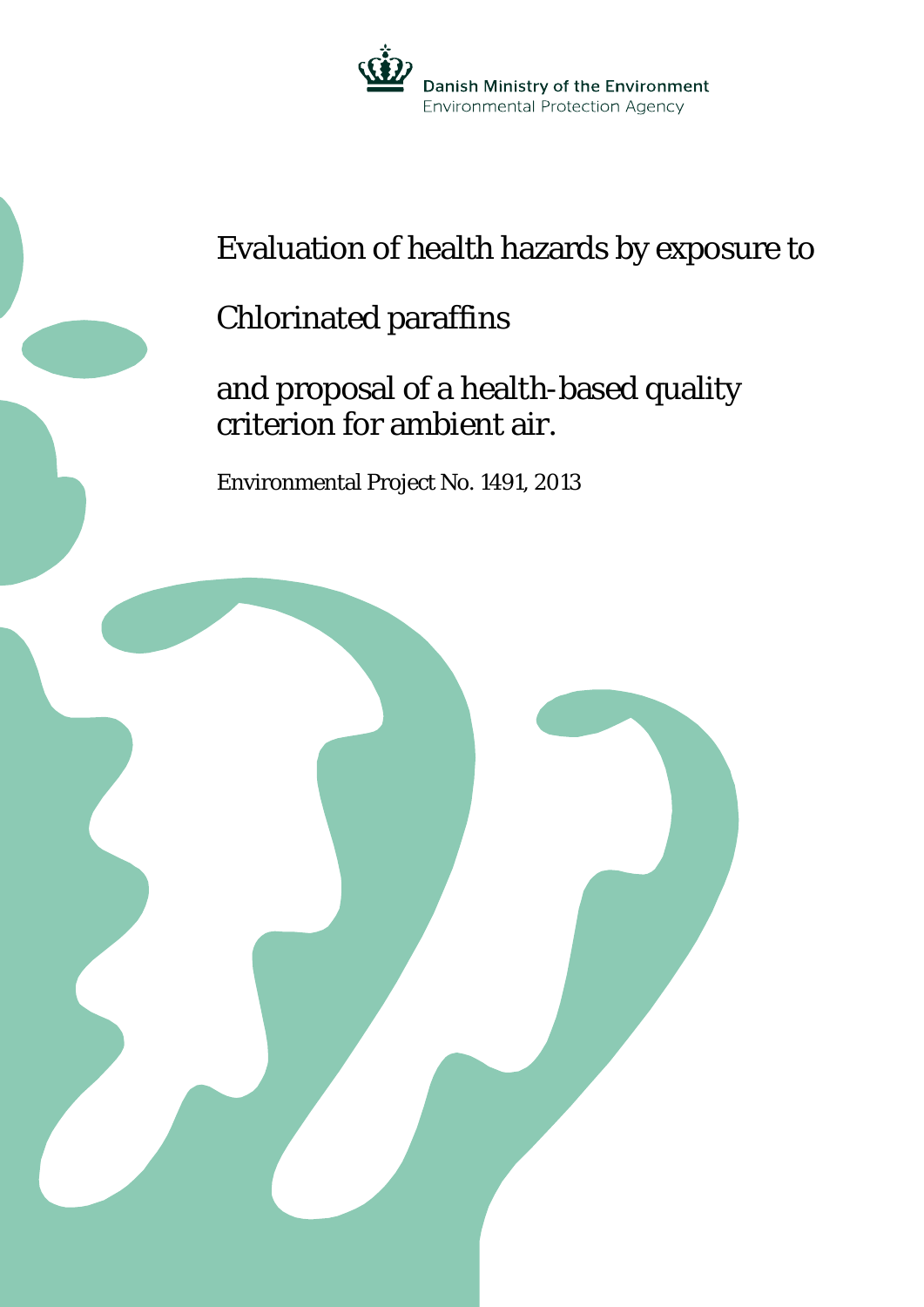#### **Title:**

Evaluation of health hazards by exposure to Chlorinated paraffins and proposal of a healthbased quality criterion for ambient air.

#### **Published by:**

The Danish Environmental Protection Agency Strandgade 29 1401 Copenhagen K Denmark www.mst.dk/english

#### **Year:**

**ISBN no.**

2013

978-87-93026-28-5

#### **Disclaimer:**

When the occasion arises, the Danish Environmental Protection Agency will publish reports and papers concerning research and development projects within the environmental sector, financed by study grants provided by the Danish Environmental Protection Agency. It should be noted that such publications do not necessarily reflect the position or opinion of the Danish Environmental Protection Agency.

However, publication does indicate that, in the opinion of the Danish Environmental Protection Agency, the content represents an important contribution to the debate surrounding Danish environmental policy.

Sources must be acknowledged.

#### **Editing:**

Elsa Nielsen, Ole Ladefoged Division of Toxicology and Risk Assessment. National Food Institute, Technical University of Denmark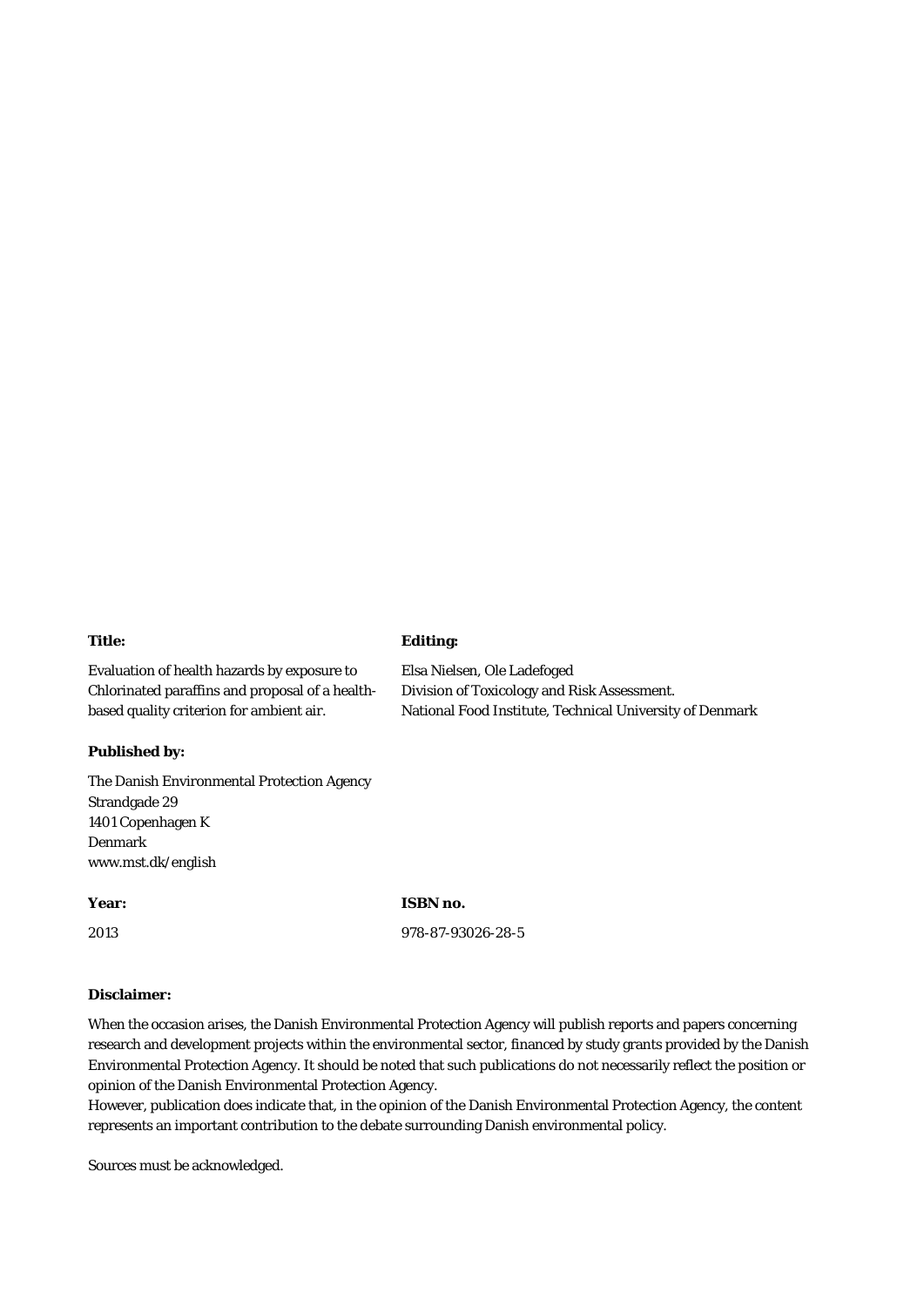# <span id="page-2-0"></span>**Content**

| <b>CONTENT</b>                                                | 3              |
|---------------------------------------------------------------|----------------|
| <b>PREFACE</b>                                                | 5              |
| <b>GENERAL DESCRIPTION</b><br>1                               | 6              |
| $1.1 -$<br><b>IDENTITY</b>                                    | 6              |
| 1.2<br>PHYSICAL / CHEMICAL PROPERTIES                         | $\overline{7}$ |
| 1.3<br>PRODUCTION AND USE                                     | 9              |
| 1.4<br>ENVIRONMENTAL OCCURRENCE                               | 9              |
| Air<br>1.4.1                                                  | 10             |
| 1.4.2 Water and sediment                                      | 10             |
| 1.4.3<br>Soil                                                 | 11             |
| 1.4.4 Foodstuffs                                              | 11             |
| 1.5 ENVIRONMENTAL FATE<br>1.5.1 Degradation                   | 12<br>12       |
| 1.5.2 Bioaccumulation                                         | 13             |
| <b>HUMAN EXPOSURE</b><br>1.6                                  | 13             |
|                                                               |                |
| <b>TOXICOKINETICS</b><br>2                                    | 15             |
| 2.1<br>ABSORPTION, DISTRIBUTION AND EXCRETION                 | 15             |
| 2.1.1<br><i>Inhalation</i>                                    | 15             |
| 2.1.2 Oral intake                                             | 15             |
| 2.1.3 Dermal contact                                          | 17             |
| 2.1.4 In vitro studies                                        | 17             |
| 2.1.5<br>Other routes                                         | 18             |
| 2.2<br><b>METABOLISM</b>                                      | 18             |
| 2.3<br><b>MODE OF ACTION</b><br>Effects in the liver<br>2.3.1 | 18<br>19       |
| 2.3.2 Effects in the kidney                                   | 19             |
| 2.3.3 Effects in the thyroid                                  | 20             |
| 2.3.4 Haemorrhaging effect in offspring                       | 20             |
| <b>HUMAN TOXICITY</b><br>3                                    | 22             |
|                                                               |                |
| 3.1<br><b>SINGLE DOSE TOXICITY</b>                            | 22             |
| 3.2<br><b>IRRITATION</b><br>3.2.1 Skin irritation             | 22<br>22       |
| 3.2.2<br>Eye irritation                                       | 22             |
| 3.2.3<br>Respiratory irritation                               | 22             |
| 3.3<br><b>SENSITISATION</b>                                   | 22             |
| 3.4<br>REPEATED DOSE TOXICITY                                 | 23             |
| 3.5<br><b>TOXICITY TO REPRODUCTION</b>                        | 23             |
| 3.6<br>MUTAGENIC AND GENOTOXIC EFFECTS                        | 23             |
| 3.7<br><b>CARCINOGENIC EFFECTS</b>                            | 23             |
| <b>ANIMAL TOXICITY</b><br>4                                   | 24             |
| 4.1<br><b>SINGLE DOSE TOXICITY</b>                            | 24             |
| <b>Inhalation</b><br>4.1.1                                    | 24             |
| 4.1.2<br>Oral intake                                          | 24             |
| 4.1.3<br>Dermal contact                                       | 24             |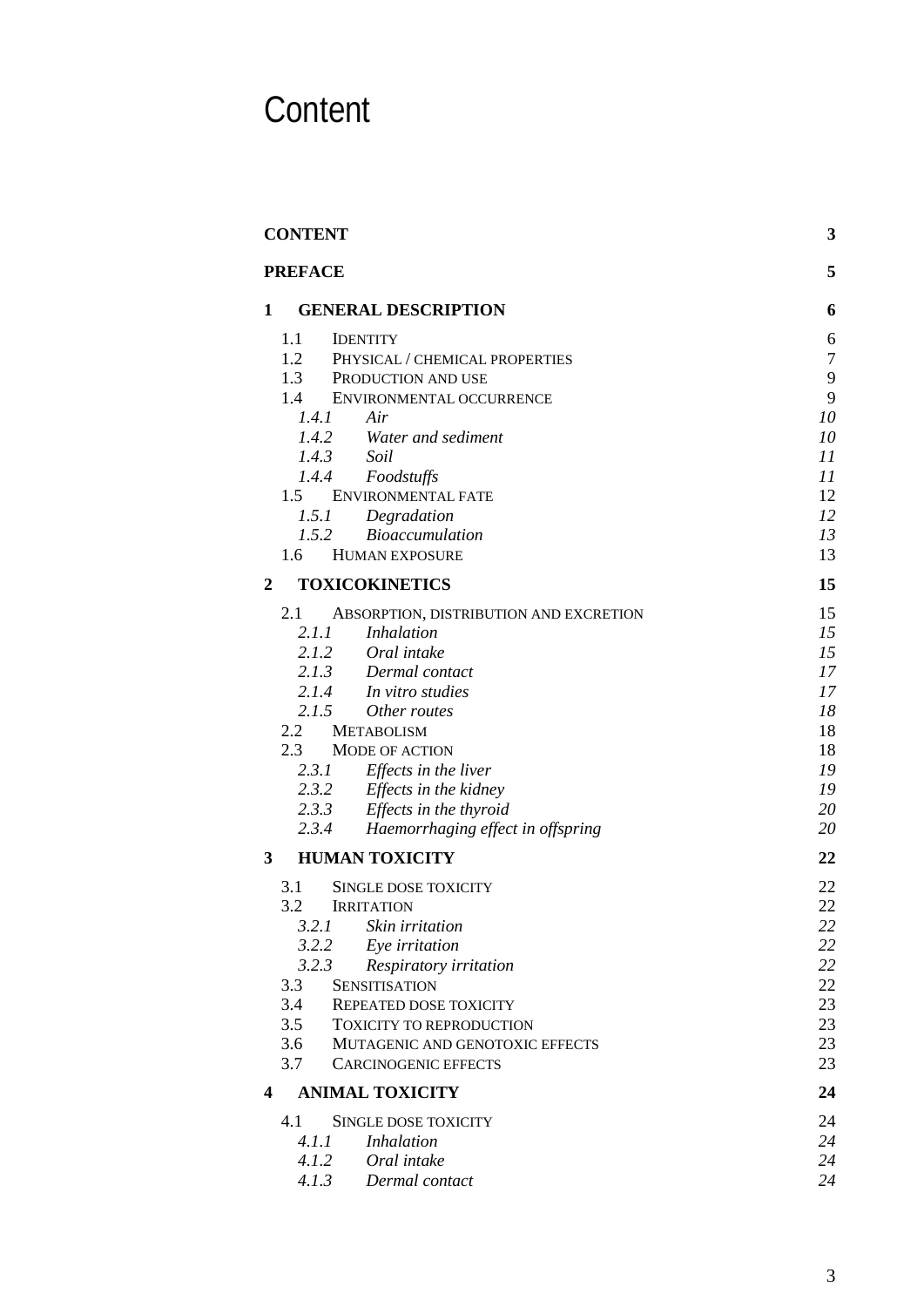|                | 4.2 IRRITATION                           | 25 |
|----------------|------------------------------------------|----|
| 4.2.1          | Skin irritation                          | 25 |
|                | 4.2.2 Eye irritation                     | 26 |
|                | 4.2.3 Respiratory irritation             | 27 |
| 4.3            | <b>SENSITISATION</b>                     | 28 |
| 4.3.1          | Skin sensitisation                       | 28 |
| 4.3.2          | Respiratory sensitisation                | 29 |
|                | 4.4 REPEATED DOSE TOXICITY               | 29 |
| 4.4.1          | SCCPs                                    | 29 |
|                | $4.4.2$ $MCCPs$                          | 32 |
|                | $4.4.3$ LCCPs                            | 36 |
|                | 4.4.4 Comparative studies                | 38 |
|                | 4.5 TOXICITY TO REPRODUCTION             | 39 |
| 4.5.1          | <b>SCCPs</b>                             | 39 |
|                | $4.5.2$ $MCCPs$                          | 40 |
| 4.5.3          | LCCPs                                    | 40 |
| 4.6            | MUTAGENIC AND GENOTOXIC EFFECTS          | 41 |
| 4.6.1          | <b>SCCPs</b>                             | 41 |
|                | $4.6.2$ $MCCPs$                          | 42 |
| 4.6.3          | LCCPs                                    | 43 |
|                | 4.7 CARCINOGENIC EFFECTS                 | 44 |
| 4.7.1          | SCCPs                                    | 44 |
|                | 4.7.2 MCCPs                              | 45 |
|                | $4.7.3$ $LCCPs$                          | 45 |
| 5 <sup>5</sup> | <b>REGULATIONS</b>                       | 47 |
| 5.1            | <b>AMBIENT AIR</b>                       | 47 |
|                | 5.2 DRINKING WATER                       | 47 |
| 5.3            | <b>SOIL</b>                              | 47 |
| 5.4            | OCCUPATIONAL EXPOSURE LIMITS             | 47 |
|                | 5.5 CLASSIFICATION                       | 47 |
| 5.6 IARC       |                                          | 48 |
| 5.7            | <b>US-EPA</b>                            | 48 |
| 6              | <b>SUMMARY AND EVALUATION</b>            | 49 |
| 6.1            | <b>DESCRIPTION</b>                       | 49 |
| 6.2            | <b>ENVIRONMENT</b>                       | 49 |
| 6.3            | <b>HUMAN EXPOSURE</b>                    | 50 |
| 6.4            | <b>TOXICOKINETICS</b>                    | 50 |
| 6.5            | <b>HUMAN TOXICITY</b>                    | 51 |
| 6.6            | <b>ANIMAL TOXICITY</b>                   | 51 |
| 6.6.1          | Single dose toxicity                     | 51 |
| 6.6.2          | <i>Irritation</i>                        | 52 |
| 6.6.3          | Sensitisation                            | 52 |
| 6.6.4          | Repeated dose toxicity                   | 52 |
| 6.6.5          | Toxicity to reproduction                 | 54 |
| 6.6.6          | Mutagenic and genotoxic effects          | 54 |
| 6.6.7          | Carcinogenic effects                     | 55 |
| 6.7            | <b>EVALUATION</b>                        | 55 |
| 6.7.1          | Critical effect and NOAEL                | 61 |
| 7              | TDI AND QUALITY CRITERION IN AMBIENT AIR | 64 |
| 7.1            | <b>TDI</b>                               | 64 |
| 7.2            | <b>ALLOCATION</b>                        | 64 |
| 7.3            | QUALITY CRITERION IN AMBIENT AIR         | 65 |
| 8              | <b>REFERENCES</b>                        | 66 |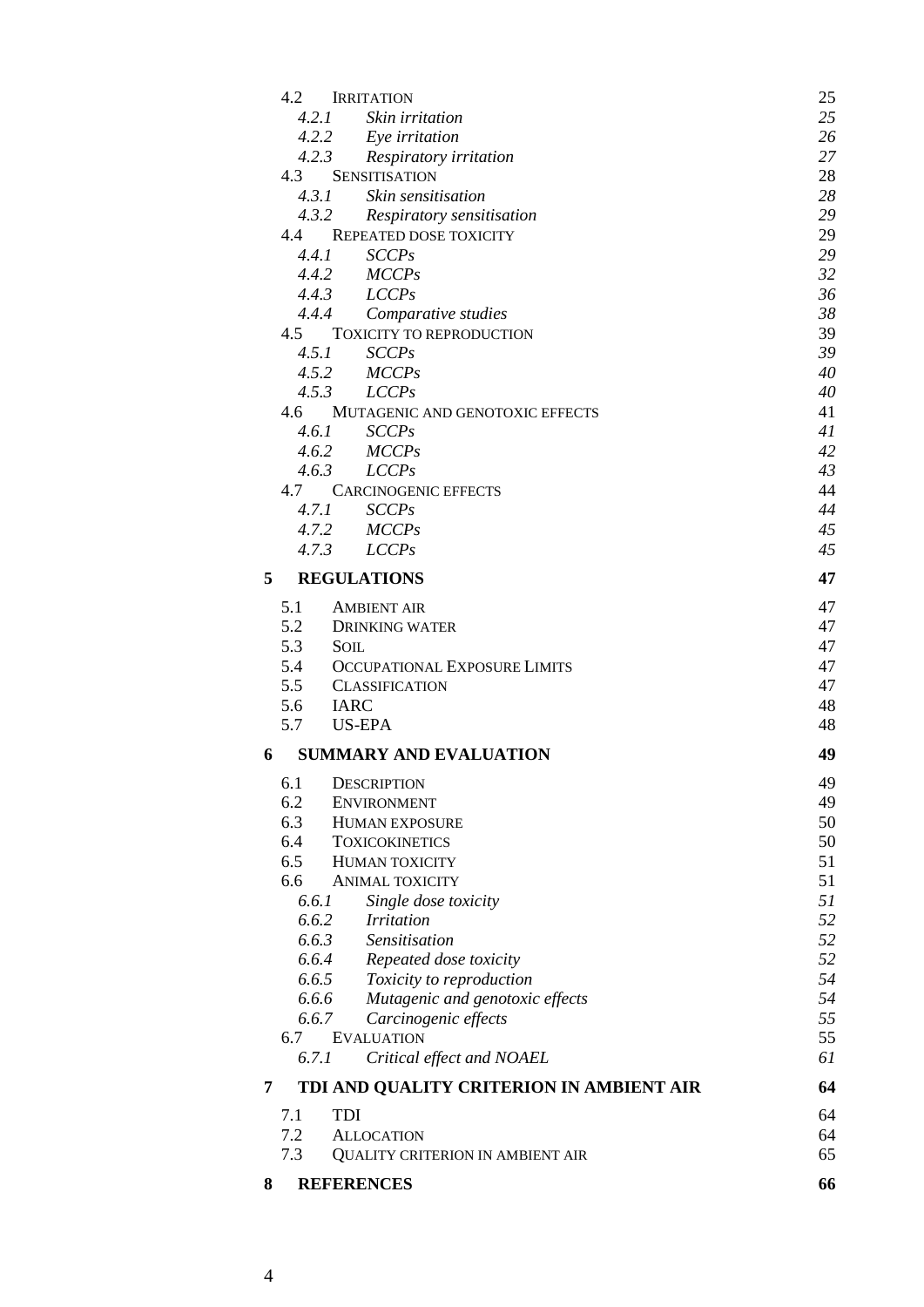## <span id="page-4-0"></span>Preface

The Danish Environmental Protection Agency has requested an evaluation of health hazards by exposure to chlorinated paraffins, and a proposal of a health based quality criterion for ambient air. This resulted in 2006 in the present report, which was prepared by Elsa Nielsen and Ole Ladefoged, Department of Toxicology and Risk Assessment, Danish Institute for Food and Veterinary Research, i.e. the present Division of Toxicology and Risk Assessment, National Food Institute, Technical University of Denmark.

The report has been subjected to review and discussion and has been endorsed by a steering committee consisting of representatives from the following Danish authorities:

The Danish Working Environment Authority, The Danish Ministry of Food, Agriculture and Fisheries (The Faculty of Agricultural Sciences), The Danish Veterinary and Food Administration, The National Board of Health, Denmark, The Danish Environmental Protection Agency

The Danish Environmental Protection Agency Copenhagen, September 2013.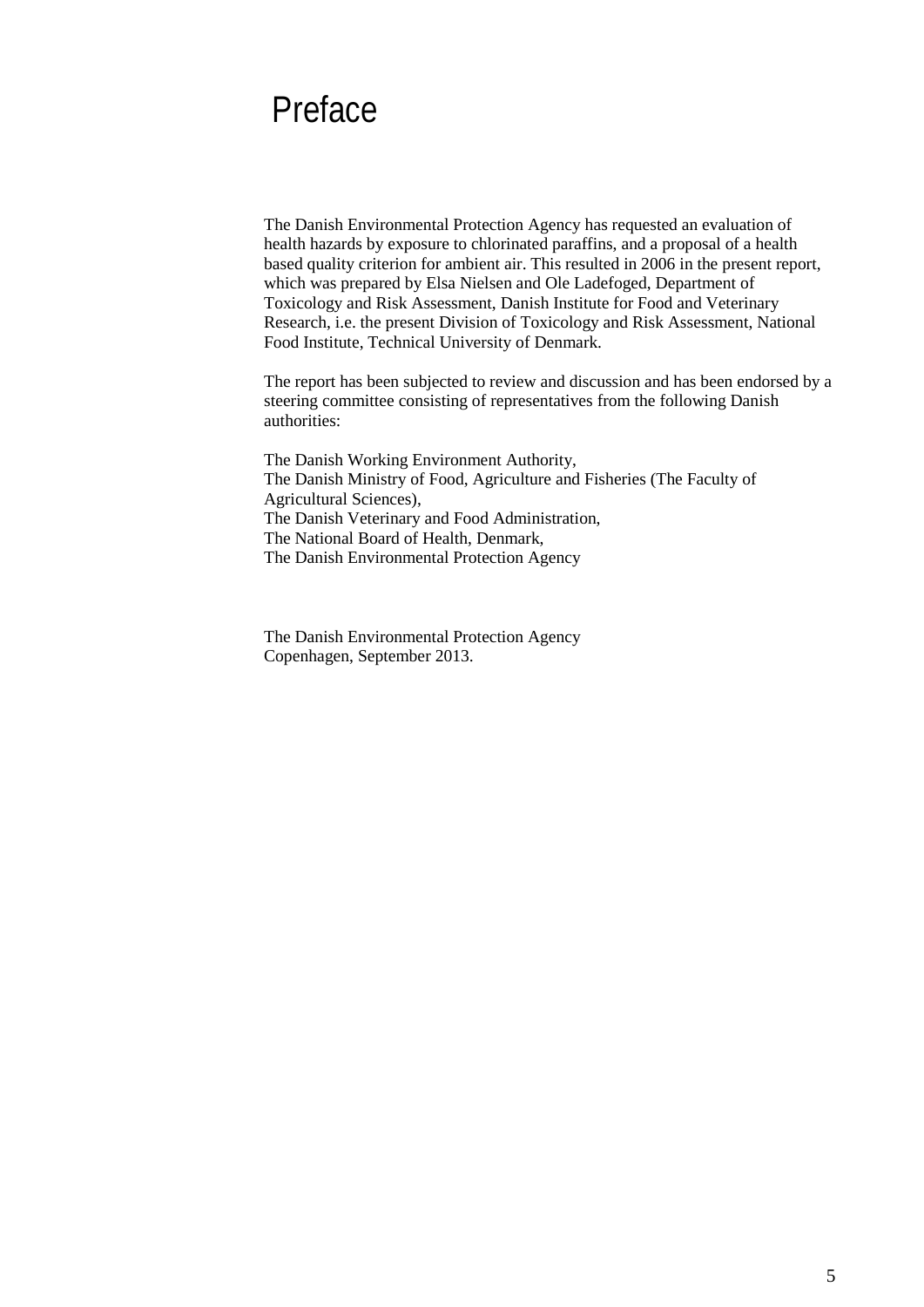## <span id="page-5-0"></span>1 General description

Commercial chlorinated paraffins, of which there are more than 200, are very complex mixtures of *n*-alkanes characterised by an average carbon chain length and chlorination degree. They are usually mixtures of different carbon chain lengths and have different degrees of chlorination, although all have a common structure in that no secondary carbon atom carries more than one chlorine atom. The length of the carbon chains is usually between 10 and 30 carbon atoms, and the chlorine content is between 20 and 70% by weight, although the commercial products normally fall within the 40-70% chlorine range. The commercially available chlorinated paraffins are usually subdivided into three types depending on chain length: 1) Short-chain chlorinated paraffins (typically  $C_{10-13}$  with an average of  $C_{12}$ ), 2) medium-chain chlorinated paraffins (typically  $C_{14-17}$  with an average of  $C_{15}$ ), and 3) long-chain chlorinated paraffins (typically  $C_{18-30}$  with an average of C<sub>24</sub>). (WHO 1996, IARC 1990).

In this assessment, the different isomers will be referred to as  $C_x$ , y%, i.e., a chlorinated paraffin with a carbon chain length of 12 and a chlorination degree of 60% will be referred to as  $C_{12}$ , 60%.

This assessment is primarily based on the European Union Risk Assessment Reports (EU RAR) for the short-chain chlorinated paraffins (SCCPs) (EU RAR 1999/2004a) and the medium-chain chlorinated paraffins (MCCPs) (EU RAR 2004b/2005) carried out in accordance with Council Regulation (EEC) 793/93 (EEC 1993) on the evaluation and control of the risks of existing substances, as well as on WHO (1996) and IARC (1990).

#### <span id="page-5-1"></span>1.1 Identity

| <b>IUPAC</b> Name:  | 1) Alkanes, $C_{10-13}$ , chloro<br>2) Alkanes, $C_{14-17}$ , chloro<br>3) Alkanes, $C_{18-30}$ , chloro                                                                                                                                                                           |
|---------------------|------------------------------------------------------------------------------------------------------------------------------------------------------------------------------------------------------------------------------------------------------------------------------------|
| Molecular formula:  | 1) $C_xH_{(2x-y+2)}Cl_y$ , where x=10-13 and y=1-13<br>2) $C_xH_{(2x-y+2)}Cl_y$ , where x=14-17 and y=1-17<br>3) $C_xH_{(2x-y+2)}Cl_y$ , where x=18-30 and y=1-30                                                                                                                  |
| Structural formula: | $CH_3$ - $CH_2$ <sub>x</sub> - $Cl_v$ - $CH_3$                                                                                                                                                                                                                                     |
|                     | $x =$ number of carbon atoms<br>$y =$ number of chlorine atoms                                                                                                                                                                                                                     |
| Molecular weight:   | The relative molecular mass depends on the carbon chain<br>length and the degree of chlorination.                                                                                                                                                                                  |
| $CAS$ -no.:         | Around 40 CAS numbers have been used to describe the<br>whole chlorinated paraffin family. For the purpose of the<br>EU risk assessments of SCCPs and MCCPs, the CAS<br>number listed in IUCLID has been taken to represent the<br>commercial product. For LCCPs, the CAS-no. most |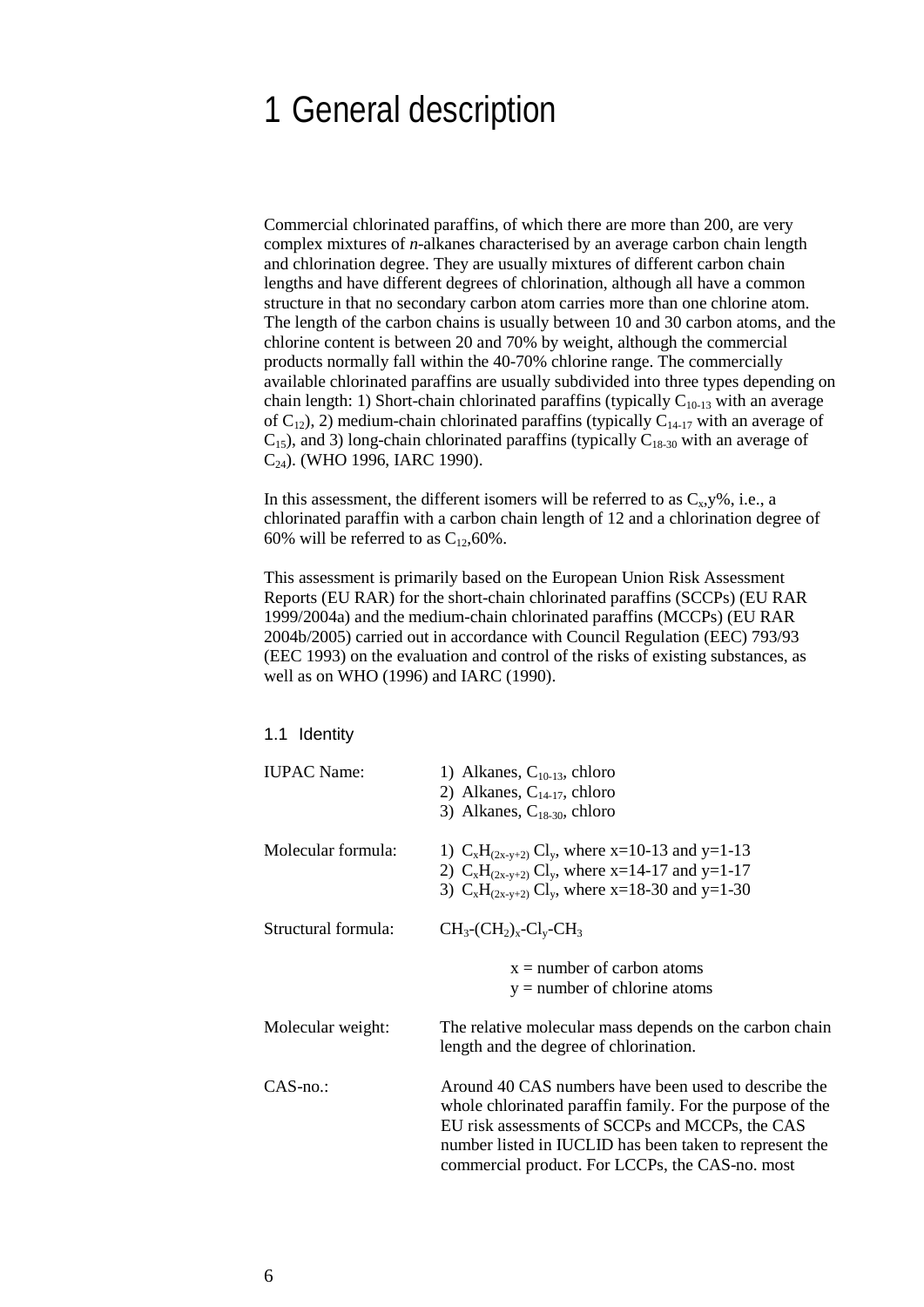similar to those for SCCPs and MCCPs has been selected.

- 1) 85535-84-8 2) 85535-85-9 3) 85535-86-0
- Synonyms: 1) Chlorinated paraffin  $(C_{10-13})$ Chloroalkanes,  $C_{10-13}$ Short-chain chlorinated paraffins SCCPs
	- 2) Chlorinated paraffin  $(C_{14-17})$ Chloroalkanes,  $C_{14-17}$ Medium-chain chlorinated paraffins MCCPs
	- 3) Chlorinated paraffin  $(C_{18-30})$ Chloroalkanes, C<sub>18-30</sub> Long-chain chlorinated paraffins LCCPs
	- General synonyms: Alkanes, chlorinated Chlorinated alkanes Chloroparaffin Chlorocarbons Polychlorinated alkanes Paraffins-chlorinated

## <span id="page-6-0"></span>1.2 Physical / chemical properties

The physical and chemical properties of chlorinated paraffins are determined by the average carbon chain length and the chlorine content. For SCCPs, the chlorine content for commercial products is typically 49-70% (EU RAR 1999). For MCCPs, the chlorine content in commercial products varies from 40-63%, but the largest tonnages of MCCPs have chlorine contents between 45 and 52% (EU RAR 2005).

The physico-chemical properties for SCCPs and MCCPs given below are the representative values selected as key parameters used for environmental modelling in the EU RARs (EU RAR 1999, EU RAR 2005). For LCCPs, the physicochemical properties are quoted from WHO (1996) and IARC (1990).

| Description: | 1) Clear to yellowish liquid.<br>2) Liquid.<br>3) Liquid or solid depending on carbon chain length and<br>chlorine content.                                                                                                           |
|--------------|---------------------------------------------------------------------------------------------------------------------------------------------------------------------------------------------------------------------------------------|
| Purity:      | Impurities present in commercial products are likely to be<br>related to those present in the <i>n</i> -paraffin feedstock as e.g.,<br>isoparaffins (usually less than $0.1\%$ ) and aromatic<br>compounds (usually less than 0.01%). |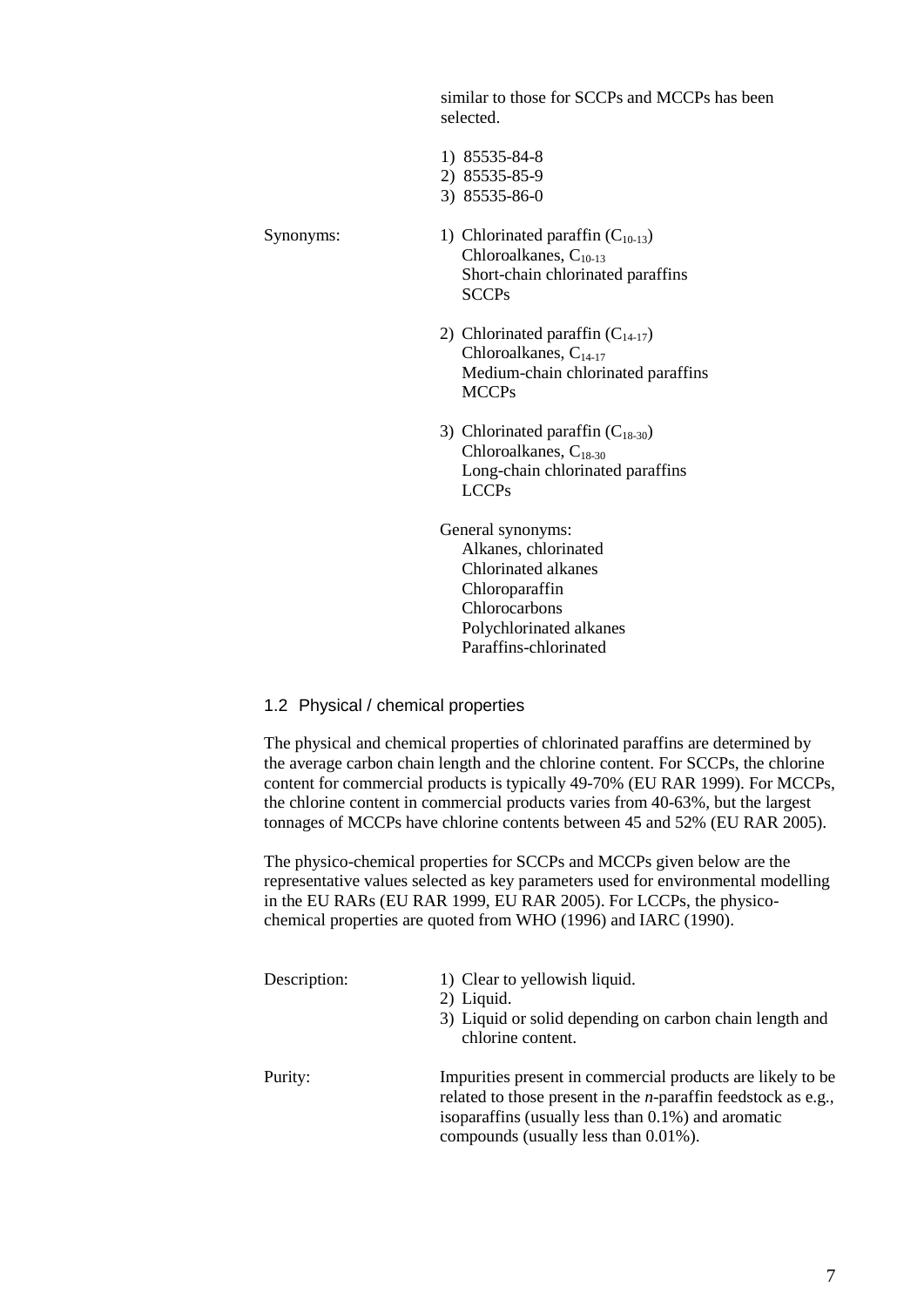| Additives:                             | Various stabilisers are often added to commercial<br>products in order to improve the thermal stability or<br>lights stability as e.g., epoxidised vegetable oil (typical<br>concentration < $0.5-1$ % by weight).                                                                     |
|----------------------------------------|----------------------------------------------------------------------------------------------------------------------------------------------------------------------------------------------------------------------------------------------------------------------------------------|
| Pour point:                            | 1) -30.5 to +20 °C (chlorine content 49-70%)<br>2) -45 to +25 °C<br>3) -20 to +10 $\textdegree$ C (chlorine content 39-48%)                                                                                                                                                            |
|                                        |                                                                                                                                                                                                                                                                                        |
| Boiling point:                         | $>$ 200 $\degree$ C, above which decomposition with release of<br>hydrogen chloride occurs.                                                                                                                                                                                            |
| Density:                               | 1) 1.2 to 1.6 g/ml (at $25^{\circ}$ C) (chlorine content 49-70%)<br>2) 1.1 to 1.3 g/ml (at $20^{\circ}$ C) (chlorine content 41-56%)<br>3) 1.1 to 1.7 g/ml (at $25^{\circ}$ C) (chlorine content 39-70%)                                                                               |
| Vapour pressure:                       | 1) $1.6 \times 10^{-4}$ mmHg (0.021 Pa) (at 40°C) (chlorine                                                                                                                                                                                                                            |
|                                        | content 50%)<br>2) $1.7 \times 10^{-5}$ mmHg (0.0023 Pa) (at 40°C) (chlorine<br>content 45%)                                                                                                                                                                                           |
|                                        | $1.0 \times 10^{-6}$ - 2.0 x $10^{-6}$ mmHg (0.00013-0.00027 Pa) (at<br>$20^{\circ}$ C) (chlorine content 52%)                                                                                                                                                                         |
|                                        | $3) -$                                                                                                                                                                                                                                                                                 |
| Concentration of<br>saturated vapours: | 1) 0.21 ppm (at $40^{\circ}$ C and 760 mmHg)<br>2) 0.001-0.002 ppm (at $20^{\circ}$ C and 760 mmHg)<br>$3) -$                                                                                                                                                                          |
| Conversion factors:                    |                                                                                                                                                                                                                                                                                        |
| Vapour density:                        |                                                                                                                                                                                                                                                                                        |
| Flash point:                           | 1) $166 / 202$ °C (chlorine content 50 / 56%)<br>$2) > 210$ °C (chlorine content > 40%)<br>$3) -$                                                                                                                                                                                      |
| Flammable limits:                      |                                                                                                                                                                                                                                                                                        |
| Auto ignition temp.:                   |                                                                                                                                                                                                                                                                                        |
| Solubility:                            | Water: Practically insoluble (below $0.5 \text{ mg/l}$ at $20^{\circ}\text{C}$ ).<br>Also practically insoluble in lower alcohols, glycerol and<br>glycols. Soluble in chlorinated solvents, aromatic<br>hydrocarbons, ketones, esters, ethers, mineral oil, and<br>some cutting oils. |
| $logP_{octanol/water}$                 | 1) 4.39-6.93 / 5.68-8.69 (chlorine content 49 / 70 %)<br>2) 5.52-8.21 / 5.47-8.01 (chlorine content 45 / 52 %)<br>3) 9.29->12.83 / 8.69-12.83 (chlorine content 42 / 48 %)                                                                                                             |
| Henry's constant:                      |                                                                                                                                                                                                                                                                                        |
| $pK_a$ -value:                         |                                                                                                                                                                                                                                                                                        |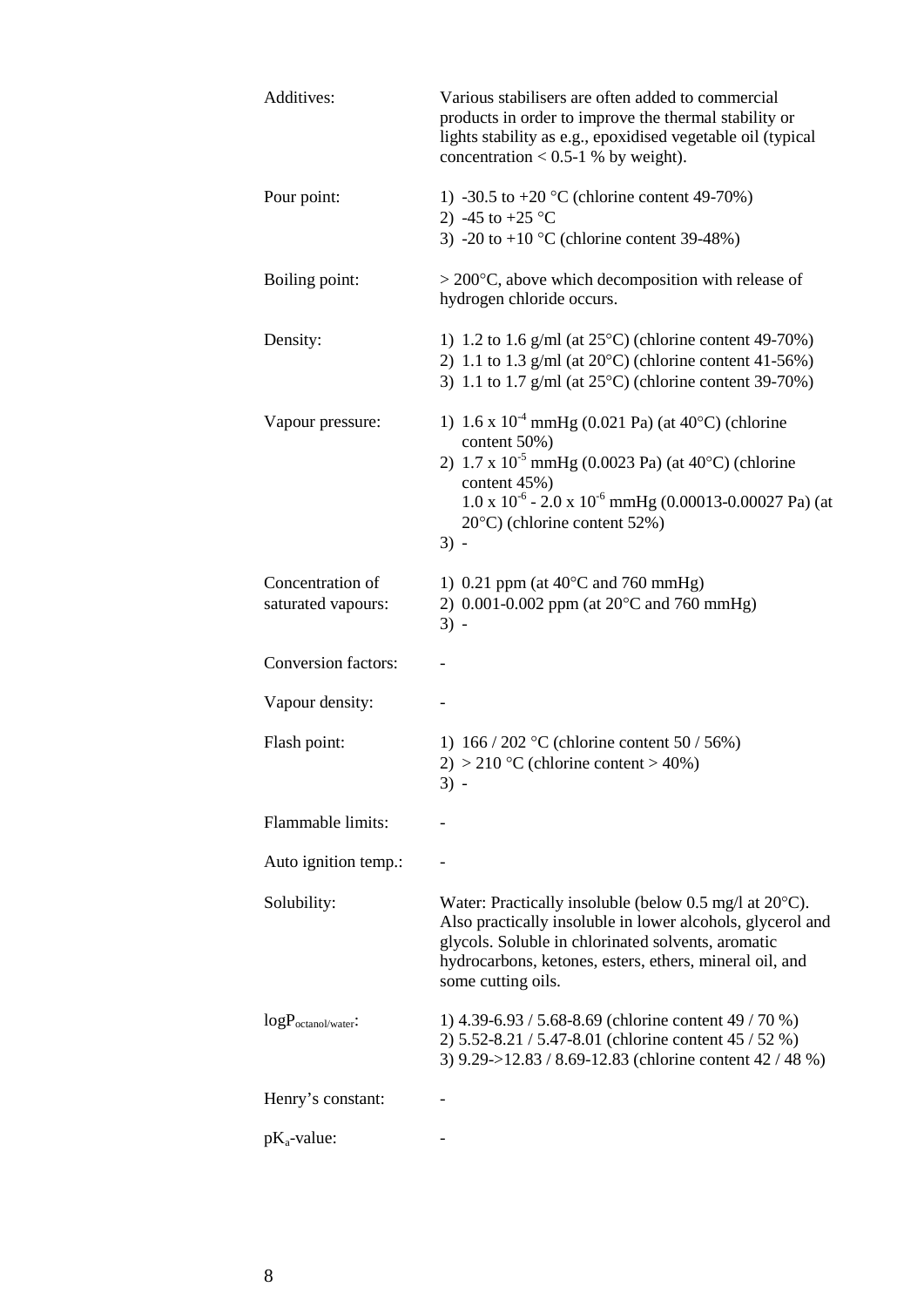| Stability:                | Decomposes with liberation of hydrogen chloride above<br>200 °C    |
|---------------------------|--------------------------------------------------------------------|
| Incompatibilities:        | -                                                                  |
| Odour threshold, air:     |                                                                    |
| Odour threshold, water: - |                                                                    |
| Taste threshold, water:   |                                                                    |
| References:               | 1) EU RAR (1999)<br>2) EU RAR (2005)<br>3) WHO (1996), IARC (1990) |

#### <span id="page-8-0"></span>1.3 Production and use

Chlorinated paraffins are produced by chlorination of normal paraffin fractions (straight-chain hydrocarbons, at least 98% linear, obtained from petroleum refining); small quantities of a stabiliser (e.g. epoxidised vegetable oil) may be added to the product. (EU RAR 1999, EU RAR 2005, WHO 1996, IARC 1990).

According to EU RAR (1999), the main uses of SCCPs (based on 1994 data from Western Europe) were as an extreme pressure additive in metal working fluids (approximately 71% of total use), as a flame retardant in rubber (approximately 10%), and in paints (approximately 9%). Minor uses (approximately 10% in total) included use in leather finishing, sealants and textiles. However, according to EU RAR (2004a), the use of SCCPs (based on 2001 data from the EU) in metal working fluids has reduced markedly compared with the 1994 use and SCCPs are currently used as a flame retardant in textiles and rubber, in paint, and in sealants and adhesives. There has also been a small use in PVC reported during the late 1990s. A further use of SCCPs reported in the late 1990s was in lava lamps; this use is now thought to be very small.

The main uses of MCCPs (based on 1997 data from the EU) are as a secondary plasticiser in PVC (approximately 79% of total use), in metal working fluids (approximately 9%), in paints, adhesives and sealants (approximately 5%), in rubbers and other polymeric materials (approximately 3%), in fat liquors used in leather processing (approximately 1.5%), and in carbonless copy paper (approximately 1%) (EU RAR 2005).

LCCPs are used as flame retardants for rigid plastics (polyesters and polystyrene) and as plasticisers for PVC and plastics (WHO 1996, IARC 1990).

## <span id="page-8-1"></span>1.4 Environmental occurrence

Chlorinated paraffins are not known to occur naturally (WHO 1996, IARC 1990, EU RAR 2004a,b) and thus, anthropogenic sources contribute solely to the occurrence of chlorinated paraffins in the environment.

For SCCPs, the total emissions in the EU have been estimated to approximately 394 kg/year to air and approximately 1784 tones/year to water. These emissions (particularly to water) were dominated by the use of SCCPs in metal working fluids and in leather fat liquors. (EU RAR 1999).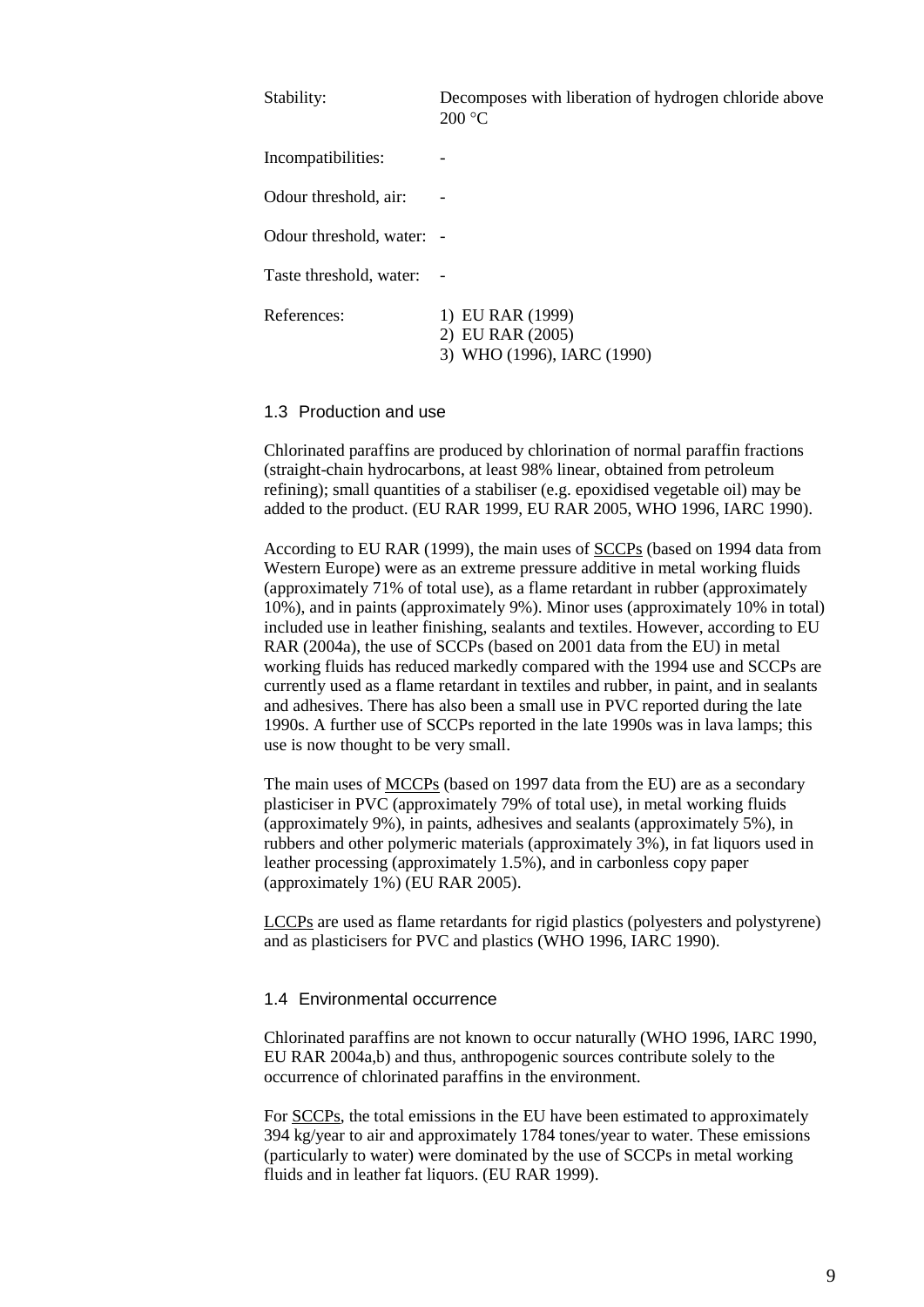In EU RAR (2004a), new emission estimates have been carried out showing an increased emission to air (2994-10924 kg/year), and a reduced emission to water (waste water: 40-97 tonnes/year; surface water: 20-46 tonnes/year) when compared to the original risk assessment report. In, addition, a significant emission to urban/industrial soil is now predicted (33-65 tonnes/year).

For MCCPs, the total emissions in the EU have been estimated to be around 171- 172 tonnes/year to air, 1263-1309 tonnes/year to waste water treatment plants, 816- 885 tonnes/year direct to surface water, and 826-973 tonnes/year to urban/industrial soil (EU RAR 2004b).

No specific data have been located for LCCPs.

In the EU Risk Assessment Reports, environmental concentrations are generally estimated by the use of the European Union System for the Evaluation of Substances (EUSES, a computer modelling program); these estimated concentrations are called Predicted Environmental Concentrations (PECs). The PECs are estimated for three different spatial scales: 1) the local scale i.e., concentrations near a point source of the substance, 2) the regional scale i.e., average concentrations due to all releases in a larger area, and 3) the continental scale defined as the sum of all EU Member States. Local and regional PECs estimated for SCCPs and MCCPs in atmospheric air, surface water, effluents from waste water treatment plants, sediment, soil, and various food items have been summarised in Table 1.4.

## <span id="page-9-0"></span>**1.4.1 Air**

SCCPs are widely found at very low levels, generally in the range  $1 \times 10^{-9}$ -1 x  $10^{-5}$  $mg/m<sup>3</sup>$ , in the atmosphere, including remote Arctic environments. They are also present in household dust. (EU RAR 2004a). For MCCPs, no measured data are available (EU RAR 2004b). No specific data have been located for LCCPs.

## <span id="page-9-1"></span>**1.4.2 Water and sediment**

Measured levels of SCCPs in surface water close to industrial activity (UK) were generally below 0.1 µg/l (EU RAR 2004a), and for MCCPs of the order of 0.4 to 4  $\mu$ g/l with lower levels (of the order of 0.1 to 0.5  $\mu$ g/l) being found in areas more remote from industry (EU RAR 2004b).

For LCCPs  $(C_{20-30})$ , levels found in fresh water remote from industry (UK) ranged from  $< 0.5$  to 2 µg/l, and in fresh water close to industry  $< 0.5$  µg/l (WHO 1996).

SCCPs are widely found in sediment, including in samples taken from remote Arctic regions. The highest levels are generally associated with industrial activities and concentrations of up to 24.2 mg/kg (wet weight) (mixture of SCCPs and MCCPs) have been reported close to a chlorinated paraffin production site in the UK. (EU RAR 2004a).

For MCCPs, levels measured upstream from the sites of discharge were generally in the range of  $< 0.08$  to 5.2 mg/kg (wet weight) with an approximate mean level of 0.7 mg/kg (wet weight). For sediment samples taken downstream from sources of release, the levels were in the range 1 to 25 mg/kg (wet weight). (EU RAR 2004b). For LCCPs  $(C_{20-30})$ , levels < 250 µg/kg were measured at places remote from industrial areas in the UK, with levels up to 3.2 mg/kg at places close to industry (WHO 1996).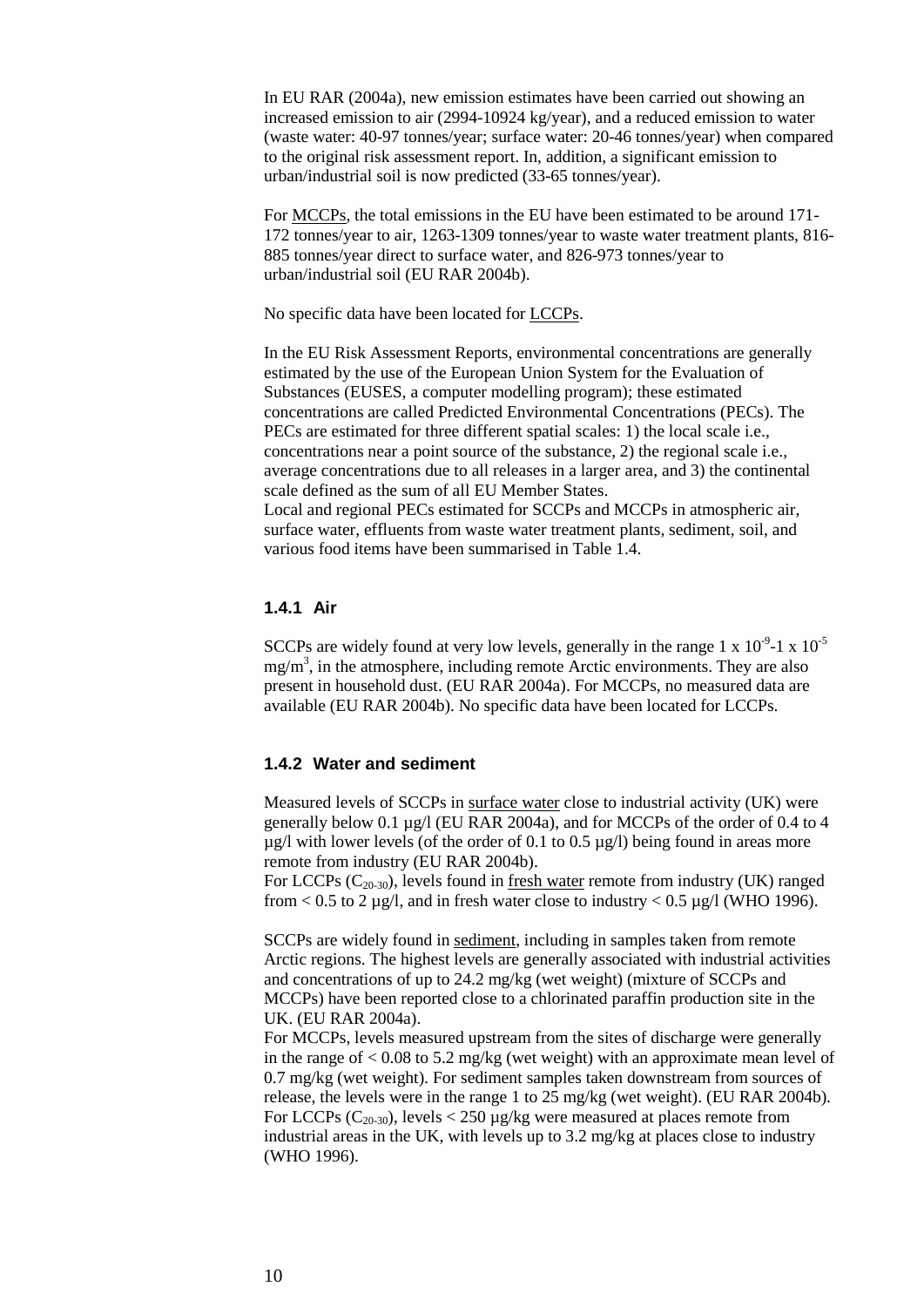## <span id="page-10-0"></span>**1.4.3 Soil**

The major source of chlorinated paraffins in agricultural soil is considered to be the application of sewage sludge containing these substances.

Measured levels of SCCPs in agricultural soil receiving sewage sludge containing chlorinated paraffins were generally below 0.088 mg/kg (wet weight) (EU RAR 2004a).

Measured levels of MCCPs found in soil where sewage sludge has been applied were generally below 0.088 mg/kg (wet weight) (EU RAR 2004b). No specific data have been located for LCCPs.

## <span id="page-10-1"></span>**1.4.4 Foodstuffs**

Chlorinated paraffins have been found to be present in various foodstuffs at locations both close to industrial sources and from more remote areas. The levels of SCCPs found in aquatic organisms, including fish are generally up to a few mg/kg, for MCCPs in the range < 0.1 to 5.2 mg/kg (wet weight), and for LCCPs  $(C_{20-30})$ from < 50 to 200 µg/kg (mean: 10-30 µg/kg). (EU RAR 2004a,b, WHO 1996).

Chlorinated paraffins  $(C_{10-20})$  were found in approximately 70% of the foodstuff samples taken with average concentrations of around 300 µg/kg in dairy products, around 150 µg/kg in vegetable oils and derivatives, around 5 µg/kg in fruit and vegetables, and  $<$  50 µg/kg in beverages.  $C_{20-30}$  chlorinated paraffins were detected only in a few samples. (Campbell & McConnell 1980 – quoted from EU RAR 1999,2004b).

Levels of chlorinated paraffins  $(C_{10-24})$  in food and fish have also been reported by Greenpeace (1995 – quoted from EU RAR 2005) with mean levels of 271  $\mu$ g/kg lipid in mackerel, 62 µg/kg lipid in fish oil (herring), 98 µg/kg lipid in margarine containing fish oil, 69 µg/kg lipid in pork, and 74 µg/kg lipid in cow's milk.

Chlorinated paraffins have been measured in cow's milk (one sample) and in single butter samples from various regions of Europe (Denmark, Wales, Normandy, Bavaria, Ireland, and southern and northern Italy). SCCPs were not detected in the cow's milk sample (detection limit < 1.2 µg/kg lipid), but MCCPs were present at a concentration of 63 µg/kg lipid. SCCPs were found in butter samples from Denmark (1.2 µg/kg lipid) and Ireland (2.7 µg/kg lipid), and MCCPs in butter samples from Denmark (11  $\mu$ g/kg lipid), Wales (8.8  $\mu$ g/kg lipid) and Ireland (52 µg/kg lipid). (Thomas & Jones 2002 – quoted from EU RAR 2004a,b).

Chlorinated paraffins have also been found to be present in breast milk. Levels of 45  $\mu$ g/kg lipid have been reported for chlorinated paraffins (C<sub>10-24</sub>) in breast milk (Greenpeace 1995 – quoted from EU RAR 2005). SCCPs (around 60-70% chlorine) were present at a concentration of 11-17  $\mu$ g/kg lipid (mean: 13 µg/kg lipid) in breast milk from Inuit women living in the northern Canada (Tomy 1998 – quoted from EU RAR 2004a). In a recent study from the UK (Thomas & Jones 2002 – quoted from EU RAR 2004a,b), SCCPs were found in 5 of 8 breast milk samples from Lancaster (4.6 to 110 µg/kg lipid), and in 7 of 14 samples from London (4.5 to 43 µg/kg lipid). MCCPs were found in one sample from London (61 µg/kg lipid), but were below the detection limit (16-740 µg/kg lipid) in the remaining 21 samples. In a follow-up study (Thomas et al.  $2003 -$  quoted from EU RAR 2004a,b,2005), SCCPs were detected in all 5 samples from Lancaster and in 16 of 20 samples from London at concentrations ranging from 49 to 820  $\mu$ g/kg lipid (median: 180  $\mu$ g/kg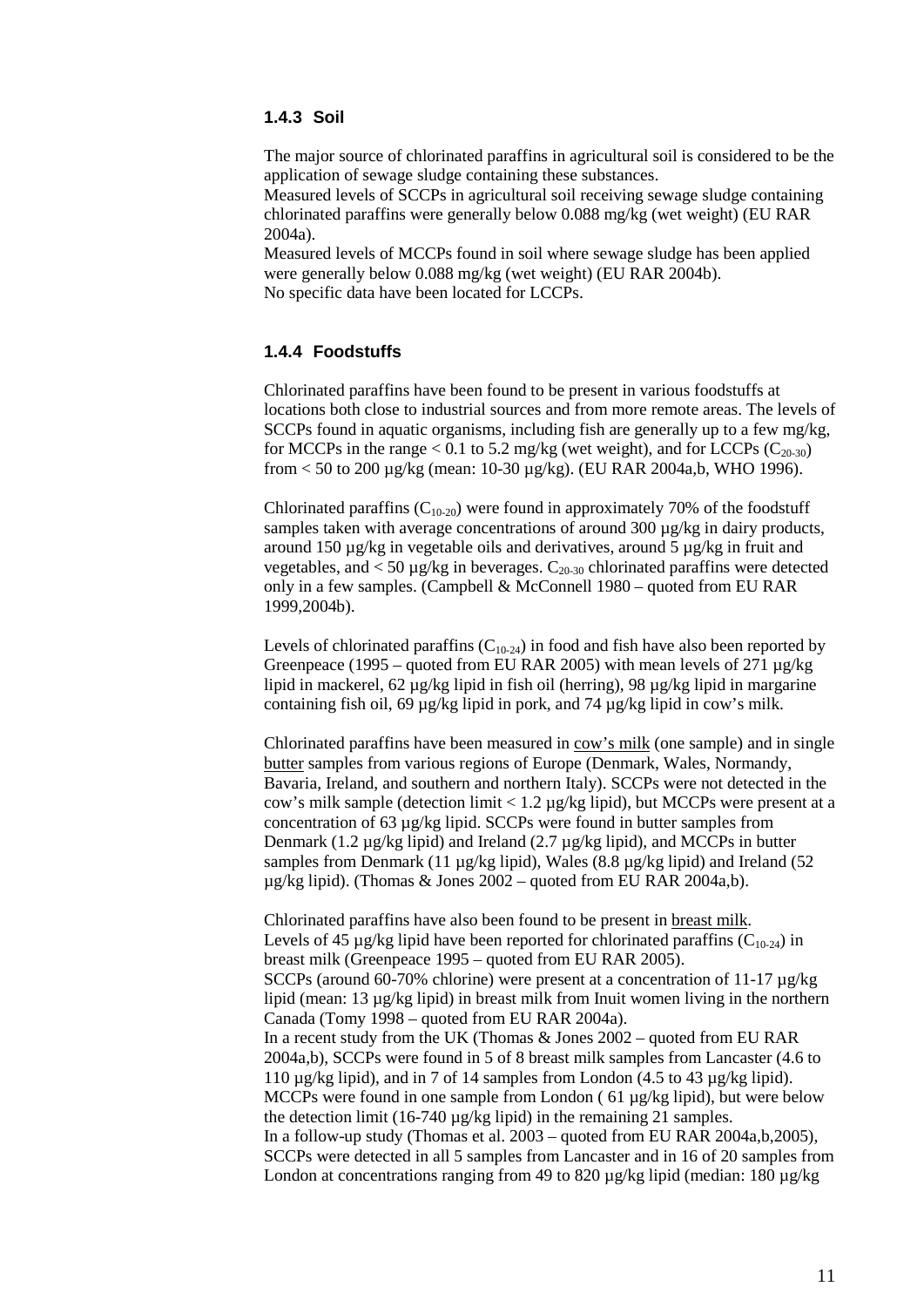lipid; 95 percentile: 680 µg/kg lipid); there were no significant difference between the concentrations in the samples from Lancaster and those from London. MCCPs were found to be present in all 25 samples analysed at concentrations ranging from 6.2 to 320 µg/kg lipid (median: 21 µg/kg lipid; 95 percentile: 127.5 µg/kg lipid; 97.5 percentile 130.9 µg/kg lipid).

|                                      | <b>SCCPs</b>                                 |                                                | <b>MCCPs</b>                                      |                       |  |
|--------------------------------------|----------------------------------------------|------------------------------------------------|---------------------------------------------------|-----------------------|--|
|                                      | Local                                        | Regional                                       |                                                   | Regional              |  |
| Atmospheric air (mg/m <sup>3</sup> ) | $1.9 \times 10^{-6} - 1.1 \times 10^{-5}$ a) | 5.3 x 10 <sup>-7</sup> -1.3 x 10 <sup>-6</sup> | $3.5 \times 10^{-6} - 1.4 \times 10^{-4}$ a)      | $3.35 \times 10^{-6}$ |  |
|                                      | 5.3 x 10-7-3.6 x 10-6 b)                     |                                                | 4.3 x 10 <sup>-6</sup> -1.7 x 10 <sup>-4 b)</sup> |                       |  |
| Surface water (µg/l)                 | $< 0.04 - 2.7$                               | 0.012-0.027                                    | $0.10 - 46.6$                                     | 0.389-0.745           |  |
| Effluents from waste water           | $0.15 - 350$                                 |                                                | 0.88-875                                          |                       |  |
| treatment plants (µg/l)              |                                              |                                                |                                                   |                       |  |
| Sediment (mg/kg ww c)                | $0.10 - 11.8$                                | $0.09 - 0.21$                                  | 1.28-86.9                                         | 8.8-16.9              |  |
| Agricultural soil (mg/kg             | $0.071 - 17.2$                               | $0.54 - 1.41$                                  | 1.52-14.6                                         | 53.8-55.8             |  |
| ww)                                  |                                              |                                                |                                                   |                       |  |
| Natural soil (mg/kg ww)              |                                              | 0.0011-0.0025                                  |                                                   | 1.85-2.01             |  |
| Industrial soil (mg/kg ww)           |                                              | 1.53-3.04                                      |                                                   | 147-173               |  |
| Fish (mg/kg)                         | $0.12 - 9.7$                                 | $0.092 - 0.21$                                 | $0.42 - 6.4$                                      | 0.42                  |  |
| Root crops (mg/kg)                   | $0.14 - 35$                                  | 1.09-2.87                                      | 6.75-379                                          | 309                   |  |
| Leaf crops (mg/kg)                   | 0.0005-0.0015                                | 0.0005-0.0011                                  | $0.017 - 0.70$                                    | 0.02                  |  |
| Meat (mg/kg)                         | 0.0012-0.089                                 | 0.0073-0.019                                   | $0.13 - 4.03$                                     | 1.99                  |  |
| Milk (mg/kg)                         | 0.0004-0.028                                 | 0.0023-0.006                                   | $0.042 - 1.27$                                    | 0.63                  |  |
| Drinking water (µg/l)                | $0.02 - 4.9$                                 | $0.2 - 0.4$                                    | $0.11 - 1.4$                                      | 4.9                   |  |

Table 1.4 Local and regional PECs in the environment (from EU RAR 2004a,b)

a) Annual average concentration

b) During an emission episode

c) wet weight

## <span id="page-11-0"></span>1.5 Environmental fate

Chlorinated paraffins adsorb strongly to sediment. In water, they are probably transported adsorbed on suspended particles, and in the atmosphere adsorbed to airborne particulates. (WHO 1996).

For SCCPs, a soil organic carbon - water partition coefficient  $(K_{OC})$  of 199500 l/kg has been measured for a commercial  $C_{10-13}$ ,55% (EU RAR 1999). For MCCPs, a  $K_{OC}$  of 588844 l/kg has been estimated (EU RAR 2004b). These high  $K_{OC}$  values indicate that the chlorinated paraffins are expected to be relatively immobile in soil and would not be expected to leach from soil into groundwater. No specific data have been located for LCCPs.

## <span id="page-11-1"></span>**1.5.1 Degradation**

The half-lives for chlorinated paraffins in air have been estimated to range from 0.85 to 7.2 days (WHO 1996). For SCCPs, the half-life for atmospheric degradation by reaction with hydroxyl radicals has been estimated to be 7.2 days (EU RAR 1999,2004a), and for MCCPs to be 1-2 days (EU RAR 2004b).

Chlorinated paraffins are not readily biodegradable (EU RAR 1999,2004a,2004b, WHO 1996). SCCPs with a chlorine content of less than 50% may biodegrade slowly in the environment under aerobic conditions, particularly in the presence of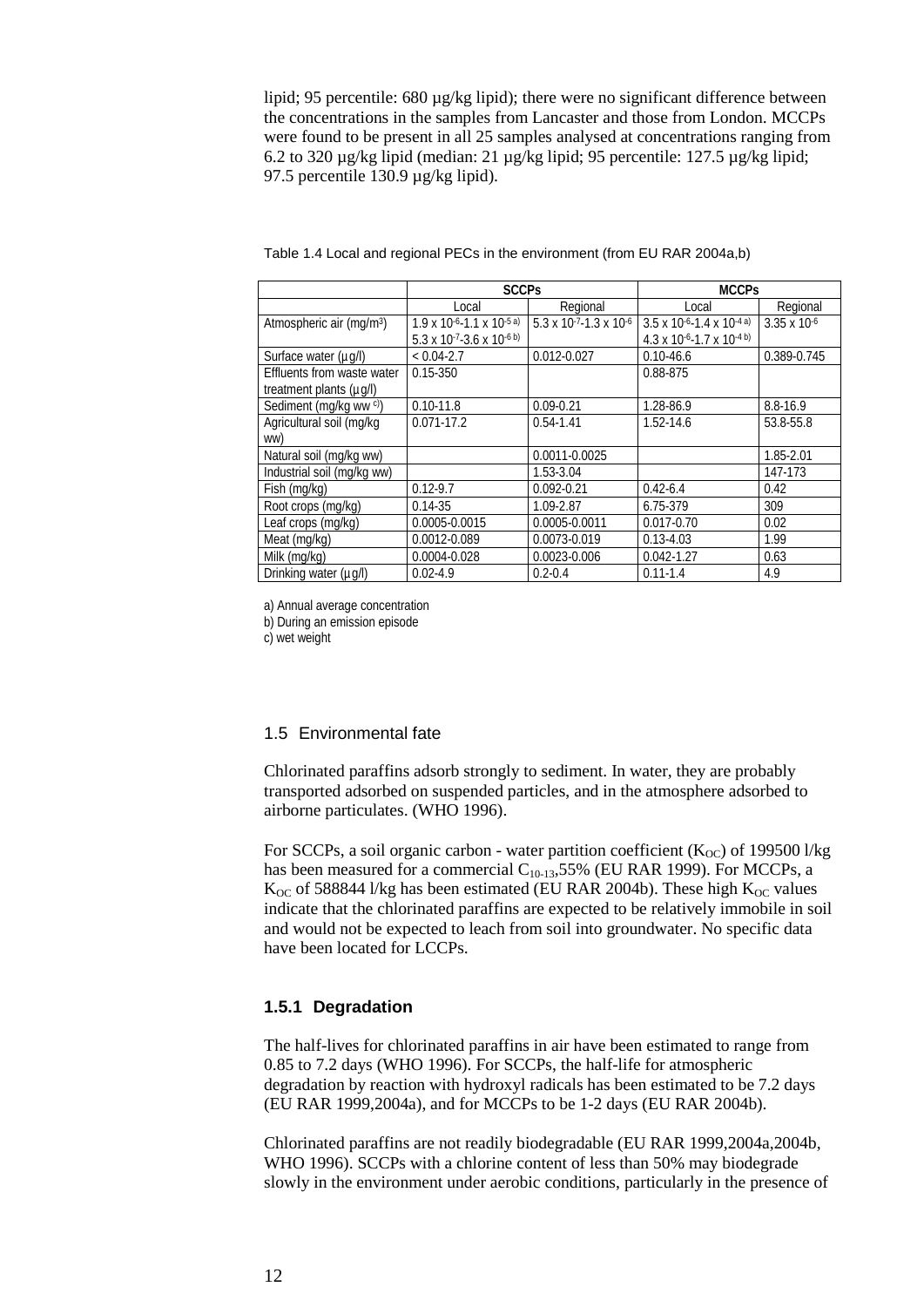adapted micro-organisms, whereas the degradation appears inhibited at a chlorine content above 58% (EU RAR 1999,2004a, WHO 1996). Similarly, there is evidence that some micro-organisms may be capable of degrading MCCPs in acclimated systems; the potential for biodegradation appears to increase with decreasing chlorine content (EU RAR 2004b).

No specific data have been located for LCCPs.

## <span id="page-12-0"></span>**1.5.2 Bioaccumulation**

Chlorinated paraffins are bioaccumulated in aquatic organisms with reported bioconcentration factors (BCF) in the range of 7 to 7155 for fish and 223 to 138000 for mussels. In fish, SCCPs are accumulated to a higher degree than MCCPs and LCCPs. The uptake seems to be more efficient for SCCPs with low chlorine content and the elimination rate is slowest for SCCPs with high chlorine content. The retention in fat-rich tissues appears to increase with increasing degree of chlorination. (WHO 1996).

For SCCPs, a fish BCF of 7816 l/kg has been estimated. Uptake into fish via food has also been shown to occur, with accumulation factors of up to 1-2 being determined on a lipid basis for SCCPs with high chlorine contents. (EU RAR 1999,2004a).

For MCCPs, a fish BCF of 1087 l/kg has been estimated. The available food uptake studies indicate that the 35% chlorine, 52% chlorine and 69% chlorine products can be taken up by organisms from food with accumulation factors of 1-3 being determined on a lipid basis. The potential for uptake from food appears to reduce with increasing chlorine content. MCCPs are also taken up by organisms from sediment/soil, and a BCF of 5.6 (on a wet weight basis) has been estimated for earthworms and of 0.034 (on a wet weight basis) for plants. (EU RAR 2004b).

No specific data have been located for LCCPs.

## <span id="page-12-1"></span>1.6 Human exposure

Humans can be exposed to chlorinated paraffins indirectly via the environment, via consumer products and via the working environment.

Chlorinated paraffins have several uses that can result in releases into the environment and have been shown to bioconcentrate in aquatic organisms. Chlorinated paraffins have been detected in low levels in atmospheric air, surface water and sediment, soil, and in some food items and breast milk. For details, see section 1.4.

In the EU Risk Assessment Reports, the estimated total daily human intake of SCCPs from the environment range from 0.00099 to 0.20 mg/kg bw/day based on local PECs, and from 0.0062 to 0.016 mg/kg bw/day based on regional PECs (EU RAR 2004a). The estimated total daily human intake of MCCPs range from 0.0007 to 2.10 mg/kg bw/day based on local PECs, and at 1.71 mg/kg bw/day based on regional PECs (EU RAR 2005). Root crops were predicted to be the major source of human uptake for both SCCPs and for MCCPs. For MCCPs, the daily uptake from breast milk for the first 3 months of infant life has been estimated to 30.5 x  $10^{-5}$  mg/kg b.w./day (EU RAR 2005).

For SCCPs, a total daily human intake of 0.02 mg/kg bw/day has been considered as a reasonable worst case prediction based upon measured data and has been used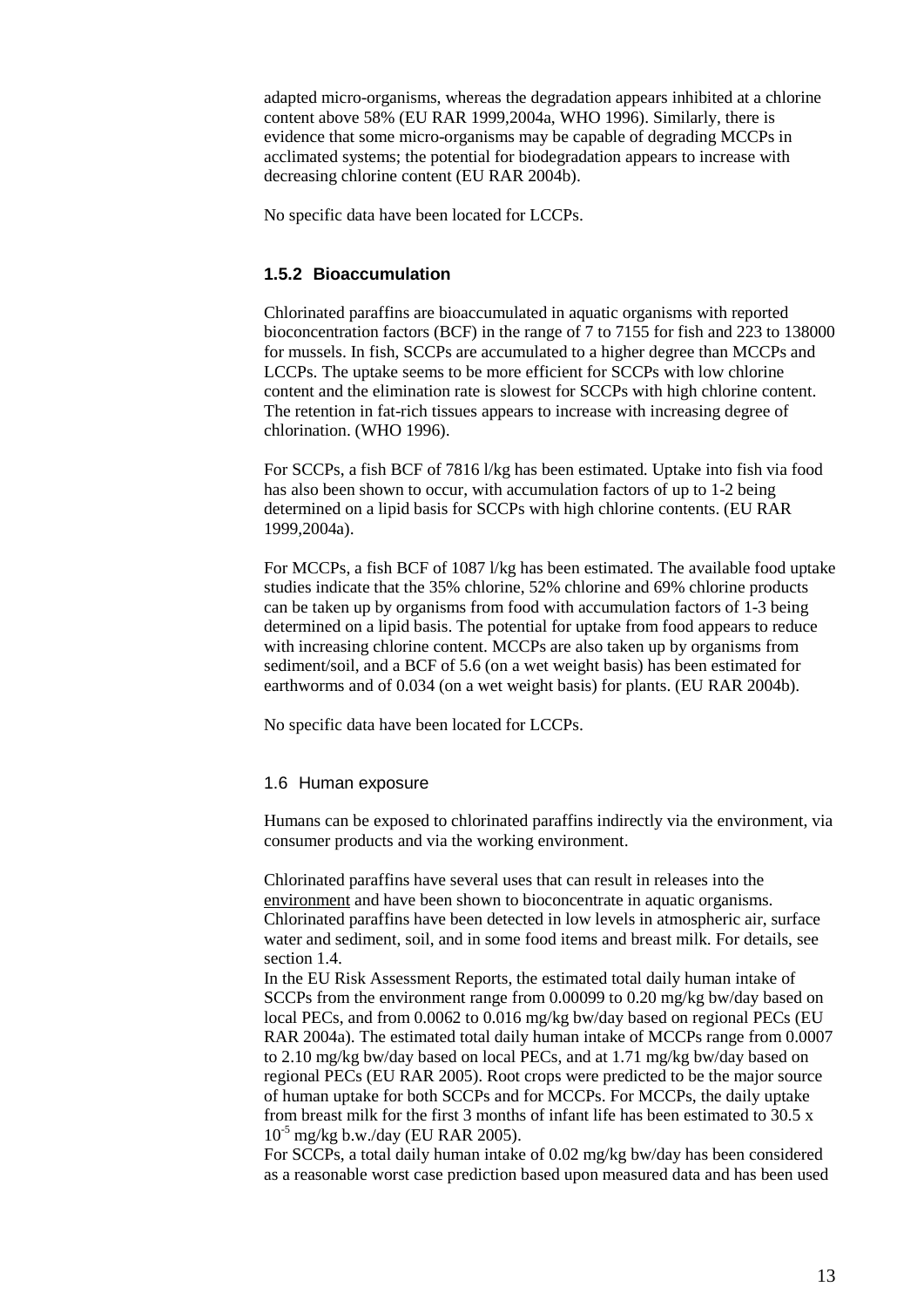for the risk characterisation for man exposed indirectly via the environment (EU RAR 1999).

For MCCPs, a total daily human intake of 2.10 mg/kg bw/day has been used for the risk characterisation for man exposed indirectly via the environment from local exposure, and of 1.71 mg/kg bw/day from regional exposure (EU RAR 2005).

Chlorinated paraffins are not sold directly as consumer products but are found in a number of consumer products, including leather clothing, metal working fluids and textiles, in certain paints, sealants and adhesives, and in plastic and rubber products. The exposure is predominantly via dermal contact and inhalation exposure is only considered to be significant for metal working fluids. Aside from the wearing of leather clothing and the use of metal working fluids, the consumer exposures are considered to be negligible. (EU RAR 1999,2005).

For SCCPs, the total systemic dose has been estimated to 0.03 mg/kg bw/day for use of metal working fluids and to 0.02 mg/kg bw/day for wearing of leather clothing (EU RAR 1999).

For MCCPs, the total systemic dose has been estimated to 0.008 mg/kg bw/day for use of metal working fluids and to 0.00016 mg/kg bw/day for wearing of leather clothing (EU RAR 2005).

The manufacture and use of chlorinated paraffins may give rise to exposure of workers. Skin contact is the predominant occupational route of exposure, but there is also a potential for inhalation exposure in some use areas. (EU RAR 1999,2005). For SCCPs, the estimated total systemic doses for manufacture and use range from being negligible to 0.6 mg/kg bw/day with the exception of use in formulation at high temperature (9.3 mg/kg bw/day) (EU RAR 1999).

For MCCPs, the estimated total systemic doses for manufacture and use range from 0.013 to 0.72 mg/kg bw/day (EU RAR 2005).

No specific exposure data have been located for LCCPs.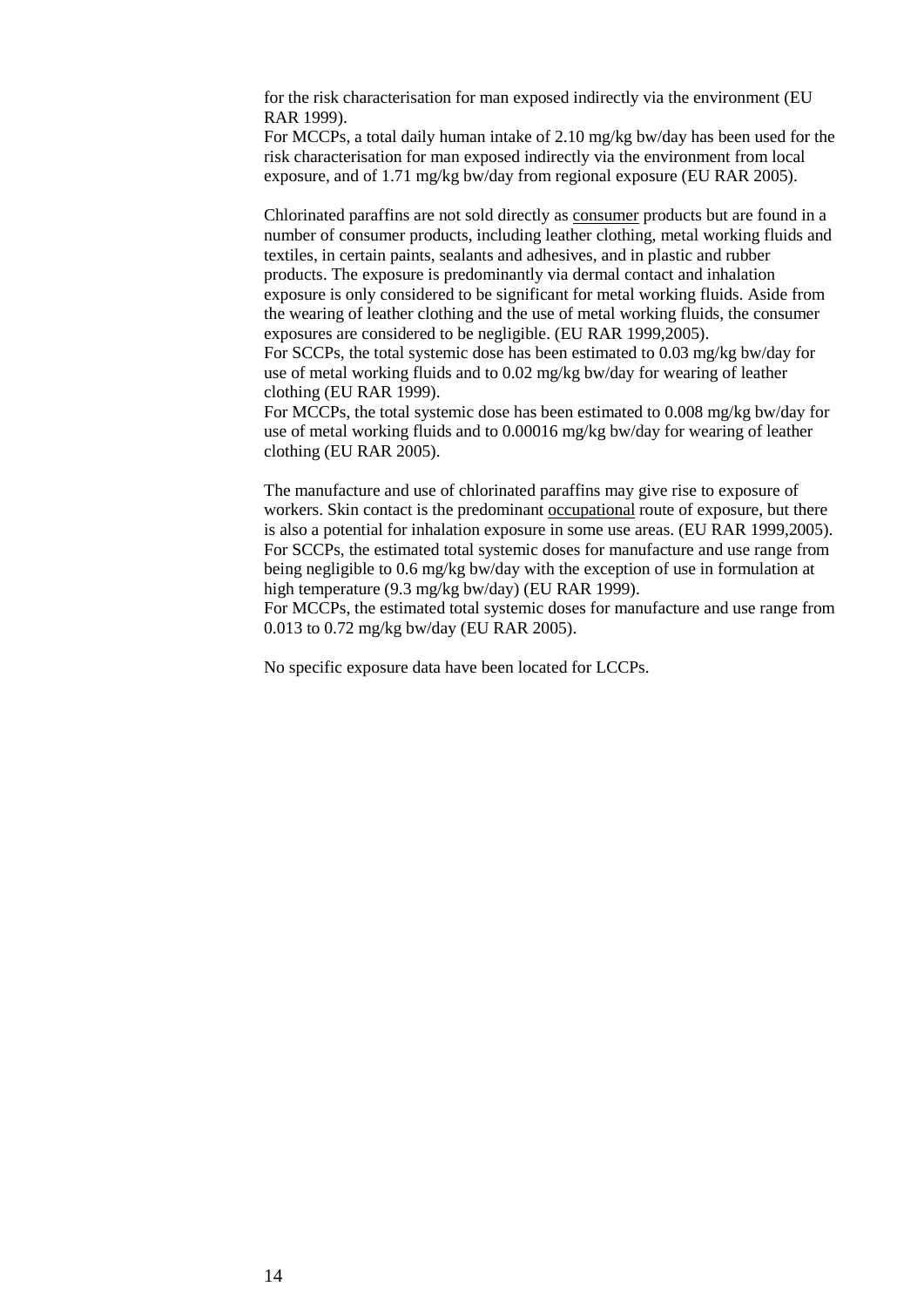## <span id="page-14-0"></span>2 Toxicokinetics

#### <span id="page-14-1"></span>2.1 Absorption, distribution and excretion

### <span id="page-14-2"></span>**2.1.1 Inhalation**

No data have been located for.

## <span id="page-14-3"></span>**2.1.2 Oral intake**

#### *2.1.2.1 SCCPs*

F344 rats were treated with 10 or 625 mg/kg bw/day of a  $C_{10-12}$ ,58%, daily in the diet for 13 weeks (Unpublished study 1984 – quoted from EU RAR 1999, WHO 1996). After 13 weeks, all animals received a single oral (gavage) dose of  $^{14}$ Clabelled  $C_{10-12}$ , 58%, same dose level as received daily in the previous weeks. Tissue levels were proportional to the administered dose and were similar, irrespective of dosing regime. The highest initial concentrations of radioactivity were found in the liver, kidney, adipose tissue and ovaries. Approximately 54-66% of the radioactivity was recovered in the faeces in 7 days, 14% in the urine, and less than 1% in exhaled air as carbon dioxide.

Absorption, distribution and excretion have been investigated in a study with C57B1 mice treated (single dose by gavage) with <sup>14</sup>C-labelled C<sub>12</sub>,17.5%, 55.9% or 68.5% (Darnerud et al. 1982 – quoted from EU RAR 1999, WHO 1996, IARC 1990). Uptake of radioactivity 24 hours after administration (whole-body autoradiography) was highest in tissues with high metabolic activity and/or high rates of cell proliferation, e.g., intestinal mucosa, bone marrow, brown fat, salivary glands, thymus and liver. The accumulation of radioactivity apparently increased with increasing degree of chlorination. Twelve hours after administration of  $C_{12}$ , 55.9% or 67% was recovered with 33% as carbon dioxide in exhaled air, 29% in urine, and 5% in faeces. After administration of  $C_{12}$ , 68.5%, 33% was recovered with 8% as carbon dioxide in exhaled air, 4% in urine, and 21% in faeces.

## *2.1.2.2 MCCPs*

F344 rats were treated with 10 or 625 mg/kg bw/day of a  $C_{14-17}$ , 52%, daily in the diet for 13 weeks (Unpublished study 1984 – quoted from EU RAR 2005, WHO 1996). After 13 weeks, all animals received a single oral (gavage) dose of <sup>14</sup>C-labelled C<sub>14-17</sub>, 52%, same dose level as received daily in the previous weeks. Tissue levels were greater (up to an order of magnitude) in highdose animals compared with low-dose animals. The highest initial (first 7 days) concentrations of radioactivity were found in the liver, kidney, and ovaries followed by an increase in adipose tissue levels as the levels in the former tissues declined. Approximately 40-48% of the radioactivity was recovered in the faeces in 7 days in low-dose males, around 53-61% in high-dose males, around 30% in lowdose females, and around 62-74% in high-dose females. Recovery of radioactivity in urine and exhaled air within 7 days amounted to 0.8-3% and 0.1-0.3%, respectively, at both dose levels.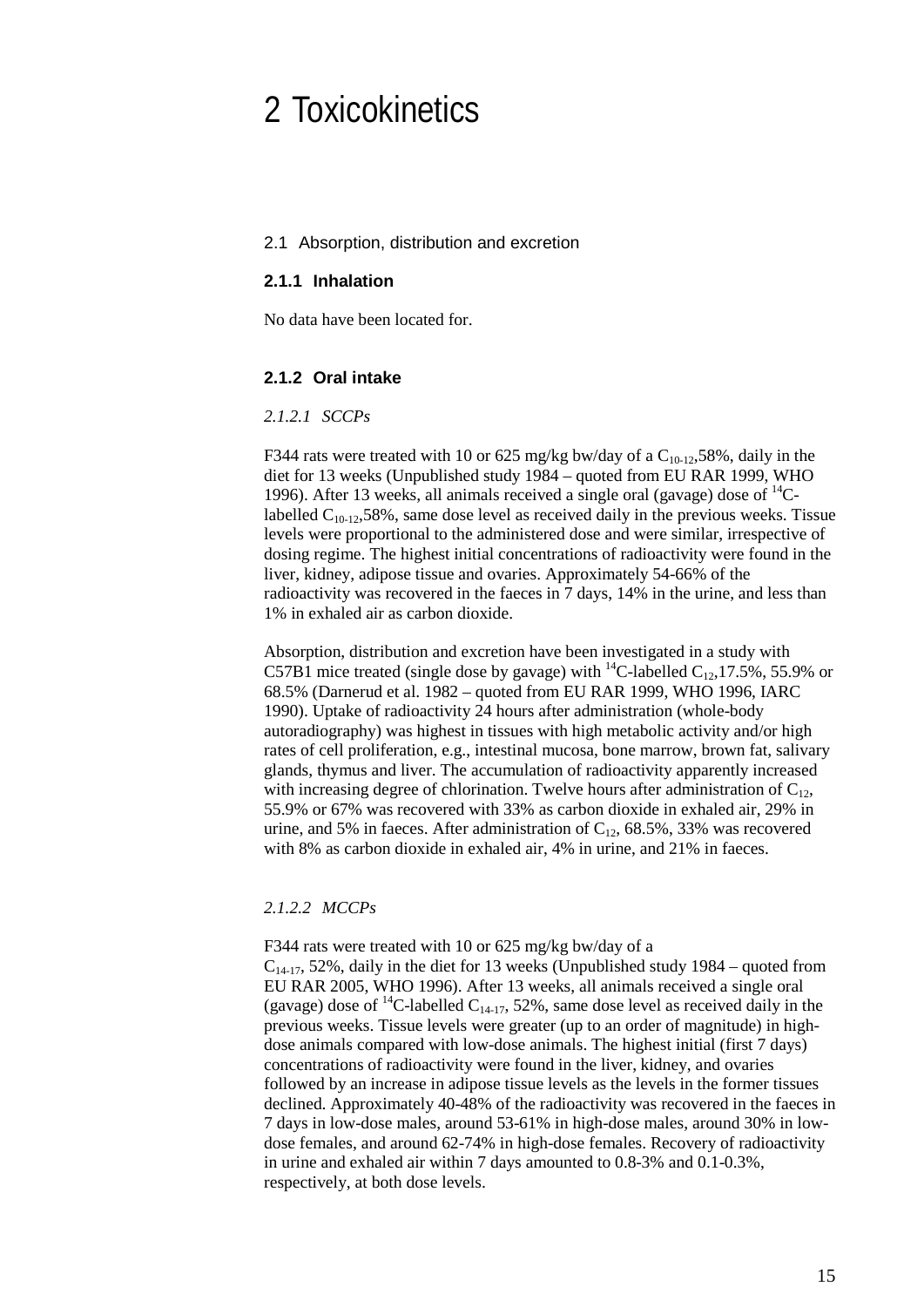In male Wistar rats administered a diet containing 0.4 or 40 mg/kg of a  ${}^{36}$ Cllabelled  $C_{14-17}$ , 52% for 8 weeks (40 mg/kg, approximately 3 mg/kg bw/day) or 10 weeks (0.4 mg/kg, approximately 3 mg/kg bw/day), equilibrium levels of radioactivity were reached within 1 week for the liver (7 mg/kg at the high dose) and 7 weeks for adipose tissue (30-40 mg/kg at the high dose). The half-life for elimination of radioactivity from the abdominal fat was estimated as approximately 8 weeks at the low dose; no radioactivity was detected in the liver at 1 week after dosing. No radioactivity was detected in the brain or the adrenals. (Birtley et al. 1980 – quoted from EU RAR 2005, WHO 1996, IARC 1990).

In a very recent study (Unpublished study 2005 – quoted from EU RAR 2005), male F344 rats were given a single dose of an  $[8^{-14}C]$ -labelled  $C_{15}$  in corn oil at 525 mg/kg bw by gavage. The liver, kidney, fat and skin/fur contained the highest concentrations of radioactivity at 24 hours post-dosing. The elimination half-life was approximately 2-5 days for the liver and kidney, and about 2 weeks for white adipose tissue. Approximately 50% of the administered dose was eliminated in the faeces within the first 24 hours after dosing, and approximately 70% by day 5 postdosing. Approximately 5% of the dose was eliminated in the urine by day 5 postdosing.

In female C57B1 mice administered a single dose of 10 mg/kg bw of a  $^{14}$ C-labelled  $C_{16}$ , 69% by gavage, whole-body autoradiography revealed that the administered radioactivity on days 1-4 post-dosing was concentrated mainly in the corpora lutea, liver, adrenal cortex and brown and white adipose tissue; a high level of radioactivity was still present in corpora lutea and brown fat 30 days post-dosing. The major route of elimination after administration of a single dose of 1 mg/kg bw was via the faeces with 22% of the radioactivity being eliminated within 8 hours, 57% within 16 hours, and 66% within 4 days. Urinary excretion accounted for 1.2% within 8 hours and for 2.9% within 4 days. (Biessman et al. 1983 – quoted from EU RAR 2005, WHO 1996).

In another study with C57B1 mice (Darnerud & Brandt 1982 – quoted from EU RAR 2005, WHO 1996, IARC 1990), a <sup>14</sup>C-labelled C<sub>16</sub>, 34.1% was administered either by gavage (females) or intravenously (both sexes) at 0.15 mg/kg bw. No difference in the distribution pattern was found between the oral and intravenous administration routes. High levels of radioactivity were observed in brown adipose tissue, liver, kidneys, adrenals, bone marrow, Harderian gland, salivary gland, pancreas, and intestinal mucosa at 24 hours post-administration. At 12 days, following intravenous injection, high levels of radioactivity were seen in the adrenal cortex, adipose tissue, and gall bladder, and after 30 days, prominent levels in the brain and in the liver. When administered by intravenous administration to pregnant mice, uptake of the radioactivity in the foetuses was observed; the distribution pattern was similar to that of adult mice. Twelve hours after gavage administration, 6% of the radioactivity was recovered in the urine, 33% in the expired air and 14% in the faeces with 12% in the urine, 44% in expired air and 4% in the faeces 12 hours after intravenous administration.

The distribution of radioactivity in the brain has been studied in pre-weaning NMRI mice (aged 3, 10 or 20 days old) administered a single dose of 1.1 mg/kg bw of a <sup>14</sup>C-labelled C<sub>16</sub>, 69% by gavage (Eriksson & Darnerud 1985 – quoted from EU RAR 2005, WHO 1996). The radioactivity declined more rapidly in the 3-dayold mice compared to the 10- and 20-day-old mice. The radioactivity was found primarily in the white matter of the cerebellum, in the space between the neocortex and the mesencephalon and thalamus, the corpus callosum, the pons, and the outer part of medulla spinalis. After whole-body autoradiography (single oral dose of 7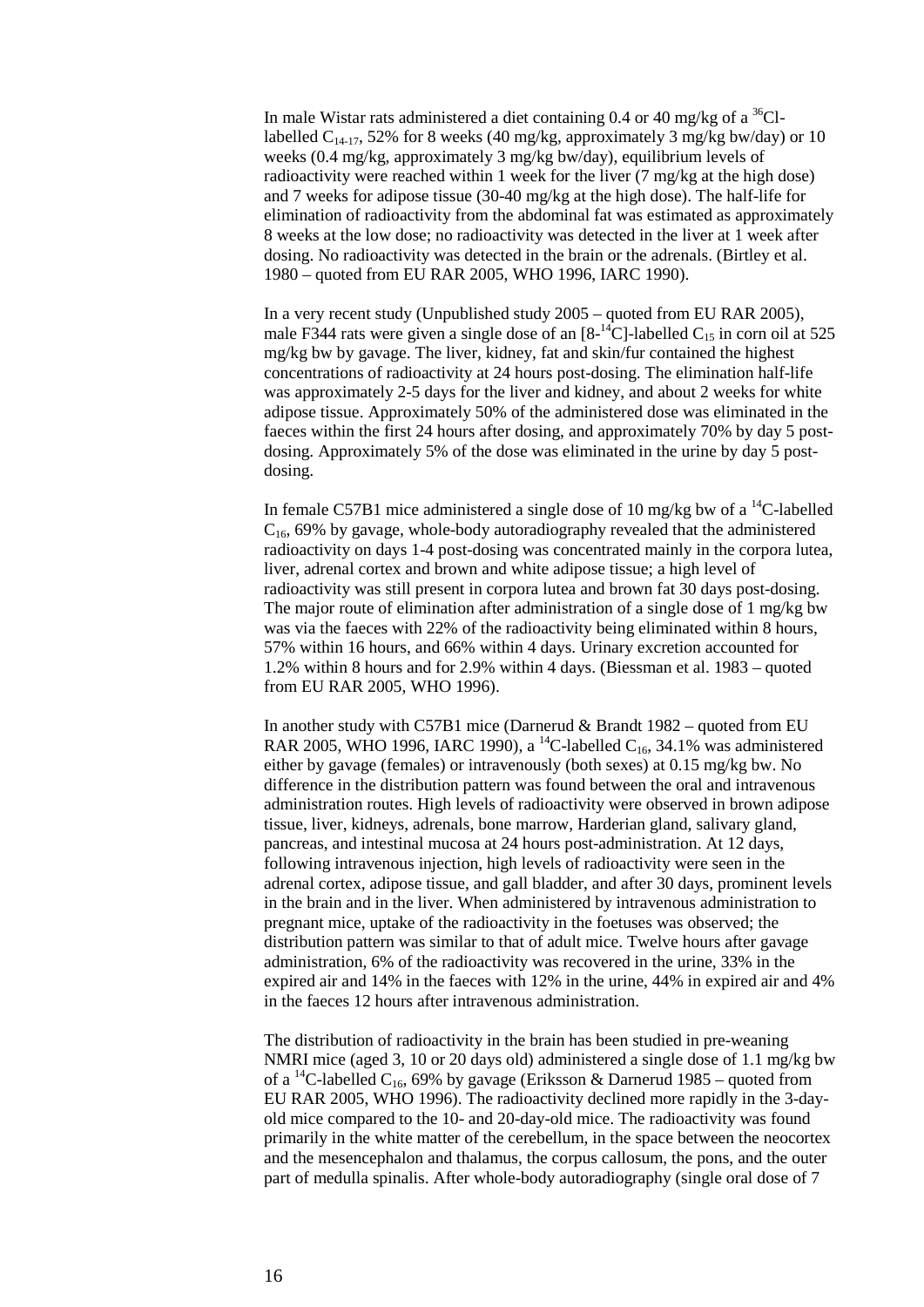mg/kg bw), high levels of radioactivity were found in the liver, intestinal contents, adipose tissue and adrenals.

An interim report of a study (CXR 2005) investigating the bioaccumulation potential of MCCPs in the rat following repeated administration has recently become available for the rapporteur. F344 rats (48/sex) were administered MCCPs, 52% in the diet at a concentration of 3000 mg/kg (equivalent to 200/233 mg/kg b.w./day in males/females) for 14 weeks, time at which steady state level of MCCPs in white adipose tissue was achieved. After 14 weeks exposure, the remaining rats were transferred to control diets and groups of 8 rats were then sacrificed at weeks 15, 16, 18, 22 and 30. In the interim report, only data for the white adipose tissue were provided. The MCCPs content in white adipose tissue increased with time until week 13. The elimination of MCCPs from adipose tissue appeared to be biphasic. Both male and female rats eliminated MCCPs with an initial half-life of approximately 4 weeks, followed by a markedly slower second phase. The concentration of MCCPs in adipose tissue remained fairly constant between weeks 22 and 30, and the elimination phase of the study has been extended in order to accurately evaluate the elimination half-life of MCCPs.

## *2.1.2.3 LCCPs*

After oral administration of a <sup>14</sup>C-labelled C<sub>22-26</sub>, 70% to F344 rats at the end of a 90-day exposure period, a small part of the dose (no further details) was absorbed. The highest level of radioactivity was found in the liver; retention of radioactivity in adipose tissue was also observed. In an identical study, a <sup>14</sup>C-labelled C<sub>20-30</sub>,43% gave the highest levels in the liver and ovary. (Serrone et al. 1987 – quoted from WHO 1996).

A <sup>14</sup>C-labelled C<sub>18</sub>, 50-53% was administered by gavage as a single dose of 500 mg/kg to female Sprague-Dawley rats. After 24 hours, 1% of the radioactivity was recovered in the urine, 1.5% in the expired air, and 22% in the faeces. After 96 hours, 1.9% was recovered in the urine, 3.3% in the expired air, 5% in body tissues, and 76% in the faeces. (Yang et al. 1987 – quoted from WHO 1996).

## <span id="page-16-0"></span>**2.1.3 Dermal contact**

<sup>14</sup>C-labelled LCCPs (C<sub>18</sub>, 50-53% or C<sub>28</sub>, 47%) were applied to the dorsal skin of Sprague-Dawley rats at a concentration approximately equivalent to 2000 mg/kg bw. Around 0.6-0.7% of the  $C_{18}$ -dose was absorbed after 96 hours, and around 0.02% of the  $C_{28}$ -dose. Of the absorbed  $C_{18}$ -dose, 40% was exhaled as carbon dioxide, 20% was excreted in the urine and 20% in the faeces. (Yang et al. 1987 – quoted from WHO 1996, EU RAR 1999, IARC 1990).

No data have been located for SCCPs and MCCPs.

#### <span id="page-16-1"></span>**2.1.4** *In vitro* **studies**

The absorption of SCCPs ( $C_{10-13}$ , 56%) and MCCPs ( $C_{14-19}$ , 52%) through human skin has been studied *in vitro* (Scott 1989 – quoted from EU RAR 1999,2005, WHO 1996). There was no absorption of SCCPs following a 7-hour application to the surface of the epidermal membranes using five different receptor media, but after 23 hours a slow but steady rate of absorption was detected; less than 0.01% of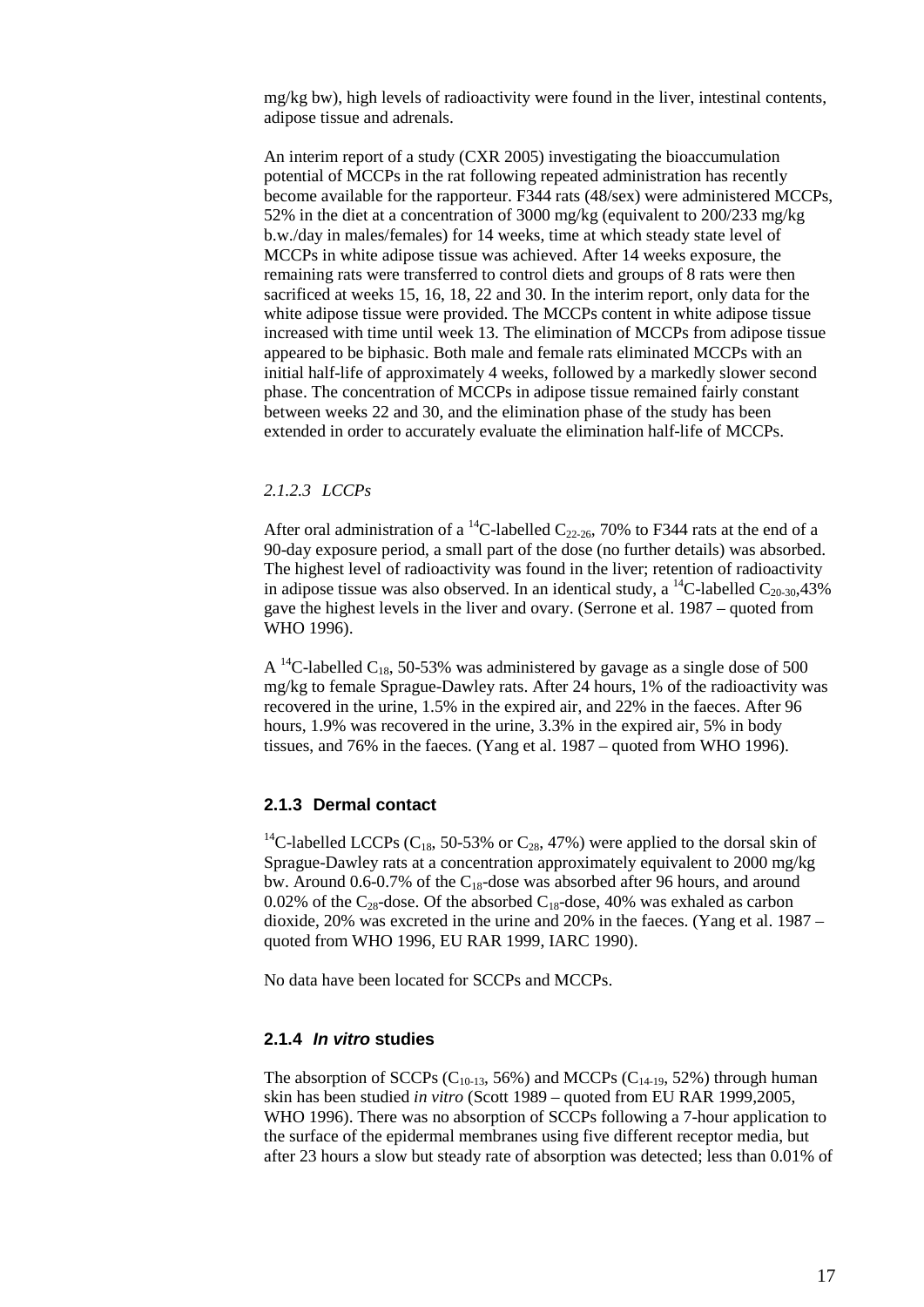the applied dose was absorbed during the 56-hour application. There was no absorption of MCCPs following a 54-hour application period.

### <span id="page-17-0"></span>**2.1.5 Other routes**

In bile-duct cannulated female Sprague-Dawley rats given a  $^{14}$ C-labelled MCCP  $(C<sub>16</sub>, 65%)$  by intravenous injection, around 20-30% of the radioactivity was eliminated via the bile within 3 days with around 10% within 24 hours; less than 0.5% of the radioactivity was found in urine and in faeces (Åhlman et al. 1986 – quoted from EU RAR 2005, WHO 1996, IARC 1990).

In female C57B1 mice administered a single dose of 10 mg/kg bw of a  $\mathrm{^{14}C}\text{-}labeled$ MCCP  $(C_{16})$  by intravenous injection, the major route of elimination was via the faeces with 2% of the radioactivity being eliminated within 8 hours post-dosing, and 43% within 4 days. Urinary excretion accounted for 3% of the administered dose and exhalation for approximately 1%. (Biessman et al. 1983 – quoted from EU RAR 2005, WHO 1996).

### <span id="page-17-1"></span>2.2 Metabolism

In bile-duct cannulated female Sprague-Dawley rats given a  $^{14}$ C-labelled MCCP  $(C_{16}, 65\%)$  by intravenous injection, the metabolites tentatively identified in the bile and in the urine appeared to be conjugates of glutathione; unchanged parent compound accounted for up to 3% of the radioactivity in the bile (Åhlman et al. 1986 – quoted from EU RAR 2005, WHO 1996, IARC 1990).

In C57B1 mice treated by intravenous injection with <sup>14</sup>C-labelled SCCPs ( $C_{12}$ , 17.4, 55.9 or 68.5%), inducers and inhibitors of cytochrome P450 affected the rate of degradation to carbon dioxide. Pre-treatment with the inhibitors piperonyl butoxide and metyrapone inhibited carbon dioxide production by 84 and 60%, respectively, following administration of  $C_{12}$ , 68.5%. With piperonyl butoxide, the decrease was more pronounced with increasing degree of chlorination. The P450 (CYP2B1; CYP2B2) inducer phenobarbital increased the rate of carbon dioxide production from  $C_{12}$ , 68.5%, whereas the P448 (CYP1A1; CYP1A2) inducer 3methylcholanthrene did not affect the degradation rate. These studies suggest a cytochrome P450 dependent metabolism of chlorinated paraffins yielding carbon dioxide, possibly by a de-chlorination reaction followed by β-oxidation and incorporation of the carbon chain into cellular metabolism. (Darnerud 1984 – quoted from WHO 1996, IARC 1990, ER RAR 1999).

#### <span id="page-17-2"></span>2.3 Mode of action

Studies in experimental animals have demonstrated that the liver, kidneys and thyroid are the target organs for the toxicity of chlorinated paraffins. In addition, developmental effects indicative of internal haemorrhaging have been observed in offspring of rats in a range-finding study to a 2-generation study. Mode of actions regarding these effects, with the view to assessing their relevance to humans, are briefly summarised in this section based upon the evaluations performed in the EU RARs of SCCPs (EU RAR 1999) and MCCPs (EU RAR 2005).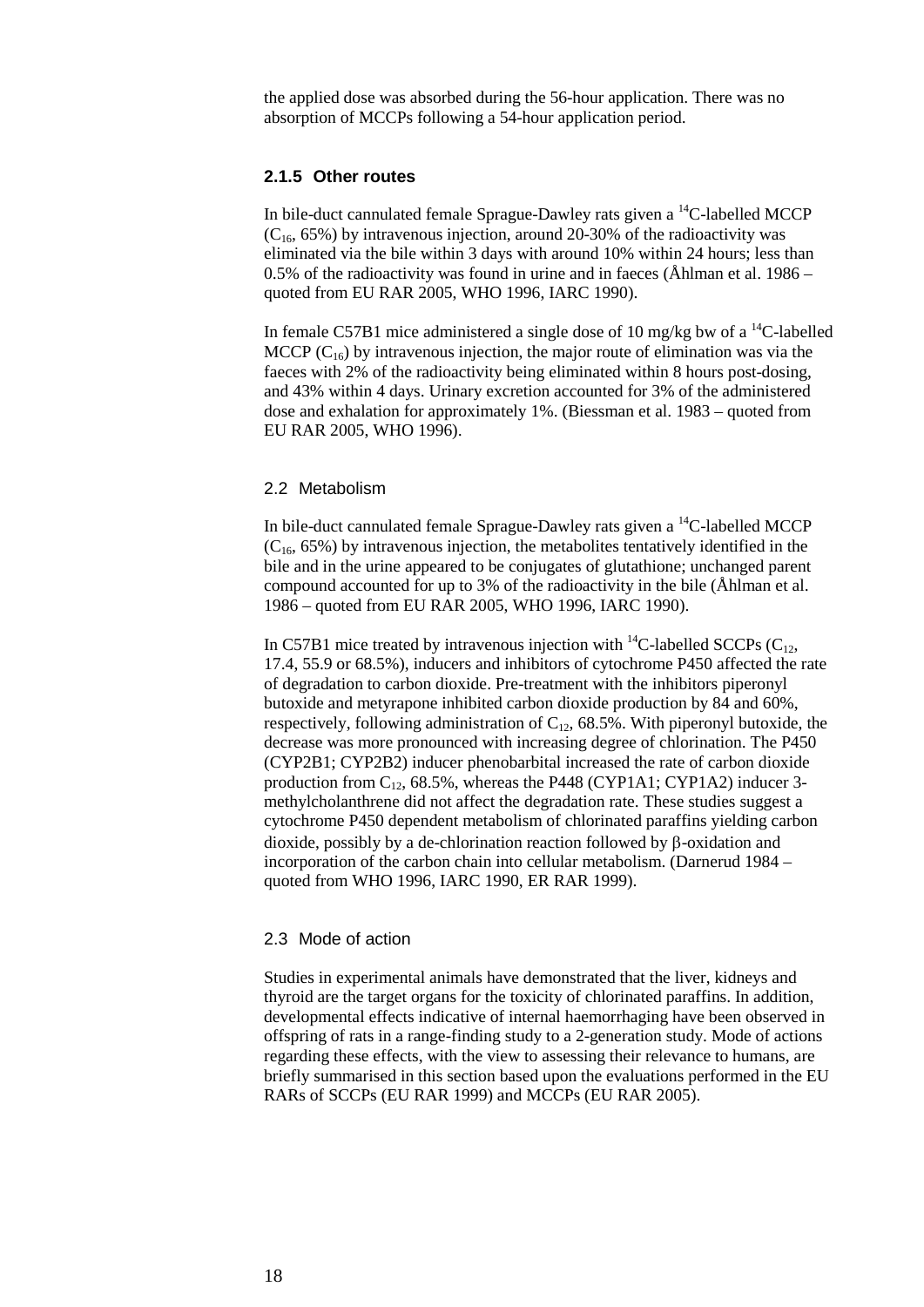## <span id="page-18-0"></span>**2.3.1 Effects in the liver**

Repeated dose toxicity studies have revealed a number of effects in the liver, including tumours, of rats and mice exposed to chlorinated paraffins (see sections 4.4 and 4.7).

Studies performed specifically in order to elucidate the mode of actions underlying the observed effects in the liver have revealed that MCCPs are capable of eliciting hepatic enzyme induction and proliferation of smooth endoplasmic reticulum indicative of increased metabolic demand arising from xenobiotic metabolism (EU RAR 2005). The EU RARs of SCCPs (EU RAR 1999) and MCCPs (EU RAR 2005) have concluded that the changes related to xenobiotic metabolism are indicative of physiological adaptation and are not considered to be of toxicological significance.

Hepatic peroxisome proliferation is induced by SCCPs and MCCPs in rats and mice as evidenced by microscopy, morphometric analysis, and enzyme marker activity; peroxisome proliferation was not observed in guinea pigs (EU RAR 1999,2005). The EU RARs of SCCPs (EU RAR 1999) and MCCPs (EU RAR 2005) have concluded that the changes related to peroxisome proliferation in rats and mice are considered to be of limited relevance to human health.

Regarding tumours in the liver, peroxisome proliferation has been suggested to be the plausible mode of action, and the EU Commission Group of Specialised Experts in the fields of Carcinogenicity, Mutagenicity and Reprotoxicity has accepted this view at their meeting in June 1997 (EU RAR 1999).

## <span id="page-18-1"></span>**2.3.2 Effects in the kidney**

Repeated dose toxicity studies have revealed a number of effects in the kidneys, including tumours, of rats and mice exposed to chlorinated paraffins (see sections 4.4 and 4.7).

Studies performed specifically in order to elucidate the mode of actions underlying the observed effects in the kidney have revealed some deposition of  $\alpha$ 2µglobulin in proximal convoluted tubules of male rats, but this was considered as being unrelated to the histopathological findings in the kidney (EU RAR 2005). The EU RAR of MCCPs (EU RAR 2005) have concluded that the effects observed in the kidneys are not to be considered as a male rat-specific phenomenon and thus, the effects are considered as being potentially relevant to human health; the NOAEL for repeated dose toxicity has been set based on effects seen in the rat kidney. The EU RAR of SCCPs (EU RAR 1999) has also set the NOAEL for repeated dose toxicity based on effects seen in the rat kidney.

Regarding tumours in the kidney, the EU Commission Group of Specialised Experts in the fields of Carcinogenicity, Mutagenicity and Reprotoxicity, at their meeting in June 1997, has considered that no plausible mechanism has been suggested as studies have failed to show significant levels of  $\alpha$ 2µglobulin in the kidneys of male rats. Other evidence had shown that there was chronic nephropathy, which might be a contributing factor in the tumour development. The Specialised Experts considered that there was still insufficient evidence to conclude a male rat specific event and that the consequences for humans could not be ruled out. (EU RAR 1999).

The IPCS conceptual framework for evaluating a mode of action in SCCPs, and by analogy MCCPs, male rat kidney carcinogenesis has been performed in the EU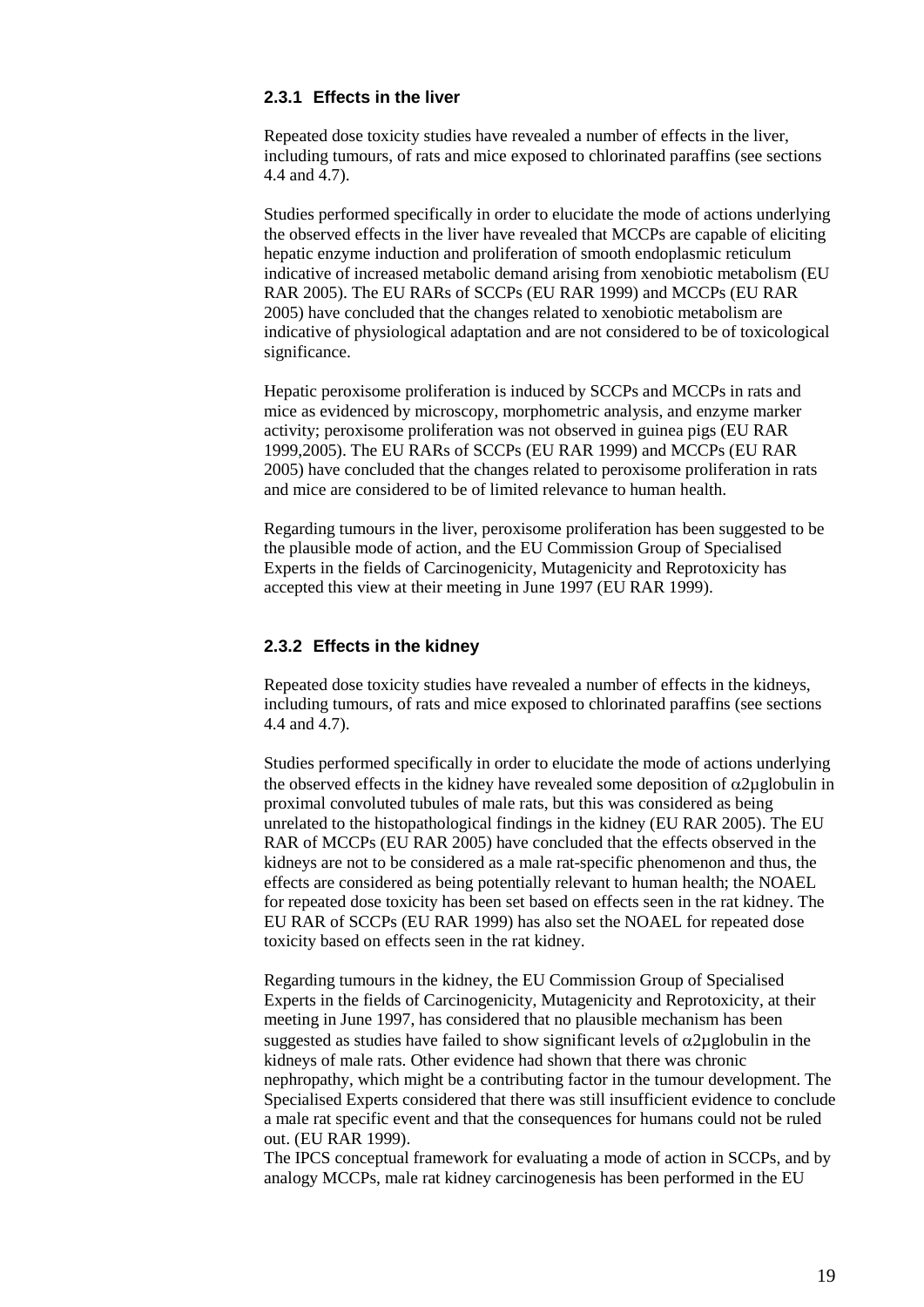RAR for MCCPs (EU RAR 2005). The available evidence suggests that the underlying mechanism would not be relevant to human health. However, uncertainties have still been highlighted and hence, in January 2004, the issue was again referred to the Specialised Experts Group. The group agreed that there were still data gaps leading to uncertainty about the relevance of these tumours to humans. (EU RAR 2005).

## <span id="page-19-0"></span>**2.3.3 Effects in the thyroid**

Repeated dose toxicity studies have revealed a number of effects in the thyroid, including tumours, of rats and mice, but not guinea pigs, exposed to chlorinated paraffins (see sections 4.4 and 4.7).

Studies performed specifically in order to elucidate the mode of actions underlying the observed effects in the thyroid indicate that the effects in the thyroid appear to be due to stimulation of the thyroid via negative feed back mechanisms. Initially, the liver enzyme UDPG-transferase activity is increased resulting in increased glucuronidation and excretion of T4 with a resultant decrease in plasma T4 levels. The pituitary responds by releasing more TSH, which in turn leads to increased production of T4 by the thyroid. The increased activity in the thyroid is predicted to result in hypertrophy, hyperplasia and as a consequence, a tendency to develop thyroid tumours. Rodents are particularly susceptible to thyroid changes due to absence of a T4-binding globulin, which is present in humans and has a very high affinity for T4. Other binding proteins are present in rodents, but their binding efficiency is considerably less than T4-binding globulin. In rodents, more free T4 is thus available for metabolism and excretion from the body. (EU RAR 1999,2005). The EU RARs of SCCPs (EU RAR 1999) and MCCPs (EU RAR 2005) have concluded that the effects seen in the thyroid in rats and mice would be of little relevance to human health.

Regarding tumours in the thyroid, hormonal imbalance has been suggested to be the plausible mode of action, and the EU Commission Group of Specialised Experts in the fields of Carcinogenicity, Mutagenicity and Reprotoxicity has accepted this view at their meeting in June 1997 (EU RAR 1999).

## <span id="page-19-1"></span>**2.3.4 Haemorrhaging effect in offspring**

Effects indicative of internal haemorrhaging (increased incidences in the occurrence and severity of subcutaneous haematoma, pallor, blood around the orifices, pale liver, kidneys, lungs and spleen, blood in the cranial cavity and brain, haematoma) and reduced pup survival during lactation, but not at birth, have been observed in offspring of rats administered MCCPs  $(C_{14-17}, 52%)$  in a dietary rangefinding study to a 2-generation study (see section 4.5.2). Studies have been performed with the aim of investigating the possible mode of action of internal haemorrhages. Overall, the information from these studies indicates that MCCPs induce a perturbation of the clotting system in lactating neonates of treated mothers. In adult animals, decreased levels of vitamin K and of the clotting factors VII and X were observed, but their prothrombin times were not affected indicating that the functional reserve in these adult animals is sufficient. The foetus *in utero* apparently receives sufficient vitamin K via the placenta, but after birth becomes deficient in vitamin K and related clotting factors when reliant of these factors via the mother's milk. They also receive MCCPs through the milk, which may further reduce their vitamin K levels. This in turn will lead to vitamin K deficiency in the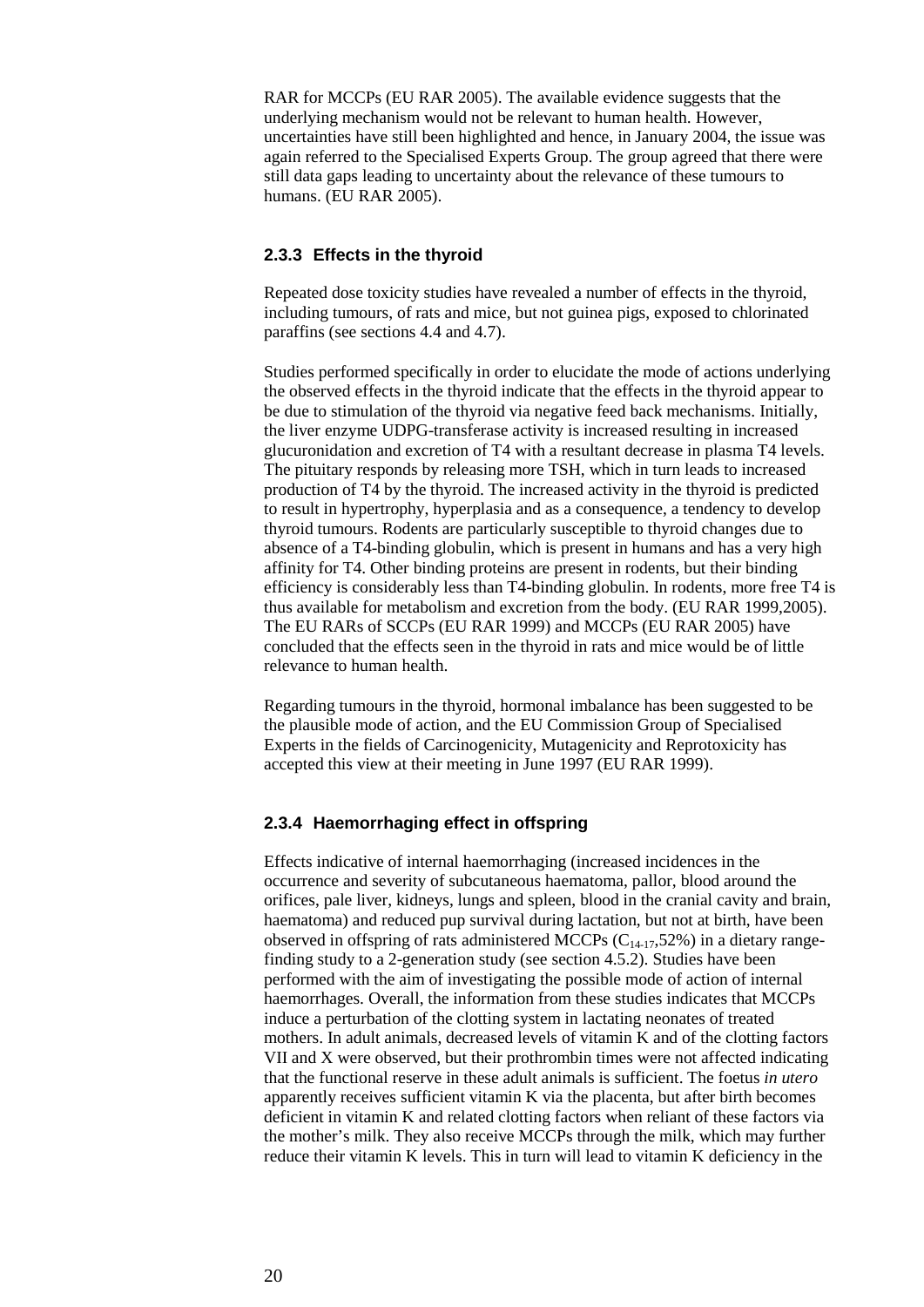neonates and consequently haemorrhaging. The effect is considered as being relevant to humans. (EU RAR 2005).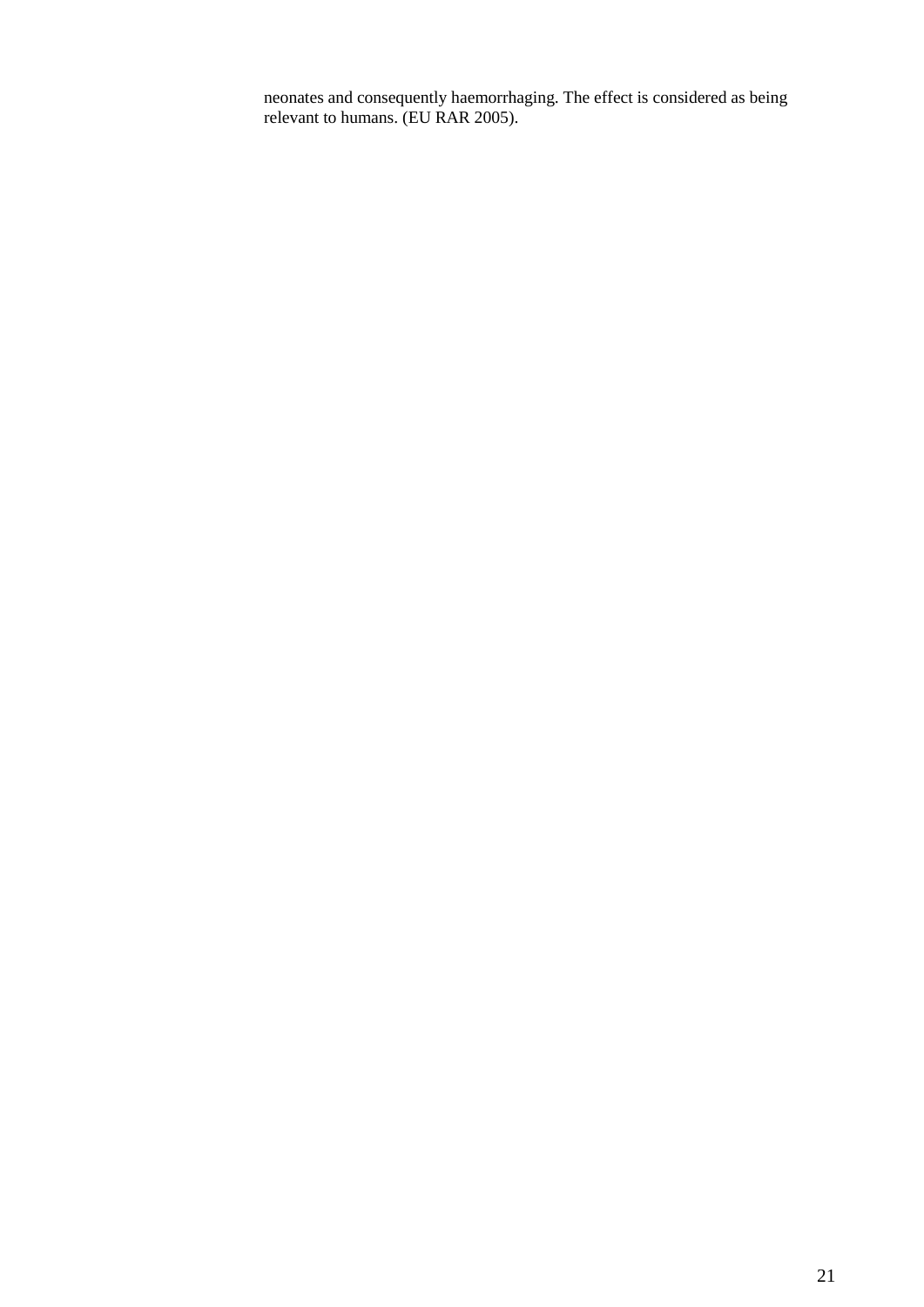## <span id="page-21-0"></span>3 Human toxicity

<span id="page-21-1"></span>3.1 Single dose toxicity

No data have been located.

## <span id="page-21-2"></span>3.2 Irritation

#### <span id="page-21-3"></span>**3.2.1 Skin irritation**

SCCPs  $(C_{10-13}, 50\% \text{ or } 63\%)$  were applied, under occlusive dressing, to the upper arm of 26 volunteers (Unpublished study 1975 – quoted from EU RAR 1999, WHO 1996) for 24 hours and skin reactions were examined one hour later. A second application was made and reactions assessed after a further 24 hours of contact. Mild erythema and dryness were recorded with average scores at the 25 and 50-hour time points of less than 2 and 1, respectively. These reactions were comparable to those observed in a liquid paraffin control group.

When LCCPs ( $C_{20-30}$ , 40-41% or  $C_{24}$ , 70%) were applied to the skin of 200 male and female volunteers for a 5-day period, and then re-applied for 2 days beginning 3 weeks after the initial exposure, no local irritation was observed; the dose level was not reported. In a similar study, in which an SCCP ( $C_{12}$ , 59%) or LCCPs ( $C_{24}$ , 40% or  $C_{24}$ , 70%) were applied to the skin of 200 male and female volunteers, no local irritation was observed; the exposure duration and dose level were not reported. (Howard et al. 1975 – quoted from WHO 1996, EU RAR 1999).

No data have been located for MCCPs.

## <span id="page-21-4"></span>**3.2.2 Eye irritation**

No data have been located.

#### <span id="page-21-5"></span>**3.2.3 Respiratory irritation**

No data have been located.

## <span id="page-21-6"></span>3.3 Sensitisation

When LCCPs ( $C_{20-30}$ , 40-41% or  $C_{24}$ , 70%) were applied to the skin of 200 male and female volunteers for a 5-day period, and then re-applied for 2 days beginning 3 weeks after the initial exposure, no allergic response was observed; the dose level was not reported. In a similar study, in which an SCCP ( $C_{12}$ , 59%) or LCCPs ( $C_{24}$ , 40% or  $C_{24}$ , 70%) were applied to the skin of 200 male and female volunteers, no allergic response was observed; the exposure duration and dose level were not reported. (Howard et al. 1975 – quoted from WHO 1996, EU RAR 1999).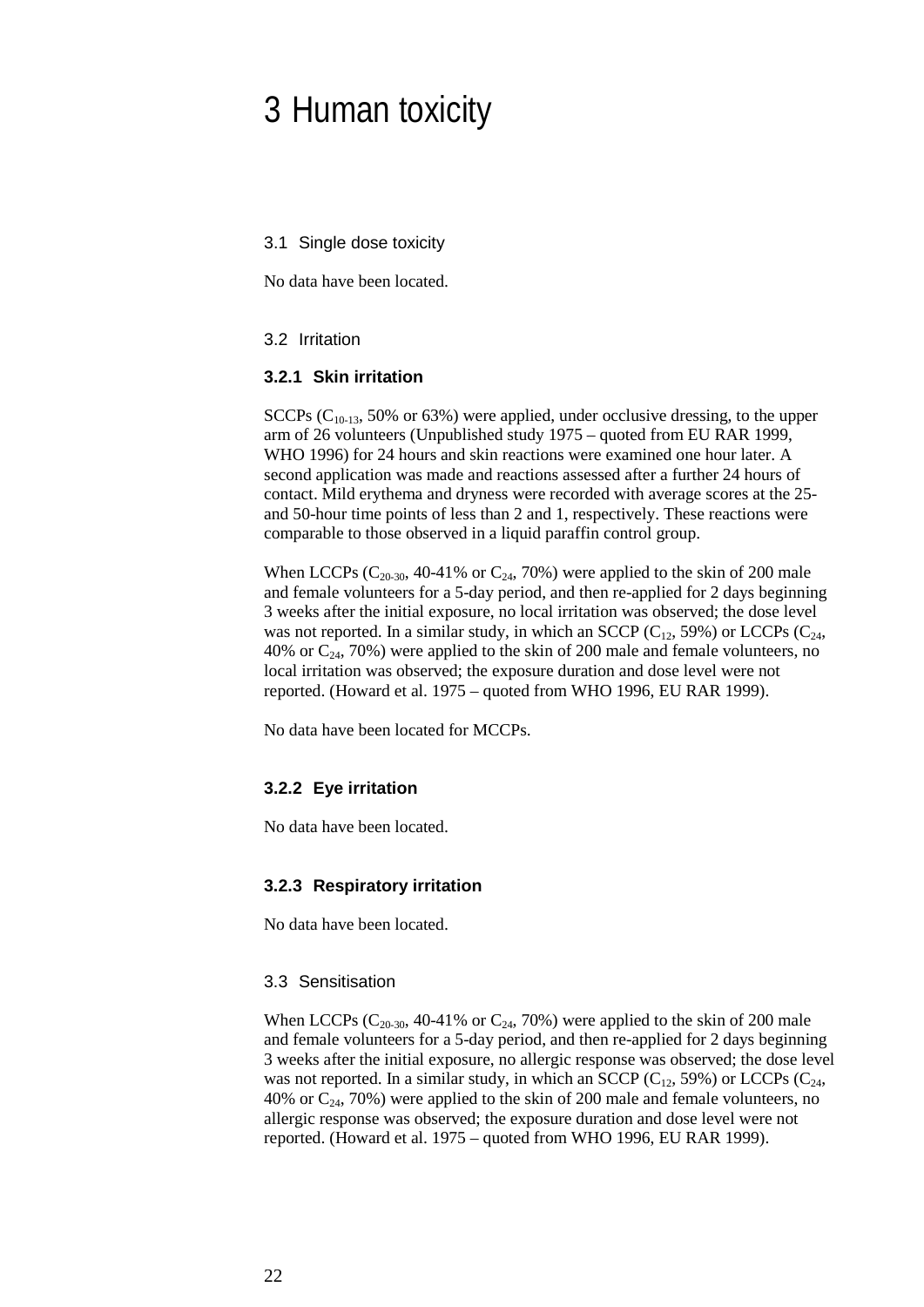No positive reactions were obtained among 75 exposed employees patch tested with various constituents of cutting fluid coolants, including chlorinated paraffins (Menter et al. 1975 – quoted from EU RAR 1999, WHO 1996).

No data on skin sensitisation have been located for MCCPs.

No data on respiratory sensitisation have been located.

<span id="page-22-0"></span>3.4 Repeated dose toxicity

No data have been located.

## <span id="page-22-1"></span>3.5 Toxicity to reproduction

No data have been located.

## <span id="page-22-2"></span>3.6 Mutagenic and genotoxic effects

No data have been located.

## <span id="page-22-3"></span>3.7 Carcinogenic effects

No data have been located.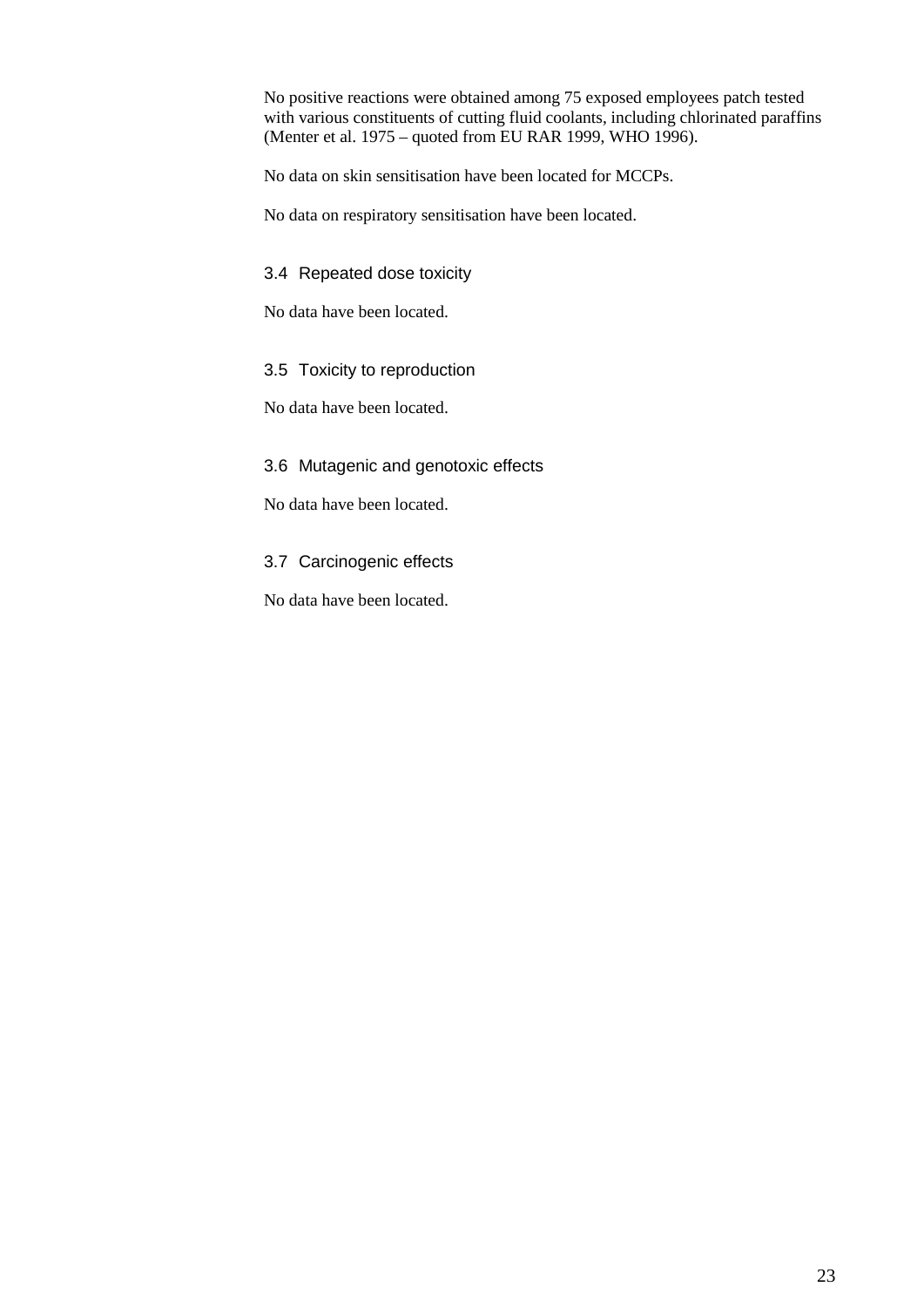## <span id="page-23-0"></span>4 Animal toxicity

#### <span id="page-23-1"></span>4.1 Single dose toxicity

## <span id="page-23-2"></span>**4.1.1 Inhalation**

No signs of toxicity were observed in rats exposed to an SCCP ( $C_{12}$ , 59%) at 3300 mg/m<sup>3</sup> for 1 hour (Howard et al. 1975 – quoted from WHO 1996, EU RAR 1999).

No data have been located for MCCPs or LCCPs.

## <span id="page-23-3"></span>**4.1.2 Oral intake**

No deaths occurred in F344 rats or  $B6C3F<sub>1</sub>$  mice treated by gavage with 0.8-13.6 g/kg bw or 1.6-27 g/kg bw, rats and mice respectively, of an SCCP ( $C_{12}$ , 60%) or an LCCP  $(C_{23}, 43\%)$  in corn oil. Animals were inactive and ataxic after dosing. Rats showed diarrhoea for 2-6 days after dosing, while mice had ruffled fur on days 2-6 after treatment. (NTP 1986 – quoted from EU RAR 1999, WHO 1996).

No deaths occurred in rats, which received single oral gavage doses of up to 15  $g/kg$  bw of MCCPs (C<sub>14-17</sub>, 40-52%), signs of toxicity included urinary incontinence or "oily/moist pelt around the anal-genital region" (Unpublished studies 1978,1986 – quoted from EU RAR 2005).

Several unpublished studies have been summarised by Birtley et al. (1980 – quoted from EU RAR 1999,2005, WHO 1996) in which Wistar rats were given single oral dose of up to 10 g/kg bw of SCCPs (C10-13, 41-50%, 51-60% or 61-70%), MCCPs  $(C_{14-17}, 51-60\%)$ , or LCCPs  $(C_{20-30}, 41-50\% , 51-60\% )$  or 61-70%). No deaths were reported except for one rat treated with 13 g/kg bw  $C_{10-13}$ , 63%. Signs of toxicity included piloerection, lethargy and urinary incontinence. The toxicity of MCCPs and LCCPs were reported to be lower than that of SCCPs.

The LD<sub>50</sub>-values have been reported to be  $> 17.7$  or  $> 50$  g/kg bw for oral exposure of rats to LCCPs  $(C_{24}, 40\% \text{ or } C_{24}, 70\% \text{, respectively})$  and for guinea-pigs given a  $C_{24}$ , 70% to be > 25 g/kg bw (Howard et al. 1975 – quoted from WHO 1996).

## <span id="page-23-4"></span>**4.1.3 Dermal contact**

No signs of systemic toxicity were observed in rats when 2.8 g/kg bw of an SCCP  $(C<sub>10-13</sub>, 52%)$  was applied under an occlusive dressing for 24 hours; slight erythema and slight desquamation were noted on days 3 and 7, respectively, after application (Unpublished report 1971 – quoted from EU RAR 1999).

The LD<sub>50</sub>-value for dermal exposure of rabbits to an SCCP ( $C_{12}$ , 59%) has been reported to be above 13 g/kg bw (Howard et al. 1975 – quoted from WHO 1996, EU RAR 1999).

No data have been located for MCCPs or LCCPs.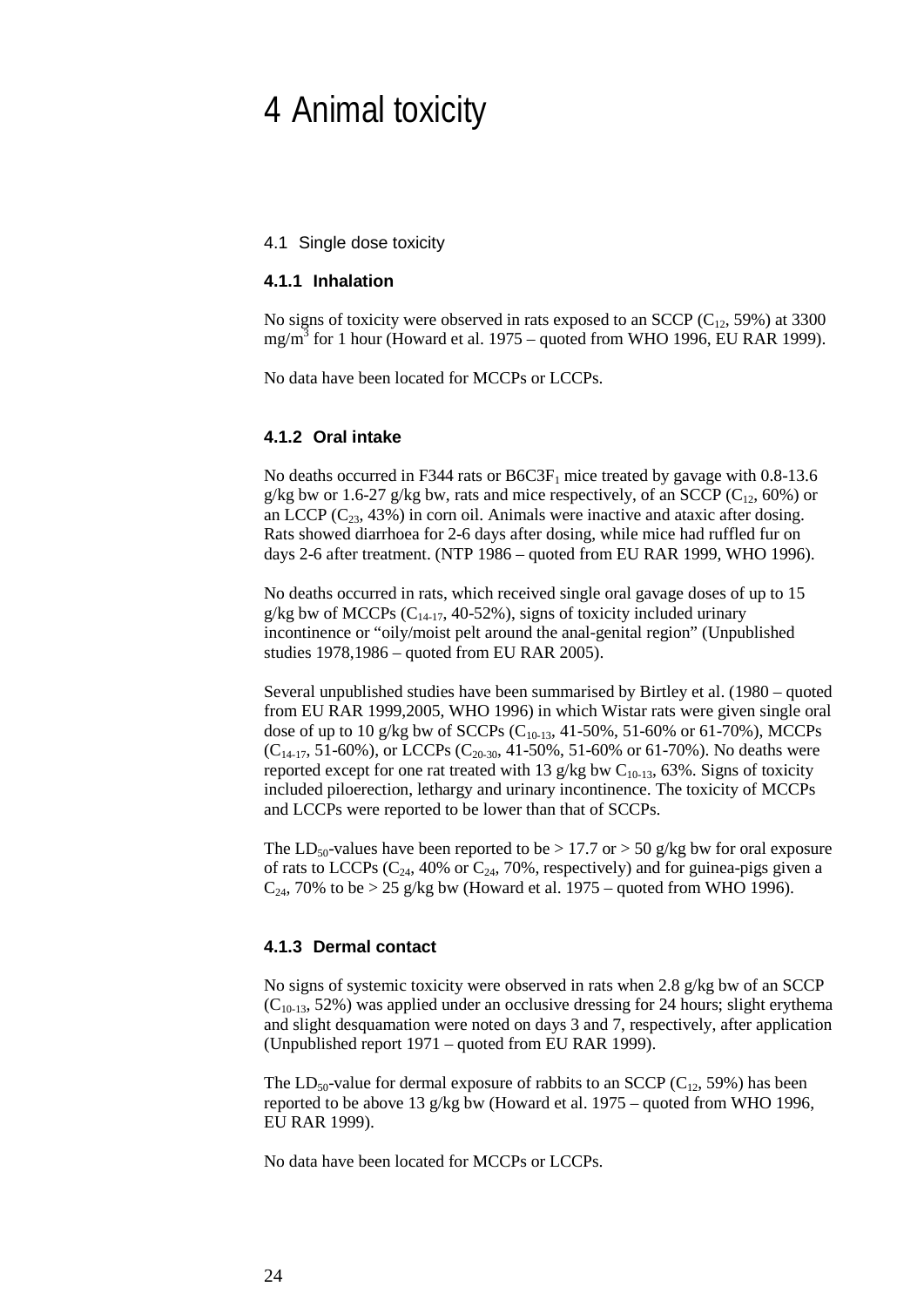#### <span id="page-24-0"></span>4.2 Irritation

## <span id="page-24-1"></span>**4.2.1 Skin irritation**

*4.2.1.1 SCCPs*

Two studies conducted according to modern standards and well reported are, according to EU RAR (1999), available:

In one study, no signs of irritation was observed following application of 0.5 ml an undiluted  $C_{10-13}$ , 59%, under a semi-occlusive dressing, to the shaven skin of three rabbits for four hours and observation for up to 72 hours post-application (Unpublished study 1986 – quoted from EU RAR 1999, WHO 1996). In the second study,  $0.5$  ml an undiluted  $C_{10-13}$ , 70% was tested as above. One rabbit showed clearly defined erythema (grade 2 on a 0-4 scale score) at 48 and 72 hours. The other two animals showed slightly noticeable erythema (grade 1). Very slight oedema (grade 1) was noted in two animals for up to 24 hours. By day 7, all signs of irritation were completely resolved. (Unpublished study 1983 – quoted from EU RAR 1999, WHO 1996).

According to EU RAR (1999), SCCPs have also been tested in several other unpublished studies, which were not conducted according to modern protocols and were less well, and often only briefly reported. These studies were conducted using rats, and most studies used six 24-hour applications of 0.1 or 0.2 ml to shaven skin, under occlusive dressings. Treatment periods were separated by 24-hour treatmentfree periods. The samples were usually undiluted but contained low percentages of epoxy stabilisers and/or various additives. These studies are briefly summarised below:

In one study with a  $C_{10-13}$ , 70% containing 1 or 2% of an epoxidised vegetable oil stabiliser with and without additives (0.1% oxalic acid or 0.05% benzotriazole), very mild to mild desquamation (occasional, transient and inconsistent) was only noted following the applications containing additives (Unpublished study 1965 – quoted from EU RAR 1999, WHO 1996).

In another study with a  $C_{10-13}$ , 70% containing 0.1 or 2% benzoyl peroxide initiator, no signs of irritation were noted (Unpublished study 1974 – quoted from EU RAR 1999, WHO 1996).

Two studies have tested three  $C_{10-13}$ , 63% containing up to 3% epoxy soy oil stabilisers or other unspecified additives. Erythema was usually noted following 2 or 4 application; the severity was not described. Desquamation was also noted following 3 or 4 applications and increased in severity with further treatments. (Unpublished studies 1973,1974 – quoted from EU RAR 1999, WHO 1996). Five studies have been conducted using  $C_{10-13}$ , 48, 50, 52 or 55% containing 0.2 or 2% epoxy stabilisers in most studies. In one study  $(C_{10-13}, 48 \text{ or } 55\%, 0.2\% \text{ epoxy}$ octyl stearate), no signs of irritation were observed. In the other studies, there was mild or slight erythema, and mild desquamation was usually noted following the second or third application. In 4/5 studies, the reactions did not worsen following further application, whereas in one study  $(C<sub>10-13</sub>, 52\%$ , unspecified additives) slight erythema noted after the second application worsened to severe erythema with slight necrosis after the third application. (Unpublished studies 1967,1968,1969,1971,1974 – quoted from EU RAR 1999, WHO 1996). Slight desquamation was observed following the second application of a  $C_{10-13}$ , 40% containing 1% epoxy soy oil stabiliser, and mild erythema after the third application. This condition persisted throughout the remaining applications and at the end of the study, small scattered ulcers developed. (Unpublished study 1966 – quoted from EU RAR 1999, WHO 1996).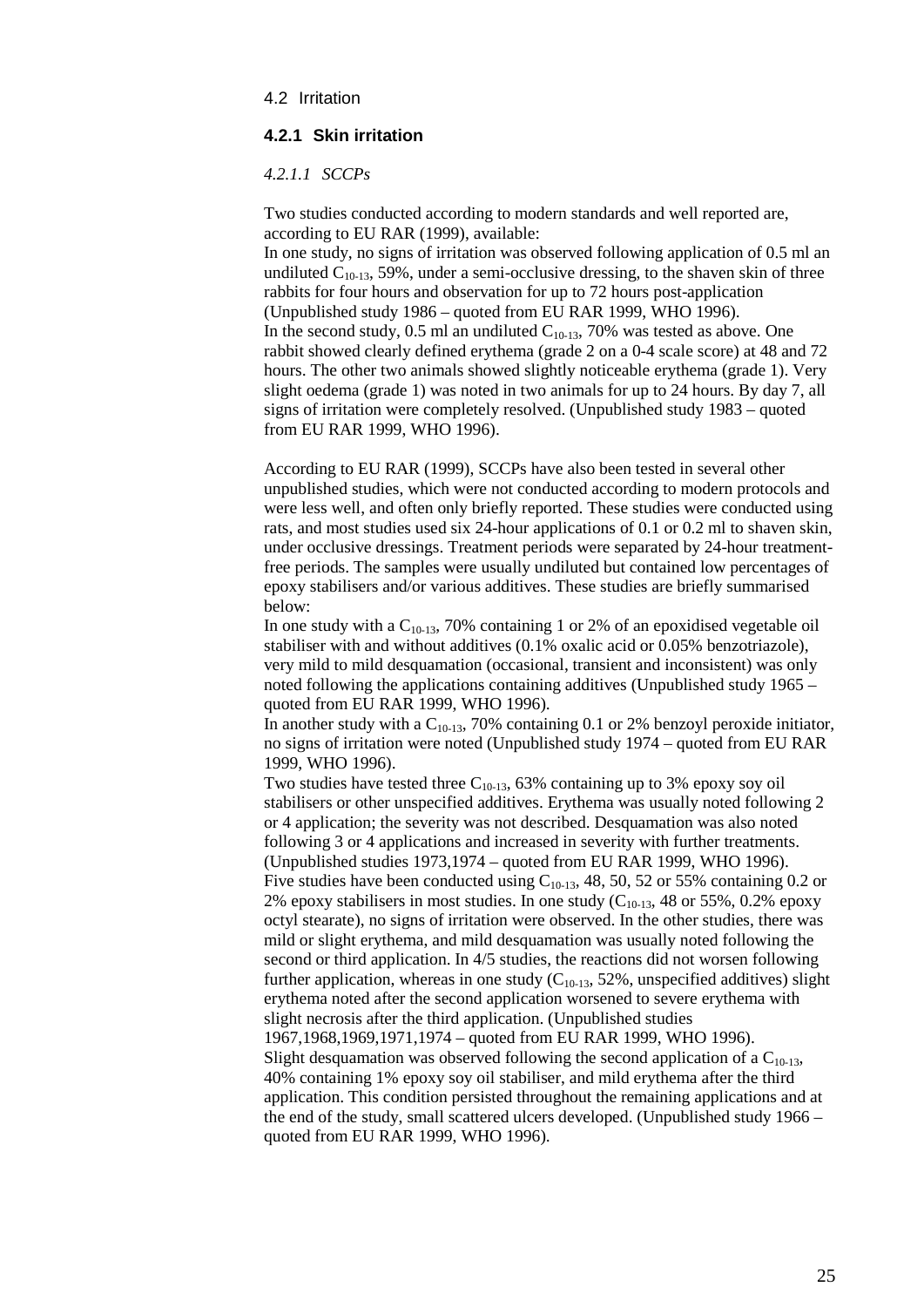Two studies have tested  $C_{10-13}$ , 49 or 60% using single and repeated application to rats. No signs of irritation were noted following a single application of  $C_{10-13}$ , 60%, whereas slight desquamation was noted in 2/6 animals, three to six hours after application of  $C_{10-13}$ , 49%. Both SCCPs produced slight erythema and/or slight desquamation with repeated applications. (Unpublished studies 1980,1982 – quoted from EU RAR 1999, WHO 1996).

A  $C_{10-13}$ , 61% and a 50% SCCP of unidentified chain length produced mild or moderate skin irritation following a single occlusive application to intact and abraded skin of rabbits. Various degrees of erythema (not further specified) persisted for 72 hours. (Unpublished study 1975 – quoted from EU RAR 1999, WHO 1996).

#### *4.2.1.2 MCCPs*

Two studies conducted according to contemporary OECD test guidelines are, according to EU RAR (2005), available (Unpublished studies 1986 – quoted from EU RAR 2005). Undiluted  $C_{14-17}$ , 40 or 52% containing 1% epoxy stabiliser was applied (0.5 ml) to the shaved skin of 6 rabbits under occlusive dressing for 4 hours. Mean 24-72 scores for erythema and oedema were 1.5 and 0.6, and 1.3 and 0.3, respectively, for the two MCCPs. Scales were also seen from the  $6<sup>th</sup>$  to  $10<sup>th</sup>$  day following exposure. For  $C_{14-17}$ , 40%, drying and hardness (at 72 hours) and peeling (days 6-8) were also observed.

No signs of skin irritation were seen following application to the skin of rabbits of an undiluted  $C_{14-17}$ , 45% for 24 hours under occlusive dressing, whereas slight erythema was reported in one animal at 24 hours following application of a  $C_{14-17}$ , 40%. In rats, slight erythema and/or desquamation were noted after 3-5 applications of 0.1 ml an undiluted  $C_{14-17}$ , 40% (6 daily applications, under occlusive dressing), progressing to cracking and thickening of the skin. (Chater 1978 – quoted from EU RAR 2005).

Following a single application of a  $C_{14-17}$ , 45% containing 0.2% epoxy stabiliser, slight desquamation was noted in 3/6 rats. Following repeated applications, 1/6 rats developed slight desquamation after the  $4<sup>th</sup>$  and  $5<sup>th</sup>$  application. (Moses 1980 – quoted from EU RAR 2005).

Mild irritation was seen in rats treated with 0.1 ml of  $C_{14-17}$ , 51-60% under occlusive dressing for up to six 24-hour treatment periods separated by 24-hour treatment-free periods. Some of the MCCPs contained 0.2% epoxidised vegetable oil stabiliser. (Birtley et al. 1980 – quoted from EU RAR 2005, WHO 1996).

## *4.2.1.3 LCCPs*

No signs of irritation were seen in rats treated with 0.1 ml of  $C_{20-30}$ , 41-50%, 51-60% or 61-70% for up to six 24-hour treatment periods separated by 24-hour treatment-free periods. In some of the studies, the LCCPs contained epoxy stabilisers. (Birtley et al. 1980 – quoted from WHO 1996).

## <span id="page-25-0"></span>**4.2.2 Eye irritation**

*4.2.2.1 SCCPs*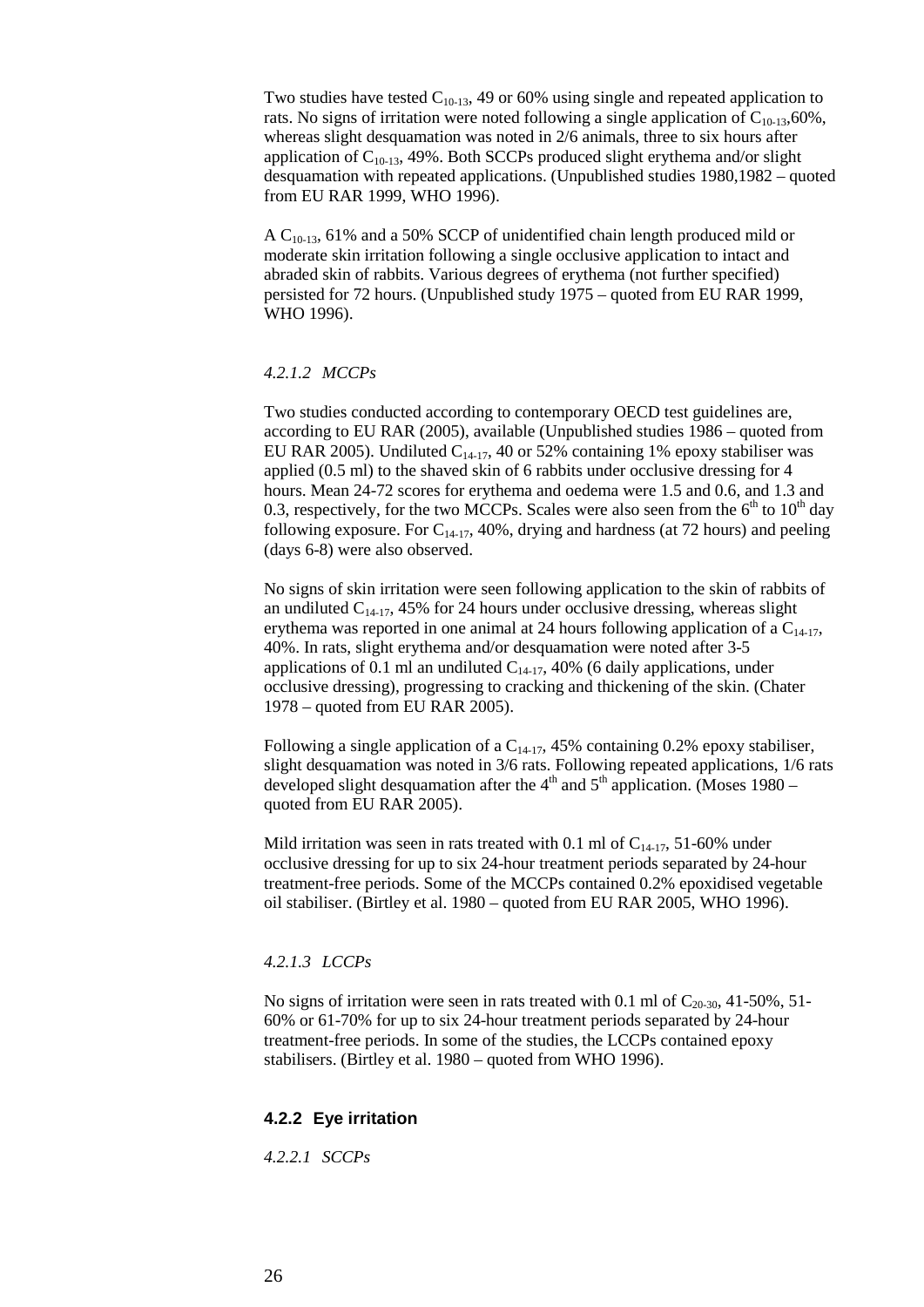Three different  $C_{10-13}$ , 40-63% containing either 2.5 or 2% of two different additives or 0.7% of an epoxy stabiliser have been tested in two studies (Unpublished studies 1973,1974 – quoted from EU RAR 1999, WHO 1996). Both studies were, according to EU RAR (1999), conducted according to modern protocols with either 0.1 ml or "one drop" of the SCCP being instilled into the conjunctival sac of each of three rabbits. Similar results were reported for all three formulations. Practically no initial pain (2 on a 6 point scale) was noted. Slight irritation (3 on an 8 point scale), evidenced by redness and chemosis (only noted for the SCCP containing epoxy stabiliser) of the conjunctiva with some discharge, lasted for 24 hours.

One drop of a  $C_{10-13}$ , 40 or 52% containing unspecified additives or 1% epoxy stabiliser were also tested as above. With the  $C_{10-13}$ , 40%, mild congestion was noted at 1 hour with no effects being seen at 24 hours. With the  $C_{10-13}$ , 52%, slight immediate irritation was followed by slight redness of the conjunctiva, which lasted for 24 hours. (Unpublished study 1971 – quoted from EU RAR 1999, WHO 1996).

#### *4.2.2.2 MCCPs*

Two studies conducted according to contemporary OECD test guidelines are, according to EU RAR (2005), available (Unpublished studies 1986 – quoted from EU RAR 2005). Undiluted  $C_{14-17}$ , 40 or 52% containing 1% epoxy stabiliser were instilled (0.1 ml) into the conjunctival sac of one eye of each of 3 rabbits. No iridial or corneal effects were noted. Conjunctival redness (score 1) was noted in all 3 animals at 1 hour with  $C_{14-17}$ , 52%, in 1 animal at 24 hours with both MCCPs, and in 1 animal at 48 hours with  $C_{14-17}$ , 40%. Discharge was noted in 1-2 animals at 1 hour with both MCCPs, and also at 48 hours with  $C_{14-17}$ , 52%.

A  $C_{14-17}$ , 40% or 45% containing 0.2% epoxy stabiliser was instilled into the conjunctival sac of each of 3 rabbits. A slight initial pain (2 on a 0-5 point scale) was seen for both MCCPs, and a slight transient conjunctivitis (score 3 out of 8 for conjunctival effects) was seen within 1-2 hours of instillation. No effects were seen at 24, 48 or 72 hours. (Chater 1978 – quoted from EU RAR 2005).

No signs of eye irritation were seen following a single application of 0.1 ml of  $C_{14}$ - $17, 51-60\%$  into the eyes of groups of 3 rabbits (Birtley et al. 1980 – quoted from EU RAR 2005, WHO 1996).

#### *4.2.2.3 LCCPs*

No signs of eye irritation was seen following a single application of 0.1 ml of  $C_{20}$  $30, 41-50\%$ , 51-60% or 61-70% into the eyes of rabbits (Birtley et al. 1980 – quoted from WHO 1996).

## <span id="page-26-0"></span>**4.2.3 Respiratory irritation**

No data have been located.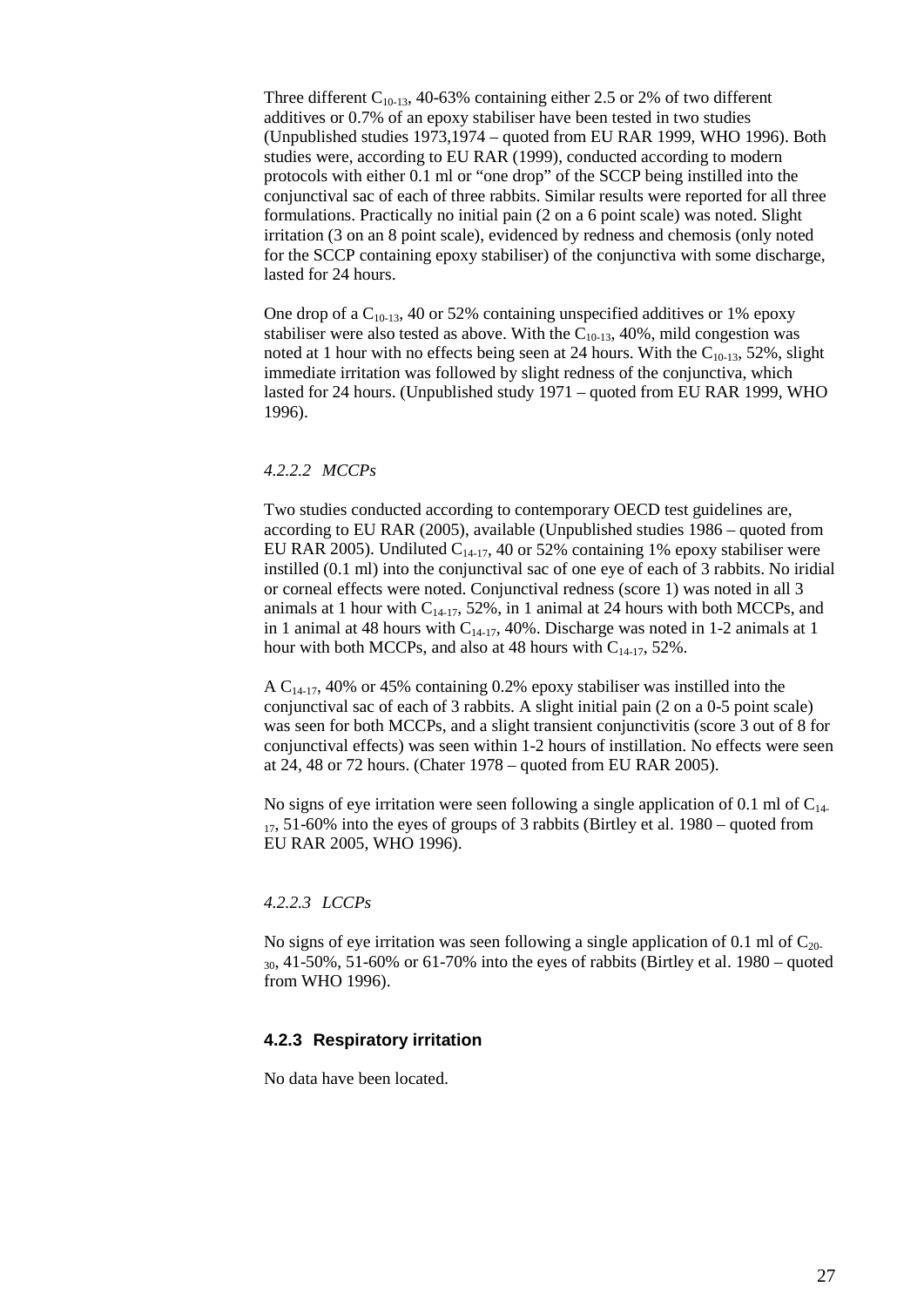### <span id="page-27-0"></span>4.3 Sensitisation

## <span id="page-27-1"></span>**4.3.1 Skin sensitisation**

#### *4.3.1.1 SCCPs*

According to EU RAR (1999), three studies are available, which have been wellconducted according to modern protocols and using suitable induction regimes: In a guinea pig maximization test (GPMT) with a  $C_{10-13}$ , 50% and containing 1% stabiliser, 2/20 animals showed marked diffuse redness at 24 hours after challenge (undiluted SCCP) and 1/20 showed slight redness and dryness at 24 hours. When the same animals were challenged (50% SCCP) 1 week later, no skin reactions were observed. No skin reactions were observed in the control group. (Unpublished study 1988 – quoted from EU RAR 1999). In another GPMT with a  $C_{10-13}$ , 56% containing 1% epoxide stabiliser and 1% trisnonylphosphite, 1/20 test animals showed hardly perceptible erythema at 24 hours after challenge (undiluted SCCP), and 1/20 test animals and 1/10 control animals showed clearly defined erythema and slight oedema at 72 hours (Unpublished study 1983 – quoted from EU RAR 1999, WHO 1996). In a third GPMT with a  $C_{10-13}$ , 56% containing 1% of different epoxide stabilisers and 1% trisnonylphosphite, 5/20 test animals showed clearly defined erythema following challenge (undiluted SCCP), and another 2 animals showed slight, hardly perceptible erythema; none of the control animals showed any evidence of a skin reaction. When a second challenge was performed 2 weeks after the first one, 4/20 test animals showed clearly defined erythema and another four showed slight, hardly perceptible erythema and slight oedema. (Unpublished study 1984 – quoted from EU RAR 1999, WHO 1996).

When an undiluted  $C_{10-13}$ , 52% was applied to the ears of 6 guinea-pigs on three successive days, slight erythema was noted when challenged four days later with undiluted SCCP applied to the animal flanks; no further details on number of animals were provided. Four control animals also showed slight erythema at challenge. (Unpublished study 1971 – quoted from EU RAR 1999, WHO 1996).

#### *4.3.1.2 MCCPs*

In a GPMT with a  $C_{14-17}$ , 40% containing 1% stabiliser, a 20% dilution in maize oil was used for intradermal induction. At topical induction with undiluted MCCP, inflammation (intense, sometimes haemorrhagic, purulent) was noted. Following challenge (undiluted MCCP), one test and one control animal showed a reaction at 48 hours (scores of 1 and 3, respectively). No skin reactions were observed following a second challenge (50% MCCP in maize oil). (Murmann 1988 – quoted from EU RAR 2005).

In two other GPMTs conducted with  $C_{14-17}$ , 40-45% and containing 0.2% epoxy stabiliser, no skin reactions were observed following intradermal induction (5% MCCP in olive oil), topical induction (20% MCCP), or challenge (20% MCCP) (Chater 1978 – quoted from EU RAR 2005).

#### *4.3.1.3 LCCPs*

No data have been located.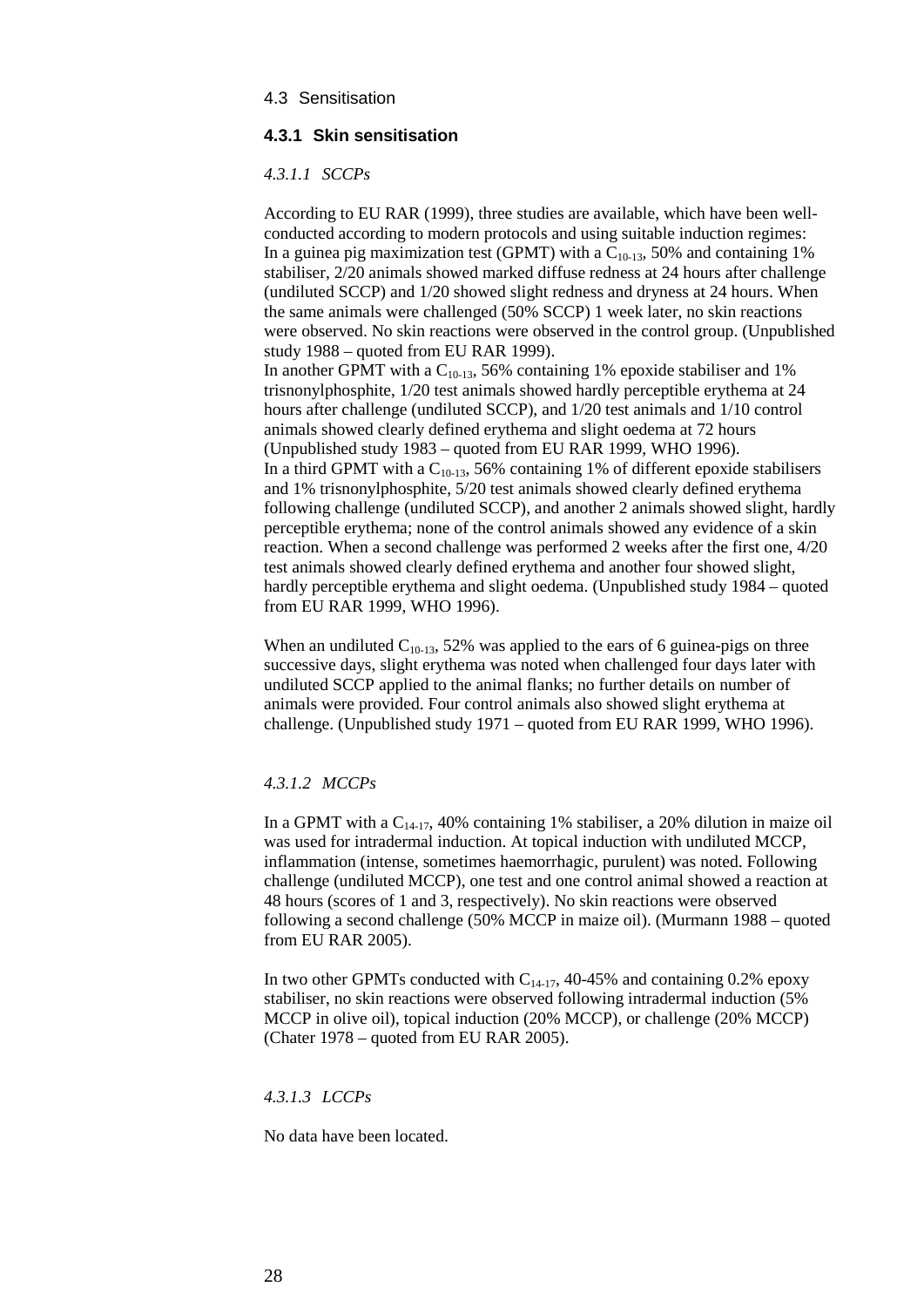## <span id="page-28-0"></span>**4.3.2 Respiratory sensitisation**

No data have been located.

## <span id="page-28-1"></span>4.4 Repeated dose toxicity

Studies with oral administration of chlorinated paraffins to experimental animals have demonstrated that the liver, kidneys and thyroid are the target organs for the toxicity of chlorinated paraffins. The NOAELs and LOAELs stated in this section are quoted from WHO (1996) unless otherwise stated. Modes of actions are addressed in section 2.3 and NOAELs and LOAELs for effects in the target organs will be discussed in section 6.7 taken the mechanistic data into account.

No studies with inhalation of or dermal contact to chlorinated paraffins have been **located** 

## <span id="page-28-2"></span>**4.4.1 SCCPs**

All the available studies on SCCPs included in EU RAR (1999) and/or WHO (1996) are summarised in Table 4.4.1 and supplementary information on the studies is given in the text.

Rat, 14-day dietary study,  $C_{10-12}$ , 58% (Unpublished study 1983 – quoted from EU RAR 1999, WHO 1996): SCCP was administered in the diet at concentrations of 0, 900, 2700, 9100 or 27300 mg/kg feed. No deaths occurred and no clinical signs of toxicity were observed. Reduction in body weight and food consumption (highdose) was approximately 50% at day 14. Liver weights (absolute and relative) were significantly increased from 20% (low-dose) to 240% (high-dose). A dose-related increase in the incidence of hepatocellular hypertrophy was present in all dose groups. A dose-related increase in the liver enzyme activity or microsomal levels was noted for all treatment groups with significance in females from 300 mg/kg bw/day and in males from 1000 mg/kg bw/day. The NOAEL was considered by WHO (1996) as below 100 mg/kg bw/day based on the effects in the liver observed at all dose levels.

<u>Rat, 14-day gavage study, C<sub>10-12</sub>, 58%</u> (Unpublished study 1981 – quoted from EU RAR 1999, WHO 1996): SCCP was administered in corn oil. No deaths occurred. Clinical signs of toxicity included laboured breathing, decreased motor activity, excessive lachrymation and staining around nose, mouth and ano-genital region. Reduced body weight gain and food consumption observed in high-dose animals was only significant in females. Increased hepatic microsomal enzyme activity was dose-related. The hepatocellular hypertrophy at the two highest dose levels was stated as being mild. The NOAEL was considered by WHO (1996) as 30 mg/kg bw/day based on increased liver weight observed at higher dose levels.

Rat, 16-day gavage study,  $C_{12}$ , 60% (NTP 1986 – quoted from EU RAR 1999, WHO 1996). SCCP was administered in corn oil 5 days/week. Three deaths occurred in high-dose animals (1 male, 2 females). Enlarged livers were observed in all dose groups except the females given 469 mg/kg bw/day. Histopathology was not performed. The NOAEL was considered by WHO (1996) as below 469 mg/kg bw/day based on enlarged liver observed at all dose levels.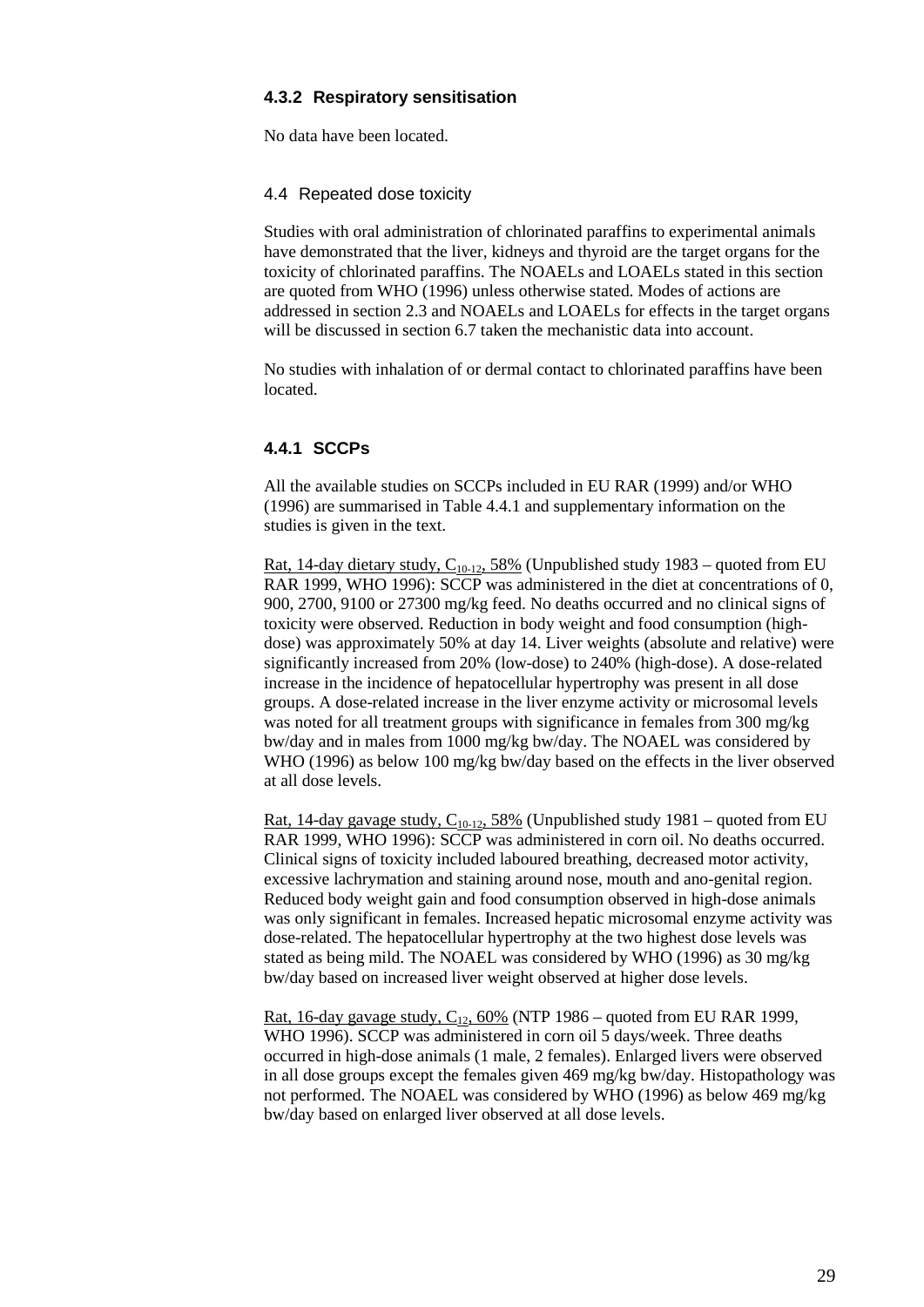| Table 4.4.1. Repeated dose toxicity studies on SCCPs |  |
|------------------------------------------------------|--|
|------------------------------------------------------|--|

| Species /                 | Duration /                      | <b>Effects</b>                                                                                | <b>NOAEL</b> | <b>LOAEL</b> | Reference          |
|---------------------------|---------------------------------|-----------------------------------------------------------------------------------------------|--------------|--------------|--------------------|
| strain                    | Dose levels                     |                                                                                               | (mg/kg bw/   | (mg/kg bw/   |                    |
|                           | (mg/kg bw/day)                  |                                                                                               | day)         | day)         |                    |
| F344 rat                  | 14-day, diet                    | 3000: ↓ bw/fc, hist                                                                           | $<100$       | 100          | <b>Unpublished</b> |
| 5/sex/group               |                                 | spleen/thymus/testes                                                                          |              |              | study (1983)       |
| $C_{10-12}$ , 58%         | 0, 100, 300,<br>1000, 3000      | $\geq$ 1000: hist myocard.                                                                    |              |              |                    |
|                           |                                 | ≥ 300: $\uparrow$ enz liver                                                                   |              |              |                    |
|                           |                                 | ≥ 100: $\uparrow$ w liver, hist                                                               |              |              |                    |
| F344 rat                  | 14-day, gavage                  | liver<br>3000: clinical signs, ↓                                                              | 30           | 100          | Unpublished        |
| 5/sex/group               |                                 | bwg/fc, $\downarrow$ w                                                                        |              |              | study (1981)       |
|                           | 0, 30, 100, 300,                | thymus/ovary                                                                                  |              |              |                    |
| C <sub>10-12</sub> ,58%   | 1000, 3000                      | $\geq$ 1000: hist liver                                                                       |              |              |                    |
|                           |                                 | $\geq$ 300: $\uparrow$ enz liver $\varphi$                                                    |              |              |                    |
|                           |                                 | $\geq$ 100: $\uparrow$ w liver                                                                |              |              |                    |
| F344 rat                  | 16-day, gavage                  | 3750: deaths, diarrhoea,                                                                      | < 469        | 469          | NTP (1986)         |
| 5/sex/group               |                                 | $\downarrow$ bwg                                                                              |              |              |                    |
|                           | 469, 938, 1875,                 | $\geq$ 469: enlarged liver                                                                    |              |              |                    |
| $C_{12,60\%}$<br>F344 rat | 3750, 7500                      |                                                                                               | 10           | 100          | Unpublished        |
|                           | 13-week, diet                   | 625: $\downarrow$ bwg $\triangle$ , $\uparrow$ w<br>thyroid, $\uparrow$ enz liver $\triangle$ |              |              | study (1984)       |
| $C_{10-12}$ , 58%         | 0, 10, 100, 625                 | $\geq$ 100: $\uparrow$ w liver/kidney,                                                        |              |              |                    |
|                           |                                 | hist liver/kidney/thyroid                                                                     |              |              |                    |
| F <sub>244</sub> rat      | 13-week, gavage                 | 625: $\downarrow$ bwg $\oslash$ , $\uparrow$ w                                                | 10           | 100          | Unpublished        |
| 15/sex/group              |                                 | thyroid, $\uparrow$ enz liver $\triangle$                                                     |              |              | study (1984)       |
|                           | 0, 10, 100, 625                 | ≥ 100: 1 w liver/kidney,                                                                      |              |              |                    |
| $C_{10-12}$ , 58%         |                                 | hist liver/kidney/thyroid                                                                     |              |              |                    |
| F344 rat                  | 13-week, gavage                 | $\geq$ 2500: ↓ bwg $\triangle$ , hist                                                         | < 313        | 313          | NTP (1986)         |
| 10/sex/group              |                                 | liver/kidney                                                                                  |              |              |                    |
|                           | 0, 313, 625,                    | $\geq$ 313: $\uparrow$ w liver                                                                |              |              |                    |
| $C_{12,60\%}$             | 1250, 2500,<br>5000             |                                                                                               |              |              |                    |
| F344 rat                  | 104-week,                       | 625: $\downarrow$ bwg $\triangle$ ,                                                           | < 312        | 312          | NTP (1986)         |
| 50/sex/group              | gavage                          | ≥ 312: ↓ survival, ↑ w                                                                        |              |              |                    |
| 20/sex/group              |                                 | liver/kidney, hist                                                                            |              |              |                    |
|                           | 0, 312, 625                     | liver/kidney/stomach/                                                                         |              |              |                    |
| $C_{12}$ ,60%             |                                 | forestomach/parathyroid                                                                       |              |              |                    |
| <b>B6F3C1</b>             | 16-day, gavage                  | $\geq$ 1875: deaths                                                                           | < 938        | 938          | NTP (1986)         |
| mouse                     |                                 | $\geq$ 938: diarrhoea,                                                                        |              |              |                    |
| 5/sex/group               | 938, 1875, 3750,<br>7500, 15000 | enlarged liver                                                                                |              |              |                    |
| $C_{12,60\%}$             |                                 |                                                                                               |              |              |                    |
| <b>B6F3C1</b>             | 13-week, gavage                 | 2000: $\downarrow$ bwg $\triangle$ ,                                                          | 125          | 250          | NTP (1986)         |
| mouse                     |                                 | $\geq$ 250: hist liver                                                                        |              |              |                    |
| 10/sex/group              | 0, 125, 250, 500,               | ≥ 125: $\uparrow$ w liver                                                                     |              |              |                    |
|                           | 1000, 2000                      |                                                                                               |              |              |                    |
| $C_{12,60\%}$             |                                 |                                                                                               |              |              |                    |
| <b>B6F3C1</b>             | 104-week,                       | 250: ↓ survival, hist                                                                         | < 125        | 125          | NTP (1986)         |
| mouse                     | gavage                          | kidney ?                                                                                      |              |              |                    |
| 50/sex/group              | 0, 125, 250                     | $\geq$ 125: ↓ bwg ♀, hist<br>thyroid                                                          |              |              |                    |
| $C_{12,60\%}$             |                                 |                                                                                               |              |              |                    |
|                           |                                 |                                                                                               |              |              |                    |

↓: reduced

↑: increased

 $\beta$  /  $\c\varphi$ : male / female fc: food consumption bw: body weight bwg: body weight gain enz: enzyme activity / activities or levels hist: histopathological changes w: weight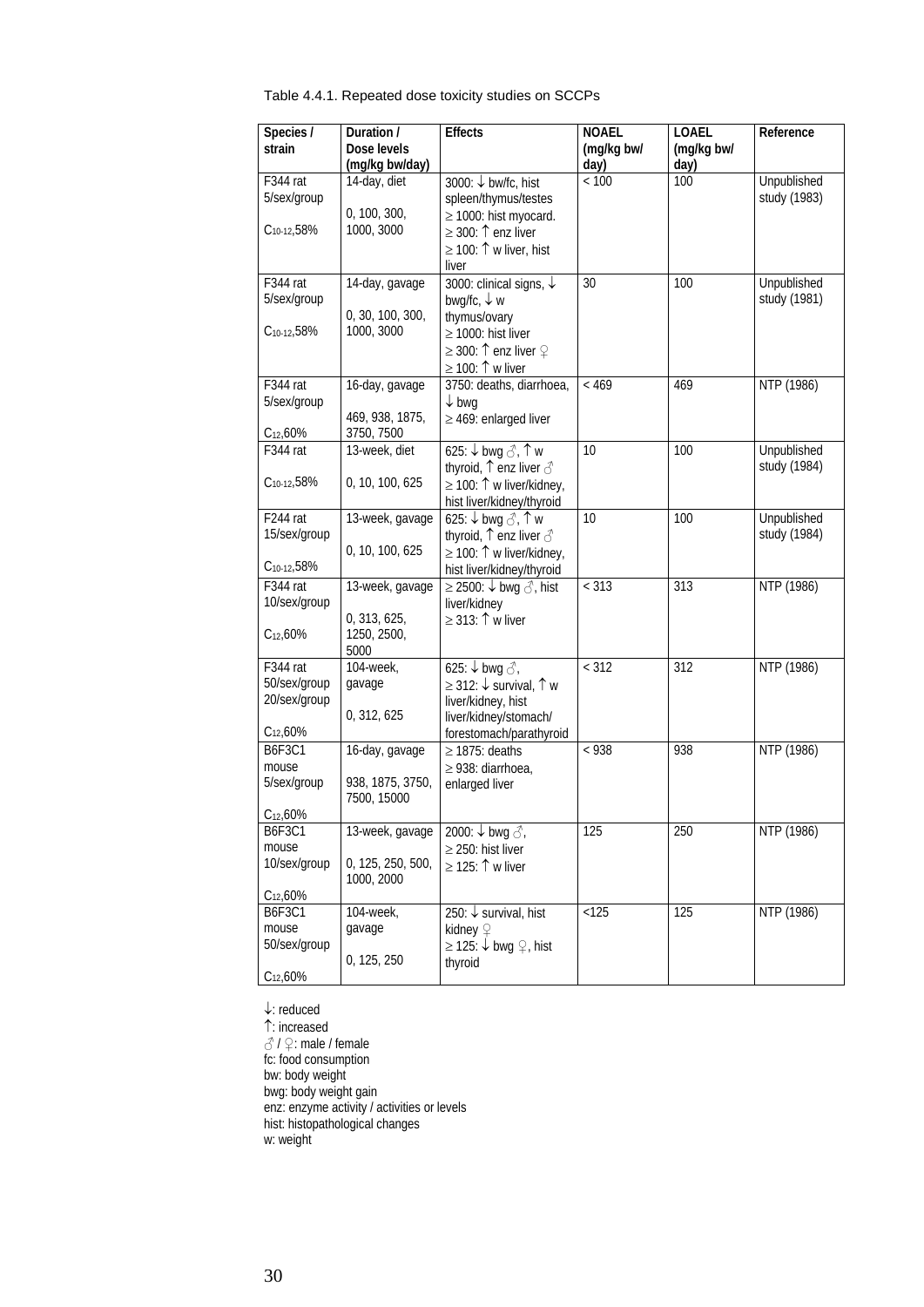<u>Rat, 13-week dietary study,  $C_{10-12}$ , 58%</u> (Unpublished study 1984 – quoted from EU RAR 1999; WHO 1996). No deaths occurred and no clinical signs of toxicity were observed. Reduced body weight gain (high-dose males) was slight (9%). No changes were observed in haematological parameters. Slight dose-related increases in liver protein content were noted in treated males with corresponding increases in cytochrome P450, particularly in high-dose males; no changes were observed in liver enzyme levels or activities in females. Absolute and relative liver weights were significantly increased in mid- and high-dose group (20 and 140%), kidney weights (10 and 30%), and thyroid weights in high-dose group (32%). Histopathological changes were observed in high-dose animals and in mid-dose males and included hepatocellular hypertrophy, mild nephritis (males only), brown pigmentation in the renal tubules (females only), and thyroid hypertrophy. The NOAEL was considered by WHO (1996) as 10 mg/kg bw/day based on increased liver and kidney weights and hypertrophy in liver and thyroid observed at higher dose levels.

<u>Rat, 13-week gavage study, C<sub>10-12</sub>, 58%</u> (Unpublished study 1984 – quoted from EU RAR 1999, WHO 1996). No deaths occurred and no clinical signs of toxicity were observed. Reduced body weight gain was stated to be slight. Absolute and relative liver weights were significantly increased in mid- and high-dose group (30 and 110%), kidney weights (20 and 100%), and thyroid weights in high-dose group. Histopathological changes were observed in mid- and high-dose animals and included hepatocellular hypertrophy, thyroid hypertrophy and hyperplasia, and mild nephritis (mid-dose: males only) and brown pigmentation in the renal tubules (high-dose females only). The NOAEL was considered by WHO (1996) as 10 mg/kg bw/day based on increased liver and kidney weights and hypertrophy in liver and thyroid observed at higher dose levels.

Rat, 13-week gavage study,  $C_{12}$ , 60% (NTP 1986 – quoted from EU RAR 1999, WHO 1996). SCCP was administered in corn oil 5 days/week. No deaths occurred. Reduced body weight gain was approximately 11-12%. Increased relative liver weight was significant at all dose levels and dose-related, from 25% (low-dose) to 100% (high-dose). Hepatocellular hypertrophy was noted in all high-dose rats, and nephropathy in all high-dose males, in 3/10 high-dose females, and in 8/10 male controls. Only high-dose and control animals were examined histopathologically. There were no changes observed in the thyroid, thymus, heart, or spleen. The NOAEL was considered by WHO (1996) as below 313 mg/kg bw/day based on increased liver weight observed at all dose levels.

Rat, 104-week gavage study,  $C_{12}$ , 60% (NTP 1986 – quoted from EU RAR 1999, WHO 1996, IARC 1990). SCCP was administered in corn oil 5 days/week. Additional groups (20/sex/group) were included for concurrent 6- and 12-month studies. Survival in the main study was reduced in low- and high-dose males and in low-dose females (control: 27/34; low-dose: 6/23; high-dose: 3/29 for males/females, respectively). Reduced body weight gain was 12% at the end of the 6- and 12-month studies, and 23% in the main study. Increased liver and kidney weights (absolute and relative) were dose-related and significant at both 6 and 12 months (up to 124% for liver and up to 46% for kidney), but were not different at these two examinations; organ weights were not reported in the main study. Nonneoplastic histopathological changes was observed in the liver (hepatocellular hypertrophy, necrosis, focal cellular changes and gross dilation of the blood vessels), in the kidney (cysts in the cortex (males), nephropathy (incidence and severity in females, severity in males), tubular cell hyperplasia in males), glandular stomach (oedema and erosion in males), forestomach (ulcers, inflammation, epithelial hyperplasia and hyperkeratosis in males), and parathyroid (fibrous osteodystrophy in males). The NOAEL for non-neoplastic lesions is considered as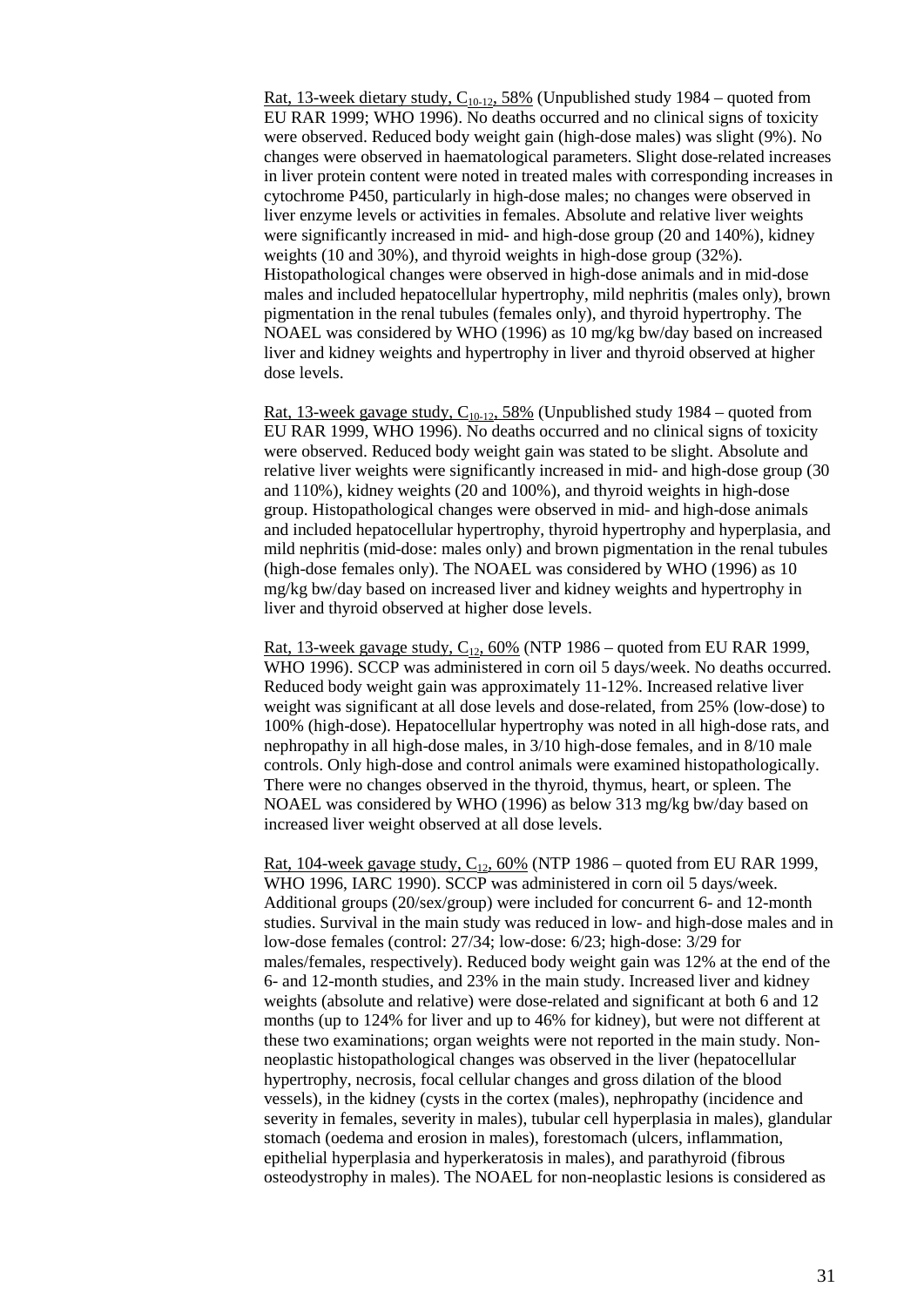below 312 mg/kg bw/day based on effects observed at both dose levels. Neoplastic lesions are addressed in section 4.7.1.

Mouse, 16-day gavage study,  $C_{12}$ , 60% (NTP 1986 – quoted from EU RAR 1999, WHO 1996). SCCP was administered in corn oil 5 days/week. All animals receiving doses from 3750 mg/kg bw/day died, and 4/5 males and 2/5 females at 1850 mg/kg bw/day. Diarrhoea was observed in all dose groups except low-dose females. Enlarged livers were observed in all treated surviving mice. Histopathology was not performed. The NOAEL is considered as below 938 mg/kg bw/day based on effects observed at all dose levels.

Mouse, 13-week gavage study,  $C_{12}$ , 60% (NTP 1986 – quoted from EU RAR 1999, WHO 1996). SCCP was administered in corn oil 5 days/week. No deaths occurred and no clinical signs of toxicity were observed. Reduced body weight gain was 13%. Increased relative liver weights were dose-related (from 17% at low-dose to 160% at high-dose) and were significant from 250 mg/kg bw/day in females and from 500 mg/kg bw/day in males. Hepatocellular hypertrophy was noted from 250 mg/kg bw/day, and focal hepatic necrosis from 500 mg/kg bw/day in males and at 2000 mg/kg bw/day in females. There were no changes observed in the thyroid. The NOAEL was considered by WHO (1996) as 125 mg/kg bw/day based on hepatocellular hypertrophy observed at higher dose levels.

Mouse, 104-week gavage study,  $C_{12}$ , 60% (NTP 1986 – quoted from EU RAR 1999, WHO 1996, IARC 1990). SCCP was administered in corn oil 5 days/week. Survival of high-dose females was reduced after week 100 (control: 34/35; lowdose: 30/31; high-dose: 30/25 for males/females, respectively). Body weights were about 10% lower in treated females than in controls. Non-neoplastic histopathological changes was observed in the kidney (nephropathy increased incidence in females) and in the thyroid (follicular cell lesions in all groups ranging from early hyperplasia to multi-layered projections that extended in to the lumen, 10/32%, 12/55%, 24/45% in control, mid- and high-dose males/females, respectively). Non-neoplastic lesions were not noted in the liver. The NOAEL for non-neoplastic lesions is considered as below 125 mg/kg bw/day based on effects observed at both dose levels. Neoplastic lesions are addressed in section 4.7.1.

### <span id="page-31-0"></span>**4.4.2 MCCPs**

All the available studies on MCCPs included in EU RAR (2005) and/or WHO (1996) are summarised in Table 4.4.2 and supplementary information on the studies is given in the text.

Rat, 14-day dietary study,  $C_{14-17}$ , 52% (Unpublished study 1981 – quoted from EU RAR 2005, WHO 1996): MCCP was administered in the diet at concentrations of 0, 150, 500, 1500, 5000 or 15000 mg/kg feed. No deaths occurred and no clinical signs of toxicity were observed. Food consumption was reduced by up to 31%. Liver weights (absolute and relative) were increased (up to 80%) and ovary weights (absolute and relative) decreased (by 38%). Histopathological changes in the liver included diffuse mild hepatocellular hypertrophy; there were no changes observed in the ovary. The NOAEL was considered by WHO (1996) as 170/180 mg/kg bw/day based on an increased liver weight and hepatocellular hypertrophy at higher dose levels.

<u>Rat, 13-week dietary study, C<sub>14-17</sub>, 52%</u> (Unpublished study 2005 – quoted from EU RAR 2005): MCCP was administered in the diet at concentrations of 0, 30,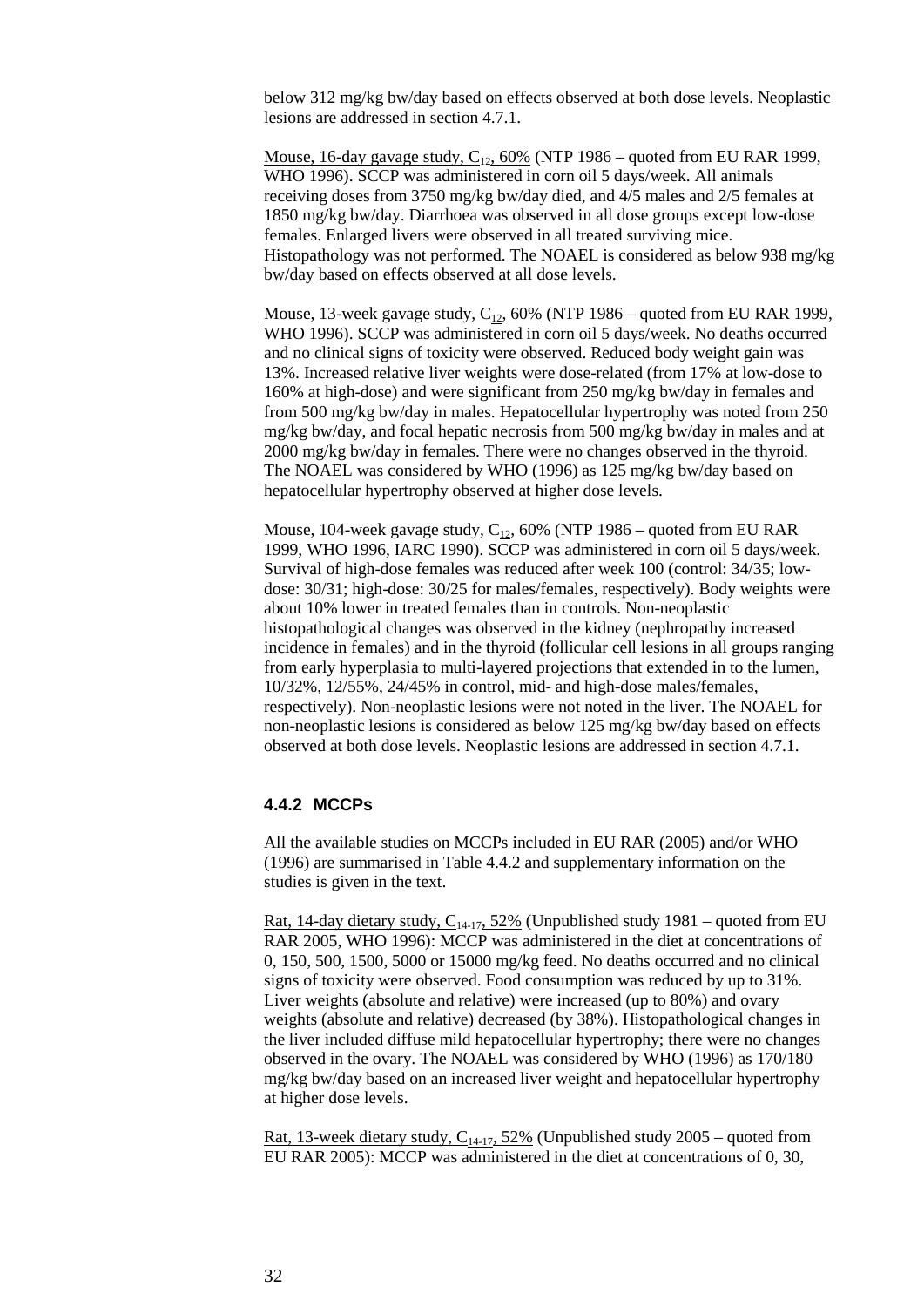100, 300 or 3000 mg/kg feed. Investigations included clinical observations, body weight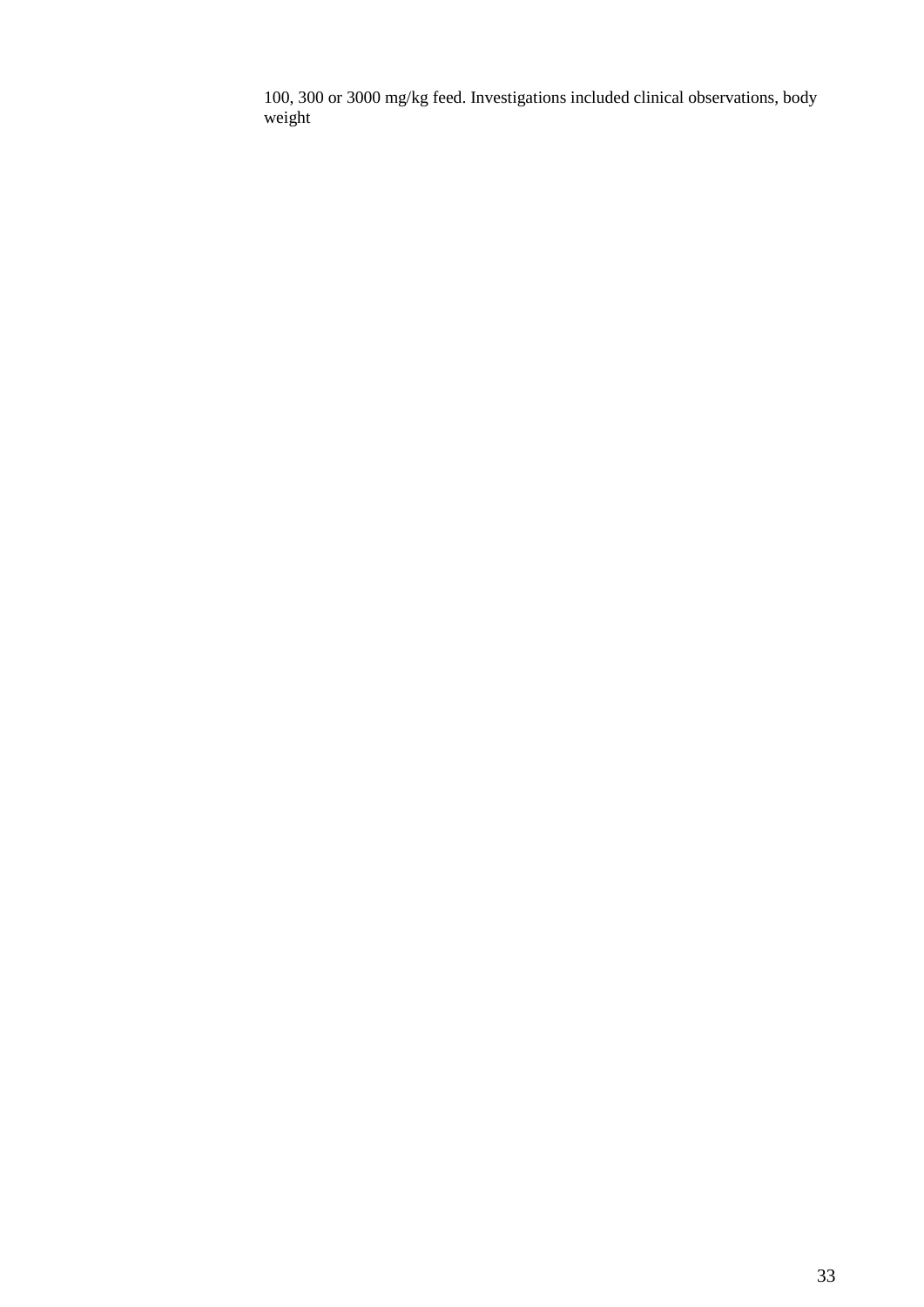| Species /<br>strain                                                               | Duration /<br>Dose levels<br>(mg/kg bw/day)                               | <b>Effects</b>                                                                                                                                                                                 | <b>NOAEL</b><br>(mg/kg bw/<br>day) | LOAEL<br>(mg/kg bw/<br>day) | Reference                   |
|-----------------------------------------------------------------------------------|---------------------------------------------------------------------------|------------------------------------------------------------------------------------------------------------------------------------------------------------------------------------------------|------------------------------------|-----------------------------|-----------------------------|
| F344 rat<br>5/sex/group<br>$C_{14-17}$ , 52%                                      | 14-day, diet<br>0, 18/18, 58/58,<br>170/180, 550/580,<br>1540/1290 3/2    | 1290: ↓ fc ♀, ↓ w ovary<br>≥ 550: $\uparrow$ w liver, hist<br>liver                                                                                                                            | 170/180                            | 550/580                     | Unpublished<br>study (1981) |
| F344 rat<br>$10$ /sex $/$<br>treated group<br>20/sex/control<br>$C_{14-17}$ , 52% | 13-week, diet<br>0, 2.38/2.51,<br>9.34/9.70.<br>23.0/24.6,<br>222/242 3/2 | 222: ↓TG/Chol, 1 w<br>liver/kidney, $\uparrow$ T4 $\lhd$ , $\uparrow$<br>enz liver $\mathcal{S}$ , hist liver $\mathcal{S}$<br>$\geq$ 23.0: ↓ T3 $\delta$ , ↑ TSH<br>$\geq$ 9.7: ↑ enz liver ♀ | 23.0/24.6                          | 222/242                     | Unpublished<br>study (2005) |
| Sprague-<br>Dawley rat<br>10/sex/group<br>$C_{14-17}$ , 52%                       | 13-week, diet<br>0, 0.4/0.4, 3.6/4.2,<br>36/42, 363/419,<br>312           | 363: ↑ w kidney, ↑ enz<br>liver<br>$\geq$ 36: $\uparrow$ w liver, hist liver<br>$\geq$ 4.2: ↑ Chol ♀, hist<br>kidney $\mathcal{Q}$ , thyroid $\mathcal{Q}$                                     | $\overline{4}$                     | 36/42                       | Poon et al.<br>(1995)       |
| F344 rat<br>15/sex/group<br>$C_{14-17.52\%}$                                      | 13-week, diet<br>0, 10, 100, 625                                          | 625: ↓ bwg/fc, ↑ Chol<br>$\mathcal{Q}$ , $\uparrow$ w kidney/thyroid/<br>adrenal, hist liver<br>$\geq$ 100: $\uparrow$ w liver<br>$\geq$ 10: hist thyroid<br>/kidney                           | 10                                 | 100                         | Unpublished<br>study (1984) |
| Wistar rat<br>24/sex/group<br>$C_{14-17}$ ,52%                                    | 13-week, diet<br>0, 33/32, 167/160,<br>333/320, 3/2                       | 320: 1 w kidney<br>$\geq$ 167: ↓ bwg $\delta$ ,<br>$\geq$ 32: $\uparrow$ w liver, hist liver                                                                                                   | $<$ 32                             | $\overline{32}$             | Birtley et al.<br>(1980)    |
| Beagle dog<br>4/sex/group<br>C <sub>14-17</sub> , 52%                             | 13-week, diet<br>0, 10, 30, 100                                           | 100: 1 w liver<br>$\geq$ 30: hist liver                                                                                                                                                        | 10                                 | 30                          | Birtley et al.<br>(1980)    |

Table 4.4.2. Repeated dose toxicity studies on MCCPs

↓: reduced ↑: increased ♂ / ♀: male / female fc: food consumption bw: body weight bwg: body weight gain enz: enzyme activity / activities or levels hist: histopathological changes w: weight

and food consumption analysis, clinical chemistry, and extensive histopathological examinations of liver, thyroid and kidney. In addition, detailed investigations on parameters related to MCCPs induced liver, thyroid and kidney toxicity (hepatic T4-UDPGA glucuronyl transferase activity, hepatic peroxisome proliferation, free and total plasma T4, T3 and TSH levels, and renal and hepatic  $\alpha$ 2µglobulin levels) were also performed at the end of the study. No deaths occurred, no clinical signs of toxicity were observed, and there were no adverse effects on body weight, body weight gain or food consumption. Decreases in plasma triglycerides (by 28-39%) and cholesterol (by 14-23%) were small but significant. Liver and kidney weight increases were significant by 13-31% and by 9-13% of the control values, respectively. Plasma free T3 levels were significantly decreased in males at the two highest dose levels (by 26 and 22%) with no effects being observed on total T3 levels, or on free and total T4 levels. Plasma free T4 levels were significantly increased in high-dose females (by 41%) with no effects being observed on total T4 levels, or on free and total T3 levels. Plasma TSH levels were increased in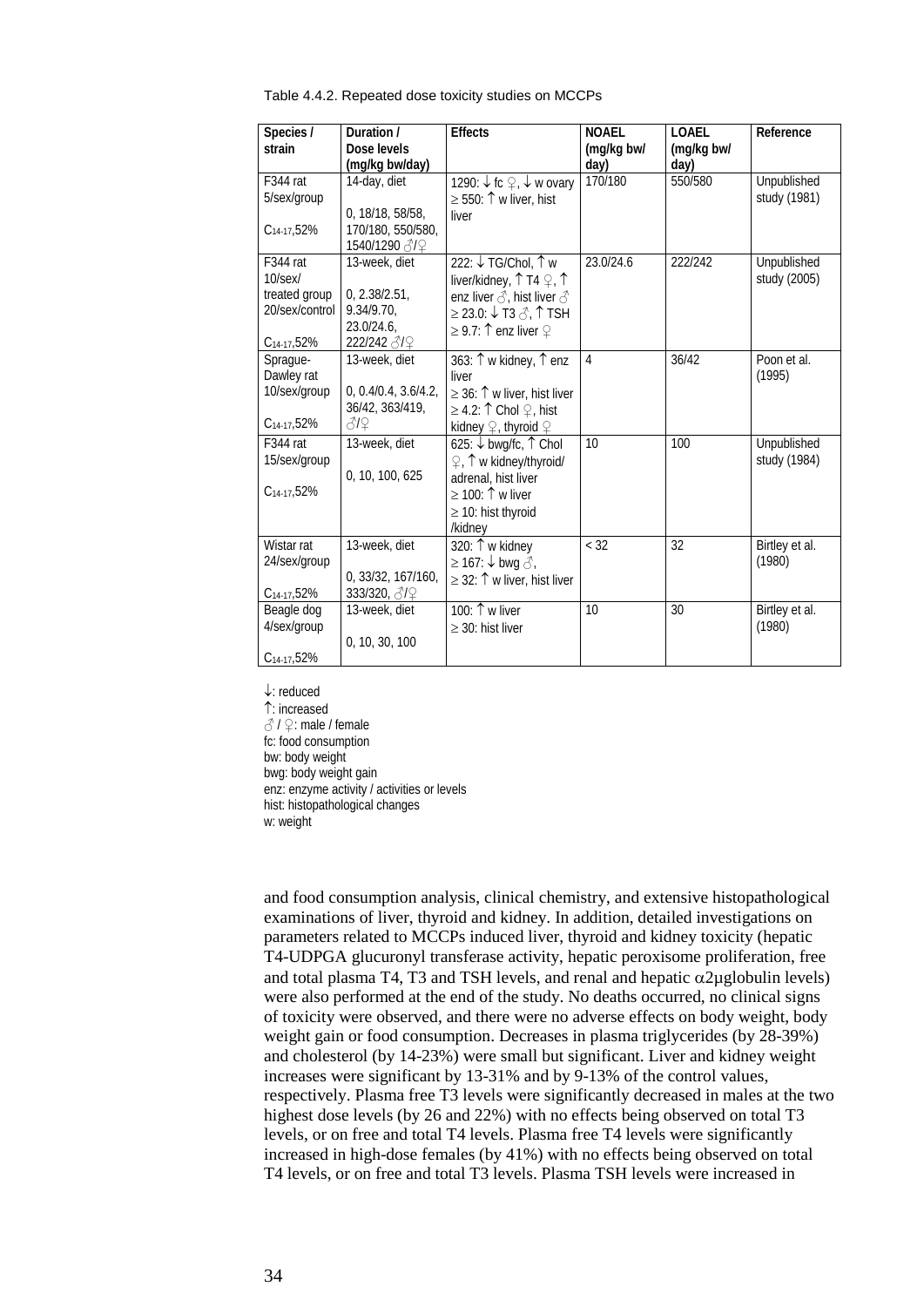females at the two highest dose levels (by 20 and 39%) and in high-dose males (by 17%). Hepatic microsomal T4-UDPGA glucuronyl transferase activity was increased in high-dose males (by 82%) and in females at the three highest dose levels (by 30, 30 and 252%). There was no effect on hepatic peroxisome proliferation as determined by palmitoyl CoA oxidation.  $\alpha$ 2µglobulin levels from kidney or liver homogenates were unaffected by treatment in males, and was not detected in females. Histopathological changes in the liver included minimal centrilobular hepatocellular hypertrophy; no changes were observed in the kidney or thyroid. The NOAEL was considered by EU RAR (2005) as 23.0/24.6 mg/kg bw/day based on decreases in plasma triglycerides and cholesterol and increased kidney weights at 222/242 mg/kg bw/day.

Rat, 13-week dietary study,  $C_{14-17}$ , 52% (Poon et al. 1995): MCCP was administered in the diet at concentrations of 0, 5, 50, 500 or 5000 mg/kg feed. Investigations included urinalysis at 4 and 12 weeks, and haematological and blood biochemistry determinations at study termination. Extensive histopathological examinations were also performed at the end of the study. No deaths occurred, no clinical signs of toxicity were observed, and there were no adverse effects on body weight, body weight gain or food consumption. Serum cholesterol was significantly increased (by 7, 18, 18, 28%) in females at the three highest dose levels. Increased relative liver weights were observed in females at the two highest dose levels (by 7 and 47%) and in high-dose males (by 27%), and relative kidney weights in high-dose animals (by 8-11%). Hepatic UDP-glucuronosyl transferase activity was significantly increased in high-dose males and females (by 58 and 70%). Histopathological changes were observed in the liver (minimal to mild anisokaryosis and vesiculation of the nuclei at the two highest dose levels, increase in perivenous homogeneity in high-dose males and in females at the two highest dose levels, and single cell necrosis in high-dose animals), kidney (hyaline-droplet like cytoplasmic inclusions in all treated male dose groups but significant only in high-dose males, dose-related inner medullary tubular dilation of minimal severity in 0/10, 0/10, 1/10, 4/10, 8/10 females at 0, 0.4, 4.2, 42, 419 mg/kg bw/day, respectively), and thyroid (reduced follicle sizes, collapsed angularity, increased height, cytoplasmic vacuolation, nuclear vesiculation – minimal to mild in nature and observed in males from 36 mg/kg bw/day and in females from 4 mg/kg bw/day). According to the authors, female rats appeared to be more sensitive than male rats with effects being observed in the liver from 42 mg/kg bw/day, and thyroid changes and increased serum cholesterol from 4.2 mg/kg bw/day. The NOAEL was considered by WHO (1996) as 4 mg/kg bw/day. According to EU RAR (2005) *"Questions have been raised over the validity and reliability of the findings in this study, in particular in relation to the scoring system used for classifying the histopathological findings. It is noted that the effects on female kidney reported in this study starting from the relatively low dose of 4 mg/kg/day have not been seen in other rat 90-day studies even at higher dose levels. It is also noted that although histopathological findings of the thyroid have been described in other rat 90-day studies, only this study have reported them from the relatively low dose of 4 mg/kg/day. It is clearly apparent that this study is unrepresentative of the repeated dose toxicity profile of MCCPs and hence, it should not be used for risk characterisation purposes."* In the previous version of the draft EU RAR on MCCPs (May 2004), it is stated *"Overall, no adverse effects were seen in female kidneys at exposure levels up to 0.4 mg/kg/day, although the profile of the dose response relationship is shallow and changes at 4 mg/kg/day or more are minor in degree in terms of incidence and severity, but cannot be dismissed as being irrelevant to human health."*

<u>Rat, 13-week dietary study, C<sub>14-17</sub>, 52%</u> (Unpublished study 1984 – quoted from EU RAR 2005, WHO 1996): MCCP was administered in the diet to provide dose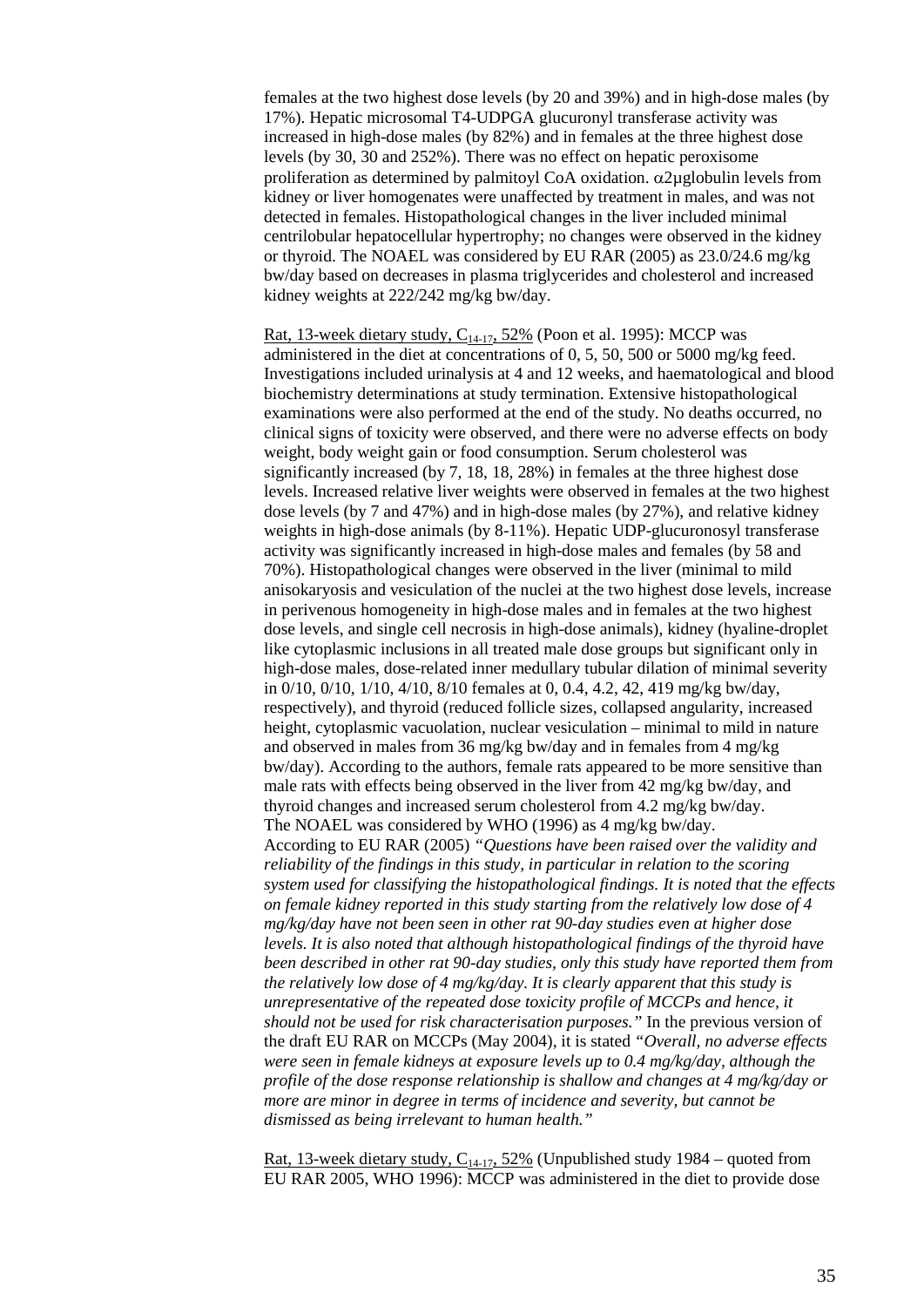levels of 0, 10, 100, 625 mg/kg bw/day. No deaths occurred and no clinical signs of toxicity were observed. The reduction in body weight gain was slight  $(< 5\%$ ) and was observed in both sexes. Serum cholesterol was increased (by 25%) in highdose females. Increased liver weights were observed in mid- and high-dose animals of both sexes, increased kidney and adrenal weights in high-dose animals of both sexes, and increased thyroid weights in high-dose males. Histopathological changes were noted in the liver (hepatocellular hypertrophy of mild severity), thyroid (mild to moderate hypertrophy and hyperplasia in almost all control and treated males with a trend towards increasing severity with increasing dose), and kidney (chronic nephritis in males 1/15, 3/15, 4/15, 10/15; renal tubular pigmentation in high-dose females). The NOAEL was considered by WHO (1996) as 10 mg/kg bw/day based on increased liver and kidney weights at higher dose levels.

Rat, 13-week dietary study,  $C_{14-17}$ , 52% (Birtley et al. 1980 – quoted from EU RAR 2005, WHO 1996): MCCP containing an epoxidised vegetable oil stabiliser was administered in the diet at 0, 500, 2500 or 5000 mg/kg diet. Assuming a mean body weight of 300 g for males and 250 g for females, and a food consumption of 20 g/day for males and 16 g/day for females, the mean intakes were calculated (EU RAR 2005). No deaths occurred and no clinical signs of toxicity were observed. The reduction in body weight gain was 17 and 25%). Increased relative liver weight was observed in males from 2500 mg/kg (by 15 and 22%) and in females from 500 mg/kg (by 11, 21 and 48%). Histopathological changes in the liver included a dose-related proliferation of smooth endoplasmic reticulum (using electron microscopy). The LOAEL was considered by WHO (1996) as 32 mg/kg bw/day based on increased relative liver weights and proliferation of smooth endoplasmic reticulum.

Dog, 13-week dietary study,  $C_{14-17}$ , 52% (Birtley et al. 1980 – quoted from EU RAR 2005, WHO 1996): MCCP containing an epoxidised vegetable oil stabiliser was administered in the diet corresponding to 0, 10, 30 or 100 mg/kg bw/day. Histopathological changes in the liver were reported as enlarged hepatocytes and increase in smooth endoplasmic reticulum in these cells in some dogs. No further details are available. The NOAEL was considered by WHO (1996) as 10 mg/kg bw/day based on an increase of hepatic smooth endoplasmic reticulum at higher dose levels.

## <span id="page-35-0"></span>**4.4.3 LCCPs**

All the available studies on LCCPs included in WHO (1996) are summarised in Table 4.4.3 and supplementary information on the studies is given in the text.

<u>Rat, 14-day dietary study, C<sub>22-26</sub>, 70%</u> (IRDC 1982 – quoted from WHO 1996): LCCP was administered in the diet at concentrations of 0, 150, 500, 1500, 5000 or 15000 mg/kg feed.

<u>Rat, 16-day gavage study, C<sub>22-26</sub>, 43%</u> (NTP 1986 – quoted from WHO 1996). LCCP was administered in corn oil 5 days/week. Histopathology was not performed.

Rat, 13-week dietary study,  $C_{22-26}$ , 70% (IRDC 1984 – quoted from WHO 1996): LCCP was administered in the diet to provide dose levels of 0, 100, 900, 3750 mg/kg bw/day. Histopathological changes in the liver included hepatocellular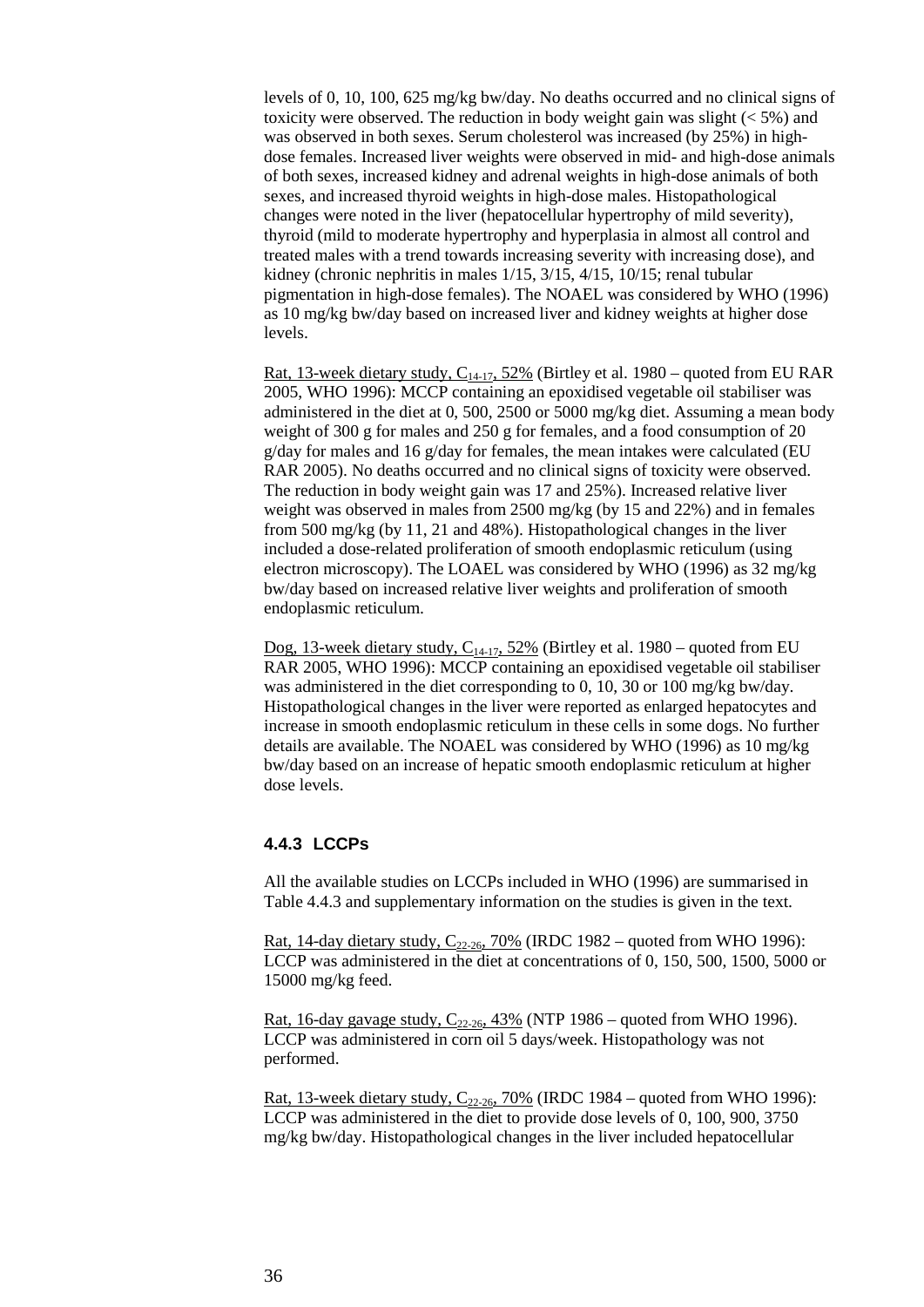Table 4.4.3. Repeated dose toxicity studies on LCCPs

| Species /                | Duration /                     | <b>Effects</b>                              | <b>NOAEL</b> | <b>LOAEL</b> | Reference          |
|--------------------------|--------------------------------|---------------------------------------------|--------------|--------------|--------------------|
| strain                   | Dose levels                    |                                             | (mg/kg bw/   | (mg/kg bw/   |                    |
|                          | (mg/kg bw/day)                 |                                             | day)         | day)         |                    |
| F <sub>344</sub> rat     | 14-day, diet                   | No effects observed                         | 1715         | >1715        | <b>IRDC</b> (1982) |
| 5/sex/group              |                                |                                             |              |              |                    |
|                          | 0, 17.1, 55, 169,              |                                             |              |              |                    |
| C <sub>22-26</sub> , 70% | 565, 1715                      |                                             |              |              |                    |
| F344 rat                 | 14-day, gavage                 | No effects observed                         | 3000         | > 3000       | <b>IRDC</b> (1982) |
| C <sub>22-26</sub> , 43% | 0, 30, 100, 300,               |                                             |              |              |                    |
|                          | 1000, 3000                     |                                             |              |              |                    |
| F <sub>344</sub> rat     | 16-day, gavage                 | No effects observed                         | 3750         | > 3750       | NTP (1986)         |
| 5/sex/group              |                                |                                             |              |              |                    |
|                          | 0, 235, 469, 938,              |                                             |              |              |                    |
| C <sub>22-26</sub> , 43% | 1875, 3750                     |                                             |              |              |                    |
| F344 rat                 | 13-week, diet                  | 3750: 1 w liver, hist                       | 900          | 3750         | <b>IRDC</b> (1984) |
|                          |                                | liver                                       |              |              |                    |
| C <sub>22-26</sub> , 70% | 0, 100, 900, 3750              |                                             |              |              |                    |
| F344 rat                 | 13-week, gavage                | 3750: hist kidney                           | < 100        | 100          | <b>IRDC</b> (1984) |
|                          |                                | $\geq$ 100: $\uparrow$ w liver $\varphi$ ,  |              |              |                    |
| C <sub>20-30</sub> , 43% | 0, 100, 900, 3750              | hist liver $\varphi$                        |              |              |                    |
| F <sub>344</sub> rat     | 13-week, gavage                | $\geq$ 235: hist liver $\mathcal{Q}$        | < 235        | 235          | NTP (1986)         |
| 10/sex/group             |                                |                                             |              |              |                    |
|                          | 0, 235, 469, 938,              |                                             |              |              |                    |
| $C_{23}$ ,43%            | 1875, 3750                     |                                             |              |              |                    |
| F344 rat                 | 103-week, gavage               | ≥ 1875 $\textcircled{?}: \uparrow$ w liver, | < 100        | 100          | NTP (1986)         |
| 50/sex/group             |                                | hist                                        |              |              |                    |
| 20/sex/group             | 0, 1875, 3750 $\sqrt{3}$       |                                             |              |              |                    |
|                          | 0, 100, 300, 900 $\mathcal{Q}$ | ≥ 100 $\mathcal{Q}$ : $\uparrow$ w liver,   |              |              |                    |
| $C_{23}$ , 43%           |                                | hist                                        |              |              |                    |
| B6C3F1 mouse             | 16-day, gavage                 | No effects observed                         | 7500         | > 7500       | NTP (1986)         |
| 5/sex/group              |                                |                                             |              |              |                    |
|                          | 0, 469, 938, 1875,             |                                             |              |              |                    |
| C <sub>22-26</sub> , 43% | 3750, 7500                     |                                             |              |              |                    |
| B6C3F1 mouse             | 13-week, gavage                | No effects observed                         | 7500         | > 7500       | NTP (1986)         |
| 10/sex/group             |                                |                                             |              |              |                    |
|                          | 0, 469, 938, 1875,             |                                             |              |              |                    |
| $C_{23}$ , 43%           | 3750, 7500                     |                                             |              |              |                    |
| B6C3F1 mouse             | 103-week, gavage               | No non-neoplastic                           | 7500         | > 7500       | NTP (1986)         |
| 50/sex/group             |                                | effects observed                            |              |              |                    |
|                          | 0, 2500, 5000                  |                                             |              |              |                    |
| $C_{23}$ , 43%           |                                |                                             |              |              |                    |

↓: reduced

↑: increased  $\textcircled{3}$  /  $\textcircled{2}$ : male / female

fc: food consumption bw: body weight bwg: body weight gain hist: histopathological changes w: weight

hypertrophy and cytoplasmic fat vacuolation. The NOAEL was considered by WHO (1996) as 900 mg/kg bw/day based on liver effects at high dose level.

Rat, 13-week gavage study,  $C_{22-26}$ , 70% (IRDC 1984 – quoted from WHO 1996): LCCP was administered in corn oil. Histopathological changes in the liver of females included multifocal granulomatous hepatitis characterised by inflammatory changes and necrosis; no effects were observed in males. Histopathological changes in the kidney included mineralisation (females) and nephrosis (males). The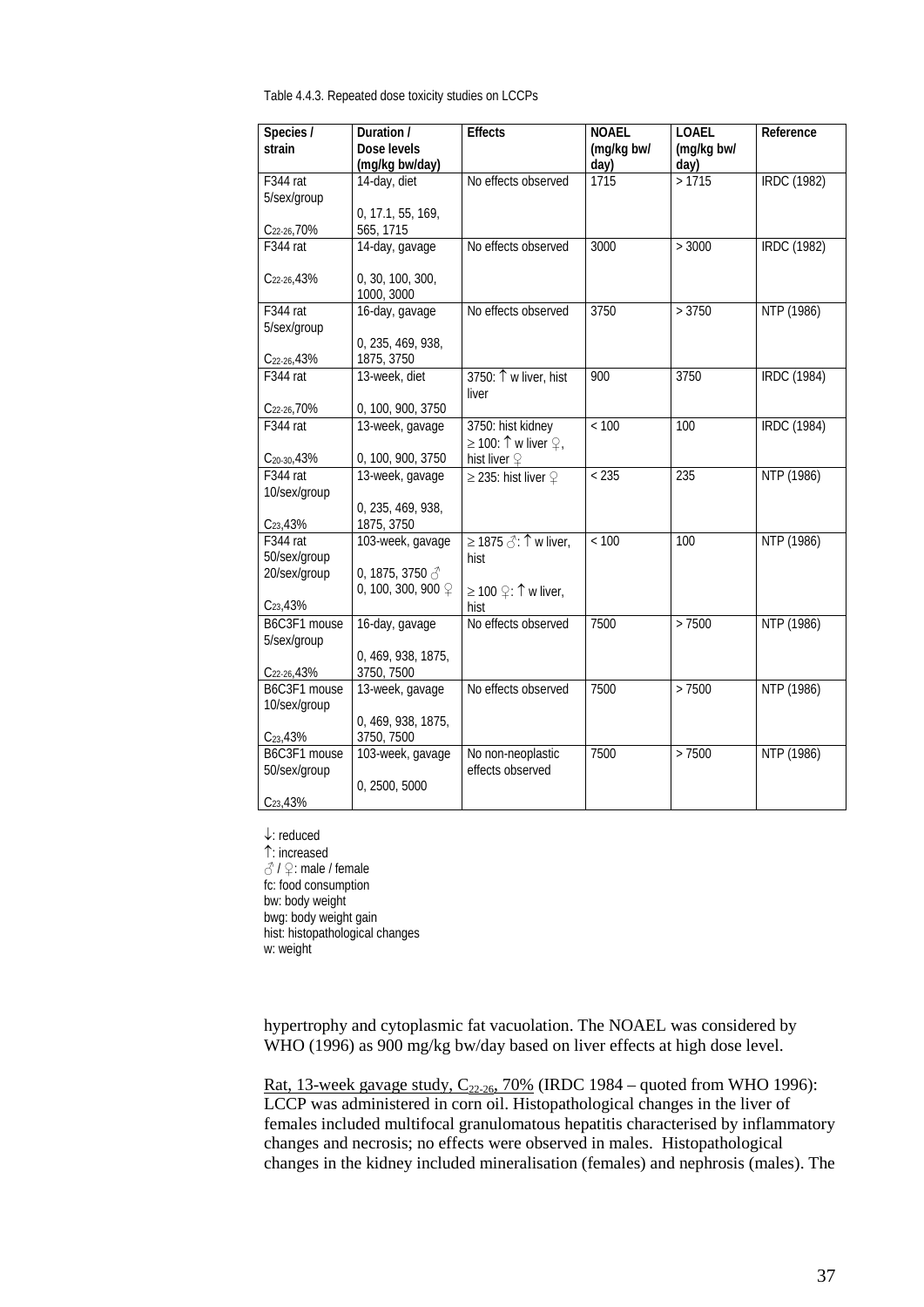NOAEL was considered by WHO (1996) as < 100 mg/kg bw/day based on liver effects at all dose levels in females.

Rat, 13-week gavage study,  $C_{23}$ , 43% (NTP 1986 – quoted from WHO 1996). No clinical signs of toxicity and no effects on body or organ weights were observed. Histopathological changes in the liver of females included a dose-related increased incidence of granulomatous inflammation; no effects were observed in males. The NOAEL was considered by WHO (1996) as  $\langle 235 \text{ mg/kg} \rangle$  bw/day based on liver effects at all dose levels in females.

Rat, 103-week gavage study,  $C_{23}$ , 43% (NTP 1986 – quoted from WHO 1996, IARC 1990). LCCP was administered in corn oil 5 days/week. Additional groups (20/sex/group) were included for concurrent 6- and 12-month studies. Survival was not affected, and no clinical signs of toxicity and no effects on body or organ weights were observed. Relative liver weights were dose-related increased in treated males at 12 months and in treated females at 6 and 12 months. Histopathological changes included a diffuse lymphohistiocytic inflammation in the liver and in the pancreatic and mesenteric lymph nodes in both sexes in all exposed groups; splenic congestion was a secondary effect. The NOAEL for nonneoplastic effects is considered as < 100 mg/kg bw/day based on effects observed at all dose levels in females. Neoplastic lesions are addressed in section 4.7.3.

Mouse, 16-day gavage study,  $C_{22-26}$ , 43% (NTP 1986 – quoted from WHO 1996). Histopathology was not performed.

Mouse, 103-week gavage study,  $C_{23}$ , 43% (NTP 1986 – quoted from WHO 1996, IARC 1990). LCCP was administered in corn oil 5 days/week. Survival was not different between treated and control groups, and no clinical signs of toxicity were observed. However, a *Klebsiella* infection affected the animals after week 65, and 60-70% of the early deaths in each group were attributed to the infection. No significant non-neoplastic lesions were observed. The NOAEL for non-neoplastic effects is considered as 5000 mg/kg bw/day. Neoplastic lesions are addressed in section 4.7.3.

## <span id="page-37-0"></span>**4.4.4 Comparative studies**

The effects of representative chlorinated paraffins on liver function and thyroid hormone function has been studied in male rats (Alpk:APFSD, 5/group) and male mice (Alpk:APFCD-1, 5/group) given 0, 10, 50, 100, 250, 500 or 1000 mg/kg bw/day of chlorinated paraffins by gavage in corn oil, once daily for 14 days (Wyatt et al. 1993 – quoted from WHO 1996, EU RAR 1999). The chlorinated paraffins included  $C_{10-13}$ , 58%,  $C_{10-13}$ , 56% and  $C_{14-17}$ , 44%. All three chlorinated paraffins caused increases in liver weight (significant from 100 mg/kg bw/day) and palmitoyl CoA oxidation, indicative of peroxisome proliferation, (significant from 250 mg/kg bw/day). In general, the rat was more sensitive to the effects than the mouse. The doses required to cause peroxisomal proliferation were, in general, greater than those causing effects on liver weight. The magnitude of the increase in palmitoyl CoA oxidation caused by SCCPs (approximately 10-fold increase as a maximal change) was greater than for MCCPs (approximately 4-fold increase as a maximal change).

The effect on thyroid function was studied in the male rats receiving 1000 mg/kg bw/day. All three chlorinated paraffins caused a reduction in plasma T4 levels (both free and total) and an increase in plasma TSH levels; no effect was observed on plasma T3 levels. All three chlorinated paraffins also caused an increase (2 fold) in the rate of glucuronidation of T4 by hepatic microsomal UDP glucuronosyl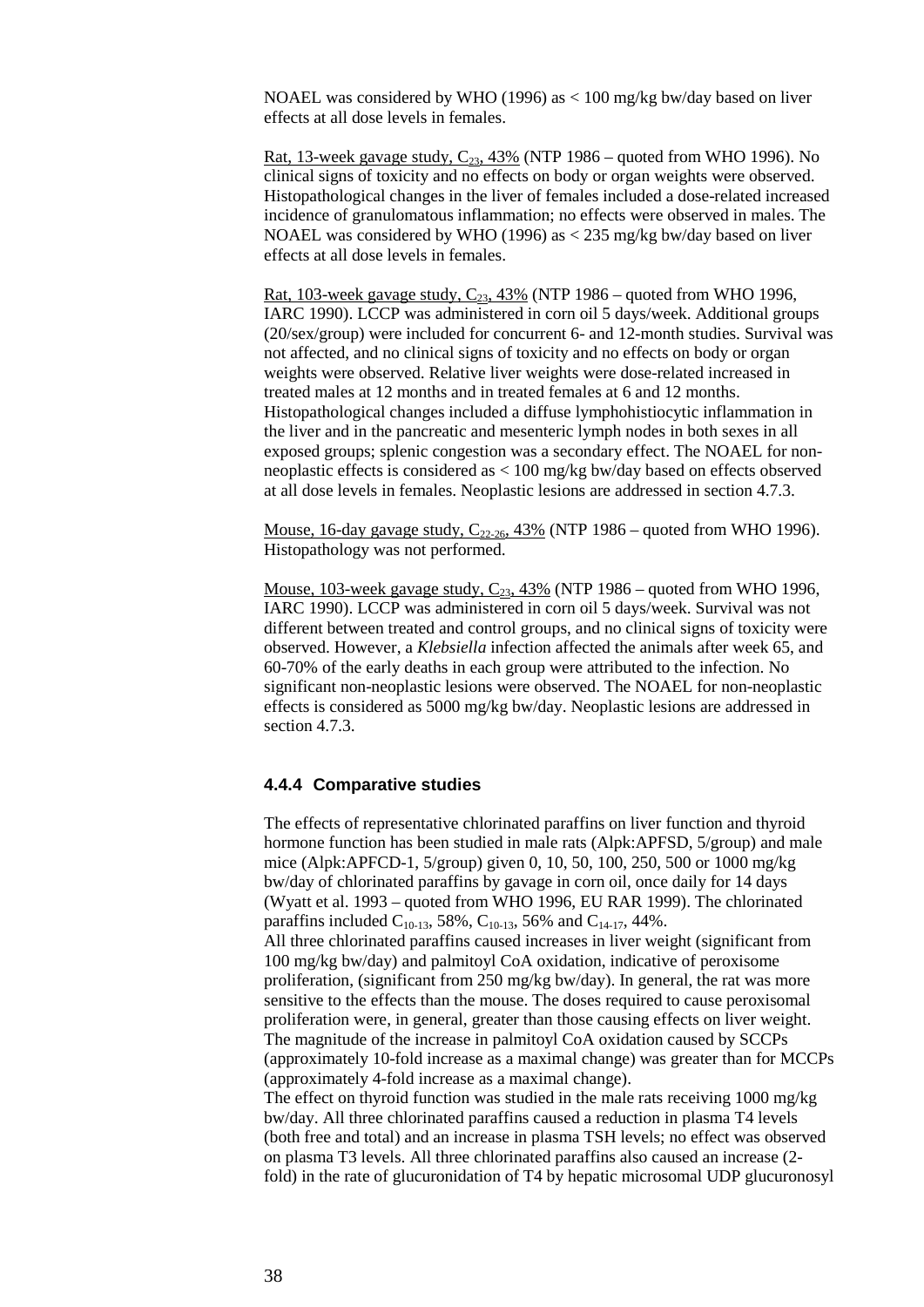transferase activity, suggesting that the impact on plasma T4 and TSH levels is due to increased clearance of T4 by hepatic metabolism.

The hepatic effects of chlorinated paraffins have been studied in F344 rats, B6C3F1 mice and male Alpk:Dunkin Hartley guinea-pigs, and their effects were compared with a range of known inducers of hepatic enzymes (Elcombe et al. 1994 – quoted from WHO 1996). Groups of 4-5 animals received 1000 to 2000 mg/kg bw/day of the following chlorinated paraffins by gavage in corn oil for 14 days:  $C_{10-13}$ , 58%,  $C_{10-13}$ , 56%,  $C_{14-17}$ , 40%, and  $C_{20-30}$ , 43%. The SCCPs and MCCPs, but not the LCCPs, increased relative liver weight (approximately 1.5 times) and elicited hepatocellular hypertrophy, peroxisome proliferation (assessed as increases in peroxisomal volume and palmitoyl CoA oxidase activity) and proliferation of hepatic cell smooth endoplasmic reticulum in both rats and mice. SCCPs and MCCPs also caused induction of cytochrome P450 IVA1 and P450 IIB1/IIB2 in the rat liver, but only P450 IVA1 in the mouse liver. In guinea-pigs administered 1000 mg/kg bw/day of SCCPs and MCCPs had a similar effect on relative liver weight (1.5-fold increase) but had no effect on any of the hepatic ultrastructural or biochemical parameters measured.

#### <span id="page-38-0"></span>4.5 Toxicity to reproduction

No studies with inhalation of or dermal contact to chlorinated paraffins have been located.

### <span id="page-38-1"></span>**4.5.1 SCCPs**

No studies specifically investigating effects on fertility have been located.

In a developmental toxicity study, well-conducted according to EU RAR (1999), pregnant Charles River COBS CD rats (25/group) were treated by gavage with 0, 100, 500 or 2000 mg/kg bw/day of a  $C_{10-13}$ , 58% in corn oil from day 6 to 19 of gestation (Unpublished study 1982 – quoted from EU RAR 1999, WHO 1996). Eight high-dose dams died. Clinical signs of toxicity (emaciated appearance, excessive salivation and decreased activity) were observed in mid- and high-dose animals. Decreased body weight gain (by 35%) was observed in the high-dose group. Increased incidence (significant) of post-implantation losses (due to both early and late resorptions), decreased number of viable foetuses per dam, and adactyly (absence of digits) and/or shortened digits (in 19 foetuses from 3/15 litters) was noted in the high-dose group. There were no changes observed in developmental parameters in the mid-dose group, and no effects on dams or foetuses in the low-dose group. According to WHO (1996), the NOAEL for teratogenic effects was 500 mg/kg bw/day, which was also a slightly maternally toxic dose.

In another developmental toxicity study, less well-conducted according to EU RAR (1999), pregnant Dutch Belted rabbits (16/group) were treated by gavage with 0, 10, 30 or 100 mg/kg bw/day of a  $C_{10-13}$ , 58% in corn oil from day 6 to 27 of gestation (Unpublished study 1982 – quoted from EU RAR 1999, WHO 1996). No maternal deaths occurred and no signs of toxicity were noted in any of the dams. Whole litter resorptions occurred in 2/14 high-dose dams and in 1/15 mid-dose dams; no other effects were noted. According to WHO (1986), the NOAEL was 100 mg/kg bw/day.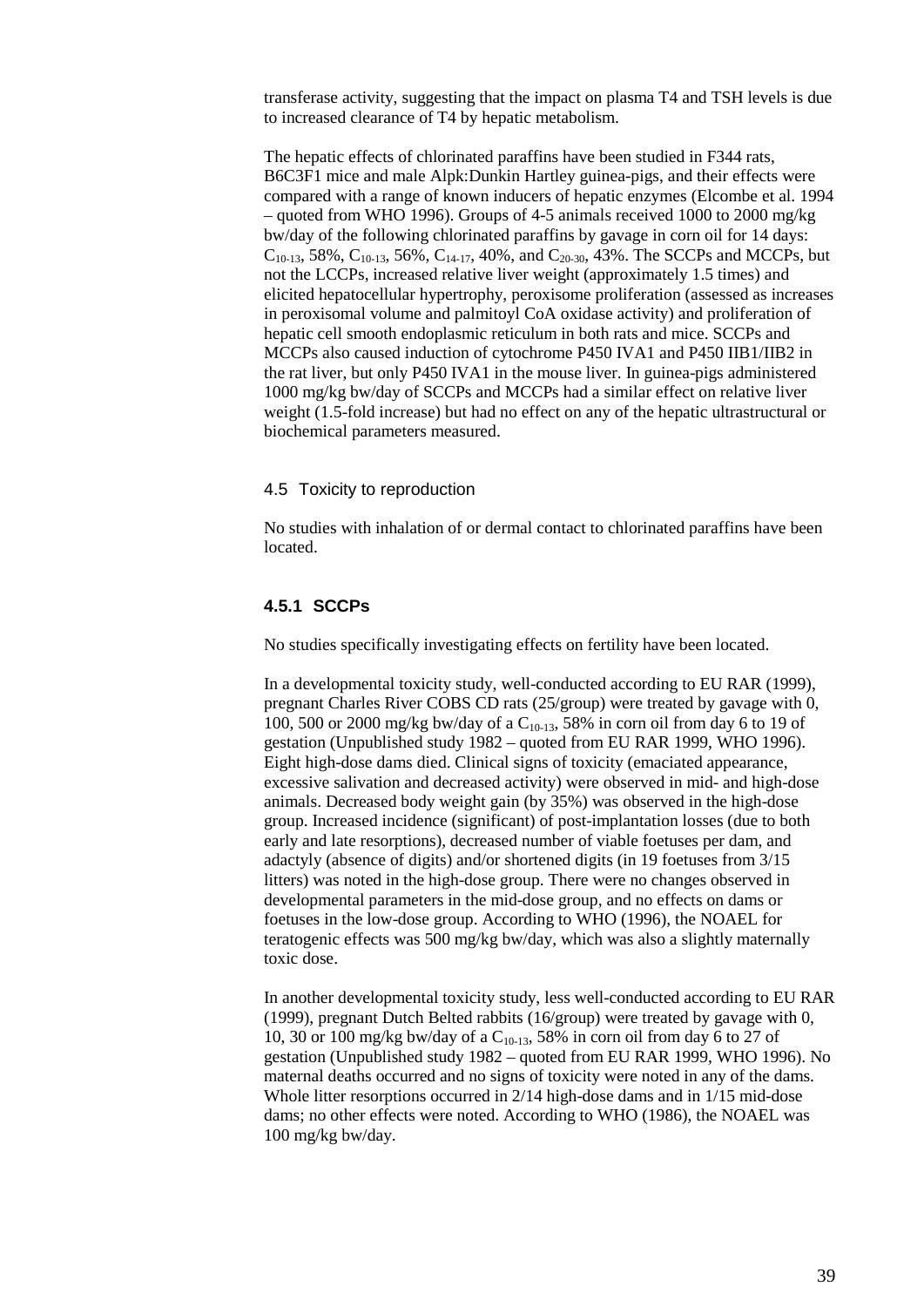## <span id="page-39-0"></span>**4.5.2 MCCPs**

In a range-finding study for a 2-generation study (which, according to EU RAR 2005 was not then conducted), Wistar rats (5 males and 10 females per group) were administered a  $C_{14-17}$ , 52% at concentrations of 0, 100, 1000, or 6250 mg/kg diet for 28 days prior to mating, during mating and up to post-natal day 21 (females only) (Unpublished study 1985 – quoted from EU RAR 2005, WHO 1996). The average doses received were 0/0, 6/8, 62/74, or 384/463 mg/kg bw/day for males/females, respectively. Five male and 10 female  $F_1$  pups were selected from each group and were retained, on the same diet as their parents from weaning, for up to 70 days of age. No deaths occurred amongst the parental  $F_0$  generation, and there were no abnormalities noted in the histopathological examination (females only). Food consumption was significantly decreased (by 12%) in high-dose females during week 5 only. No treatment-related effects on fertility indices were observed.  $F_1$  survival at birth in treated groups was comparable to that of the control group, whereas a marked and significant decrease in pup survival was noted in the high-dose group during lactation, such that none of the pups survived until weaning. Reduced pup survival (by 12%) was also evident in the mid-dose group, although not significantly different from that in the control group. Decreased activity and swollen and dark or black eye(s) were noted in a few  $F_1$ pups in 1 or 2 mid- and high-dose litters. Haematological analyses revealed decreased erythrocyte counts, haemoglobin concentration and haematocrit among a single litter of high-dose  $F_1$  pups on lactation day 6. Necropsy of pups revealed dose-related, but significant, increases amongst mid- and high-dose  $F_1$  pups in the occurrence and severity of subcutaneous haematoma, pallor, blood around the orifices, pale liver, kidneys, lungs and spleen, and blood in the cranial cavity and brain. Haematoma was noted in all high-dose litters. According to WHO (1996), the pup weights were lower in the low- and mid-dose groups than in the control group on lactation day 21, although not achieving statistical significance in the low-dose group. According to EU RAR (2005), the NOAEL for developmental effects was 8 mg/kg bw/day. According to WHO (1996), the LOAEL was 6/8 mg/kg bw/day for males/females, respectively, in the  $F_1$  generation based on decreased pup weight.

In a developmental toxicity study, pregnant Charles River COBS CD rats (25/group) were treated by gavage with 0, 500, 2000, or 5000 mg/kg bw/day of a  $C_{14-17}$ , 52% in corn oil from day 6 to 19 of gestation (Unpublished study 1984 – quoted from EU RAR 2005, WHO 1996). No adverse effects on mortality, body weight gain, or uterine weight of dams were observed. Clinical signs of toxicity (wet and/or matted fur in the ano-genital region with red or yellow staining, increased incidence of soft stool prior to sacrifice) were observed in mid- and highdose animals. There were no changes observed in developmental parameters, including malformations at dose levels up to 5000 mg/kg bw/day.

In another developmental toxicity study, pregnant Dutch Belted rabbits (16/group) were treated by gavage with 0, 10, 30 or 100 mg/kg bw/day of a  $C_{14-17}$ , 52% in corn oil from day 6 to 27 of gestation (Unpublished study 1983 – quoted from EU RAR 2005, WHO 1996). No maternal deaths occurred and no signs of toxicity were noted in any of the dams. Abortions occurred in the control group (1 dam), middose group (2 dams), and in the high-dose group (2 dams). There were no changes observed in developmental parameters, including malformations.

#### <span id="page-39-1"></span>**4.5.3 LCCPs**

No studies specifically investigating effects on fertility have been located.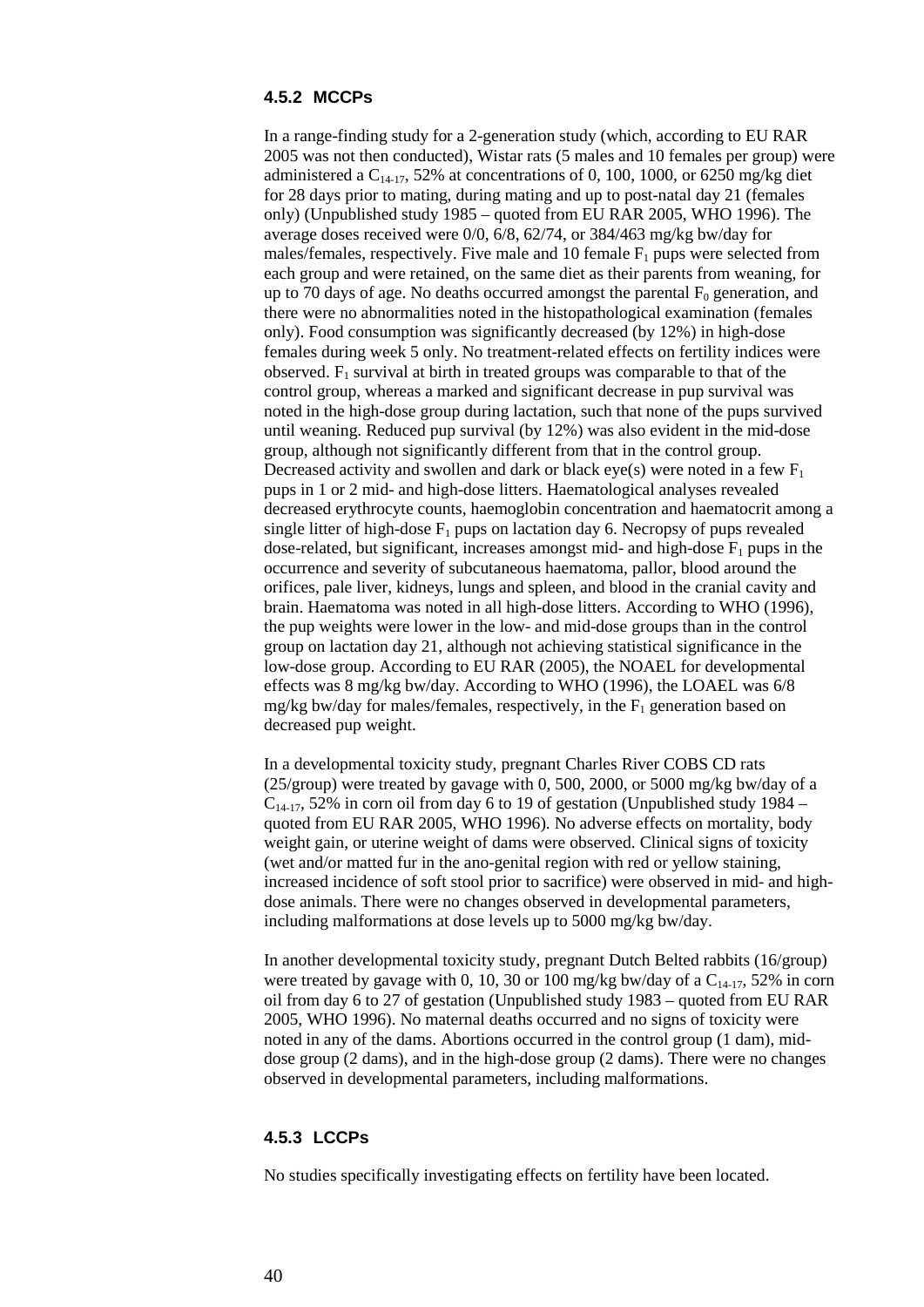In developmental toxicity studies with rats, pregnant Charles River COBS CD rats (25/group) were treated by gavage with 0, 500, 2000 or 5000 mg/kg bw/day of a  $C_{22-26}$ , 43% or a  $C_{22-26}$ , 70% from day 6 to 19 of gestation (IRDC 1983,1984 – quoted from WHO 1996). No maternal effects and no signs of developmental effects were observed.

In developmental toxicity studies with rabbits, Pregnant Dutch Belted rabbits (16/group) were treated by gavage with 0, 500, 2000 or 5000 mg/kg bw/day of a  $C_{22-26}$ , 43% or with 0, 100, 300 or 1000 mg/kg bw/day of a  $C_{22-26}$ , 70% from day 6 to 27 of gestation (IRDC 1982,1983 – quoted from WHO 1996).  $C_{22\cdot 26}$ , 43%: No maternal effects were noted. In the high-dose group, there was a slight increase in mean implantation loss and a slight decrease in the mean number of viable foetuses; the changes were not statistically significant when compared with the control group. No other developmental effects were noted, and no teratogenic effects.

 $C_{22-26}$ ,70%: No maternal effects and no signs of developmental effects were observed.

### <span id="page-40-0"></span>4.6 Mutagenic and genotoxic effects

## <span id="page-40-1"></span>**4.6.1 SCCPs**

SCCPs have been tested in a number of bacterial studies in the absence or presence of a metabolic activation system, predominantly Aroclor-induced rat liver S9: A C12, 57% did not produce an increase in revertants in *Salmonella typhimurium* strains TA 98, TA 100, TA 1535, TA 1537 and TA 1538, or in *Escherichia coli* WP2uvrA, at concentrations up to 5000  $\mu$ g/plate (Unpublished study 1988 – quoted from EU RAR 1999, WHO 1996). Negative results were also obtained in *Salmonella typhimurium* strains TA 97, TA 98, TA 100 and TA 1535 with a  $C_{12}$ , 60%, at concentrations up to 3333 µg/plate (NTP 1986 – quoted from EU RAR 1999); and in *Salmonella typhimurium* strains TA 98, TA 100, TA 1535 and TA 1538 with a  $C_{10-13}$ , 50%, at concentrations up to 2500  $\mu$ g/plate (Birtley et al. 1980 – quoted from EU RAR 1999, WHO 1996).

One study has reported positive findings (around a two-fold increase in revertants) with a C<sub>10-13</sub>, 50% containing 1% epoxy stabiliser in *Salmonella typhimurium* strains TA 98 (without activation) and TA 100 (with and without activation); negative results were observed in *Salmonella typhimurium* strains TA 1535, TA 1537 and TA 1538, and in *Escherichia coli* WP2uvrA, at concentrations up to 10000 µg/plate (Unpublished study 1986 – quoted from EU RAR 1999, WHO 1996).

According to EU RAR (1999), no standard cytogenetics studies in mammalian cells are available, but a well-conducted gene mutation (HPRT locus) study, performed to modern protocols was available: When tested up to cytotoxic concentrations, a  $C_{10-13}$ , 56% did not induce a significant, reproducible increase in the number of mutant colonies in Chinese hamster V79 cells, with or without metabolic activation (Unpublished study 1986 – quoted from EU RAR 1999, WHO 1996).

A  $C_{12}$ , 60% has been reported to be mutagenic in L5178Y mouse lymphoma cells at concentrations of 48 and 60  $\mu$ g/ml in the absence of metabolic activation (Myhr et al. 1990 – quoted from WHO 1996).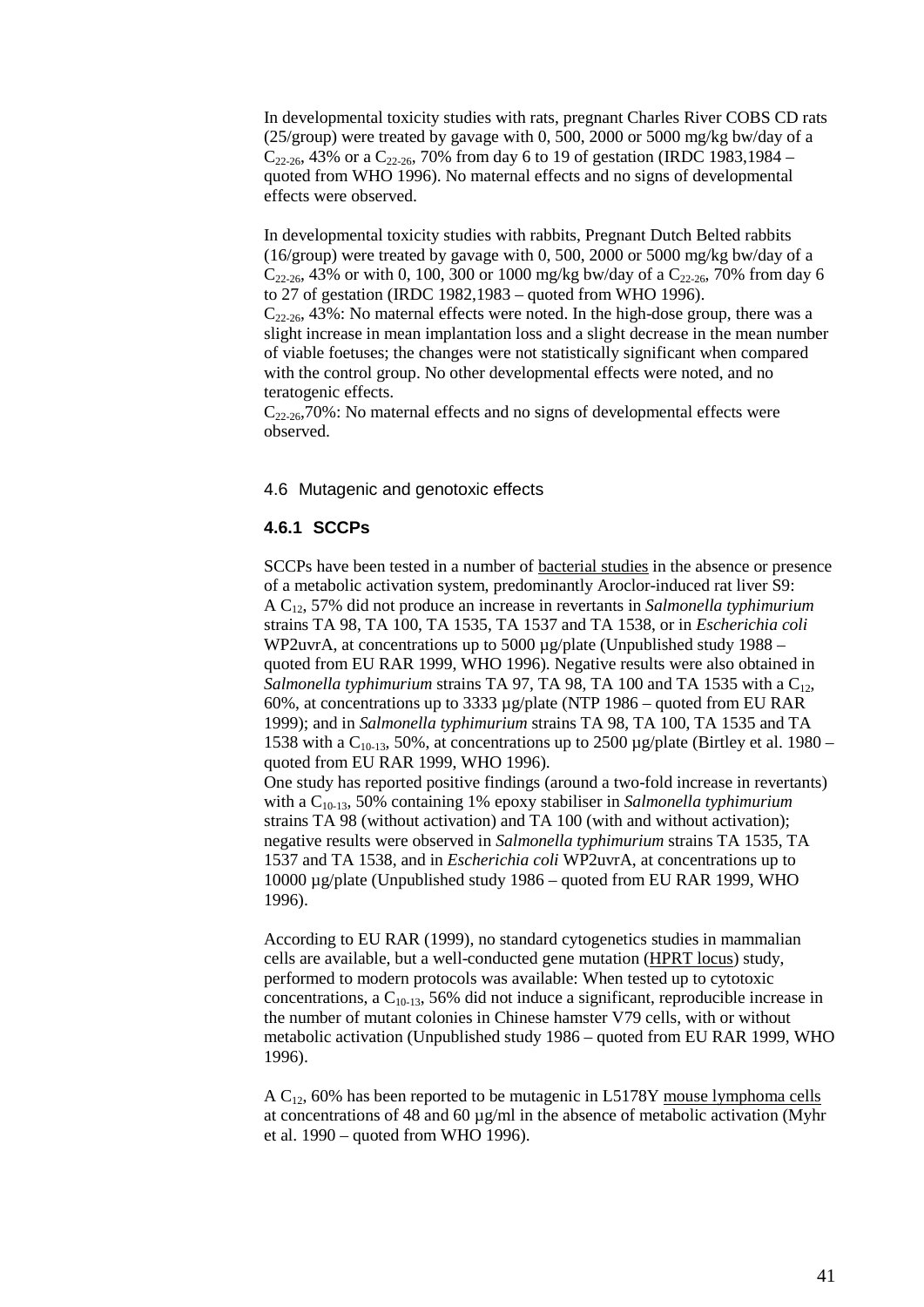In a cell transformation assay using baby hamster kidney cells (BHK21/C13), cells were treated with a  $C_{10-13}$ , 50% in the absence of metabolic activation up to toxic concentrations (up to  $2500 \mu g/ml$ ); there was no evidence of an increase in cell transformation frequency (Birtley et al. 1980 – quoted from EU RAR 1999, WHO 1996). In contrast, increases in transformation frequency were observed when cells were treated with a  $C_{12}$ , 58% with and without metabolic activation, at both cytotoxic and non-toxic concentrations (Unpublished study 1982 – quoted from EU RAR 1999, WHO 1996).

When a  $C_{12}$ , 60% was administrated to male rats (4/group) by gavage at 0, 500, 1000, or 2000 mg/kg bw, no effects on unscheduled DNA synthesis (UDS) in hepatocytes could be detected at 2 or 12 hours after administration (Ashby et al. 1990 – quoted from WHO 1996).

In a rat bone-marrow cell chromosomal aberration study, male F344 rats (8/group) were given 0, 250, 750, or 2500 mg/kg bw/day of a  $C_{10-12}$ , 58%, by gavage, daily for five days. Reduced body weight was observed in mid-dose animals, and 7 highdose animals died. There was no increase in the frequency of chromosomal aberrations, excluding gaps, in bone marrow samples taken at day 6. Cytotoxicity was not assessed, but toxicokinetic data indicate distribution to the bone-marrow to be likely. (Unpublished study 1982 – quoted from EU RAR 1999, WHO 1996).

In a micronucleus test, NMRI mice (5/sex/group) were given single doses of 50 or 5000 mg/kg bw of a  $C_{10-13}$ , 58% by gavage. There were no differences from control values either in polychromatic cells with micronuclei or in the ratio of polychromatic erythrocytes to normocytes when examined at 24, 48 and 72 hours after administration (high-dose), or 24 hours after administration (low dose). (Hoechst 1989 – quoted from WHO 1996).

In a germ cell mutagenicity study, dominant lethality was assessed in male rats (15/group) treated with 0, 250, 750, or 2500 mg/kg bw/day of a  $C_{10-12}$ , 58%, by gavage, daily for five days. Each male was then mated with 20 untreated females. During treatment, high-dose males showed a slight decrease in body weight, and mid-dose males a slight decrease in body weight gain. There was no evidence of a mutagenic effect on the post-meiotic stage of spermatogenesis at any dose level, as shown by the absence of effect on the mean number of viable embryos during the first four weeks of mating. (Unpublished study 1983 – quoted from EU RAR 1999, WHO 1996).

## <span id="page-41-0"></span>**4.6.2 MCCPs**

MCCPs have been tested in a number of bacterial studies in the absence or presence of a metabolic activation system, predominantly Aroclor-induced rat liver S9:

A C14-17, 40% gave negative results in *Salmonella typhimurium* strains TA 98, TA 100, TA 1535, TA 1537 and TA 1538, at concentrations up to 5000 µg/plate (Wiegand 1989 – quoted from EU RAR 2005). Negative results have also been reported with a C14-17, 42% in *Salmonella typhimurium* strains TA 98, TA 199, TA 1535, TA 1537 and TA 1538, at concentrations up to 5000 µg/plate (Conz & Fumero 1988 – quoted from EU RAR 2005, WHO 1996), and with a  $C_{14-17}$ , 45% in *Salmonella typhimurium* strains TA 98, TA 100, TA 1535, TA 1537 and TA 1538, at concentrations up to 5000 µg/plate (Elliott 1989 – quoted from EU RAR 2005, WHO 1996).

When two  $C_{14-17}$ , 52% (with or without 0.2% epoxidised vegetable oil stabiliser) were tested in *Salmonella typhimurium* strains TA 98, TA 100, TA 1535 and TA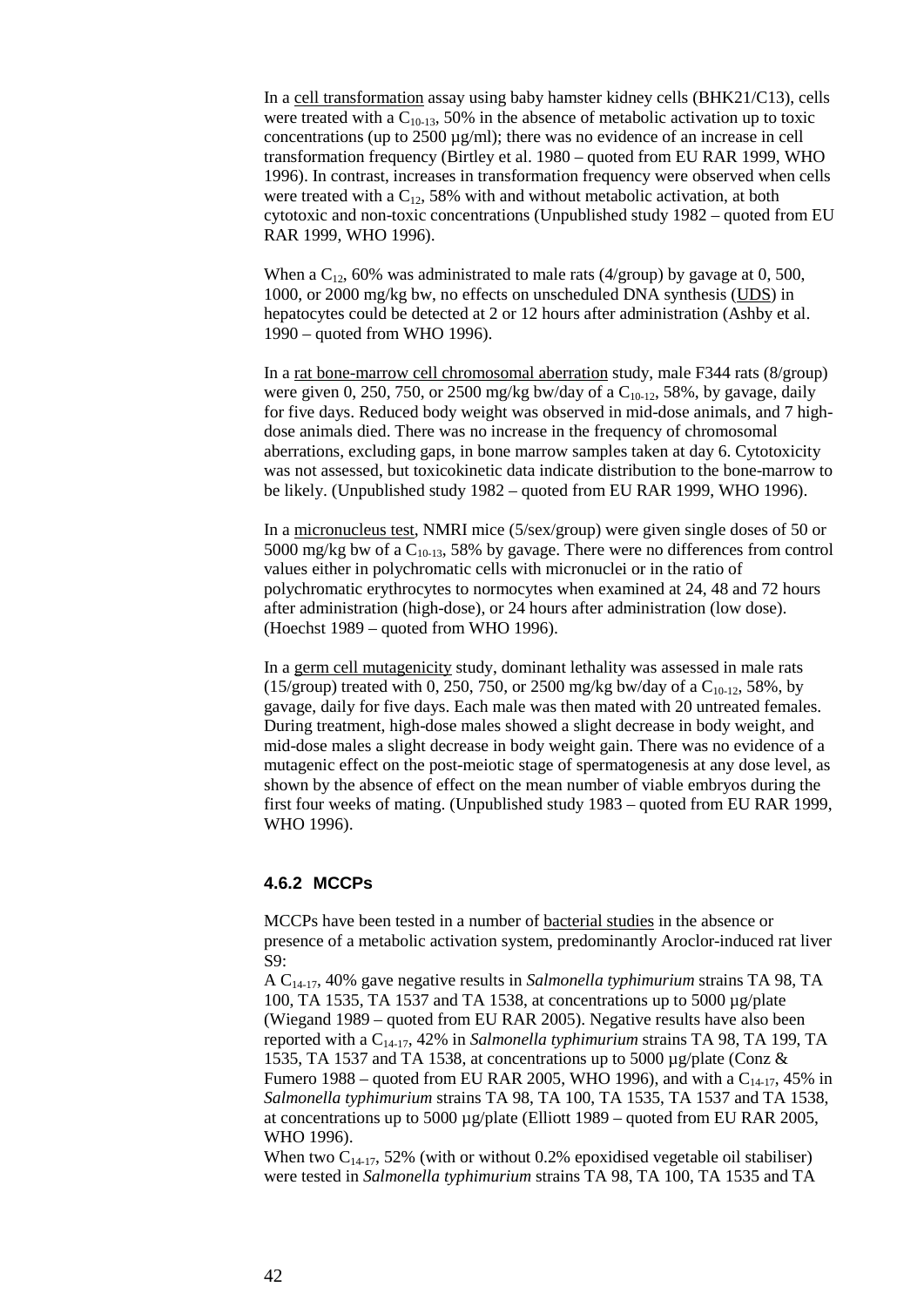1538 at concentrations from 4 to 2500 mg/plate, a greater than 2-fold increase in the number of revertants was observed at 4 and 20 mg/plate MCCP without stabiliser; no increases were seen under any other test conditions (Birtley et al. 1980 – quoted from EU RAR 2005, WHO 1996).

There was no evidence of increased cell transformation frequency in baby hamster kidney cells (BHK21/C13) treated with a  $C_{14-17}$ , 52% in the absence of metabolic activation at concentrations up to  $2500 \mu g/ml$  (Birtley et al. 1980 – quoted from WHO 1996).

In a rat bone-marrow cell chromosomal aberration study, male F344 rats (8/group) were given 0, 500, 1500, or 5000 mg/kg bw/day of a  $C_{14-17}$ , 52%, by gavage, daily for five days. No deaths occurred and no signs of toxicity were noted. There was no increase in the frequency of chromosomal aberrations (including and excluding gaps) in bone marrow samples taken at day 6. Cytotoxicity was not assessed, but toxicokinetic data indicate distribution to the bone-marrow to be likely. (Unpublished study 1983 – quoted from EU RAR 2005, WHO 1996).

In a bone marrow micronucleus test, mice (5/sex) were given a single dose of 5000 mg/kg bw of a  $C_{14-17}$ , 42% by gavage. No increase in the frequency of micronuclei occurred when examined at 18, 43 and 66 hours post-application. (Conz & Fumero 1988 – quoted from EU RAR 2005, WHO 1996).

Similarly, there were no increases in micronucleus formation in a second bone marrow micronucleus test in mice (5/sex) given a single dose of 0, 3125, or 5000 mg/kg bw of a  $C_{14-17}$ , 45% by gavage when examined at 24, 48 and 72 hours after administration (high-dose), or 24 hours after administration (low dose) (Elliott 1989 – quoted from EU RAR 2005, WHO 1996).

## <span id="page-42-0"></span>**4.6.3 LCCPs**

Negative results have been reported in bacterial studies in the absence or presence of a metabolic activation system, predominantly Aroclor-induced rat liver S9, with a C20-30, 42% in *Salmonella typhimurium* strains TA 98, TA 100, TA 1535 and TA 1538, at concentrations up to 2500 µg/plate (Birtley et al. 1980 – quoted from WHO 1996), and with a C<sub>23</sub>, 43% in *Salmonella typhimurium* strains TA 97, TA 98, TA 100 and TA 1535, at concentrations up to 10000 µg/plate (NTP 1986 – quoted from WHO 1996).

A C23, 43% induced chromosome aberrations in Chinese hamster ovary cells *in vitro* in the absence of metabolic activation at a concentration of 5000 µg/ml, but not at lower concentrations, and not at concentrations up to 5000 µg/ml in the presence of metabolic activation. Sister chromatid exchange was induced in Chinese hamster ovary cells *in vitro* with and without metabolic activation at all concentrations (5, 500, 1700 and 5000  $\mu$ g/ml). (Anderson et al. 1990 – quoted from WHO 1996).

There was no evidence of increased cell transformation frequency in baby hamster kidney cells (BHK21/C13) treated with a  $C_{20-30}$ , 42% at concentrations up to 2500 µg/ml (Birtley et al. 1980 – quoted from WHO 1996). In contrast, increases in transformation frequency were observed when cells were treated with a  $C_{20-28}$ , 70% or a  $C_{22-28}$ , 70% with and without metabolic activation, at both cytotoxic and nontoxic concentrations (Unpublished studies 1982 – quoted from WHO 1996).

When a  $C_{22\cdot 26}$ , 43% or a  $C_{20\cdot 30}$ , 70% was administered by gavage to F344 rats (8/group) at doses of 0, 500, 1500, or 5000 mg/kg bw/day daily for five days, no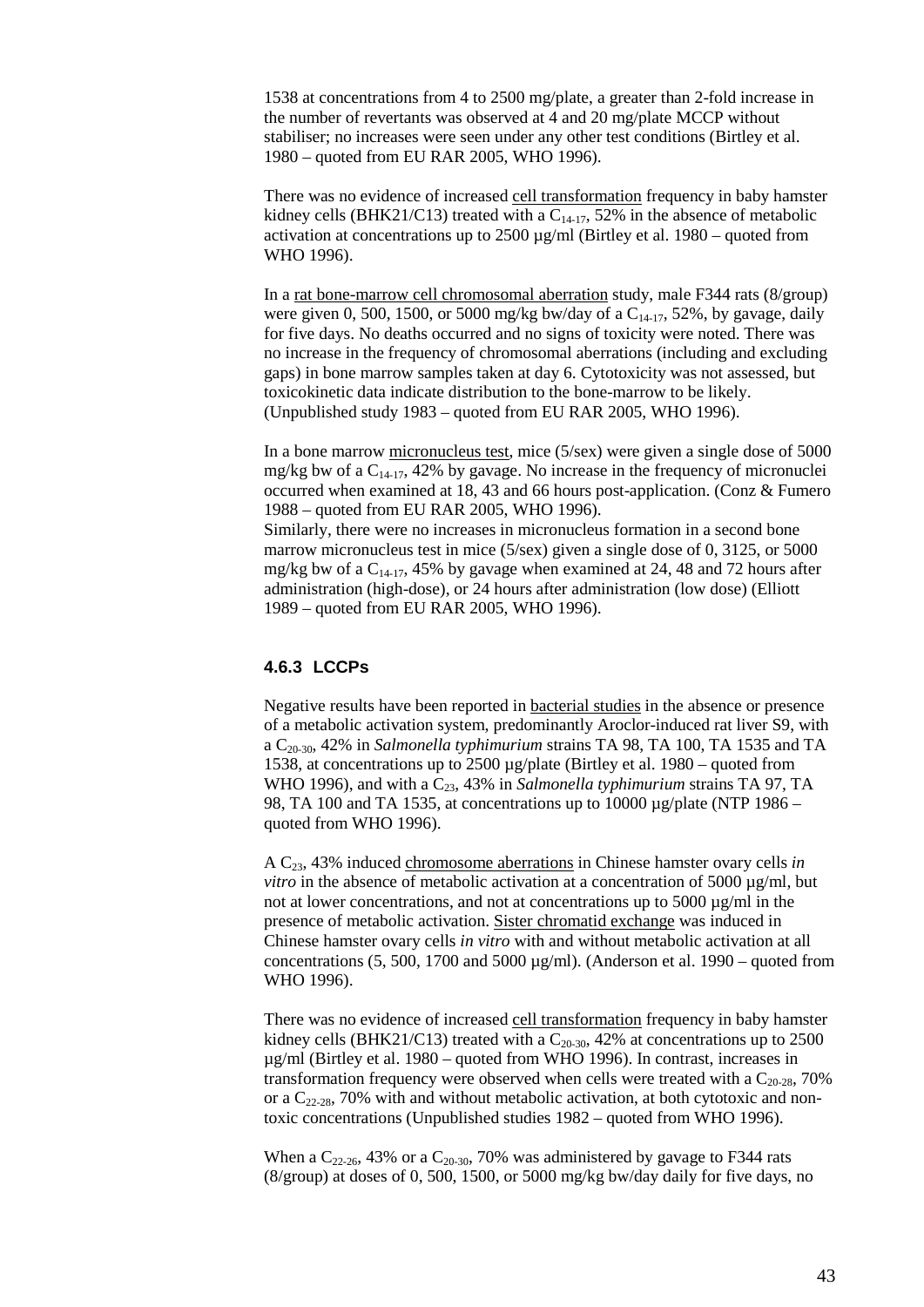increased frequency of chromosome aberrations in bone marrow cells was observed. Body weight gain was decreased in the high-dose  $C_{20-30}$ , 70% group, whereas no signs of toxicity were observed with  $C_{22-26}$ , 43%. (IRDC 1983 – quoted from WHO 1996).

## <span id="page-43-0"></span>4.7 Carcinogenic effects

Studies with oral administration of chlorinated paraffins to experimental animals have demonstrated toxicologically significant, dose-related increases in the incidence of several tumour types. Probable underlying modes of actions involved are addressed in section 2.3 and the relevance to humans of the carcinogenic effects observed in experimental animals will be discussed in section 6.7 taken the mechanistic data into account.

No studies with inhalation of or dermal contact to chlorinated paraffins have been located.

## <span id="page-43-1"></span>**4.7.1 SCCPs**

Rat, 104-week gavage study,  $C_{12}$ , 60% (NTP 1986 – quoted from EU RAR 1999, WHO 1996, IARC 1990). SCCP was administered by gavage in corn oil 5 days/week at doses of 0, 312 or 625 mg/kg bw/day to F344 rats (50/sex/group). Survival was reduced in low- and high-dose males and in low-dose females (control: 27/34; low-dose: 6/23; high-dose: 3/29 for males/females, respectively). Significantly increased incidences were observed for tumours in the liver, kidney and thyroid, see Table 4.7.1.1. Treated males also showed slightly increased incidences of squamous cell papillomas in the forestomach (control: 0/50; lowdose: 0/50; high-dose: 3/49), pancreatic acinar cell carcinomas (control: 0/50; lowdose: 0/50; high-dose: 2/49), and pancreatic acinar adenomas (control: 11/50; lowdose: 22/50; high-dose: 15/49). Non-neoplastic lesions are addressed in section 4.4.1.

|                                                 | Males   |                    |                    | Females |                    |                   |
|-------------------------------------------------|---------|--------------------|--------------------|---------|--------------------|-------------------|
| Dose (mg/kg bw/day)                             | Control | 312                | 625                | Control | 312                | 625               |
| Hepatocellular neoplastic nodules               | 0/50    | 10/50a             | 16/48 <sup>a</sup> | 0/50    | 4/50               | 7/50a             |
| Hepatocellular carcinomas                       | 0/50    | 3/50a              | 2/48               | 0/50    | 1/50               | 1/50              |
| Hepatocellular neoplastic nodules and           | 0/50    | 13/50a             | 16/48 <sup>a</sup> | 0/50    | 5/50a              | 7/50a             |
| carcinomas                                      |         |                    |                    |         |                    |                   |
| Thyroid follicular cell adenomas and carcinomas | 3/50    | 3/50               | 3/50               | 0/50    | 6/50 <sup>a</sup>  | 6/50 <sup>a</sup> |
| Mononuclear cell leukaemia                      | 7/50    | 12/50 <sup>b</sup> | 14/50 <sup>b</sup> | 11/50   | 22/50 <sup>b</sup> | 16/50             |
| Renal tubular-cell adenomas or                  | 0/50    | 9/50 <sup>b</sup>  | 3/49               | 0/50    | 0/50               | 0/50              |
| adenocarcinomas                                 |         |                    |                    |         |                    |                   |

Table 4.7.1.1 Incidence of tumours in rats administered SCCPs

a: Incidental tumour test for trend, p < 0.05, increase relative to control (WHO 1996) b: Life table analysis, p < 0.05, increase relative to control (WHO 1996)

Mouse, 104-week gavage study, C<sub>12</sub>, 60% (NTP 1986 – quoted from EU RAR 1999, WHO 1996, IARC 1990). SCCP was administered by gavage in corn oil 5 days/week at doses of 0, 125 or 250 mg/kg bw/day to B6C3F1 mice (50/sex/group). Survival of high-dose females was reduced after week 100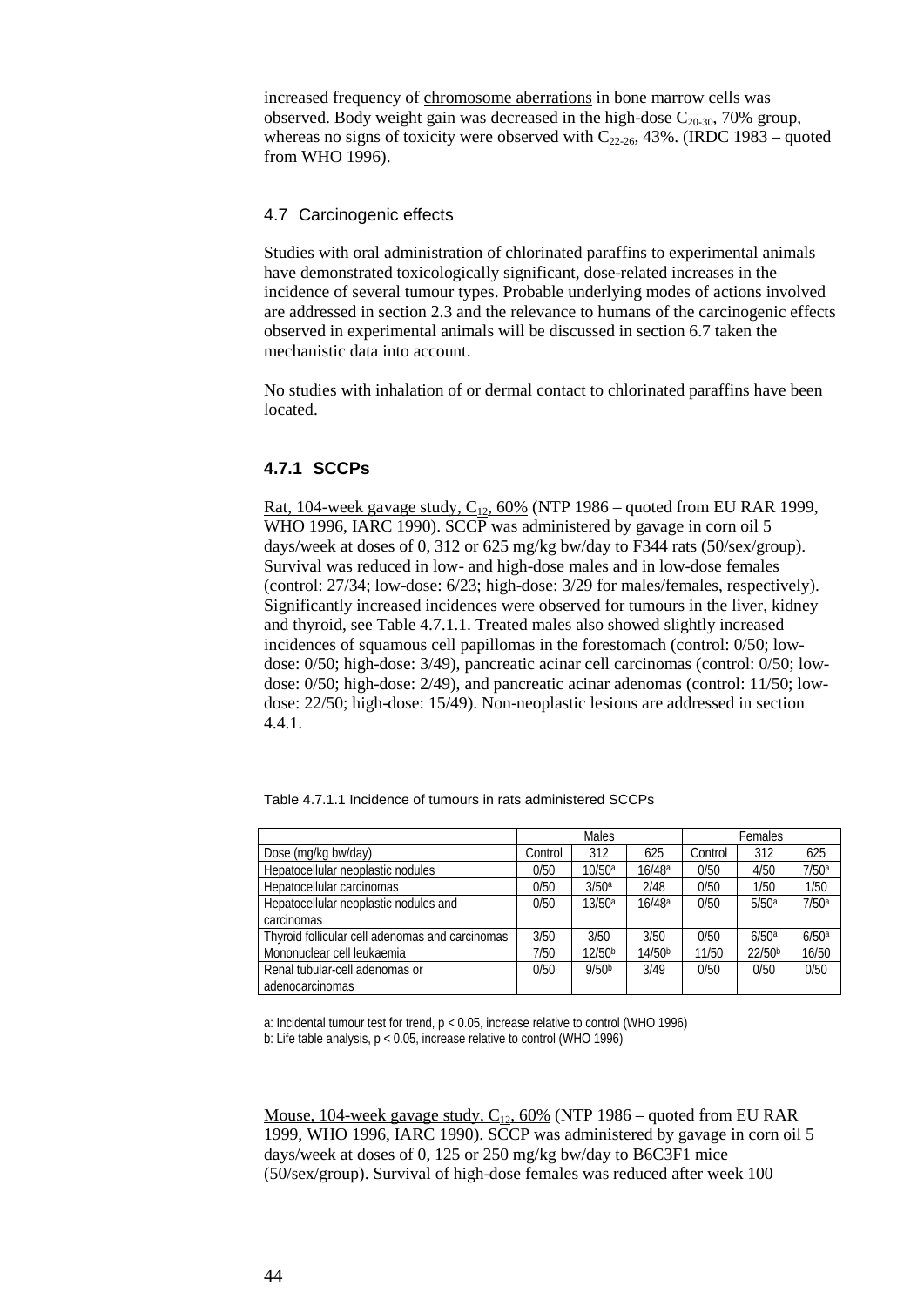(control: 34/35; low-dose: 30/31; high-dose: 30/25 for males/females, respectively). Significantly increased incidences were observed for tumours in the liver and thyroid, see Table 4.7.1.2. The increased incidence of Harderian gland carcinomas in females was significant, but not dose-related; no effects were seen in males. The incidences of alveolar/bronchiolar carcinomas were increased significantly in high-dose males, and the trend with dose was also significant; an increase in adenomas was not observed and there were no increases in lung tumour incidence in females. Non-neoplastic lesions are addressed in section 4.7.1.

|                                                 | Males   |                      |                    | Females |                    |                    |
|-------------------------------------------------|---------|----------------------|--------------------|---------|--------------------|--------------------|
| Dose (mg/kg bw/day)                             | Control | 125                  | 250                | Control | 125                | 250                |
| Hepatocellular adenomas                         | 11/50   | $20/50$ <sup>a</sup> | 29/50a             | 0/50    | 18/50 <sup>a</sup> | 22/50 <sup>a</sup> |
| Hepatocellular carcinomas                       | 11/50   | 15/50                | 17/50              | 3/50    | 4/50               | 9/50 <sup>b</sup>  |
| Hepatocellular adenomas and carcinomas          | 20/50   | 34/50 <sup>a</sup>   | 38/50 <sup>a</sup> | 3/50    | 22/50 <sup>a</sup> | 28/50 <sup>a</sup> |
| Thyroid follicular cell adenomas and carcinomas | 3/49    | 4/50                 | 3/49               | 8/50    | 12/49 <sup>a</sup> | 15/49 <sup>a</sup> |
| Harderian gland carcinomas                      |         |                      |                    | 1/50    | 6/50               | 2/50               |
| Alveolar/bronchiolar carcinomas                 | 0/50    | 3/50a                | 6/50a              |         |                    |                    |

Table 4.7.1.1 Incidence of tumours in mice administered SCCPs

a: Incidental tumour test for trend, p < 0.05, increase relative to control (WHO 1996) b: Life table analysis, p < 0.05, increase relative to control (WHO 1996)

The EU Commission Group of Specialised Experts in the fields of Carcinogenicity, Mutagenicity and Reprotoxicity, at their meeting in June 1997, considered the NTP cancer studies to be of poor quality and that no significance should be attributed to the slight excess of tumours seen in the lung, pancreas, stomach, leukaemia or Harderian gland. They agree that of the tumours observed, only those in the liver, thyroid and kidney should be considered significant. Mechanisms for two of these had been suggested: peroxisome proliferation for the liver tumours, and hormonal imbalance for the thyroid; these mechanisms were accepted by the Specialised Experts. Regarding kidney tumours, the Specialised Experts considered that no plausible mechanism has been suggested as studies have failed to show significant levels of α2µglobulin in the kidneys of male rats. Other evidence had shown that there was chronic nephropathy, which might be a contributing factor in the tumour development. The Specialised Experts considered that there was still insufficient evidence to conclude a male rat specific event and that the consequences for humans could not be ruled out.

## <span id="page-44-0"></span>**4.7.2 MCCPs**

No data have been located.

### <span id="page-44-1"></span>**4.7.3 LCCPs**

Rat, 103-week gavage study,  $C_{23}$ , 43% (NTP 1986 – quoted from WHO 1996, IARC 1990). LCCP was administered by gavage in corn oil 5 days/week at doses of 0, 1875 or 3750 mg/kg bw/day to male F344 rats and of 0, 100, 300 or 900 mg/kg bw/day to female F344 rats (50/sex/group). Survival was not affected. In female rats, an increased incidence of adrenal gland medullary phaeochromocytomas was observed (1/50, 4/50, 6/50, 7/50); the increase was significant at the highest dose level, and there was also a significant positive trend.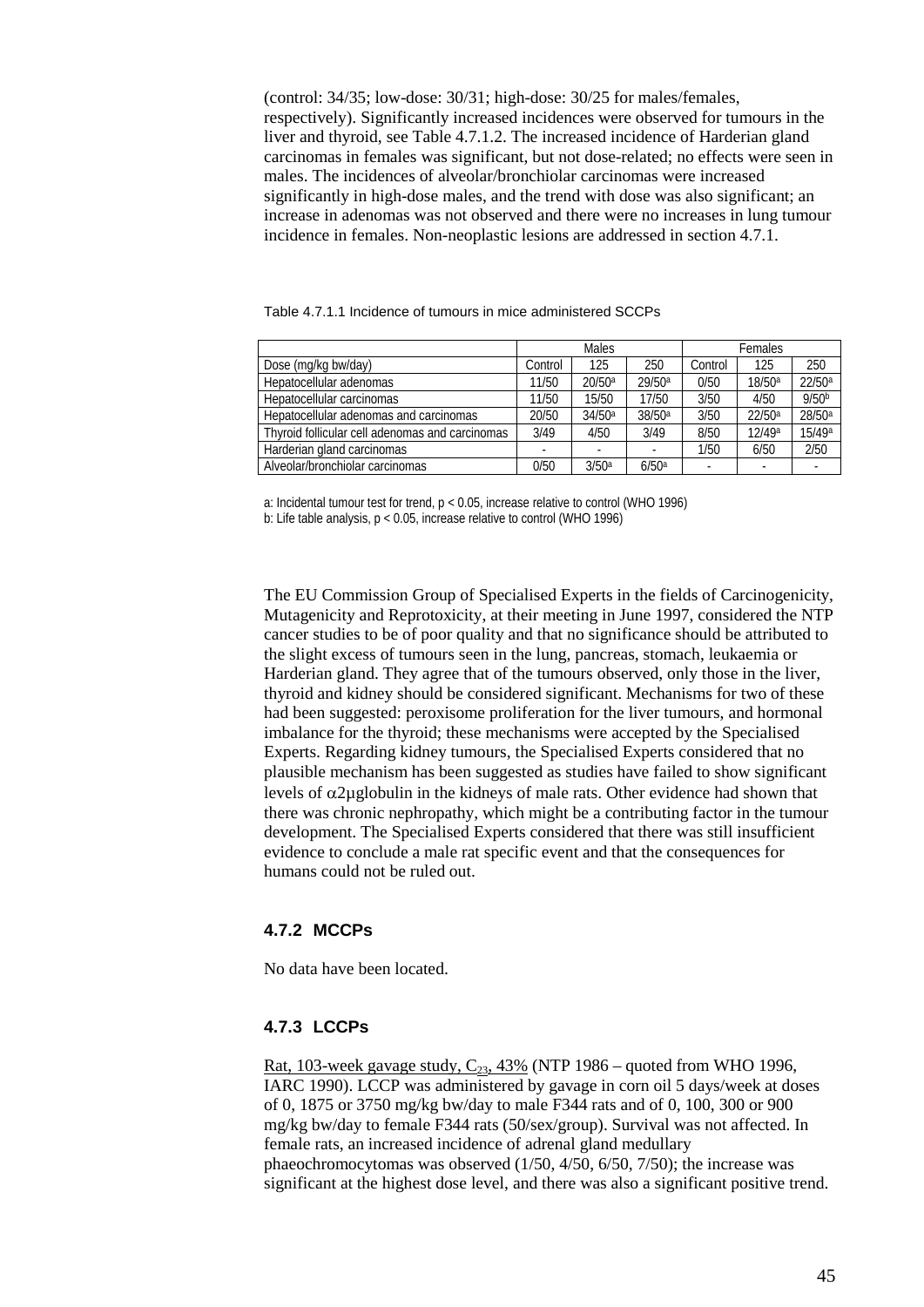An increased incidence of endometrial stromal polyps in the uterus was also observed (9/50, 17/50, 10/50, 10/50); the increase was significant at the lowest dose level only, and the increase was not dose-related. In males, acinar cell tumours of the pancreas occurred with a negative trend. The incidence of benign hepatocellular neoplasia was not increased in treated rats. Non-neoplastic lesions are addressed in section 4.7.3.

Mouse, 103-week gavage study,  $C_{23}$ , 43% (NTP 1986 – quoted from WHO 1996, IARC 1990). LCCP was administered by gavage in corn oil 5 days/week at doses of 0, 2500 or 5000 mg/kg bw/day to B6C3F1 mice. Survival was not significantly different between treated and control groups. However, a *Klebsiella* infection affected the animals after week 65, and 60-70% of the early deaths in each group were attributed to the infection. The incidence of malignant lymphomas was significantly increased in high-dose males and occurred with a positive trend (6/50, 12/50, 16/50). The incidences of hepatocellular carcinomas in females occurred with a positive trend, but the increase was not significant  $(1/50, 1/49, 6/50)$ , and the incidences of adenomas and carcinomas of the liver (combined) were marginally increased in females (4/50, 3/49, 10/50). Thyroid follicular cell carcinomas in males occurred with a positive trend (0/49, 0/48, 3/49); however, the incidence of follicular cell adenomas or carcinomas (combined) was not significantly greater than that of the controls (1/49, 3/48, 5/49). Non-neoplastic lesions are addressed in section 4.7.3.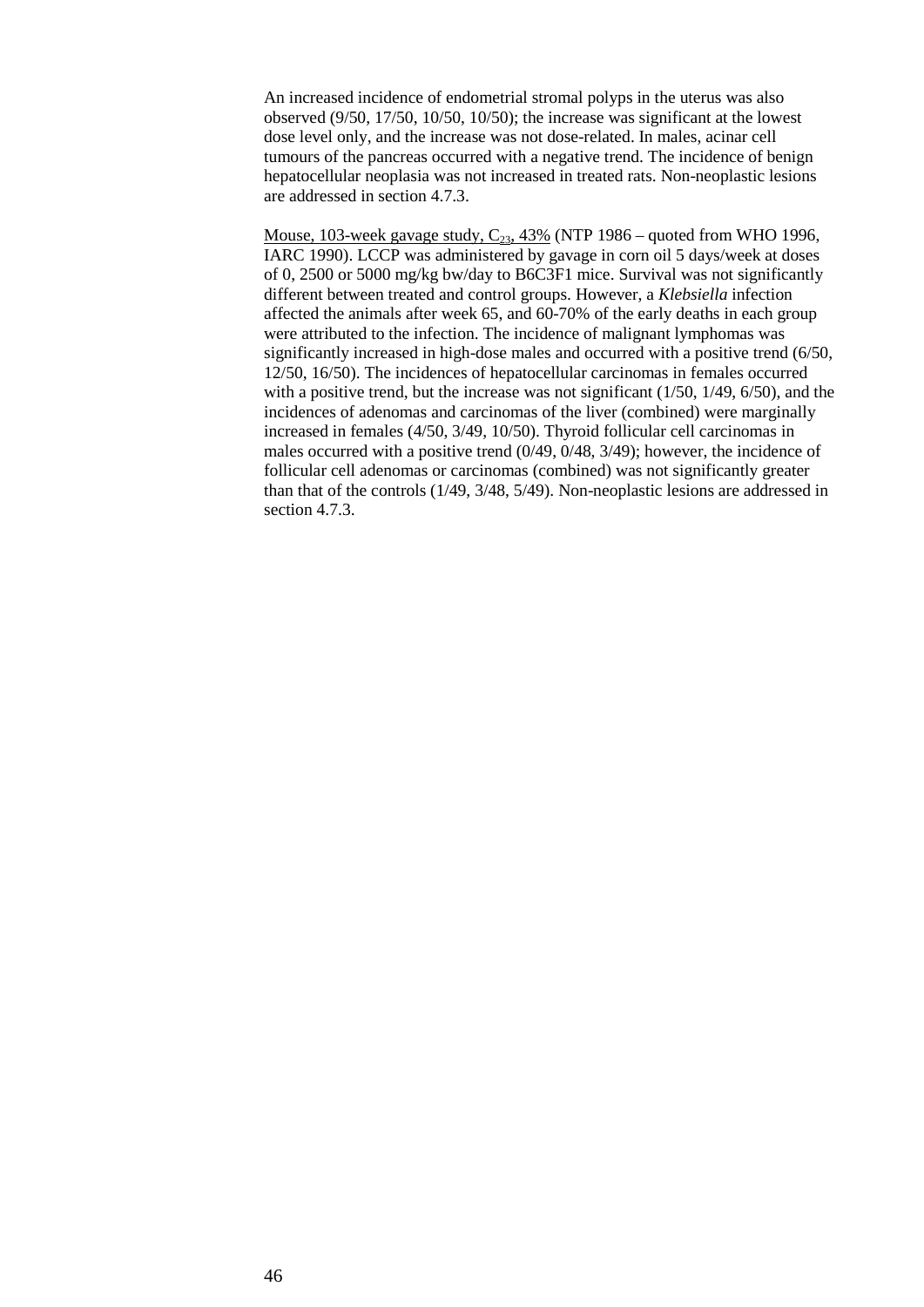# <span id="page-46-0"></span>5 Regulations

<span id="page-46-2"></span><span id="page-46-1"></span>

| 5.1 Ambient air                  |  |
|----------------------------------|--|
| Denmark (C-value):               |  |
| WHO:                             |  |
| US-EPA:                          |  |
| 5.2 Drinking water               |  |
| Denmark:                         |  |
| WHO:                             |  |
| US-EPA:                          |  |
| 5.3 Soil                         |  |
| Denmark:                         |  |
| The Netherlands:                 |  |
| 5.4 Occupational Exposure Limits |  |
| Denmark:                         |  |
| ACGIH:                           |  |
| Germany:                         |  |

<span id="page-46-5"></span><span id="page-46-4"></span><span id="page-46-3"></span>5.5 Classification

SCCPs are classified for carcinogenic effects (C;R40 – possible risks of irreversible effects) and for environmental effects (N;R50/53 – very toxic to aquatic organisms, may cause long-term adverse effects in the aquatic environment) (MM 2002).

MCCPs and LCCPs are currently not classified.

For MCCPs, the following classification has been proposed: R64 – may cause harm to breast-fed babies, R66 – repeated exposure may cause skin dryness or cracking (EU RAR 2005).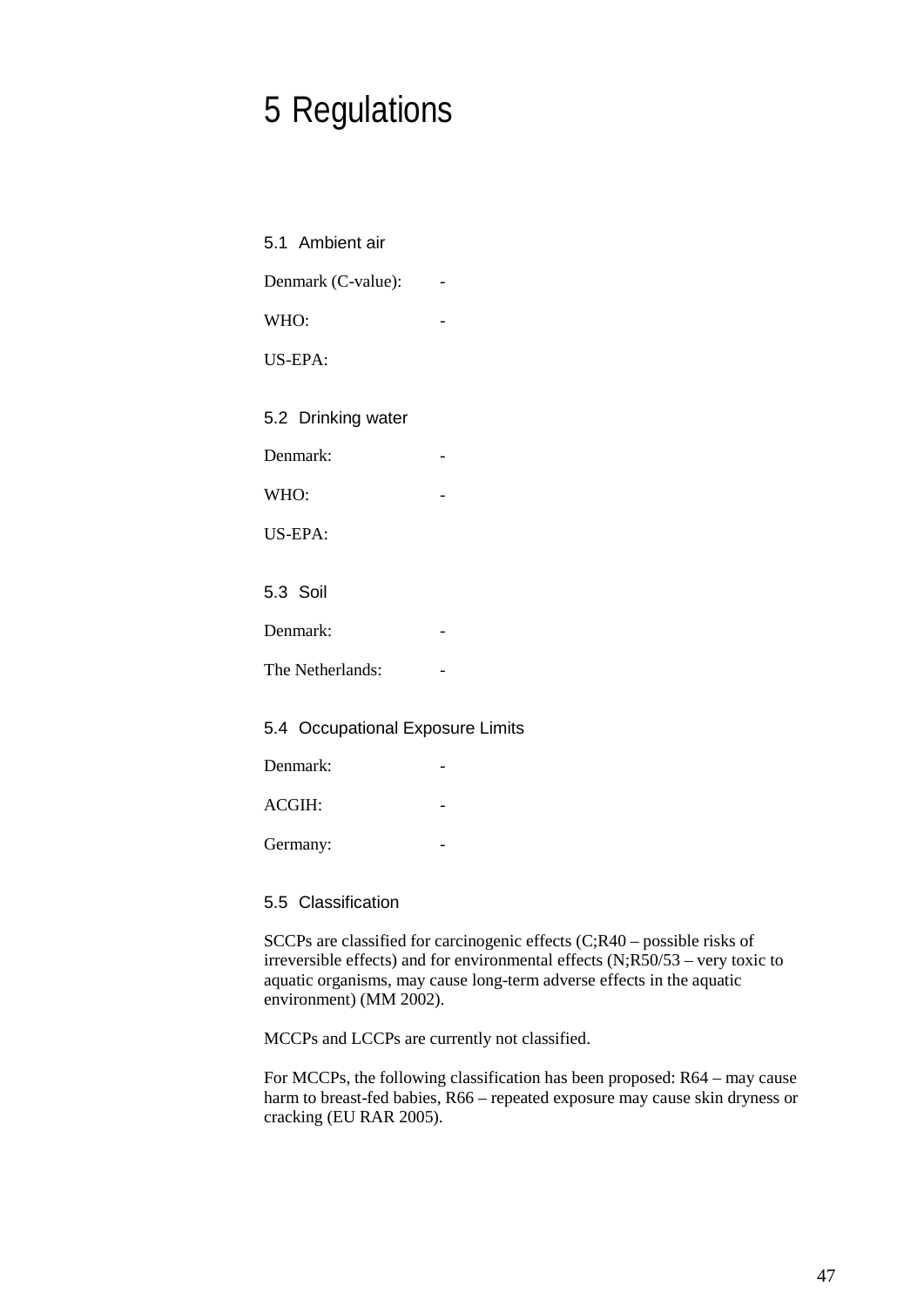## <span id="page-47-0"></span>5.6 IARC

SCCPs: Chlorinated paraffins of average carbon-chain length  $C_{12}$  and average degree of chlorination approximately 60% are possibly carcinogenic to humans (Group 2B). There is sufficient evidence for the carcinogenicity of a commercial chlorinated paraffin product of average carbon-chain length  $C_{12}$  and average degree of chlorination 60% in experimental animals; no data were available from studies in humans on the carcinogenicity of chlorinated paraffins. (IARC 1990).

LCCPs: There is limited evidence for the carcinogenicity of a commercial chlorinated paraffin product of average carbon-chain length  $C_{23}$  and average degree of chlorination 43% in experimental animals; no data were available from studies in humans on the carcinogenicity of chlorinated paraffins. (IARC 1990).

<span id="page-47-1"></span>5.7 US-EPA

-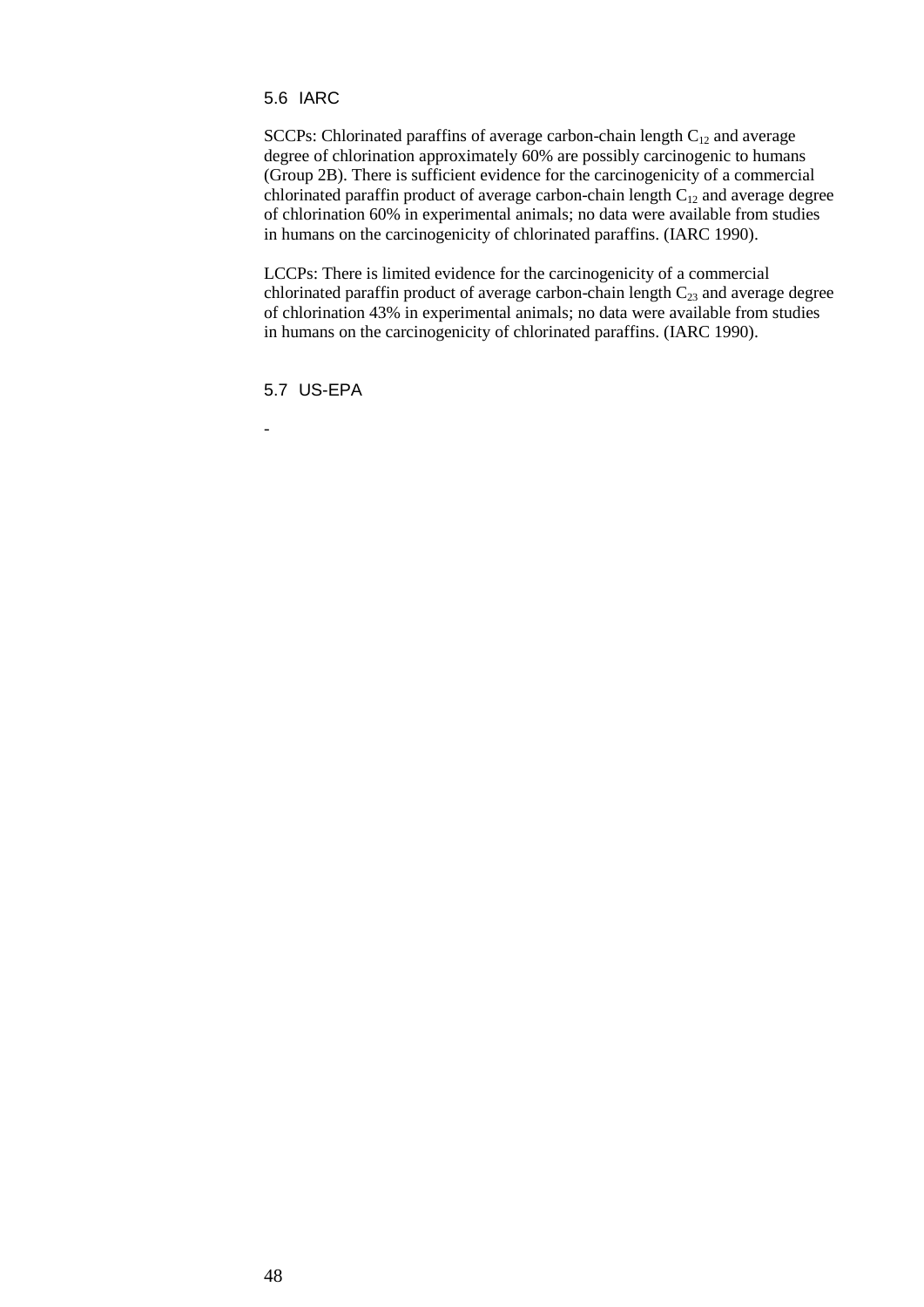## <span id="page-48-0"></span>6 Summary and evaluation

#### <span id="page-48-1"></span>6.1 Description

Commercial chlorinated paraffins are very complex mixtures of *n*-alkanes characterised by an average carbon chain length and chlorination degree. The commercially available chlorinated paraffins are usually subdivided into three types depending on chain length: 1) Short-chain chlorinated paraffins (SCCPs,  $C_{10}$  $13$ , 2) medium-chain chlorinated paraffins (MCCPs, C<sub>14-17</sub>), and 3) long-chain chlorinated paraffins (LCCPs,  $C_{18-30}$ ).

Chlorinated paraffins are liquids (SCCPs, MCCPs, most LCCPs) or solids depending on carbon chain length and chlorine content. They have very low vapour pressures, are practically insoluble in water, and have high octanol-water partition coefficients

#### <span id="page-48-2"></span>6.2 Environment

Chlorinated paraffins are not known to occur naturally but are released into the environment due to manufacture and uses, They have been detected at low levels in atmospheric air (SCCPs:  $1 \times 10^{-9}$ -1  $\times 10^{-5}$  mg/m<sup>3</sup>), surface water close to point sources (SCCPs: < 0.1 µg/l; MCCPs: 0.4-4 µg/l; LCCPs: < 0.5-2 µg/l) and sediment close to point sources (SCCPs: up to 24.2 mg/kg wet weight; MCCPs: 1- 25 mg/kg wet weight; LCCPs: up to 3.2 mg/kg wet weight), agricultural soil receiving sewage sludge containing chlorinated paraffins (generally below 0.088 mg/kg wet weight), and in some food items (up to 300 µg/kg), and in breast milk (median concentration up to 180 µg/kg lipid).

In the EU Risk Assessment Reports, environmental concentrations (Predicted Environmental Concentrations - PECs) are generally estimated by the use of EUSES for three different spatial scales: local, regional and continental. Regional PECs, representing average concentrations due to all releases in a larger area as e.g., DK, have been estimated for SCCPs and MCCPs in atmospheric air, surface water, sediment, soil, and various food items (fish, root crops, leaf crops, meat, milk, and drinking water), see Table 6.2.1.

|                   | <b>SCCPs</b>                            | <b>MCCPs</b>                 |
|-------------------|-----------------------------------------|------------------------------|
| Atmospheric air   | 5.3 x 10-7-1.3 x 10-6 mg/m <sup>3</sup> | 3.35 x 10 $\cdot$ 6 mg/m $3$ |
| Surface water     | 0.012-0.027 µg/l                        | 0.389-0.745 µg/l             |
| Sediment          | 0.09-0.21 mg/kg wet weight              | 8.8-16.9 mg/kg wet weight    |
| Agricultural soil | 0.54-1.41 mg/kg wet weight              | 53.8-55.8 mg/kg wet weight   |
| Natural soil      | 0.0011-0.0025 mg/kg wet weight          | 1.85-2.01 mg/kg wet weight   |
| Industrial soil   | 1.53-3.04 mg/kg wet weight              | 147-173 mg/kg wet weight     |
| Fish              | 0.092-0.21 mg/kg                        | $0.42$ mg/kg                 |
| Root crops        | 1.09-2.87 mg/kg                         | 309 mg/kg                    |
| Leaf crops        | 0.0005-0.0011 mg/kg                     | $0.02$ mg/kg                 |
| Meat              | $0.0073 - 0.019$ mg/kg                  | 1.99 mg/kg                   |
| <b>Milk</b>       | 0.0023-0.006 mg/kg                      | $0.63$ mg/kg                 |
| Drinking water    | $0.2 - 0.4$ µg/l                        | $4.9 \mu g/l$                |

Table 6.2.1 Regional PECs in the environment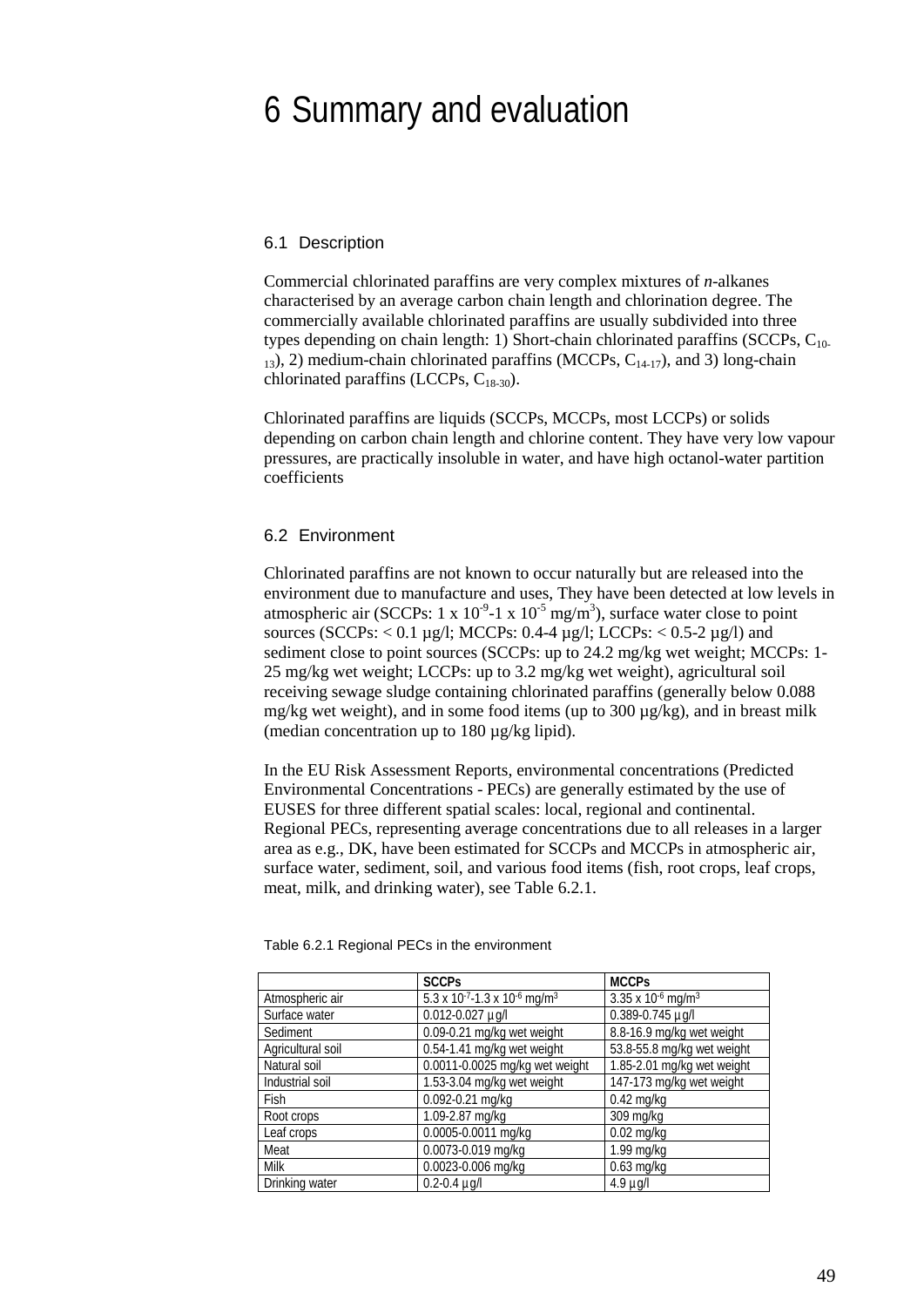Chlorinated paraffins adsorb strongly to particulate matter and are expected to be relatively immobile in soil and would not be expected to leach from soil into groundwater. The half-lives for atmospheric degradation by reaction with hydroxyl radicals in air have been estimated to range from 0.85 to 7.2 days. Chlorinated paraffins are not readily biodegradable.

Chlorinated paraffins are bioaccumulated in aquatic organisms. In fish, SCCPs are accumulated to a higher degree than MCCPs and LCCPs with a BCF of 7816 l/kg and of 1087 l/kg for SCCPs and MCCPs, respectively. Uptake into fish via food has also been shown to occur, with accumulation factors for SCCPs of up to 1-2 on a lipid basis, and for MCCPs of 1-3.

#### <span id="page-49-0"></span>6.3 Human exposure

The general population can be exposed to chlorinated paraffins indirectly via the environment and via consumer products.

In the EU Risk Assessment Reports, the total daily human intakes of SCCPs and MCCPs from the environment have been estimated based on local PECs and on regional PECs, see Table 6.3.1. Root crops were predicted to be the major source of human uptake for both SCCPs and for MCCPs. For SCCPs, a total daily human intake of 0.02 mg/kg bw/day has been considered as a reasonable worst case prediction based upon measured data and has been used for the risk characterisation for man exposed indirectly via the environment. For MCCPs, a total daily human intake of 2.10 mg/kg bw/day has been used for the risk characterisation for man exposed indirectly via the environment from local exposure, and of 1.71 mg/kg bw/day from regional exposure.

For MCCPs, the daily uptake from breast milk for the first 3 months of infant life has been estimated to  $30.5 \times 10^{-5}$  mg/kg b.w./day (EU RAR 2005).

According to the EU Risk Assessment Reports, chlorinated paraffins are found in a number of consumer products, including leather clothing, metal working fluids and textiles, in certain paints, sealants and adhesives, and in plastic and rubber products. Aside from the wearing of leather clothing and the use of metal working fluids, the consumer exposures are considered to be negligible. The total systemic dose for use of metal working fluids has been estimated to 0.03 mg/kg bw/day for SCCPs and to 0.008 mg/kg bw/day for MCCPs, and for wearing of leather clothing to 0.02 mg/kg bw/day for SCCPs and to 0.00016 mg/kg bw/day for MCCPs.

Table 6.3.1 Estimated total daily human intake based on local and regional PECs

|               | <b>SCCPs</b>                 | <b>MCCPs</b>                |
|---------------|------------------------------|-----------------------------|
| Local PECs    | 0.00099 to 0.20 mg/kg bw/day | 0.0007 to 2.10 mg/kg bw/day |
| Regional PECs | 0.0062 to 0.016 mg/kg bw/day | 1.71 mg/kg bw/day           |

#### <span id="page-49-1"></span>6.4 Toxicokinetics

Chlorinated paraffins are absorbed following oral administration to rats and mice and studies in mice indicate that the absorption of SCCPs and MCCPs may be as high as up 60-70%.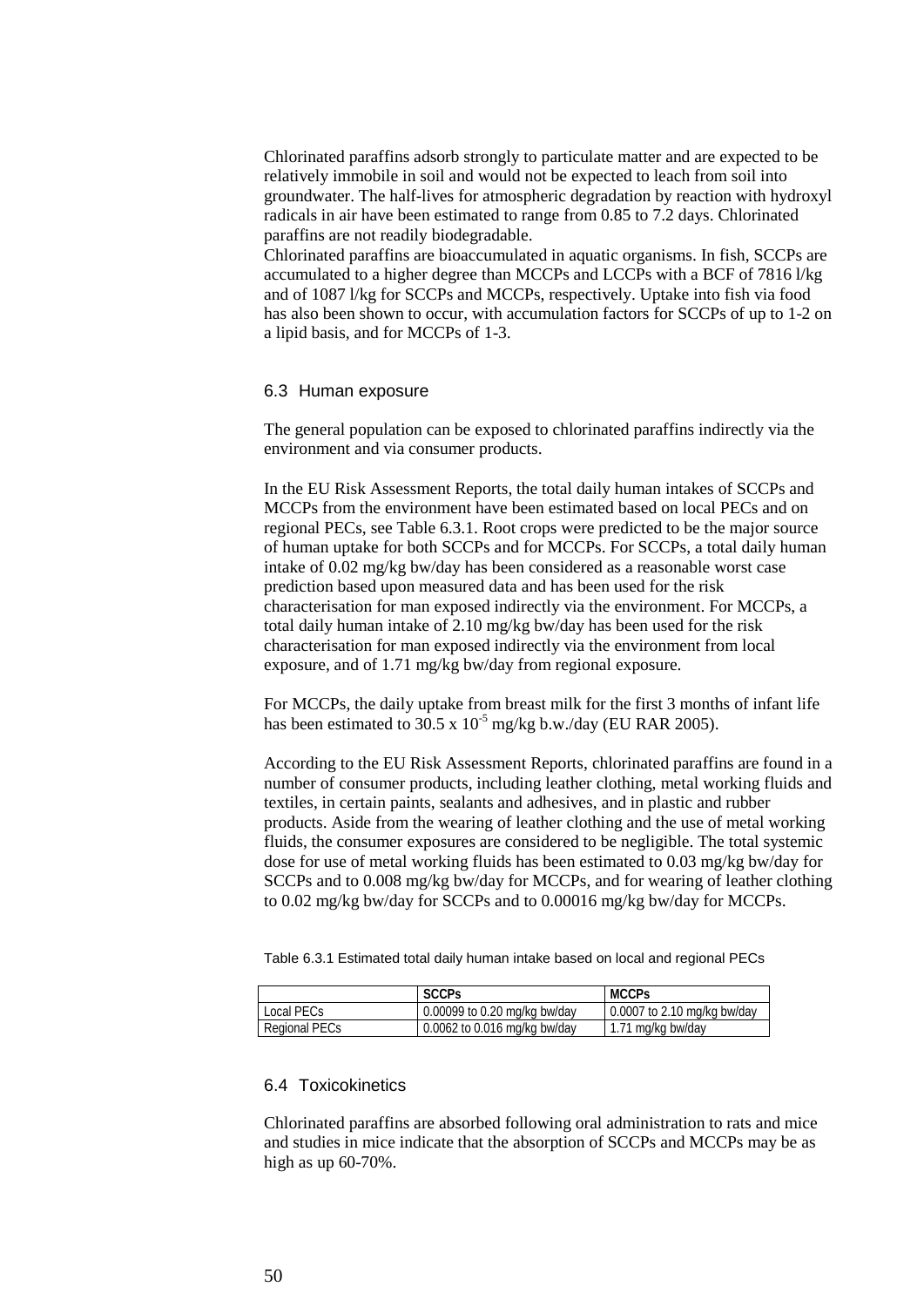One study with LCCPs using dermal application to rats indicated a very low degree (< 1%) of dermal absorption. *In vitro* studies with SCCPs and MCCPs showed less than 0.01% absorption through human epidermal skin for SCCPs and no absorption for MCCPs.

Following absorption, chlorinated paraffins were initially distributed to tissues of high metabolic activity and/or high rate of cell proliferation (e.g., intestinal mucosa, bone marrow, thymus, and liver) with subsequent re-distribution to fatty tissue. An elimination half-life of approximately 2-5 days was estimated for the liver and kidney, and about 2 weeks for white adipose tissue following a single gavage dose to rats. Following repeated dietary administration to rats, the half-life for elimination from the abdominal fat was estimated as approximately 8 weeks. Distribution to the brain has been demonstrated in pre-weaning mice administered a single gavage dose. Chlorinated paraffins are transferred to the developing foetus *in utero* and also to the offspring via maternal milk.

One study in mice indicated that metabolism of chlorinated paraffins involves cytochrome P450, possibly by a de-chlorination reaction followed by β-oxidation and incorporation of the carbon chain into cellular metabolism yielding carbon dioxide. Another study in rats indicated conjugation with glutathione.

Excretion of chlorinated paraffins and/or their metabolites occurs via the faeces and via exhaled air, and to a lower extent in the urine. Studies with intravenous injection and one study in bile-duct cannulated rats have shown that chlorinated paraffins and their metabolites are excreted via the bile.

#### <span id="page-50-0"></span>6.5 Human toxicity

No data have been located regarding single dose toxicity, eye irritation, respiratory sensitisation, repeated dose toxicity, toxicity to reproduction, genotoxic effects, or carcinogenic effects.

Mild erythema and dryness have been reported in volunteers following skin application of SCCPs  $(C_{10-13}, 50\% \text{ or } 63\%)$  under occlusive dressing. No local irritation or allergic reactions were reported when an SCCP  $(C_{12}, 59\%)$  or LCCPs  $(C_{20-30}, 40-41\%, C_{24}, 40\% \text{ or } C_{24}, 70\%)$  were applied to the skin of volunteers. No positive reactions were observed among exposed employees patch tested with various constituents of cutting fluid coolants, including chlorinated paraffins.

## <span id="page-50-1"></span>6.6 Animal toxicity

#### <span id="page-50-2"></span>**6.6.1 Single dose toxicity**

No signs of toxicity were observed in rats exposed to an SCCP  $(C_{12}, 59\%)$  by inhalation at 3300 mg/m<sup>3</sup> for 1 hour.

No deaths have been observed in rats or mice following single oral doses of SCCPs or LCCPs up to around 13 or 27 g/kg bw (rats or mice, respectively); in rats at doses of up to 15 g/kg bw MCCPs; in rats at doses of up to 17.7 or 50 g/kg bw LCCPs  $(C_{24}$ , 40% or  $C_{24}$ , 70%, respectively), or in guinea-pigs at doses of up to 25 g/kg bw LCCPs. Signs of toxicity observed included piloerection, ataxia, lethargy, urinary incontinence, and diarrhoea (one study with rats).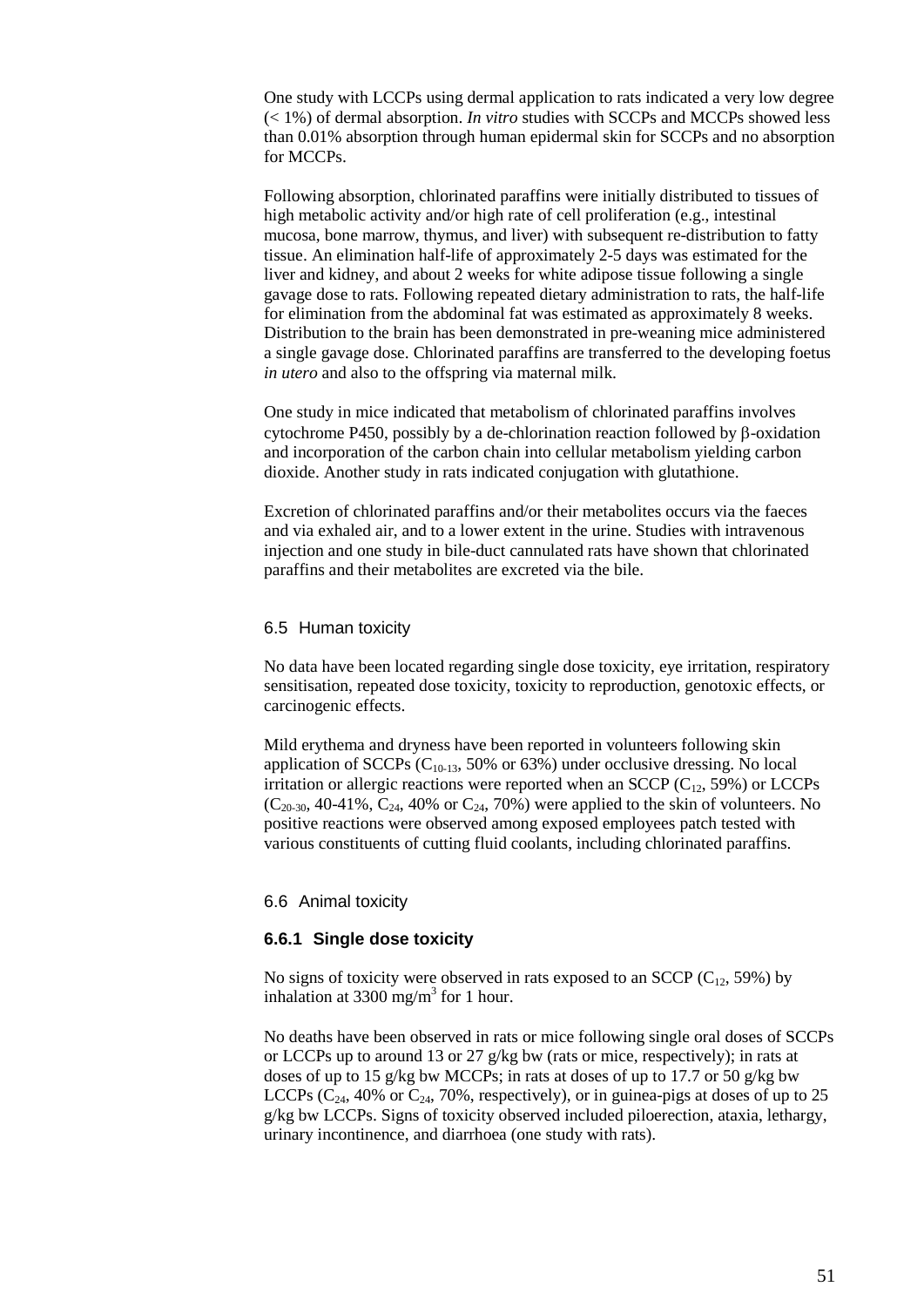No signs of systemic toxicity were observed in rats dermally applied 2.8 g/kg bw of an SCCP; slight erythema and slight desquamation were noted on days 3 and 7, respectively. The  $LD_{50}$ -value for dermal exposure of rabbits to an SCCP has been reported to be above 13 g/kg bw.

## <span id="page-51-0"></span>**6.6.2 Irritation**

Slight skin irritation has been observed in rats and rabbits following a single application of either SCCPs or MCCPs. In rats, signs of skin irritation, as well as desquamation, were also observed following repeated applications of SCCPs or MCCPs, whereas no signs of irritation were observed following repeated applications of LCCPs.

Slight eye irritation has been observed in rabbits following instillation of either SCCPs or MCCPs into the conjunctival sac, whereas no signs of irritation were observed following instillation of LCCPs.

## <span id="page-51-1"></span>**6.6.3 Sensitisation**

Erythema has been noted in few animals following challenge with SCCPs or MCCPs in Guinea-Pig Maximisation Tests. In an ear-flank test, slight erythema was observed following challenge with SCCPs.

## <span id="page-51-2"></span>**6.6.4 Repeated dose toxicity**

Studies with oral administration of chlorinated paraffins to experimental animals have demonstrated that the liver, kidneys and thyroid are the target organs for the toxicity of chlorinated paraffins. The available studies on SCCPs are summarised in Table 4.4.1 (section 4.4.1), on MCCPs in Table 4.4.2 (section 4.4.2), and on LCCPs in Table 4.4.3 (section 4.4.3).

Effects in the liver have been observed in 14-day, 13-week and 2-year studies and include increased absolute and relative weights, enzyme induction, and histopathological changes (centrilobular hepatocellular hypertrophy, necrosis, focal cellular changes, gross dilation of the blood vessels, proliferation of smooth endoplasmic reticulum, and peroxisome proliferation).

For SCCPs, effects in the liver have been observed at dose levels from 100 and 125 mg/kg bw/day in rats and mice, respectively; alterations in enzyme activities and/or levels were noted in rats at dose levels from 300 mg/kg bw/day (14-day gavage; 13-week gavage, dietary). The NOAEL for liver effects (increased weight, histopathology) in rats was 30 mg/kg bw/day (increased weight only) in a 14-day study (gavage) and 10 mg/kg bw/day in two 13-week studies (dietary, gavage – Unpublished studies 1984); increased weight and histopathology was observed at the lowest dose level (312 mg/kg bw/day) in the 2-year rat study (gavage). The NOAEL for liver effects (increased weight, histopathology) in mice was 125 mg/kg bw/day in a 13-week study (gavage); effects in the liver were not observed in the 2 year study (gavage) at 125 or 250 mg/kg bw/day.

For MCCPs, effects in the liver have been observed at dose levels from around 30 mg/kg bw/day in rats and dogs. The NOAEL for liver effects in rats (increased weight, histopathology) was 4 mg/kg bw/day in a 13-week dietary study (Poon et al. 1995) and 23.0 mg/kg bw/day in another, very recent, 13-week dietary study (Unpublished study 2005), and in dogs (histopathology) 10 mg/kg bw/day in a 13 week dietary study.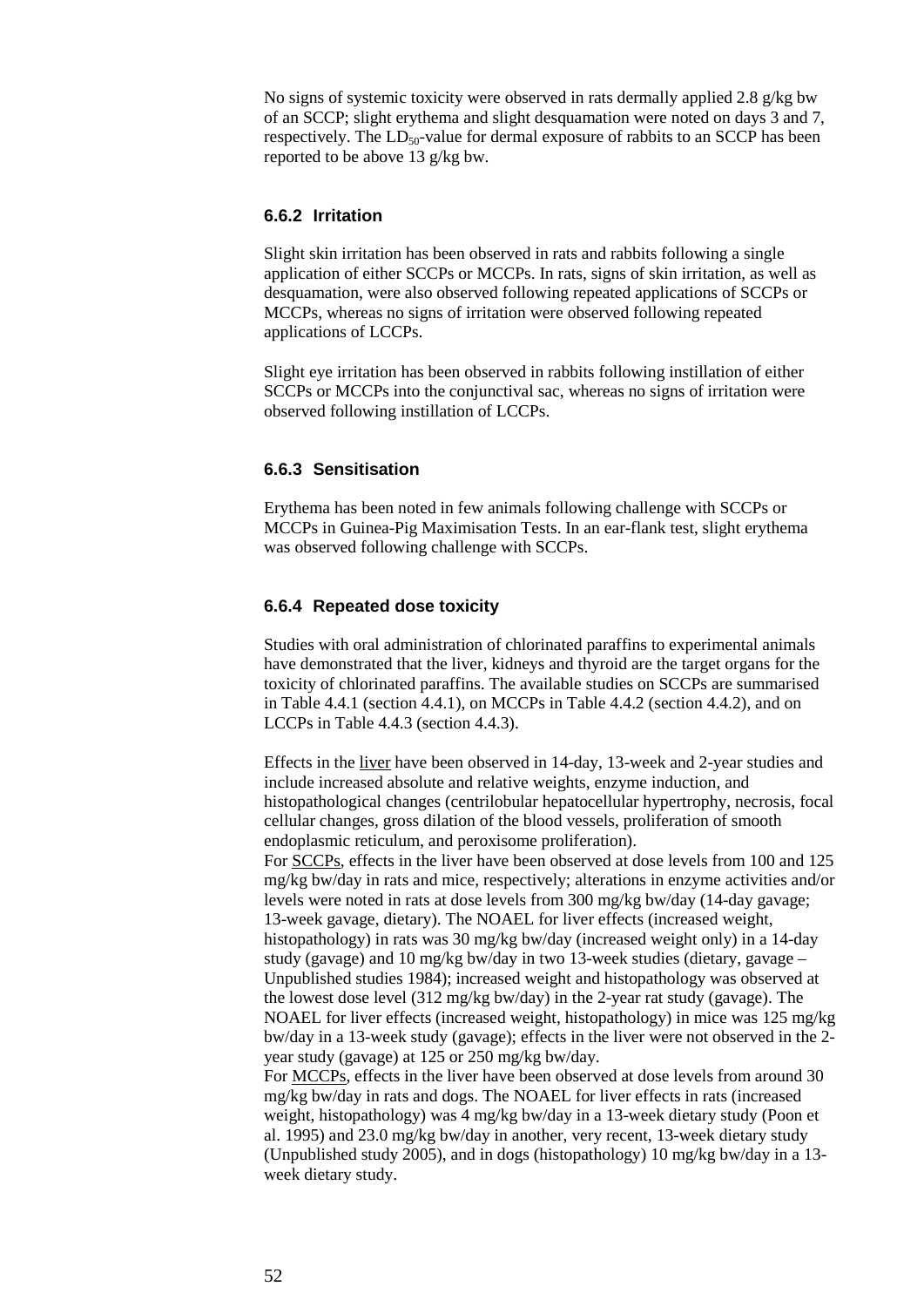For LCCPs, effects in the liver have been observed at dose levels from 100 and 1875 mg/kg bw/day in female and male rats, respectively. The NOAEL for liver effects in male rats (increased weight, histopathology) was 900 mg/kg bw/day in a 13-week gavage study (IRCD 1984); no NOAEL can be established for liver effects in female rats as 100 mg/kg bw/day was the lowest dose level used in the 13-week (IRCD 1984) and 2-year studies (NTP 1986). No effects have been reported in studies (13-week and 2-year gavage) with mice.

Effects observed in the kidneys include increased absolute and relative weights, and histopathological changes (males: some deposition of  $\alpha$ -2µglobulin in proximal convoluted tubules, nephritis, cysts in the cortex, nephropathy, and tubular cell hyperplasia; females: brown pigmentation, inner medullary tubular dilation, and nephropathy).

For SCCPs, effects in the kidneys have been observed at dose levels from 100 and 250 mg/kg bw/day in rats and mice, respectively. The NOAEL for kidney effects (increased weight, histopathology) in rats was 10 mg/kg bw/day in two 13-week studies (dietary, gavage – Unpublished studies 1984); increased weight and histopathology was observed at the lowest dose level (312 mg/kg bw/day) in the 2 year rat study (gavage). The NOAEL for kidney effects (histopathology) in mice was 125 mg/kg bw/day in a 2-year study (gavage); effects in the kidney were not reported in a 13-week study (gavage) at dose levels from 125 mg/kg bw/day. For MCCPs, effects in the kidneys have been observed at dose levels from 4 mg/kg bw/day in rats; the NOAEL (histopathology) was 0.4 mg/kg bw/day in a 13-week dietary study (Poon et al. 1995), whereas no changes were observed in another, very recent, 13-week dietary study (Unpublished study 2005) at dose levels up to 222/242 mg/kg bw/day (highest dose level in the study). Effects in the kidney were not reported in a 13-week study (dietary) in dogs.

For LCCPs, effects in the kidney have been observed in a 13-week gavage study (IRCD 1984) at a dose level of 3750 mg/kg bw/day; the NOAEL (histopathology) was 900 mg/kg bw/day. No effects have been reported in the 2-year gavage study with rats (NTP 1986) or in 13-week and 2-year gavage studies with mice.

Effects observed in the thyroid include increased absolute and relative weights, alterations in T3, T4 and TSH levels, and histopathological changes (follicular cell hypertrophy, hyperplasia).

For SCCPs, effects in the thyroid have been observed at dose levels from 100 and 125 mg/kg bw/day in rats and mice, respectively. The NOAEL for thyroid effects (histopathology) in rats was 10 mg/kg bw/day in two 13-week studies (dietary, gavage – Unpublished studies 1984); effects in the thyroid were not reported in the 2-year rat study (gavage). The LOAEL for thyroid effects (histopathology) in mice was 125 mg/kg bw/day(lowest dose level in the study) in a 2-year study (gavage); effects in the thyroid were not observed in the 13-week study (gavage) at dose levels from 125 mg/kg bw/day.

For MCCPs, effects in the thyroid have been observed at dose levels from 4 mg/kg bw/day in rats; the NOAEL (histopathology) was 0.4 mg/kg bw/day in a 13-week dietary study (Poon et al. 1995). Decreased T3 (males) and increased TSH (females) has been reported in a very recent 13-week dietary study (Unpublished study 2005) in rats at 23 mg/kg bw/day, and increased T4 (females) and TSH (both sexes) at 222/242 mg/kg bw/day, whereas no histopathological changes or weight changes were observed at dose levels of up to 222/242 mg/kg bw/day (highest dose level in the study). Effects in the thyroid were not reported in a 13-week study (dietary) in dogs.

For LCCPs, no effects have been reported in studies (13-week and 2-year – IRCD 1984, NTP 1986) with rats and mice.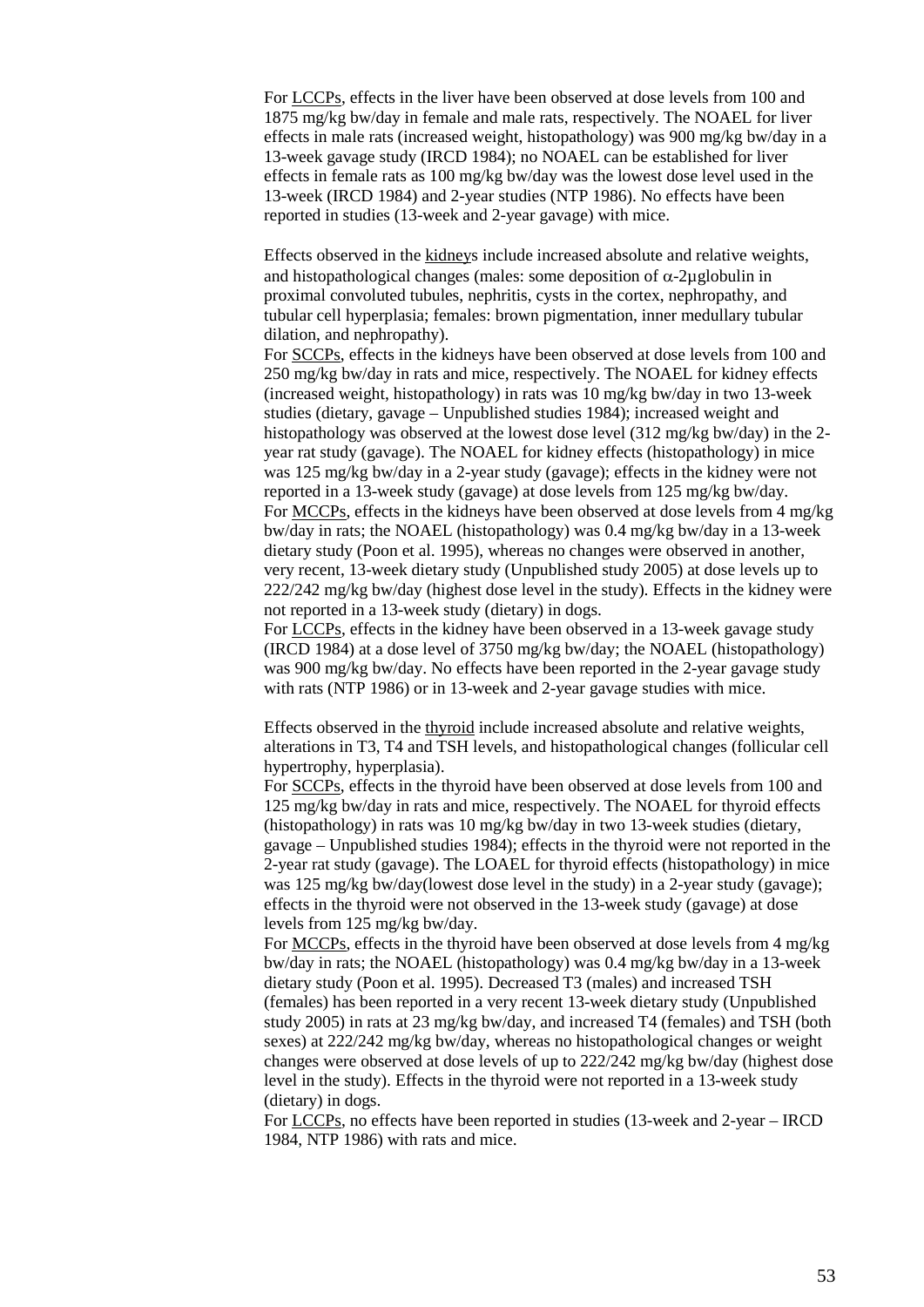## <span id="page-53-0"></span>**6.6.5 Toxicity to reproduction**

In a range-finding study to a 2-generation study, MCCPs administered in the diet (0, 6/8, 62/74, 384/463 mg/kg bw/day for males/females, respectively) to rats had no effects on the parental generation, including fertility, up to the highest dose levels. Effects (reduced pup survival during lactation but not at birth, and subcutaneous haematoma, pallor, blood around the orifices, pale liver, kidneys, lungs and spleen, and blood in the cranial cavity and brain) were observed in the developing offspring at maternal dose levels of 74 and 463 mg/kg bw/day; at 463 mg/kg bw/day, all pups died before weaning and haematoma was noted in all of these litters.

SCCPs produced developmental effects (increased incidence of post-implantation loss, decreased number of viable foetuses per dam, and adactyly and/or shortened digits) in rats following administration by gavage of 2000 mg/kg bw/day (highest dose level in the study) on gestation days 6-19; maternal toxicity (deaths, clinical signs of toxicity, decreased body weight gain (by 35%)) was observed at the same dose level; no effects (except mild clinical signs of toxicity) was observed at 500 mg/kg bw/day (mid-dose). The only effect observed in rabbits treated by gavage at dose levels up to 100 mg/kg bw/day (highest dose level in the study) on gestation days 6-27, was a few instances of whole litter resorptions.

In a developmental toxicity study with MCCPs, clinical signs of toxicity were the only effects observed in rats treated by gavage on gestation days 6-19 at dose levels of 2000 and 5000 mg/kg bw/day; there were no changes observed in developmental parameters, including malformations, at dose levels up to 5000 mg/kg bw/day, and no maternal effects at 500 mg/kg bw/day. The only effect observed in rabbits treated by gavage at dose levels up to 100 mg/kg bw/day (highest dose level in the study) on gestation days 6-27, was a few instances of abortions, including in the control group.

In developmental toxicity studies with LCCPs, no maternal effects and no signs of developmental effects were observed in rats treated by gavage with  $C_{22-26}$ , 43% or  $C_{22-26}$ , 70% on gestation days 6-19 at dose levels up to 5000 mg/kg bw/day (highest dose level in the studies), or in rabbits treated with  $C_{22-26}$ , 70% on gestation days 6-27 at dose levels up to 1000 mg/kg bw/day (highest dose level in the study). In rabbits treated with  $C_{22-26}$ , 43%, an increase in mean implantation loss and a decrease in the mean number of viable foetuses was observed at 5000 mg/kg bw/day (highest dose level in the study), but not at the lower dose levels (500, 2000 mg/kg bw/day); the alterations were slight and not statistically significantly different from the incidences in the control group.

## <span id="page-53-1"></span>**6.6.6 Mutagenic and genotoxic effects**

Chlorinated paraffins showed generally negative results in bacterial studies with a few exceptions. In mammalian cells *in vitro*, SCCPs were reported to be mutagenic in mouse lymphoma cells in the absence of metabolic activation, whereas no effect was observed in Chinese hamster V79 cells. LCCPs have induced chromosome aberrations and sister chromatid exchange in Chinese hamster ovary cells *in vitro*. Chlorinated paraffins have yielded both positive and negative results in cell transformation assays.

Chlorinated paraffins did not induce chromosomal aberrations in rat bone marrow cells following oral administration by gavage for five days. SCCPs and MCCPs did not increase the frequency of micronuclei in bone marrow cells obtained from mice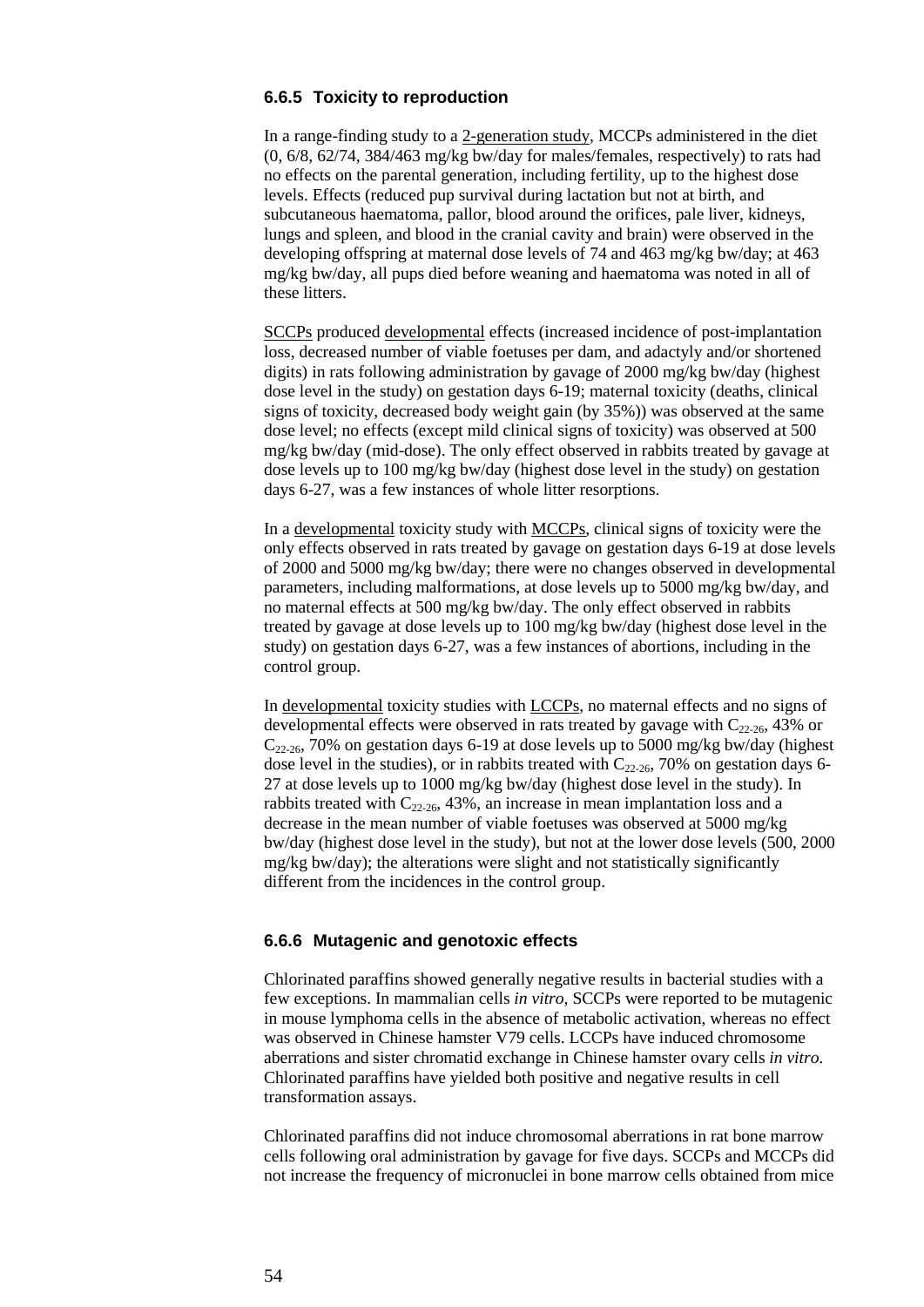given a single oral dose. No effects on unscheduled DNA synthesis were noted in hepatocytes of male rats given a single oral dose of SCCPs. No evidence of a mutagenic potential was observed in a germ cell mutagenicity study with rats administered SCCPs by oral gavage for five days.

## <span id="page-54-0"></span>**6.6.7 Carcinogenic effects**

Studies with oral administration of chlorinated paraffins to experimental animals have demonstrated significant and dose-related increases in the incidence of several tumour types.

SCCPs: In F344 rats administered 312 or 625 mg/kg bw/day (gavage) for 104 weeks, significantly increased incidences were observed for tumours in the liver (neoplastic nodules and carcinomas, both sexes), kidney (adenomas or carcinomas, males only), thyroid (follicular cell adenomas and carcinomas, females only), and for mononuclear cell leukaemia (both sexes). Survival was significantly reduced in low- and high-dose males and in low-dose females.

In B6C3F1 mice administered 125 or 250 mg/kg bw/day (gavage) for 104 weeks, significantly increased incidences were observed for tumours in the liver (adenomas and carcinomas, both sexes), thyroid (follicular cell adenomas and carcinomas, females only), Harderian gland (carcinomas, females only, not doserelated) and lungs (alveolar/bronchiolar carcinomas, males only). MCCPs: No studies have been located.

LCCPs: In F344 rats administered up to 3750 or 900 mg/kg bw/day (males/females, respectively, gavage) for 104 weeks, increased incidences were observed in females for adrenal gland medullary phaeochromocytomas (significant at high-dose only) and for endometrial stromal polyps in the uterus (significant at low-dose only, not dose-related). In B6C3F1 mice administered 2500 or 5000 mg/kg bw/day (gavage) for 104 weeks, a significantly increased incidence was observed for malignant lymphomas (high-dose males).

## <span id="page-54-1"></span>6.7 Evaluation

Chlorinated paraffins are very complex mixtures of *n*-alkanes characterised by an average carbon chain length and chlorination degree. The commercially available chlorinated paraffins are usually subdivided into three types depending on chain length: SCCPs ( $C_{10-13}$ ), MCCPs ( $C_{14-17}$ ), and LCCPs ( $C_{18-30}$ ). The available toxicological studies have been performed with a range of combinations of chain length and degree of chlorination.

Generally, the vapour pressures of chlorinated paraffins are very low and decrease with increasing chain length (see section 1.2) as well as with increasing degree of chlorination. Based on the available toxicological data, no firm conclusions can be drawn with respect to possible differences in toxicity as a result of different chain length and degree of chlorination. However, for many toxicological endpoints, data indicate a similarity, at least in qualitative terms, in the toxicological profile of the tested chlorinated paraffins, and some data indicate a trend of decreased toxicity with increasing chain length for endpoints such as acute toxicity, skin and eye irritation, repeated dose toxicity, toxicity to reproduction, and carcinogenicity. Overall, it seems reasonable to consider that a 'read-across' of toxicological data between the tested chlorinated paraffins is valid for the purpose of setting a health based quality criterion in air for chlorinated paraffins.

In general, there is limited information on the toxicokinetics of chlorinated paraffins in experimental animals, and no data for humans.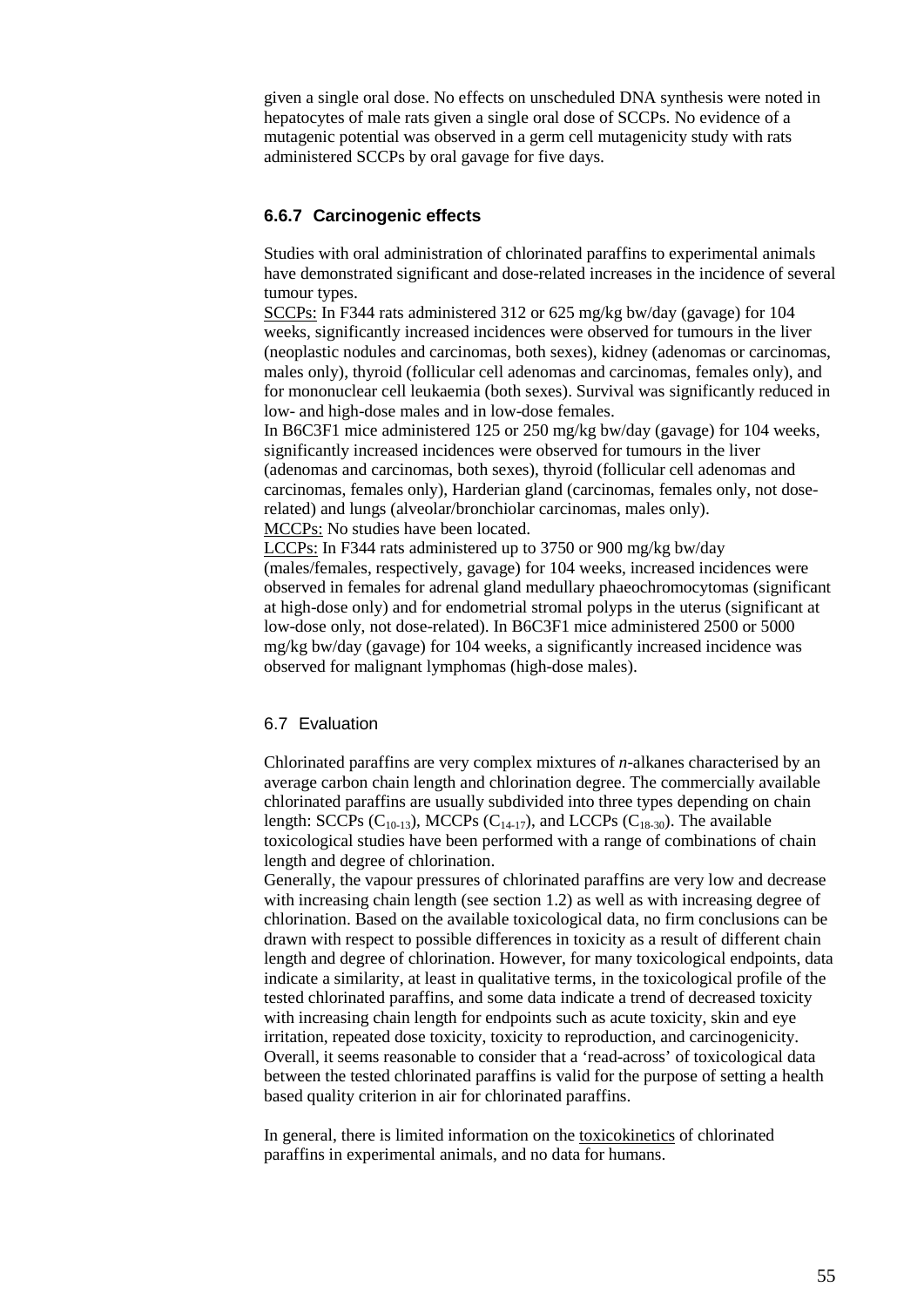Chlorinated paraffins are absorbed following oral administration as indicated by excretion of radioactivity in the urine and in the exhaled air following oral administration of radioactively labelled chlorinated paraffins to rats and mice. Absorption is possibly greater for chlorinated paraffins with lower degrees of chlorination and may be as high as up 60-70% for SCCPs and MCCPs. The EU Risk Assessments Reports (EU RAR 1999,2005) have assumed 100% absorption for SCCPs and MCCPs by the oral route of exposure.

Dermal absorption is very low (< 1%) in rats and *in vitro* studies have shown less than 0.01% absorption through human epidermal skin for SCCPs and no absorption for MCCPs. The EU Risk Assessments Reports (EU RAR 1999,2005) have assumed 1% absorption for SCCPs and MCCPs by the dermal route of exposure. There is no information available on absorption following inhalation of chlorinated paraffins; in the absence of specific information, the EU Risk Assessments Reports (EU RAR 1999,2005) have assumed 100% absorption for SCCPs and MCCPs by the inhalation route of exposure.

Chlorinated paraffins are initially distributed to tissues of high metabolic activity and/or high rate of cell proliferation with subsequent re-distribution to fatty tissue; the elimination half-life from the abdominal fat has been estimated as around 8 weeks. Distribution to the brain has been demonstrated in pre-weaning mice. Chlorinated paraffins are transferred to the developing foetus *in utero* and also to the offspring via maternal milk.

No specific data are available on metabolism but there are some indications of a cytochrome P450 dependent reaction, possibly by de-chlorination followed by βoxidation and incorporation of the carbon chain into cellular metabolism yielding carbon dioxide. Conjugation with glutathione has also been indicated. Excretion of chlorinated paraffins and/or their metabolites occurs via the faeces,

via exhaled air, and to a lower extent in the urine. Excretion via the bile has also been demonstrated indicating that much of the faecal excretion following oral dosing represented excretion of material previously absorbed rather than material passing through the gastrointestinal tract.

There are no data available on the effects of acute exposure to chlorinated paraffins in humans.

Limited information available from animal studies indicates that SCCPs are of very low acute toxicity following inhalation or dermal contact, with no signs of toxicity observed in rats following 1-hour inhalation exposure at  $3300 \text{ mg/m}^3$ , and no signs of systemic toxicity following a dermal dose of 2.8 g/kg bw. No data have been located for inhalation exposure or dermal contact to MCCPs or LCCPs. Chlorinated paraffins (SCCPs, MCCPs, LCCPs) are of low acute oral toxicity with no deaths reported at dose levels below 13 g/kg bw; signs of toxicity observed included piloerection, ataxia, lethargy, urinary incontinence, and diarrhoea (one study with rats). The acute oral toxicity of MCCPs and LCCPs is apparently lower than that of SCCPs as experimental animals tolerated higher oral single doses of MCCPs and LCCPs compared with SCCPs.

Human data on skin irritation are limited to one study having reported mild erythema and dryness following skin application of SCCPs and another study having reported no local irritation following skin application of SCCPs or LCCPs. Several animal studies are available on the skin irritating potential of particularly SCCPs but also of MCCPs, and some studies are available on LCCPs. Only a few studies have been conducted according to modern standards. Slight skin irritation has been noted in rats and rabbits following a single application of SCCPs or MCCPs. Following repeated applications of SCCPs or MCCPs to rats, signs of skin irritation were more pronounced than following a single application; no signs of irritation were observed following repeated applications of LCCPs. In many of the studies, the chlorinated paraffins contained additives and/or stabilisers, and it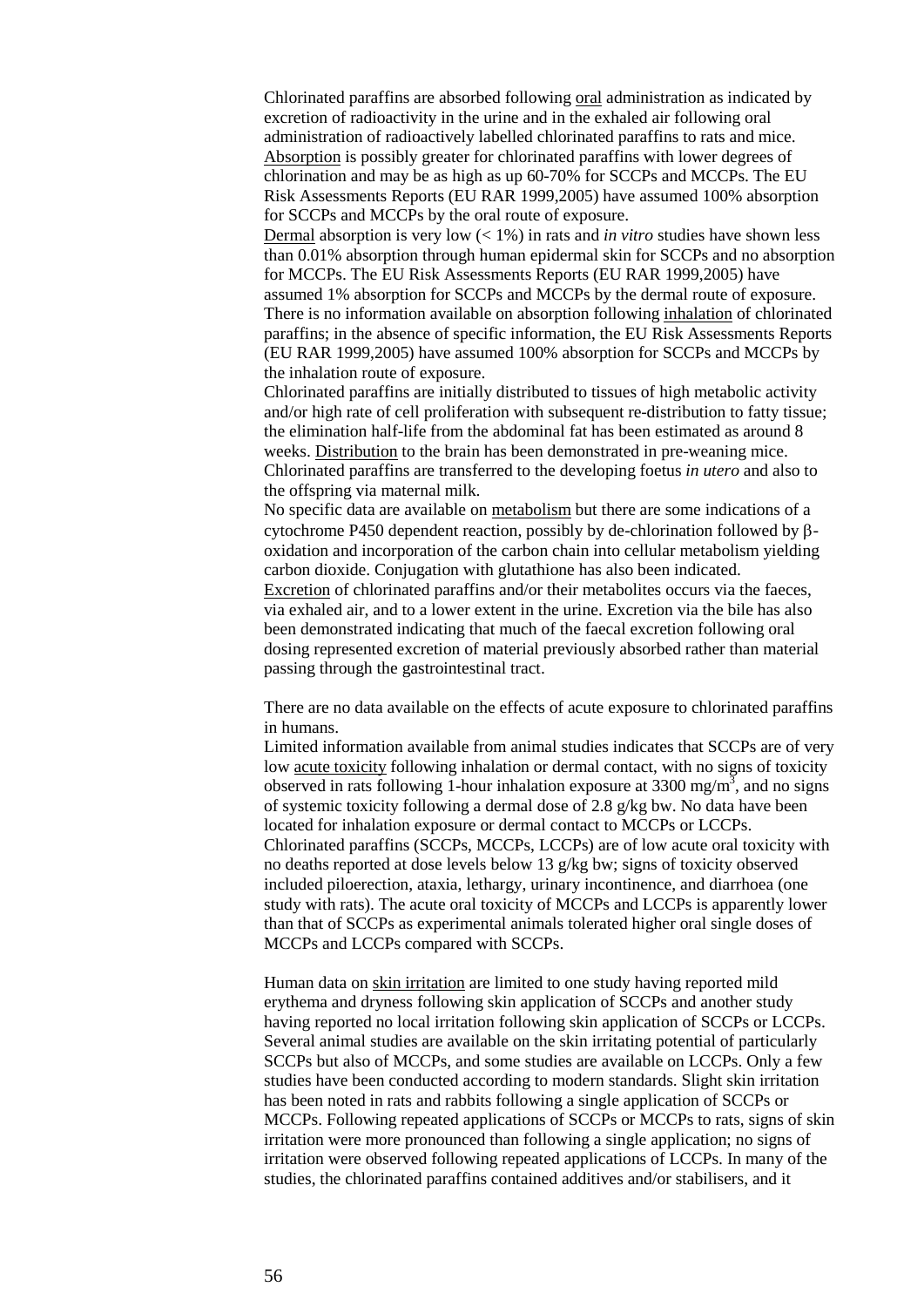cannot be concluded whether the irritating response was due to those substances rather than the chlorinated paraffins themselves. In the repeated studies, desquamation was also observed indicating a defatting potential of chlorinated paraffins.

No human data are available on eye irritation. Some animal studies are available on the eye irritating potential of chlorinated paraffins. Only a few studies have been conducted according to modern standards. Slight eye irritation has been noted in rabbits following instillation of SCCPs or MCCPs into the conjunctival sac, whereas no signs of irritation were observed following instillation of LCCPs. No data have been located regarding respiratory irritation.

Human data on skin sensitisation are limited to one study having reported no allergic reactions following skin application of SCCPs or LCCPs; similarly, no positive reactions were observed among exposed employees patch tested with various constituents of cutting fluid coolants, including chlorinated paraffins. Erythema has been noted in few animals following challenge with SCCPs or MCCPs in Guinea-Pig Maximisation Tests, and in an ear-flank test with SCCPs; no data have been located for LCCPs. Based on the available data it is concluded that chlorinated paraffins do not have a skin sensitising potential. No data have been located regarding respiratory sensitisation.

No human data on effects following repeated exposure to chlorinated paraffins have been located.

For experimental animals, no studies regarding effects following repeated inhalation exposure or dermal contact have been located. In skin irritation studies (see section 4.2.1), no systemic toxicity was reported in rats treated on alternate days with up to six, 24-hour applications of 0.1-0.2 ml of chlorinated paraffins under occlusive dressings.

Studies with oral administration (dietary, gavage) of chlorinated paraffins to experimental animals have demonstrated that the liver, kidneys and thyroid are the target organs for the toxicity of chlorinated paraffins. The available studies on SCCPs are summarised in Table 4.4.1 (section 4.4.1), on MCCPs in Table 4.4.2 (section 4.4.2), and on LCCPs in Table 4.4.3 (section 4.4.3), and N/LOAELs are summarised in section 6.6.4.

The critical studies for SCCPs are two 13-week studies (dietary, gavage – Unpublished studies 1984), for MCCPs two 13-week dietary studies (Poon et al. 1995, Unpublished study 2005), and for LCCPs two 13-week studies (dietary, gavage – IRCD 1984) and a 2-year gavage study (NTP 1996). These studies are summarised in Table 6.7.

The NOAEL for MCCPs  $(C_{14-17}, 52\%)$  in the study by Poon et al. (1995) was considered by WHO (1996) as 4 mg/kg bw/day. According to the MCCP EU RAR (2005), questions have been raised over the validity and reliability of the findings in the Poon et al. (1995) study (see section 4.4.2), and the EU RAR concludes that this study should not be used for risk characterisation purposes; however, in the previous version of the draft EU RAR on MCCPs (May 2004), a NOAEL of 0.4 mg/kg bw/day was identified for repeated dose toxicity based upon the effects seen in the female rat kidney and thyroid in the Poon et al. (1995) study. In a very recent 13-week study (Unpublished study 2005) with rats administered a  $C_{14-17}$ , 52% in the diet at dose levels up to 222/242 mg/kg bw/day, no histopathological changes were observed in the kidney or thyroid; the NOAEL was considered by EU RAR (2005) as 23.0/24.6 mg/kg bw/day based on decreases in plasma triglycerides and cholesterol and increased kidney weights at 222/242 mg/kg bw/day. This very recent study seems very well performed and consequently more reliance will be put on this study than on the Poon et al. (1995) study in terms of setting NOAELs for effects in the target organs.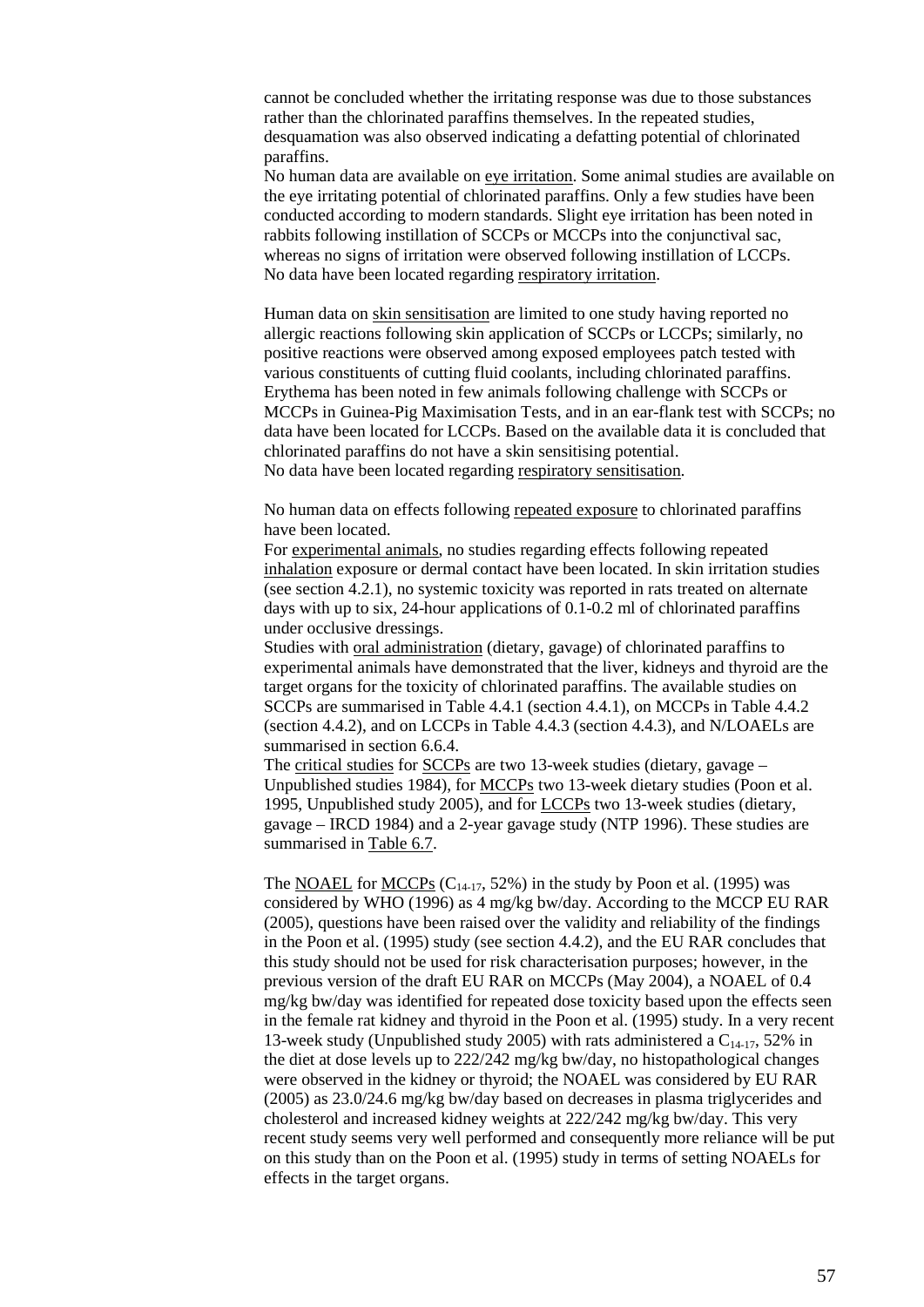| Species /                                                                         | Duration /                                                                       | <b>Effects</b>                                                                                                                                                                                                       | <b>NOAEL</b>                                          | <b>LOAEL</b>                                       | Reference                   |
|-----------------------------------------------------------------------------------|----------------------------------------------------------------------------------|----------------------------------------------------------------------------------------------------------------------------------------------------------------------------------------------------------------------|-------------------------------------------------------|----------------------------------------------------|-----------------------------|
| strain                                                                            | Dose levels<br>(mg/kg bw/day)                                                    |                                                                                                                                                                                                                      | (mg/kg bw/<br>day)                                    | (mg/kg bw/<br>day)                                 |                             |
| SCCP:                                                                             |                                                                                  |                                                                                                                                                                                                                      |                                                       |                                                    |                             |
| F344 rat<br>$C_{10-12}$ , 58%                                                     | 13-week, diet<br>0, 10, 100, 625                                                 | 625: $\downarrow$ bwg $\oslash$ , $\uparrow$ w<br>thyroid, $\uparrow$ enz liver $\triangle$<br>$\geq$ 100: $\uparrow$ w liver/kidney,                                                                                | 10: liver,<br>kidney, thyroid                         | $100$ : liver,<br>kidney, thyroid                  | Unpublished<br>study (1984) |
|                                                                                   |                                                                                  | hist liver/kidney/thyroid                                                                                                                                                                                            |                                                       |                                                    |                             |
| F344 rat<br>15/sex/group<br>$C_{10-12}$ , 58%                                     | 13-week, gavage<br>0, 10, 100, 625                                               | 625: $\overline{\downarrow}$ bwg $\triangle$ , $\uparrow$ w<br>thyroid, $\uparrow$ enz liver $\triangle$<br>$\geq$ 100: $\uparrow$ w liver/kidney,<br>hist liver/kidney/thyroid                                      | 10: liver,<br>kidney, thyroid                         | 100: liver,<br>kidney, thyroid                     | Unpublished<br>study (1984) |
| MCCP:                                                                             |                                                                                  |                                                                                                                                                                                                                      |                                                       |                                                    |                             |
| F344 rat<br>$10$ /sex $/$<br>treated group<br>20/sex/control<br>$C_{14-17}$ , 52% | 13-week, diet<br>0, 2.38/2.51,<br>9.34/9.70,<br>23.0/24.6, 222/242<br>819        | 222: ↓TG/Chol, ↑ w<br>liver/kidney, ↑ T4 ♀, ↑<br>enz liver $\hat{\mathcal{S}}$ , hist liver $\hat{\mathcal{S}}$<br>$\geq$ 23.0: $\downarrow$ T3 $\triangle$ , $\uparrow$ TSH<br>$≥$ 9.7: $↑$ enz liver $\mathcal{Q}$ | 23.0/24.6:<br>liver, kidney<br>$9.3/9.7$ :<br>thyroid | 222/242:<br>liver, kidney<br>23.0/24.6:<br>thyroid | Unpublished<br>study (2005) |
| Sprague-<br>Dawley rat<br>10/sex/group<br>$C_{14-17}$ , 52%                       | 13-week, diet<br>0, 0.4/0.4, 3.6/4.2,<br>36/42, 363/419,<br>312                  | 363: 1 w kidney, 1 enz<br>liver<br>$\geq$ 36: $\uparrow$ w liver, hist<br>liver<br>$\geq$ 4.2: $\uparrow$ Chol $\lhd$ , hist<br>kidney $\mathcal{Q}$ , thyroid $\mathcal{Q}$                                         | 3.6/4.2: liver<br>0.4:<br>kidney, thyroid             | 36/42: liver<br>$3.6/4.2$ :<br>kidney, thyroid     | Poon et al.<br>(1995)       |
| LCCP:                                                                             |                                                                                  |                                                                                                                                                                                                                      |                                                       |                                                    |                             |
| F344 rat<br>C <sub>22-26</sub> , 70%                                              | 13-week, diet<br>0, 100, 900, 3750                                               | 3750: 1 w liver, hist<br>liver                                                                                                                                                                                       | 900: liver                                            | 3750: liver                                        | <b>IRDC</b> (1984)          |
| F344 rat<br>$C_{20-30}$ , 43%                                                     | 13-week, gavage<br>0, 100, 900, 3750                                             | 3750: hist kidney<br>≥ 100: $\uparrow$ w liver $\varphi$ , hist<br>liver $\mathcal{Q}$                                                                                                                               | < 100: liver<br>900: kidney                           | 100: liver<br>3750: kidney                         | <b>IRDC</b> (1984)          |
| F344 rat<br>50/sex/group<br>20/sex/group<br>$C_{23}$ , 43%                        | 103-week, gavage<br>0, 1875, 3750 $\triangle$<br>0, 100, 300, 900 $\circledcirc$ | ≥ 1875 $\textcircled{?}: \uparrow$ w liver,<br>hist<br>$\geq$ 100 $\mathcal{Q}$ : $\uparrow$ w liver, hist                                                                                                           | $<$ 100: liver                                        | 100: liver                                         | NTP (1986)                  |

Table 6.7 Critical studies in relation to setting NOAELs in the target organs liver, kidney and thyroid

↓: reduced

↑: increased

♂ / ♀: male / female

bwg: body weight gain hist: histopathological changes

w: weight

Effects in the liver include increased weights, enzyme induction, and histopathological changes (centrilobular hepatocellular hypertrophy, necrosis, focal cellular changes, gross dilation of the blood vessels, proliferation of smooth endoplasmic reticulum, peroxisome proliferation, and hepatocellular adenomas and carcinomas).

Studies performed specifically in order to elucidate the mode of actions underlying the observed effects in the liver have revealed that hepatic peroxisome proliferation is induced by SCCPs and MCCPs in rats and mice as evidenced by microscopy, morphometric analysis, and enzyme marker activity; peroxisome proliferation was not observed in guinea pigs. For SCCPs, a NOEL for peroxisome proliferation has been set at 100 mg/kg bw/day (14-day studies in rats and mice). For MCCPs, hepatic peroxisome proliferation (determined by palmitoyl CoA oxidation) was not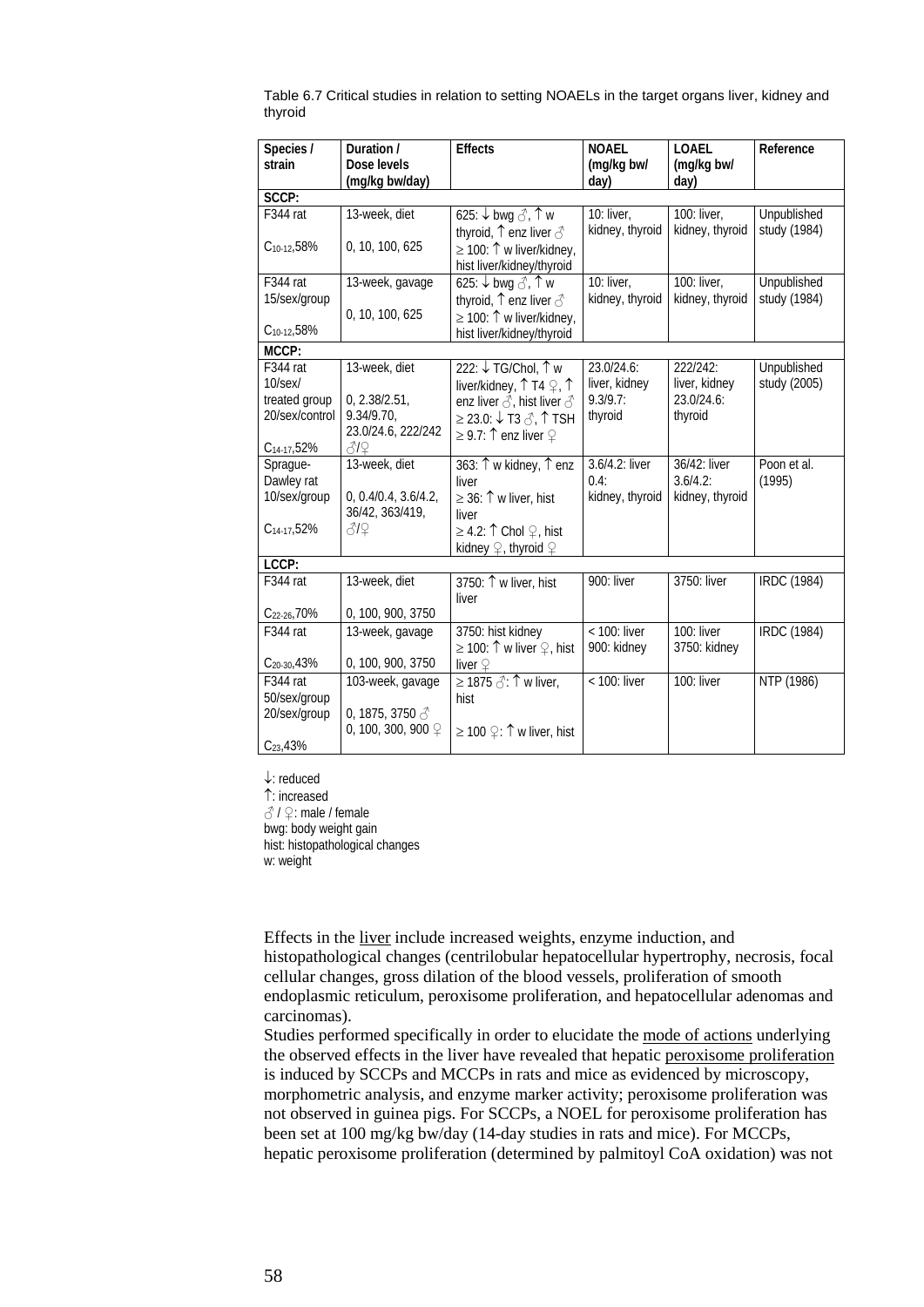noted at dose levels up to 222/242 mg/kg bw/day in a very recent 13-week dietary study in rats (Unpublished study 2005).

Rats and mice are particularly sensitive to peroxisome proliferation, whereas guinea pigs are relatively insensitive to the effect. Humans are also relatively insensitive to the induction of hepatic peroxisome proliferation and it is now generally accepted that the changes related to peroxisome proliferation in rats and mice are not relevant to human health.

In addition, MCCPs are capable of eliciting hepatic enzyme induction and proliferation of smooth endoplasmic reticulum indicative of increased metabolic demand arising from xenobiotic metabolism. According to the EU RARs for SCCPs and MCCPs (EU RAR 1999,2005), the changes related to xenobiotic metabolism are indicative of physiological adaptation and are not considered to be of toxicological significance. However, for SCCPs, alterations in enzyme activities and/or levels were observed in rats at higher dose-levels (625 mg/kg bw/day in 13 week studies, gavage/dietary) than those resulting in increased liver weight and histopathological changes (from 100 mg/kg bw/day in the 13-week studies, gavage/ dietary). Therefore, the relevance to humans of the effects observed in the liver of experimental animals cannot be fully excluded.

The NOAEL for liver effects is considered to be 10 mg/kg bw/day for SCCPs, 23.0/24.6 mg/kg bw/day for MCCPs, and < 100 mg/kg bw/day for LCCPs. Overall, it seems reasonable to consider that a 'read-across' of toxicological data between SCCPs, MCCPs and LCCPs is valid.

In conclusion, a NOAEL of 10 mg/kg bw/day is considered for liver effects of chlorinated paraffins based on the 13-week studies with SCCPs (Unpublished studies 1984); however, it should be noted that the LOAEL in these studies was 100 mg/kg bw/day and therefore, the NOAEL of 23.0/24.6 mg/kg bw/day for MCCPs in the very recent 13-week dietary study (Unpublished study 2005) probably might be more relevant.

Effects in the kidneys include increased weights and histopathological changes (male rats: hyaline-droplet like cytoplasmic inclusions, nephritis, cysts in the cortex, nephropathy, and tubular cell hyperplasia; female rats: brown pigmentation, inner medullary tubular dilation, and nephropathy; female mice: nephropathy). Studies performed specifically in order to elucidate the mode of actions underlying the observed effects in the kidney have revealed some deposition of  $\alpha$ 2µglobulin in proximal convoluted tubules of male rats, but this was considered as being unrelated to the histopathological findings. Furthermore, nephropathy has also been observed in the kidneys of female rats and mice, and inner medullary tubular dilation in one 13-week dietary study with rats. Thus, the effects observed in the kidneys are not considered as being a male rat-specific phenomenon and is consequently considered as being relevant to human health.

The NOAEL for kidney effects is considered to be 10 mg/kg bw/day for SCCPs, 23.0/24.6 mg/kg bw/day for MCCPs, and 900 mg/kg bw/day for LCCPs. Overall, it seems reasonable to consider that a 'read-across' of toxicological data between SCCPs, MCCPs and LCCPs is valid.

In conclusion, a NOAEL of 10 mg/kg bw/day is considered for kidney effects of chlorinated paraffins based on the 13-week studies with SCCPs (Unpublished studies 1984); however, it should be noted that the LOAEL in these studies was 100 mg/kg bw/day and therefore, the NOAEL of 23.0/24.6 mg/kg bw/day for MCCPs in the very recent 13-week dietary study (Unpublished study 2005) probably might be more relevant.

Effects in the thyroid include increased weights, alterations in T3, T4 and/or TSH levels, and histopathological changes (follicular cell hypertrophy, hyperplasia, and adenomas/carcinomas) in rats and mice, but not guinea pigs.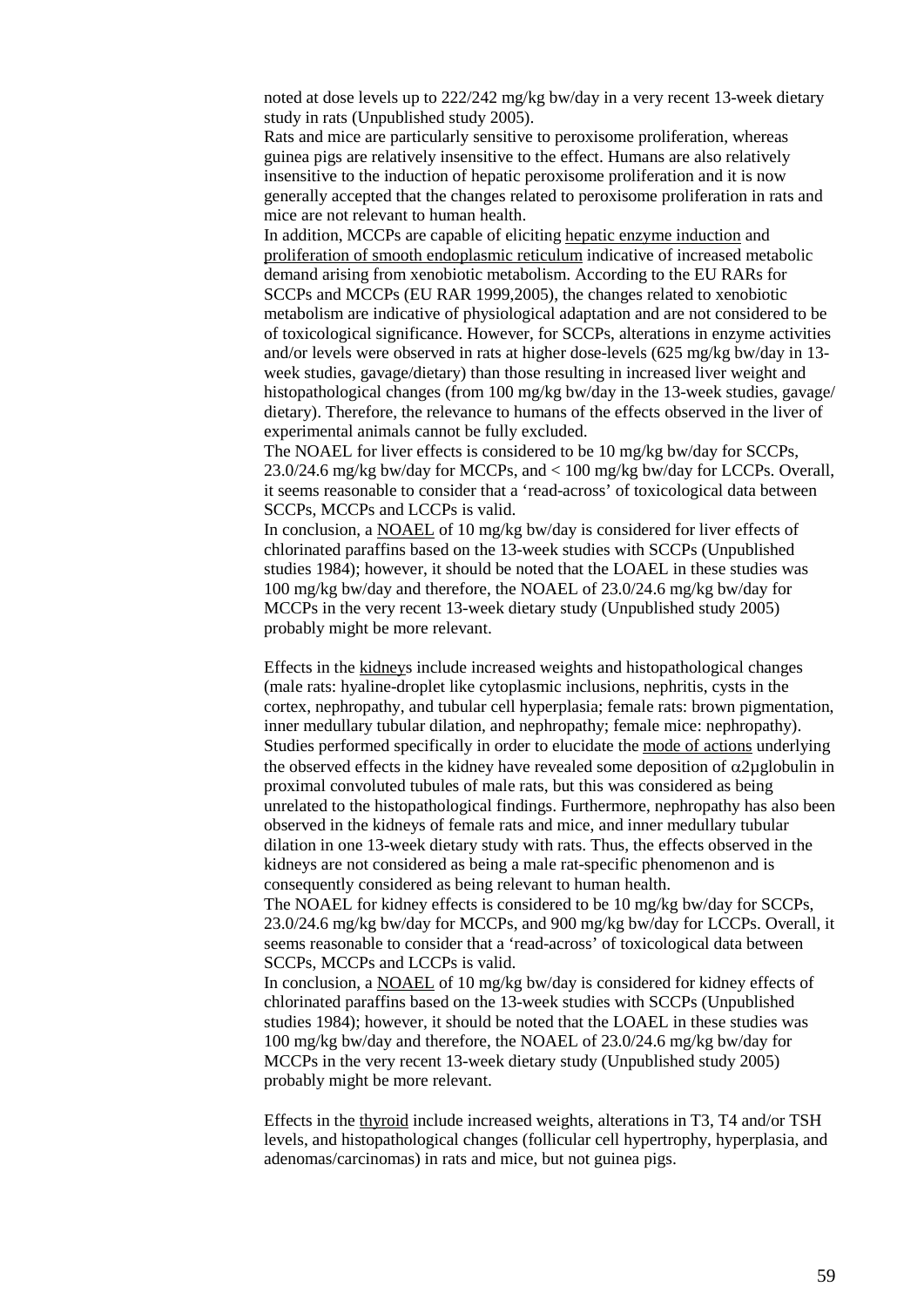Studies performed specifically in order to elucidate the mode of actions underlying the observed effects in the thyroid indicate that the effects in the thyroid appear to be due to stimulation of the thyroid via negative feedback mechanisms. According to the EU RARs for SCCPs and MCCPs (EU RAR 1999,2005), the effects seen in the thyroid in rats and mice would be of little relevance to human health as rodents are particularly susceptible to thyroid changes due to absence of a T4-binding globulin, which is present in humans and has a very high affinity for T4. It is generally accepted that humans seem to be less sensitive than rodents concerning thyroid disturbances even though the basic hypothalamic-pituitary-thyroid axis functions in a similar way in animals and humans. The relevance for humans to a great extent is a question of doses, that is whether the amount of thyroid disturbing substances we are exposed to are sufficient to cause effects. Therefore, the relevance to humans of the effects observed in the thyroid of experimental animals cannot be excluded.

The NOAEL for thyroid effects is considered to be 10 mg/kg bw/day for SCCPs, and 9.3/9.7 mg/kg bw/day for MCCPs; no thyroid effects have been reported for LCCPs. Overall, it seems reasonable to consider that a 'read-across' of toxicological data between SCCPs, MCCPs and LCCPs is valid. In conclusion, a NOAEL of around 10 mg/kg bw/day is considered for thyroid effects of chlorinated paraffins based on the 13-week studies with SCCPs (Unpublished studies 1984) and the very recent 13-week dietary study with MCCPs (Unpublished study 2005).

No human data on reproductive and developmental effects have been located. Data on reproductive effects of chlorinated paraffins are limited to a range-finding study in rats with an MCCP in which no effects on the parental generation, including fertility, were noted at dietary dose levels up to 384/463 mg/kg bw/day (highest dose level in the study) for males/females, respectively. Significant effects (reduced pup survival during lactation, but not at birth, and effects indicative of internal haemorrhaging) were observed in the developing offspring during lactation at maternal dose levels of 74 and 463 mg/kg bw/day, and at 463 mg/kg bw/day, all pups died before weaning; no such effects were noted in the offspring at 8 mg/kg bw/day (the lowest dose level in the study). According to WHO (1996), the pup weights were lower at 8 and 74 mg/kg bw/day than in the control group on lactation day 21, although not achieving statistical significance at 8 mg/kg bw/day. The NOAEL for parental toxicity and fertility is considered to be  $> 463/384$  mg/kg bw/day for males/females, respectively; and for developmental effects to be 8 mg/kg bw/day. Follow-up studies performed with the aim of investigating the possible mode of action of internal haemorrhages indicate that MCCPs induce a perturbation of the clotting system in lactating neonates of treated mothers. The neonates also receive MCCPs through the maternal milk, which may further reduce their vitamin K levels. This in turn will lead to vitamin K deficiency in the neonates and consequently haemorrhaging.

No studies specifically investigating effects on fertility of SCCPs or LCCPs have been located. In a 14-day gavage study with SCCPs, decreased relative and absolute ovary weights was observed in female F344 rats given 3000 mg/kg bw/day; no effect was observed at lower dose levels; no changes were seen in the reproductive organs in rats and mice treated for 13 weeks with up to 5000 and 2000 mg/kg bw/day, respectively. Likewise, no effects on reproductive organs of rats and mice have been reported following repeated administration of LCCPs up to 3750 and 7500 mg/kg bw/day, respectively.

In conventional developmental toxicity studies in rats and rabbits with chlorinated paraffins, adverse effects in offspring were observed for SCCPs only, and only at maternally toxic doses in rats (2000 mg/kg bw/day, highest dose level in the study); the NOAEL for maternal and developmental effects of SCCPs in rats is considered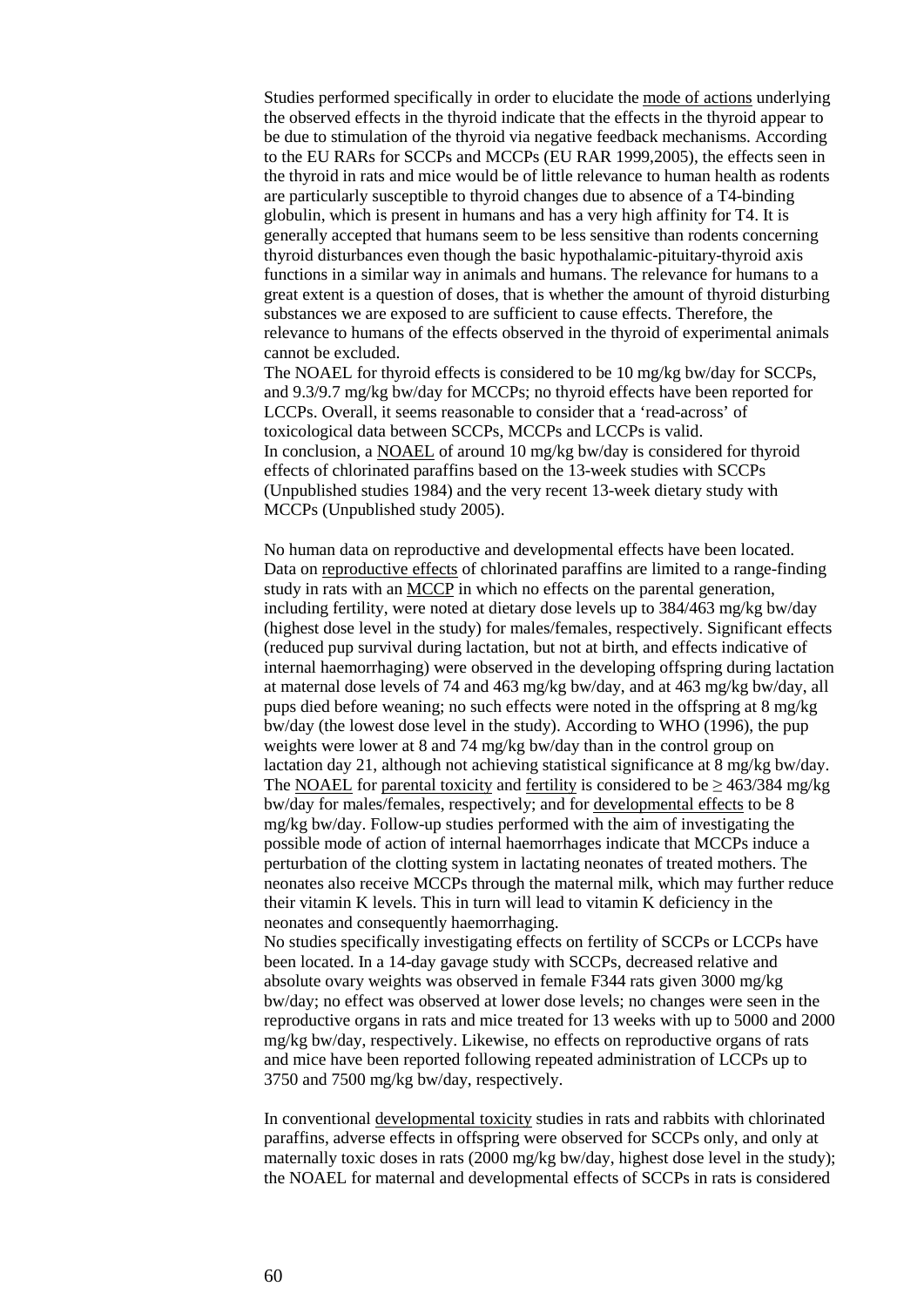to be 500 mg/kg bw/day, and in rabbits  $\geq 100$  mg/kg bw/day (highest dose level in the study). For MCCPs, the NOAEL for maternal effects in rats is considered to be 500 mg/kg bw/day, and for developmental effects  $\geq$  5000 mg/kg bw/day (highest dose level in the study); in rabbits, the NOAEL for maternal and developmental effects is considered to be  $\geq 100$  mg/kg bw/day (highest dose level in the study). For LCCPs, the NOAEL for maternal and developmental effects in rats and rabbits is considered to be  $\geq$  5000 mg/kg bw/day (highest dose level in the studies). In conclusion, a NOAEL for developmental toxicity of chlorinated paraffins is considered to be 8 mg/kg bw/day based on the effects observed at higher dose levels in the range-finding study with an MCCP. The NOAEL for fertility is considered to be  $\geq$  384/463 mg/kg bw/day for males/females, respectively, as no effects were noted at the highest dose level in the range-finding study.

There are no data available on genotoxic effects of chlorinated paraffins in humans. Chlorinated paraffins do not appear to induce mutations in bacteria. In mammalian cells *in vitro*, SCCPs were reported to be mutagenic in mouse lymphoma cells, but not in Chinese hamster V79 cells, and LCCPs induced chromosome aberrations and sister chromatid exchange in Chinese hamster ovary cells in one study; no data have been located for MCCPs. Chlorinated paraffins have yielded both positive and negative results in cell transformation assays *in vitro*. Neither mutagenic nor clastogenic effects have been reported in several *in vivo* studies using oral administration of chlorinated paraffins, including rat bone marrow cell chromosomal studies (SCCPs, MCCPs, LCCPs), bone marrow micronucleus tests in mice (SCCPs and MCCPs), unscheduled DNA synthesis in rat hepatocytes (SCCPs), and a germ cell mutagenicity study in rats (SCCPs). In conclusion, the available data indicate that chlorinated paraffins do not possess genotoxic activity *in vivo*.

No human data on carcinogenic effects have been located. Studies with oral administration of chlorinated paraffins to experimental animals have demonstrated significant and dose-related increases in the incidence of several tumour types. For SCCPs, only the tumours in the liver (rats, mice), kidney (male rats), and thyroid (female rats and mice) should be considered of toxicological significance. For LCCPs, increased incidences were observed in female rats for adrenal gland medullary phaeochromocytomas (significant at high-dose only) and for endometrial stromal polyps in the uterus (significant at low-dose only, not doserelated); in mice, a significantly increased incidence was observed for malignant lymphomas (high-dose males). No data are available for MCCPs. Regarding tumours in the liver and the thyroid, peroxisome proliferation and hormonal imbalance have been suggested to be the plausible mode of actions, respectively, and the EU Specialised Experts Group has accepted this view. Regarding tumours in the kidney, the EU Specialised Experts Group has recently (January 2005) agreed that there were still data gaps leading to uncertainty about the relevance of these tumours to humans.

## <span id="page-60-0"></span>**6.7.1 Critical effect and NOAEL**

The critical effects following exposure to chlorinated paraffins are considered to be the effects, including tumours, observed in the liver, kidneys and thyroid of rats and mice, as well as the effects observed in developing offspring of rats.

Based on the available toxicological data, no firm conclusions can be drawn with respect to possible differences in the toxicity of chlorinated paraffins as a result of different chain length and degree of chlorination. However, for many toxicological endpoints, data indicate a similarity, at least in qualitative terms, in the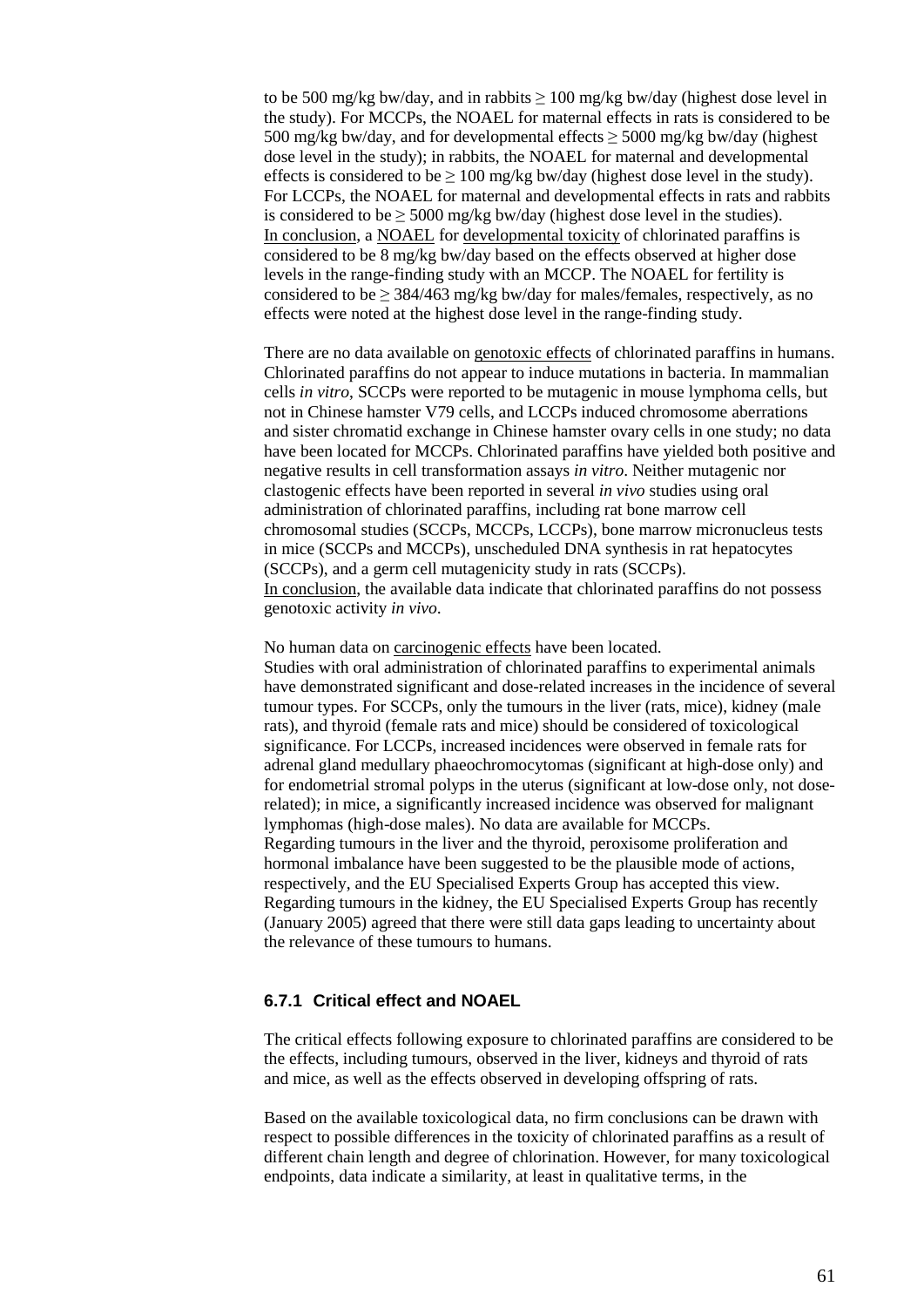toxicological profile of the tested chlorinated paraffins, and some data indicate a trend of decreased toxicity with increasing chain length for many endpoints including the critical effects. Overall, it seems reasonable to consider that a 'readacross' of toxicological data between the tested chlorinated paraffins is valid for the purpose of setting a health based quality criterion in air for chlorinated paraffins.

Effects in the liver include increased weights, enzyme induction, and histopathological changes. Changes related to peroxisome proliferation are not considered as being relevant to humans. In contrast, the relevance to humans of the changes related to xenobiotic metabolism observed in the liver of experimental animals cannot be fully excluded. A NOAEL of 10 mg/kg bw/day is considered for liver effects of chlorinated paraffins based on the 13-week studies with SCCPs (Unpublished studies 1984). As the LOAEL in the studies with SCCPs was 100 mg/kg bw/day, the NOAEL of 23.0/24.6 mg/kg bw/day for MCCPs in the very recent 13-week dietary study (Unpublished study 2005) probably might be more relevant.

Effects in the kidneys include increased weights and histopathological changes. The effects observed in the kidneys are not considered as being a male rat-specific phenomenon and consequently as being relevant to human health. A NOAEL of 10 mg/kg bw/day is considered for kidney effects of chlorinated paraffins based on the 13-week studies with SCCPs (Unpublished studies 1984). As the LOAEL in the studies with SCCPs was 100 mg/kg bw/day, the NOAEL of 23.0/24.6 mg/kg bw/day for MCCPs in a very recent 13-week dietary study (Unpublished study 2005) probably might be more relevant.

Effects in the thyroid include increased weights, alterations in T3, T4 and/or TSH levels, and histopathological changes in rats and mice, but not guinea pigs. Humans seem to be less sensitive than rodents concerning thyroid disturbances even though the basic hypothalamic-pituitary-thyroid axis functions in a similar way in animals and humans, and the relevance for humans is thus to a great extent a question of doses. Therefore, the relevance to humans of the effects observed in the thyroid of experimental animals cannot be excluded. A NOAEL of around 10 mg/kg bw/day is considered for thyroid effects of chlorinated paraffins based on the 13-week studies with SCCPs (Unpublished studies 1984) and the very recent 13-week dietary study with MCCPs (Unpublished study 2005).

In conventional developmental toxicity studies in rats and rabbits with chlorinated paraffins, adverse effects in offspring were observed for SCCPs only, and only at maternally toxic doses in rats. However, in a range-finding study with an MCCP, significant effects (reduced pup survival during lactation, but not at birth, and effects indicative of internal haemorrhaging) were observed in the developing offspring during lactation at maternal dose levels of 74 and 463 mg/kg bw/day. Internal haemorrhage is probably a result of perturbation of the clotting system due to a vitamin K deficiency in the neonates, which is considered as being of relevance to human health. A NOAEL of 8 mg/kg bw/day is considered for developmental toxicity.

Tumours have been observed in the liver (rats, mice), kidney (male rats), and thyroid (female rats and mice). The available data indicate that chlorinated paraffins do not possess genotoxic activity. Plausible mode of actions have been suggested and accepted for tumours in the liver (peroxisome proliferation) and the thyroid (hormonal imbalance), and these tumours are considered as being of no or limited relevance to humans. Regarding tumours in the kidney, there are still data gaps leading to uncertainty about the relevance of these tumours to humans. As the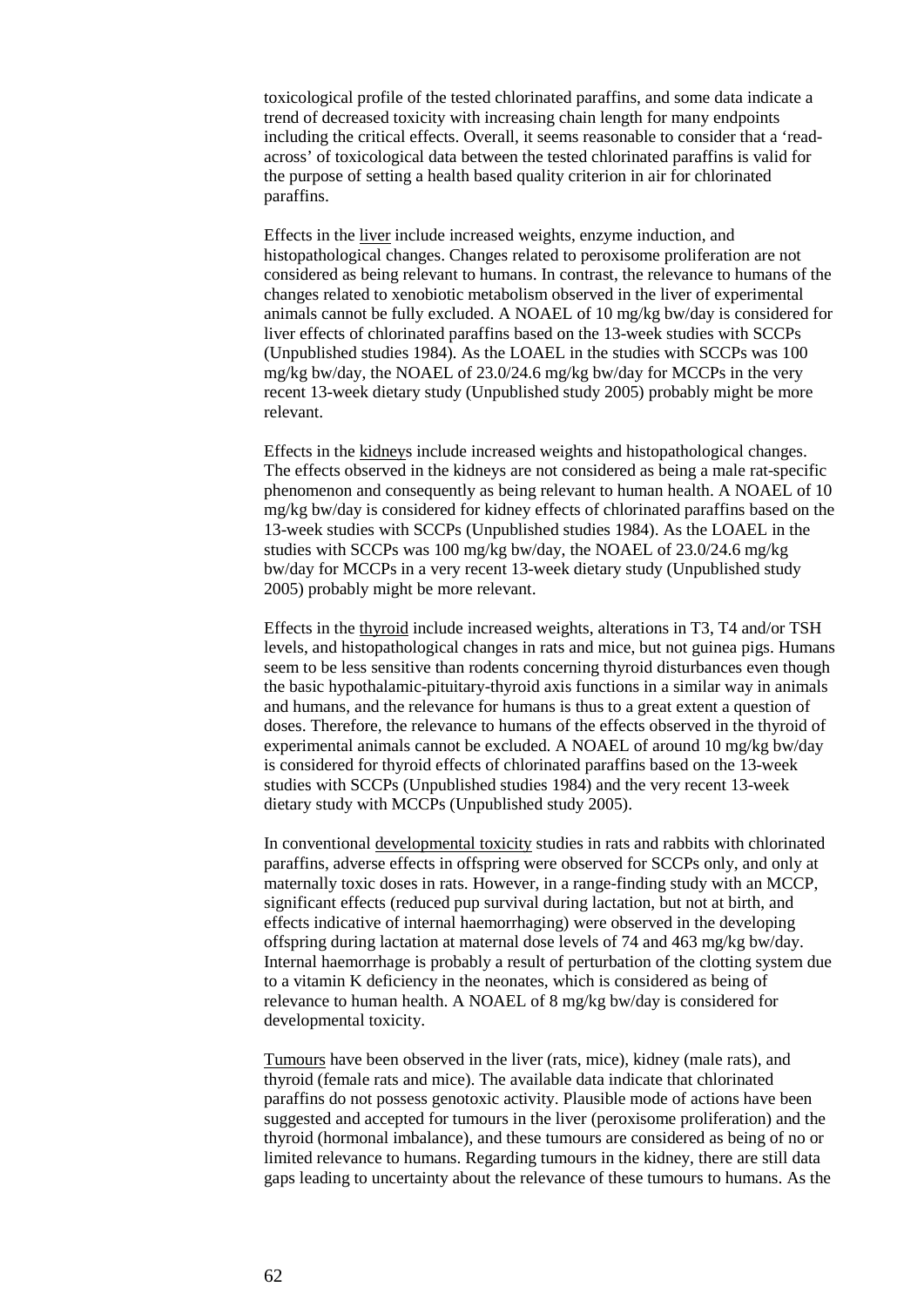chlorinated paraffins are not genotoxic, it is considered that there would be no risk of kidney tumour development associated with exposures lower than those required to induce chronic toxicity in this target organ. A NOAEL of 10 mg/kg bw/day is considered for kidney tumours of chlorinated paraffins.

For the purpose of setting a health based quality criterion in air for chlorinated paraffins, an overall NOAEL of 10 mg/kg bw/day is considered for effects in the liver, kidney and thyroid as well as for the effects observed in developing offspring.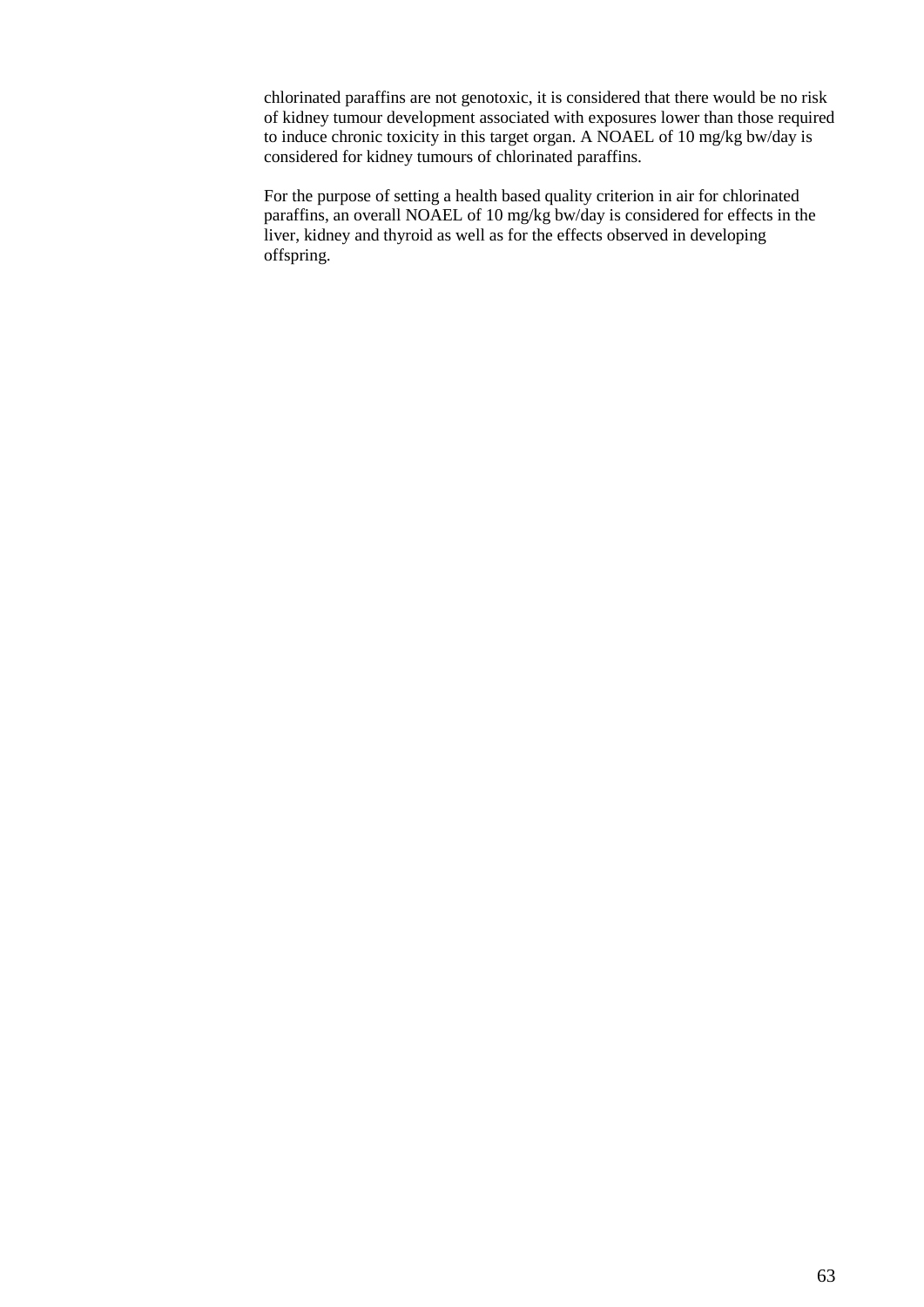## <span id="page-63-0"></span>7 TDI and quality criterion in ambient air

### <span id="page-63-1"></span>7.1 TDI

The TDI is calculated based on an overall NOAEL of 10 mg/kg bw/day for effects in the liver, kidney and thyroid as well as for the effects observed in developing offspring.

NOAEL 10 mg/kg b.w./day TDI = ──────────── = ─────────────── = 0.1 mg/kg b.w./day  $UF_I * UF_{II} * UF_{III}$  10 \* 10 \* 1

The uncertainty factor  $UF<sub>I</sub>$  accounting for interspecies variability is set to 10 assuming that humans are more sensitive than animals.

The  $UF<sub>II</sub>$  accounting for intraspecies variability is set to 10 reflecting the range in biological sensitivity within the human population.

The UF $_{III}$  is set to 1 as

- 1) a NOAEL has been established for the effects in the target organs,
- 2) the effects in the liver, kidney and thyroid are generally of a mild severity at the LOAEL,
- 3) the NOAEL for the effects in the liver and kidney is probably higher than 10 mg/kg bw/day as indicated by the NOAEL (23.0/24.6 mg/kg bw/day) for effects in the liver and kidney in the very recent study on MCCPs (Unpublished study 2005),
- 4) humans seem to be less sensitive than rodents concerning thyroid disturbances implicating that the NOAEL of around 10 mg/kg bw/day observed for alterations in hormone levels in rats in the very recent study on MCCPs (Unpublished study 2005) probably is a very conservative estimate in relation to humans,
- 5) the relevance of the effects in the liver, kidney and thyroid to human health can been questioned although not to be fully excluded, and
- 6) there is about one order of magnitude between the NOAEL (8 mg/kg bw/day) and the LOAEL (74 mg/kg bw/day) for the effects observed in developing offspring.

#### <span id="page-63-2"></span>7.2 Allocation

Chlorinated paraffins have several uses that can result in releases into the environment. Chlorinated paraffins have been detected in low levels in atmospheric air, surface water and sediment, soil, and in some food items and breast milk.

In the EU Risk Assessment Reports, the total daily human intakes of SCCPs and MCCPs from the environment have been estimated based on local PECs and on regional PECs, see Table 6.3.1. Root crops were predicted to be the major source of human uptake for both SCCPs and for MCCPs. For SCCPs, a total daily human intake of 0.02 mg/kg bw/day has been considered as a reasonable worst case prediction based upon measured data and has been used for the risk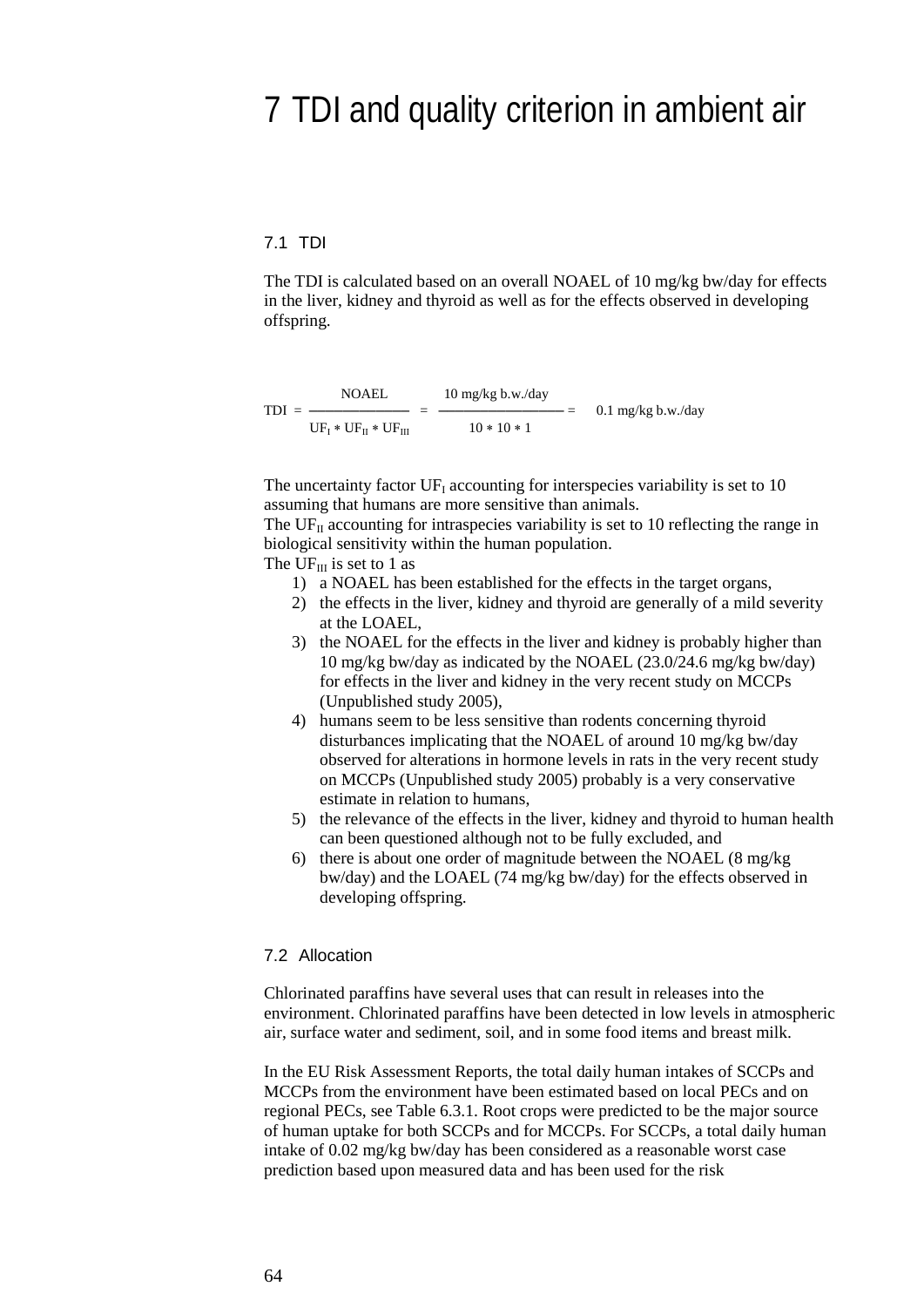characterisation for man exposed indirectly via the environment. For MCCPs, a total daily human intake of 2.10 mg/kg bw/day has been used for the risk characterisation for man exposed indirectly via the environment from local exposure, and of 1.71 mg/kg bw/day from regional exposure.

For MCCPs, the daily uptake from breast milk for the first 3 months of infant life has been estimated to  $30.5 \times 10^{-5}$  mg/kg bw/day (EU RAR 2005).

According to the EU Risk Assessment Reports, chlorinated paraffins are found in a number of consumer products, including leather clothing, metal working fluids and textiles, in certain paints, sealants and adhesives, and in plastic and rubber products. Aside from the wearing of leather clothing and the use of metal working fluids, the consumer exposures are considered to be negligible. The total systemic dose for use of metal working fluids has been estimated to 0.03 mg/kg bw/day for SCCPs and to 0.008 mg/kg bw/day for MCCPs, and for wearing of leather clothing to 0.02 mg/kg bw/day for SCCPs and to 0.00016 mg/kg bw/day for MCCPs.

Based on the available data, the general population is considered to be exposed to chlorinated paraffins predominantly from foodstuffs and from consumer products containing chlorinated paraffins. Therefore, only 10% of the TDI is allocated to exposure from ambient air. It should be noted that the data on the potential exposure of infants via breast milk are not sufficient in order to evaluate whether chlorinated paraffins from breast milk is an important source to the daily intake.

### <span id="page-64-0"></span>7.3 Quality criterion in ambient air

The quality criterion in air  $QC_{air}$  is calculated based on the TDI of 0.1 mg/kg b.w. per day, assuming 100% absorption following inhalation and oral exposure in experimental animals as well as in humans, and a daily inhalation of  $0.5 \text{ m}^3/\text{kg}$ bw/day of air for children of 1-5 years of age:

 $QC_{air}$  =  $\frac{TDI * f}{TDI * f}$  =  $\frac{0.1 \text{ mg/kg bw/day} * 0.1}{TDI * f}$ QCair = ───────── = ───────────────── inhalation<sub>air</sub> 0.5 m<sup>3</sup>/kg bw/day  $= 0.02$  mg/m<sup>3</sup>

A quality criterion of  $0.02$  mg/m<sup>3</sup> has been calculated.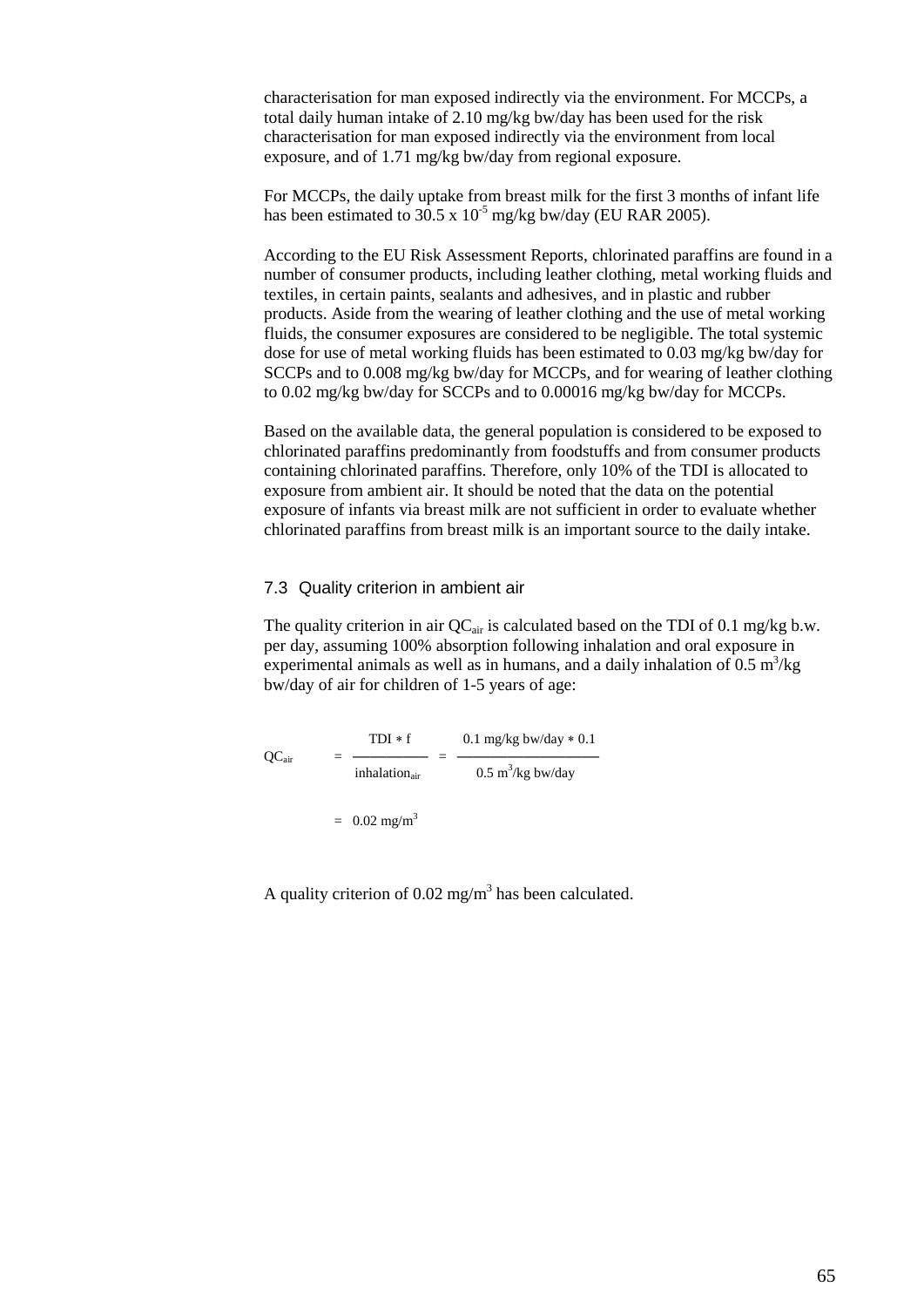## <span id="page-65-0"></span>8 References

EEC (1993). Council Regulation 793/93 EEC of 23 March 1993 on the evaluation and control of the risks of existing substances. O.J. No L 084, 05/04/1993 p. 0001- 0075.

EU RAR (1999). European Union Risk Assessment Report on Alkanes,  $C_{10-13}$ , chloro-, 1st Priority List, Volume 4, European Commission Joint Research Centre, EUR 19010 EN.

EU RAR (2004a). Updated Risk Assessment of Alkanes,  $C_{10-13}$ , chloro-, Combined Draft of November 2004. *Not published.*

EU RAR (2004b). Risk Assessment of Alkanes,  $C_{14-17}$ , chloro-, Environmental Draft of November 2004. *Not published.*

EU RAR (2005). Risk Assessment of Alkanes, C<sub>14-17</sub>, chloro-, Draft Report of May 2005. *Not published.*

IARC (1990). Chlorinated paraffins. In: IARC Monographs on the Evaluation of the Carcinogenic Risk to Humans, Vol. 48, Lyon, 55-72.

MM (2002). The Statutory Order from the Ministry of the Environment no. 439 of 3 June 2002, on the List of Chemical Substances.

Poon R, Lecavalier P, Chan P, Viau C; Håkansson H, Chu I and Valli VE (1995). Subchronic toxicity of a medium-chain chlorinated paraffin in the rat. J Appl Toxicol **15**, 455-463.

WHO (1996). Chlorinated paraffins. Environmental Health Criteria 181. World Health Organisation, International Programme on Chemical Safety, Geneva.